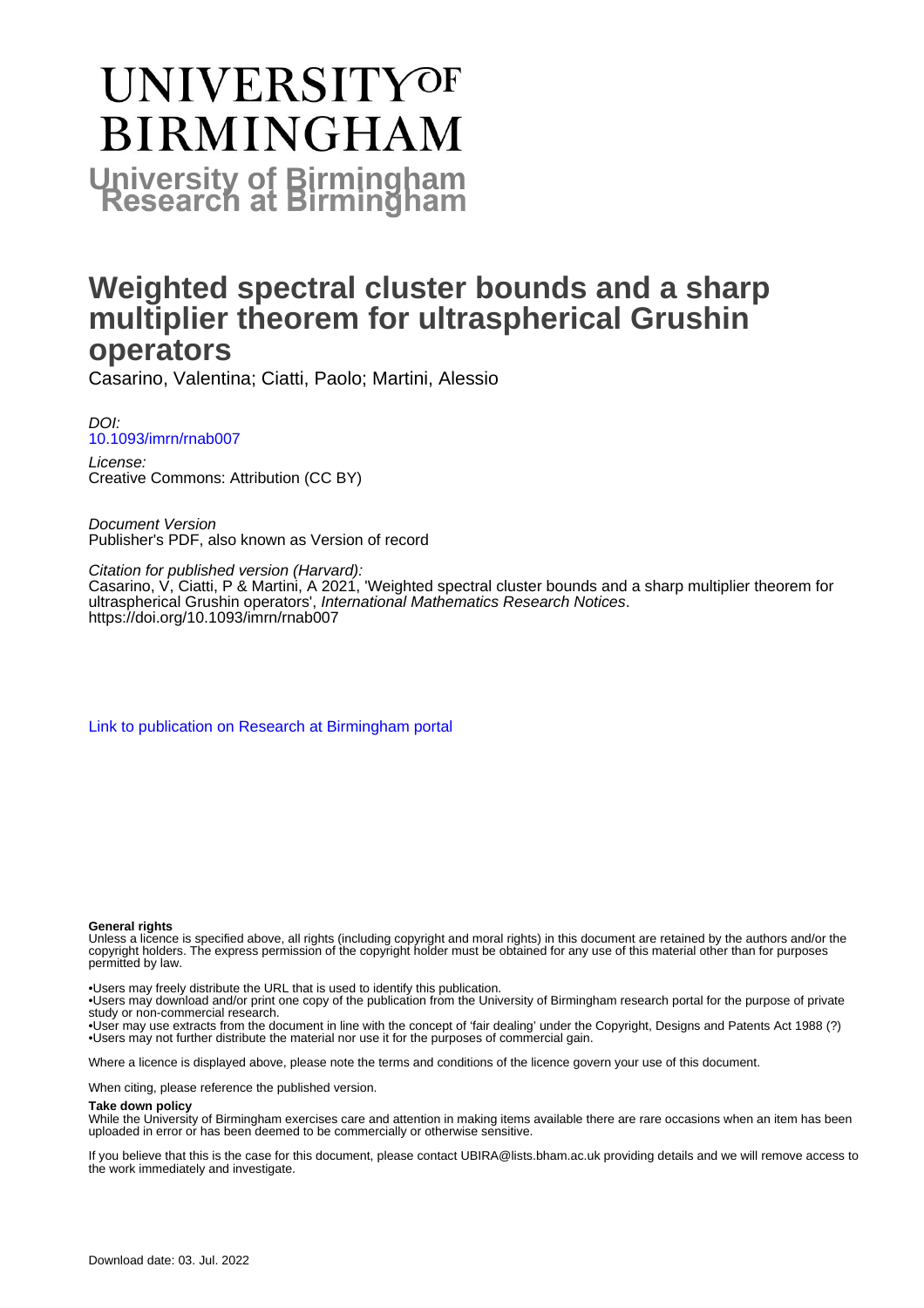### **Weighted Spectral Cluster Bounds and a Sharp Multiplier Theorem for Ultraspherical Grushin Operators**

#### **Valentina Casarino1, Paolo Ciatti2 and Alessio Martini1,**<sup>∗</sup>

1Università degli Studi di Padova, Stradella san Nicola 3, I-36100 Vicenza, Italy, 2Università degli Studi di Padova, Via Marzolo 9, I-35100 Padova, Italy, and <sup>3</sup>School of Mathematics, University of Birmingham, Edgbaston, Birmingham, B15 2TT, UK

<sup>∗</sup>*Correspondence to be sent to: e-mail: a.martini@bham.ac.uk*

We study degenerate elliptic operators of Grushin type on the *d*-dimensional sphere, which are singular on a  $k$ -dimensional sphere for some  $k < d$ . For these operators we prove a spectral multiplier theorem of Mihlin–Hörmander type, which is optimal whenever  $2k < d$ , and a corresponding Bochner–Riesz summability result. The proof hinges on suitable weighted spectral cluster bounds, which in turn depend on precise estimates for ultraspherical polynomials.

#### **1 Introduction**

<span id="page-1-0"></span>In this paper we continue the study of spherical Grushin-type operators started in [\[13\]](#page-63-0) with the case of the 2-dimensional sphere. The focus here is on a family of hypoelliptic operators  $\{\mathcal{L}_{d,k}\}_{1\leq k\leq d}$ , acting on functions defined on the unit sphere  $\mathbb{S}^d$  in  $\mathbb{R}^{1+d}$ , that is, on

$$
\mathbb{S}^{d} = \{ (z_0, \dots, z_d) \in \mathbb{R}^{1+d} : z_0^2 + \dots + z_d^2 = 1 \},\tag{1.1}
$$

Communicated by Prof. Toshiyuki Kobayashi Received September 8, 2020; Revised December 21, 2020; Accepted January 11, 2021

This is an Open Access article distributed under the terms of the Creative Commons Attribution License [\(http://creativecommons.org/licenses/by/4.0/\)](http://creativecommons.org/licenses/by/4.0/), which permits unrestricted reuse, distribution, and reproduction in any medium, provided the original work is properly cited.

<sup>©</sup> The Author(s) 2021. Published by Oxford University Press.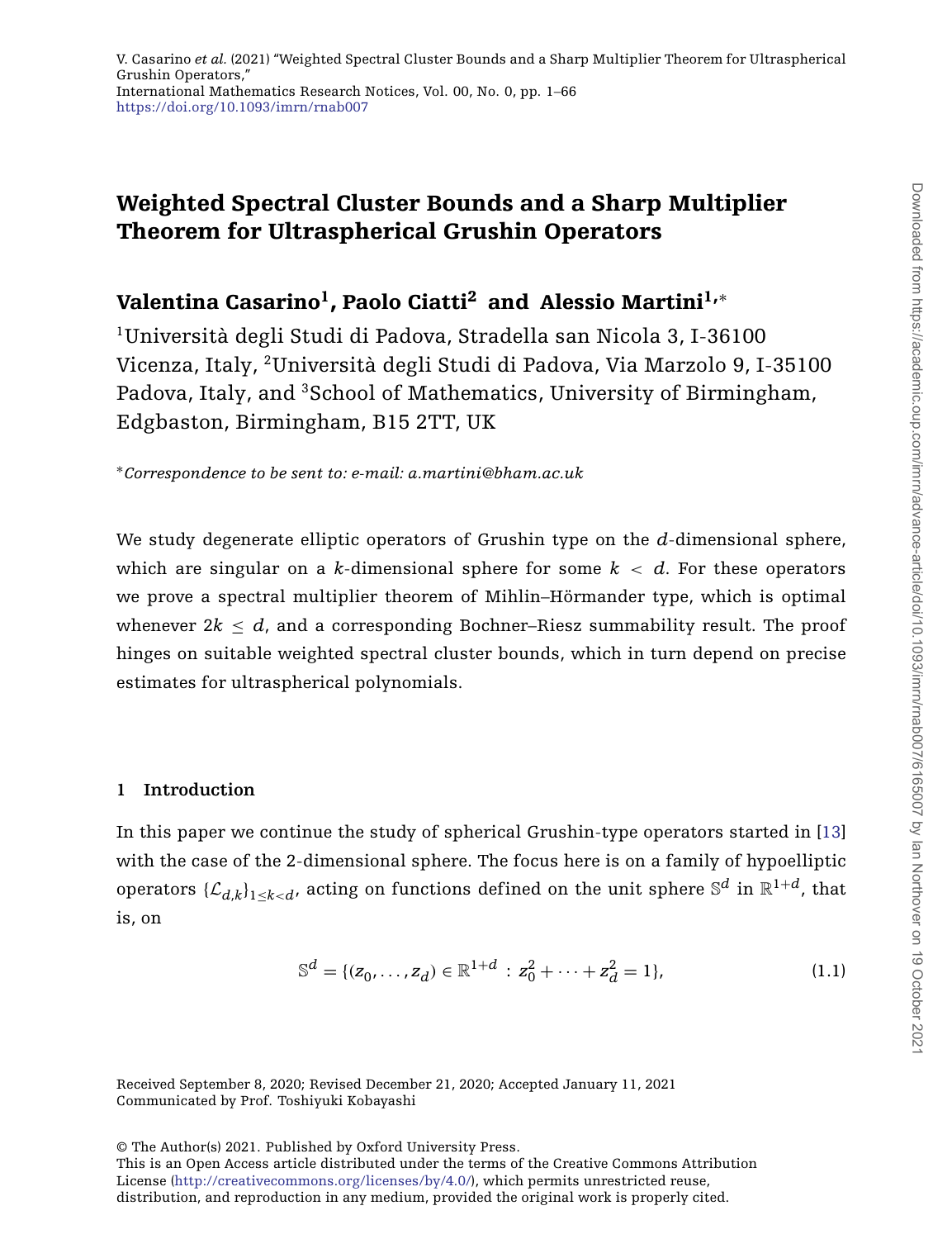#### 2 V. Casarino *et al.*

for some  $d \geq 2$ . The special orthogonal groups  $SO(1 + k)$  with  $1 \leq k \leq d$  can be naturally identified with a sequence of nested subgroups of  $SO(1+d)$ , so that  $SO(1+k)$ acts trivially on the coordinates  $z_{k+1}, \ldots, z_d$ . Correspondingly each of these groups acts on  $\mathbb{S}^d$  by rotations. We denote by  $\Delta_k$  the (positive semidefinite) 2nd-order differential operator on  $\mathbb{S}^d$  corresponding through this action to the Casimir operator on  $SO(1 + k)$ . The operators  $\Delta_k$  for  $k = 1, ..., d$  commute pairwise and  $\Delta_d$  turns out to be the Laplace– Beltrami operator on S*d*. The operators we are interested in are defined as

$$
\mathcal{L}_{d,k} = \Delta_d - \Delta_k,\tag{1.2}
$$

with  $k = 1, ..., d - 1$ .

While it may not be immediately apparent from the above formula, each operator  $\mathcal{L}_{d,k}$  can be written as minus the sum of squares of a system of smooth divergence-free vector fields on S*<sup>d</sup>* (see Section [3.2](#page-10-0) below), and in particular is a positive semidefinite operator too. These vector fields span the tangent space of S*<sup>d</sup>* at each point not lying in the *k*-submanifold  $\mathbb{S}^k \times \{0\}$ , and consequently  $\mathcal{L}_{d,k}$  is elliptic away from this submanifold. Moreover, by introducing a suitable system of "spherical coordinates"  $(\omega, \psi)$  on  $\mathbb{S}^d$ , where  $\omega \in \mathbb{S}^k$  and  $\psi = (\psi_{k+1}, \dots, \psi_d) \in (-\pi/2, \pi/2)^{d-k}$  (see Section [3.3](#page-12-0) below for details), one can write  $\mathcal{L}_{d,k}$  in a neighbourhood of the submanifold  $\mathbb{S}^k\times\{0\}$  more explicitly as

<span id="page-2-0"></span>
$$
\mathcal{L}_{d,k} = \sum_{r=k+1}^{d} Y_r^+ Y_r + \mathfrak{V}(\psi) \Delta_k,\tag{1.3}
$$

where the  $Y_r$  and their formal adjoints  $Y_r^+$  (with respect to the standard rotationinvariant measure  $\sigma$  on  $\mathbb{S}^d$ ) are vector fields only depending on  $\psi$ , to wit,

<span id="page-2-2"></span><span id="page-2-1"></span>
$$
Y_r = \frac{1}{\cos \psi_{r+1} \cdots \cos \psi_d} \frac{\partial}{\partial \psi_r},\tag{1.4}
$$

and  $\mathfrak{V}: (-\pi/2, \pi/2)^{d-k} \to \mathbb{R}$  is given by

$$
\mathfrak{V}(\psi) = \frac{1}{\cos^2 \psi_{k+1} \cdots \cos^2 \psi_d} - 1 = \prod_{j=k+1}^d (1 + \tan^2 \psi_j) - 1.
$$
 (1.5)

The vanishing of  $\mathfrak{V}(\psi)$  for  $\psi = 0$  corresponds to the fact that  $\mathcal{L}_{d,k}$  is not elliptic at any point of the submanifold  $\mathbb{S}^k \times \{0\}$ . The loss of global ellipticity is anyway compensated by the fact that  $\mathcal{L}_{d,k}$  is hypoelliptic and satisfies subelliptic estimates, as shown by an application of Hörmander's theorem for sums of squares of vector fields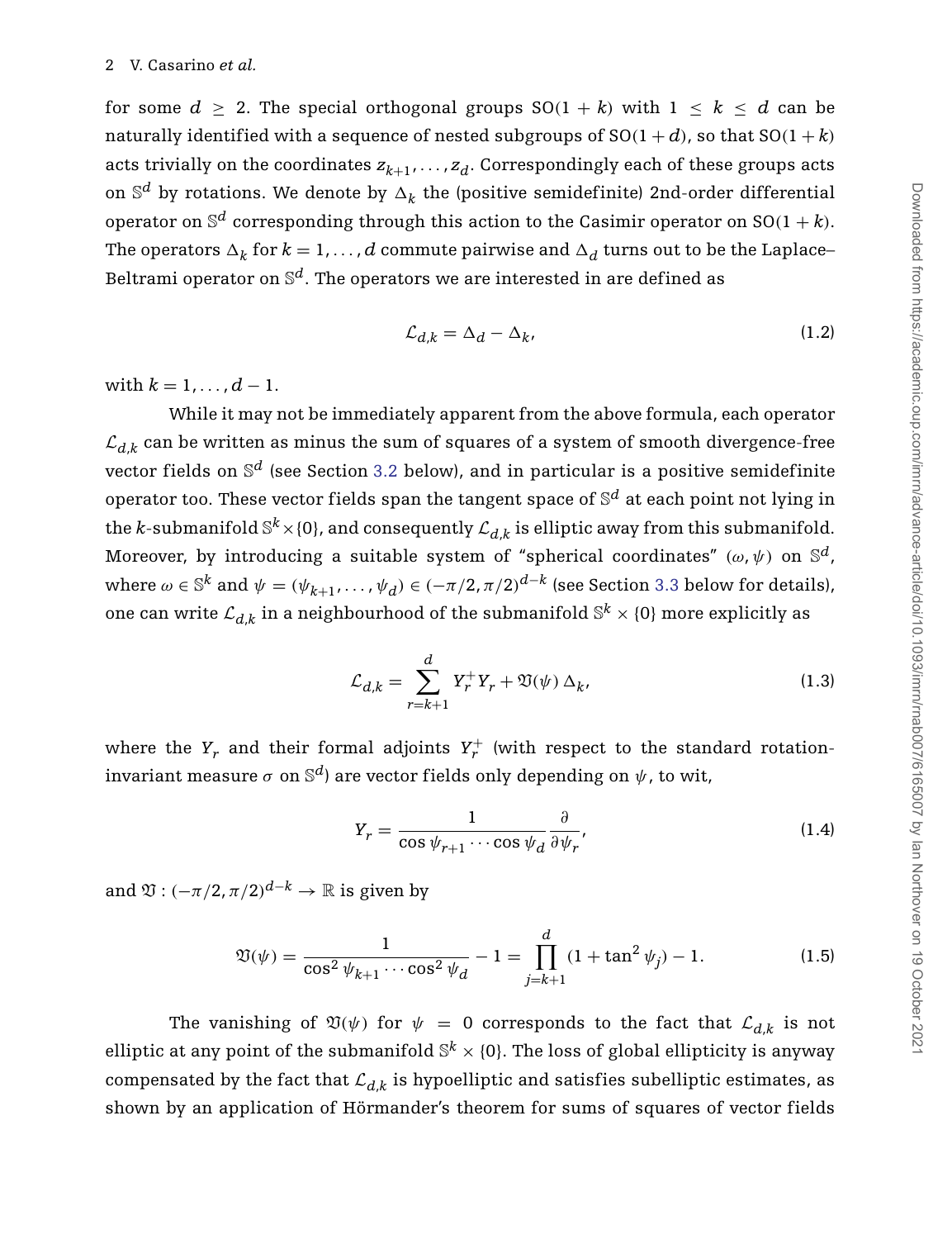[\[32\]](#page-64-0). Indeed the expression [\(1.3\)](#page-2-0) reveals the analogy of the operators  $\mathcal{L}_{d,k}$  with certain degenerate elliptic operators  $\mathcal{G}_{d,k}$  on  $\mathbb{R}^d$ , given by

<span id="page-3-0"></span>
$$
\mathcal{G}_{d,k} = \Delta_x + |x|_2^2 \Delta_y,\tag{1.6}
$$

where *x*, *y* are the components of a point in  $\mathbb{R}_{x}^{d-k} \times \mathbb{R}_{y}^{k}$  and  $\Delta_{x}$ ,  $\Delta_{y}$  denote the corresponding (positive definite) partial Laplacians, while  $|x|_2$  is the Euclidean norm of *x*.

In light of [\[28,](#page-64-1) [29\]](#page-64-2), the operators  $\mathcal{G}_{d,k}$  are often called Grushin operators; sometimes they are also called Baouendi–Grushin operators, since shortly before the papers by V. V. Grushin appeared, M. S. Baouendi introduced a more general class of operators containing also the  $G_{d,k}$  [\[5\]](#page-63-1). In these and other works (see, e.g., [\[18,](#page-64-3) [23,](#page-64-4) [49\]](#page-65-0)), the coefficient  $|x|_2^2$  in [\(1.6\)](#page-3-0) may be replaced by a more general function  $V(x)$ . As prototypical examples of differential operators with mixed homogeneity, operators of the form [\(1.6\)](#page-3-0) have attracted increasing interest in the past 50 years; we refer to [\[13\]](#page-63-0) for a brief list of the main results, focused on the field of harmonic analysis. More recently, the study of Grushin-type operators began to develop also on more general manifolds than  $\mathbb{R}^n$ , from both a geometric and an analytic perspective [\[6,](#page-63-2) [7,](#page-63-3) [9,](#page-63-4) [10,](#page-63-5) [25,](#page-64-5) [26,](#page-64-6) [48\]](#page-65-1).

In this article, we investigate  $L^p$  boundedness properties of operators of the form  $F(\sqrt{\mathcal{L}_{d,k}})$  in connection with size and smoothness properties of the spectral multiplier  $F: \mathbb{R} \to \mathbb{C}$ ; here  $L^p$  spaces on the sphere  $\mathbb{S}^d$  are defined in terms of the spherical measure *σ*, and the operators  $F(\sqrt{\mathcal{L}_{d,k}})$  are initially defined on  $L^2(\mathbb{S}^d)$  via the Borel functional calculus for the self-adjoint operator  $\mathcal{L}_{d,k}$ . The study of the  $L^p$  boundedness of functions of Laplace-like operators is a classical and very active area of harmonic analysis, with a number of celebrated results and open questions, already in the case of the classical Laplacian in Euclidean space (think, e.g., of the Bochner–Riesz conjecture). Regarding the spherical Grushin operators  $\mathcal{L}_{d,k}$ , in the case  $d = 2$  and  $k = 1$ , a sharp multiplier theorem of Mihlin–Hörmander type and a Bochner–Riesz summability result for  $\mathcal{L}_{d,k}$ were obtained in [\[13\]](#page-63-0). Here we treat the general case  $d \geq 2$ ,  $1 \leq k < d$ , and obtain the following result.

Let  $\eta \in C_c^{\infty}((0, \infty))$  be any nontrivial cutoff, and denote by  $L_s^q(\mathbb{R})$  the  $L^q$  Sobolev space of (fractional) order *s* on R.

<span id="page-3-1"></span>**Theorem 1.1.** Let  $D = \max\{d, 2k\}$  and  $s > D/2$ .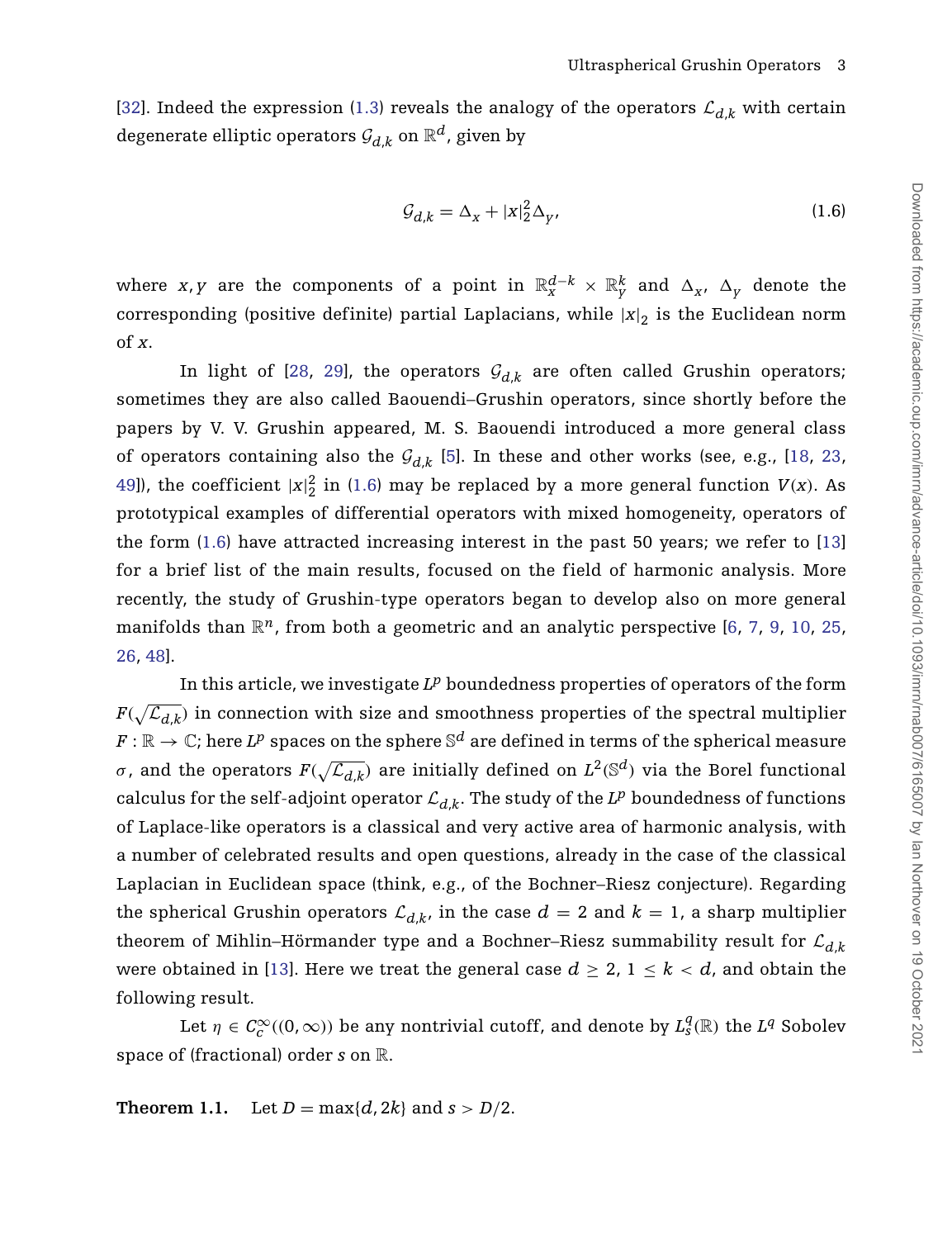#### 4 V. Casarino *et al.*

(i) For all continuous functions supported in  $[-1, 1]$ ,

<span id="page-4-0"></span>
$$
\sup_{t>0}\|F(t\sqrt{\mathcal{L}_{d,k}})\|_{L^1(\mathbb{S}^d)\rightarrow L^1(\mathbb{S}^d)}\lesssim_s \|F\|_{L^2_s}.
$$

(ii) For all bounded Borel functions  $F : \mathbb{R} \to \mathbb{C}$  such that  $F|_{(0,\infty)}$  is continuous,

$$
\|F(\sqrt{\mathcal{L}_{d,k}})\|_{L^1(\mathbb{S}^d)\to L^{1,\infty}(\mathbb{S}^d)} \lesssim_{s} \sup_{t\geq 0} \|F(t\cdot)\,\eta\|_{L^2_s}.\tag{1.7}
$$

Hence, whenever the right-hand side of [\(1.7\)](#page-4-0) is finite, the operator  $F(\sqrt{\mathcal{L}}_{d,k})$ is of weak type  $(1, 1)$  and bounded on  $L^p(\mathbb{S}^d)$  for all  $p \in (1, \infty)$ .

Part (i) of the above theorem and a standard interpolation technique imply the following Bochner–Riesz summability result.

<span id="page-4-1"></span>**Corollary 1.2.** Let  $D = \max\{d, 2k\}$  and  $p \in [1, \infty]$ . If  $\delta > (D-1)\frac{1}{2} - \frac{1}{p}$ , then the Bochner–Riesz means  $(1-t\mathcal{L}_{d,k})_+^{\delta}$  of order  $\delta$  associated with  $\mathcal{L}_{d,k}$  are bounded on  $L^p(\mathbb{S}^d)$ uniformly in  $t \in (0, \infty)$ .

It is important to point out that weaker versions of the above results, involving more restrictive requirements on the smoothness parameters *s* and *δ*, could be readily obtained by standard techniques. Indeed the sphere  $\mathbb{S}^d$ , with the measure  $\sigma$  and the sub-Riemannian distance associated to  $\mathcal{L}_{d,k}$  (see Sections [3.2](#page-10-0) to [3.4](#page-14-0) below for details), is a doubling metric measure space of "homogeneous dimension"  $Q = d + k$ , and the operator  $\mathcal{L}_{d,k}$  satisfies Gaussian-type heat kernel bounds. As a consequence (see, e.g., [\[17,](#page-64-7) [20,](#page-64-8) [21,](#page-64-9) [31\]](#page-64-10)), one would obtain the analogue of Theorem [1.1](#page-3-1) with smoothness requirement  $s > Q/2$ , measured in terms of an  $L^{\infty}$  Sobolev norm, and the corresponding result for Bochner–Riesz means would give  $L^p$  boundedness only for  $\delta > Q(1/p - 1/2)$ . Since  $Q >$ *D* > *D* − 1, the results in this paper yield an improvement on the standard result for all values of *d* and *k*.

As a matter of fact, in the case  $k \leq d/2$ , the above multiplier theorem is sharp, in the sense that the lower bound *D/*2 to the order of smoothness *s* required in Theorem [1.1](#page-3-1) cannot be replaced by any smaller quantity. Since  $\mathcal{L}_{d,k}$  is elliptic away from a negligible subset of  $\mathbb{S}^d$ , and  $D = d$  is the topological dimension of  $\mathbb{S}^d$  when  $k \leq d/2$ , the sharpness of the above result can be seen by comparison to the Euclidean case via a transplantation technique [\[34,](#page-64-11) [42\]](#page-65-2).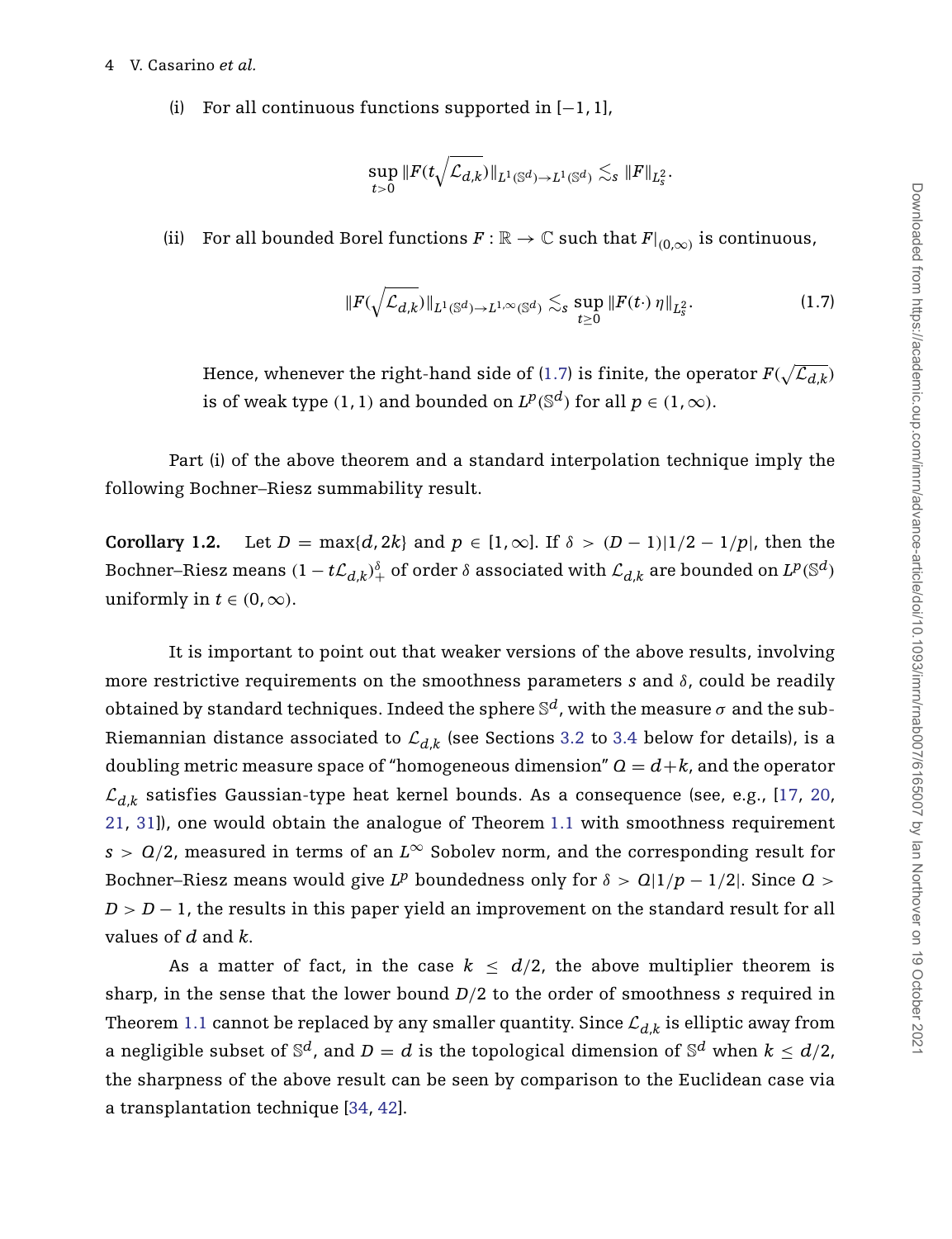The fact that for subelliptic nonelliptic operators one can often obtain "improved" multiplier theorems, by replacing the relevant homogeneous dimension with the topological dimension in the smoothness requirement, was first noticed in the case of sub-Laplacians on Heisenberg and related groups by D. Müller and E. M. Stein [\[44\]](#page-65-3) and independently by W. Hebisch [\[30\]](#page-64-12) and has since been verified in multiple cases. However, despite a flurry of recent progress (see, e.g., [\[13,](#page-63-0) [18,](#page-64-3) [38,](#page-65-4) [39\]](#page-65-5) for more detailed accounts and further references), the question whether such an improvement is always possible remains open. The results in the present paper can therefore be considered as part of a wider programme, attempting to gain an understanding of the general problem by tackling particularly significant particular cases.

In these respects, it it relevant to point out that Theorem [1.1](#page-3-1) above can be considered as a strengthening of the multiplier theorem for the Grushin operators  $\mathcal{G}_{d,k}$ on  $\mathbb{R}^d$  proved in [\[40\]](#page-65-6): indeed a "nonisotropic transplantation" technique (see, e.g., [\[36,](#page-64-13) Theorem 5.2]) allows one to deduce from Theorem [1.1](#page-3-1) the analogous result where  $\mathbb{S}^d$ and  $\mathcal{L}_{d,k}$  are replaced by  $\mathbb{R}^d$  and  $\mathcal{G}_{d,k}$ .

The structure of the proof of Theorem [1.1](#page-3-1) broadly follows that of the analogous result in [\[13\]](#page-63-0), but additional difficulties need to be overcome here. An especially delicate point is the proof of the "weighted spectral cluster estimates" stated as Propositions [4.2](#page-25-0) and [4.3](#page-26-0) below, essentially consisting in suitable weighted  $L^1 \rightarrow L^2$  norm bounds for "weighted spectral projections"

<span id="page-5-1"></span><span id="page-5-0"></span>
$$
(\mathcal{L}_{d,k}/\Delta_d)^{\alpha/2}\chi_{[i,i+1]}(\sqrt{\mathcal{L}_{d,k}})
$$
\n(1.8)

associated with bands of unit width of the spectrum of  $\sqrt{\mathcal{L}_{d,k}}$ . These can be thought of as subelliptic analogues of the Agmon-Avakumovič-Hörmander spectral cluster estimates

$$
\|\chi_{[i,i+1]}(\sqrt{\Delta_d})\|_{L^1 \to L^2} \lesssim i^{(d-1)/2} \tag{1.9}
$$

for the elliptic Laplacian  $\Delta_{d}$ , which are valid more generally when  $\sqrt{\Delta_{d}}$  is replaced with an elliptic pseudodifferential operator of order one on a compact *d*-manifold [\[33\]](#page-64-14) and are the basic building block for a sharp multiplier theorem for elliptic operators on compact manifolds and related restriction-type estimates [\[24,](#page-64-15) [50,](#page-65-7) [52,](#page-65-8) [53\]](#page-65-9). Thanks to pseudodifferential and Fourier integral operator techniques, estimates of the form [\(1.9\)](#page-5-0) can be proved for elliptic operators in great generality, but these techniques break down when the ellipticity assumption is weakened. Nevertheless alternative *ad hoc* methods may be developed in many cases, based on a detailed analysis of the spectral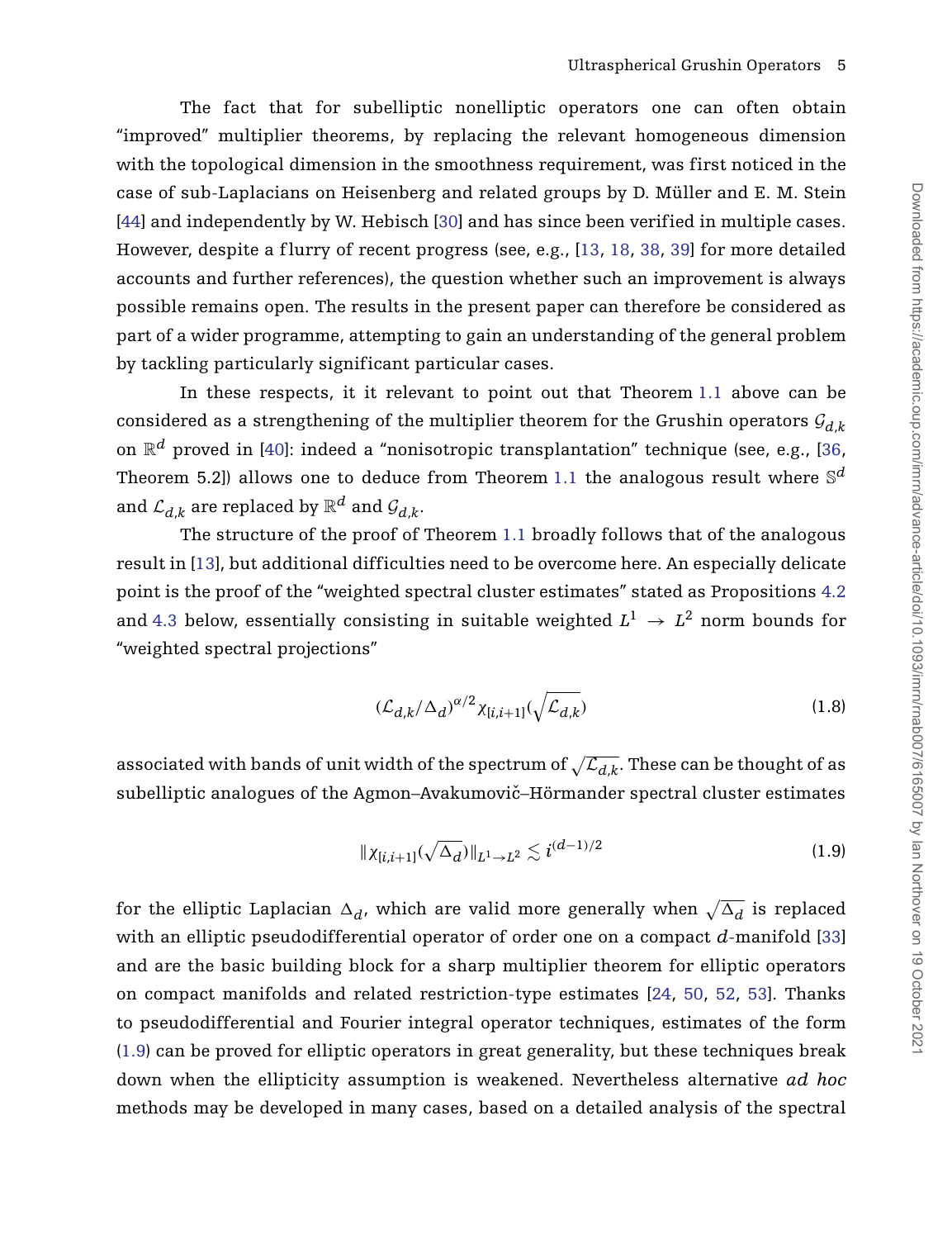decomposition of the operator under consideration, often made possible by underlying symmetries.

In the case of the spherical Grushin operator  $\mathcal{L}_{d,k}$ , as a consequence of its spectral decomposition in terms of joint eigenfunctions of the operators  $\Delta_{d}, \ldots, \Delta_{k}$ , the integral kernel of the "weighted projection" in  $(1.8)$  involves sums of  $(d - k)$ -fold tensor products of ultraspherical polynomials. This is a substantial difference from the case considered in [\[13\]](#page-63-0) (where  $d - k = 1$ ) and requires new ideas and greater care. Section [6](#page-32-0) of this paper is devoted to the proof of these estimates. As in [\[13\]](#page-63-0), here we make fundamental use of precise estimates for ultraspherical polynomials, which are uniform in suitable ranges of indices. These estimates, which are consequences of the asymptotic approximations of [\[11,](#page-63-6) [45](#page-65-10)[–47\]](#page-65-11), could be of independent interest, and their derivation is presented in an auxiliary paper [\[14\]](#page-63-7).

In the context of subelliptic operators on compact manifolds, "weighted spectral cluster estimates" were first obtained in the seminal work by Cowling and Sikora [\[17\]](#page-64-7) for a distinguished sub-Laplacian on SU*(*2*)*, leading to a sharp multiplier theorem in that case; their technique was then applied to many different frameworks [\[2,](#page-63-8) [15,](#page-63-9) [16,](#page-64-16) [36\]](#page-64-13). However, the general theory developed in [\[17\]](#page-64-7), based on spectral cluster estimates involving a single weight function, does not seem to be directly applicable to the spherical Grushin operator  $\mathcal{L}_{d,k}$  (which, differently from the sub-Laplacian of [\[17\]](#page-64-7), is not invariant under a transitive group of isometries of the underlying manifold). For this reason, here we take the opportunity to establish an "abstract" multiplier theorem, which applies to a rather general setting of self-adjoint operators on bounded metric measure spaces, satisfying the volume doubling property, and extends the analogous result in [\[17\]](#page-64-7) to the framework of a family of scale-dependent weights.

It would be of great interest to establish whether Theorem [1.1](#page-3-1) is sharp when *k > d/*2 or alternatively improve on it. The corresponding question for the Grushin operators  $\mathcal{G}_{d,k}$  on  $\mathbb{R}^d$  has been settled in [\[37\]](#page-64-17); based on that result, one may expect that Theorem [1.1](#page-3-1) and Corollary [1.2](#page-4-1) actually hold with *D* replaced by *d*. However, when the dimension *k* of the singular set is larger than the codimension, the approach developed in this paper, which is based on a "weighted Plancherel estimate with weights on the first layer," does not suffice to obtain such result and new methods (inspired, for instance, to those in [\[37\]](#page-64-17) and involving the "second layer" as well) appear to be necessary.

We point out that the method of [\[37\]](#page-64-17) for the Grushin operators  $\mathcal{G}_{d,k}$  is based on a delicate inductive argument, which relates multiplication by a weight on the space side to differentiation on the spectral side; in turn, this inductive argument crucially hinges on special identities for Hermite functions. While setting up an analogous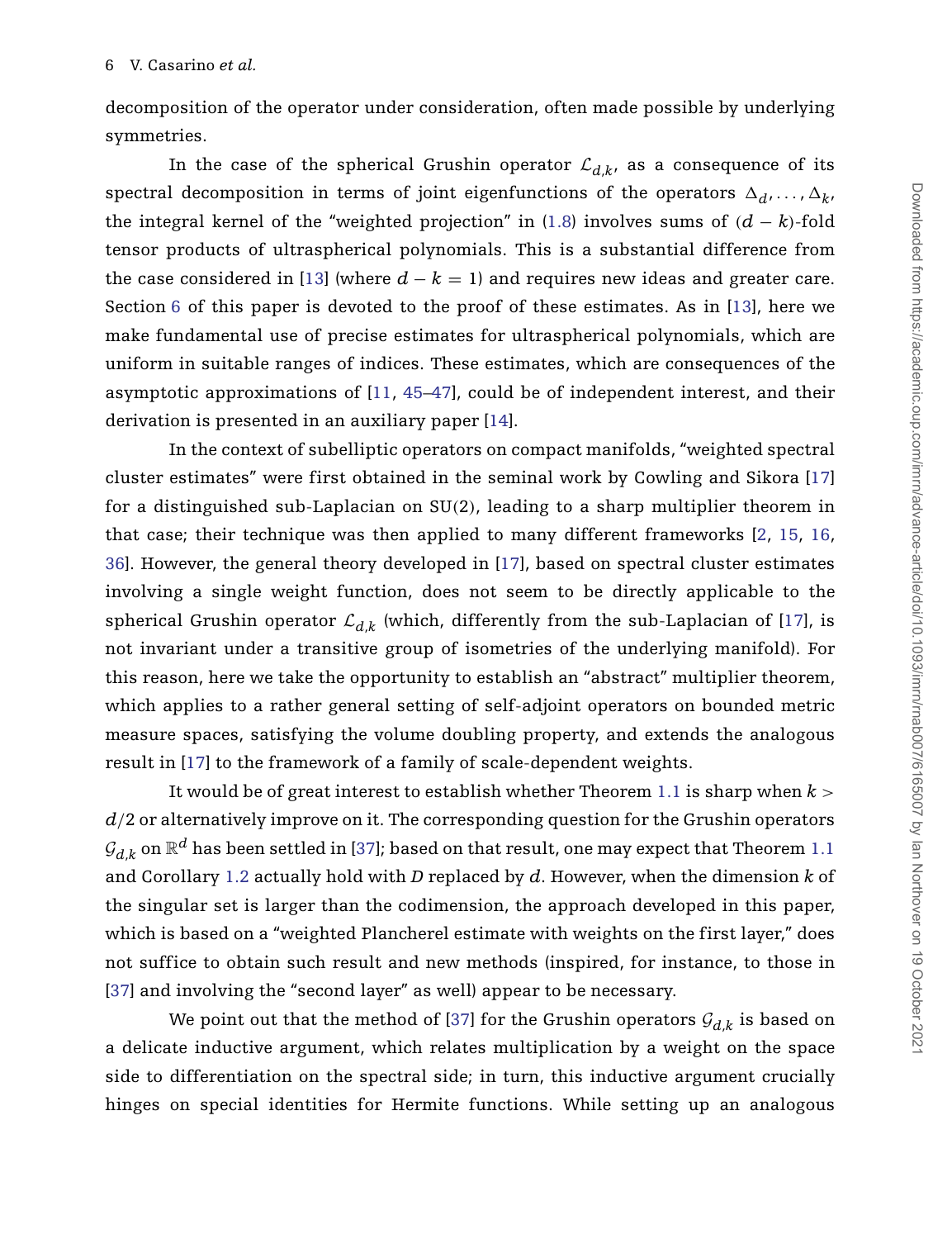inductive scheme in the case of the spherical Grushin operators  $\mathcal{L}_{d,k}$  may be possible, a number of nontrivial additional technical challenges would need to be tackled, due to the discreteness of the spectrum of  $\mathcal{L}_{d,k}$  and to the different nature of the available identities for spherical harmonics compared to those for Hermite functions. We hope to be able to investigate these matters in the future.

#### **Structure of the paper**

In Section [2](#page-7-0) we state our abstract multiplier theorem, of which Theorem [1.1](#page-3-1) will be a direct consequence; in order not to burden the exposition, we postpone the proof of the abstract theorem to Section [7.](#page-57-0)

In Section [3](#page-9-0) we introduce the spherical Laplacians and the Grushin operators on  $\mathbb{S}^d$ . A precise estimate for the sub-Riemannian distance  $\rho$  associated with the Grushin operator  $\mathcal{L}_{d,k}$  is also given. Moreover, we introduce the system of spherical coordinates on S*d*, which is key to our approach.

In Section [4](#page-16-0) we recall the construction of a complete system of joint eigenfunctions of  $\Delta_d, \ldots, \Delta_k$  on  $\mathbb{S}^d$ , in terms of which we explicitly write down the spectral decomposition of the Grushin operator  $\mathcal{L}_{d,k} = \Delta_d - \Delta_k$ . We also prove some Riesz-type bounds for  $\mathcal{L}_{d,k}$ . Moreover we state the crucial "weighted spectral cluster estimates" for the Grushin operators  $\mathcal{L}_{d,k}$ ; due to its technical nature, the proof of these estimates is deferred to Section [6.](#page-32-0)

In Section [5](#page-26-1) we use the Riesz-type bounds and the weighted spectral cluster estimates to prove "weighted Plancherel-type estimates" for the Grushin operator  $\mathcal{L}_{d,k}$ . After this preparatory work, the proof of Theorem [1.1,](#page-3-1) which boils down to verifying the assumptions of the abstract theorem, concludes the section.

#### **Notation**

Throughout the paper, for any two nonnegative quantities  $X$  and  $Y$ , we use  $X\lesssim Y$  or *Y*  $\geq$  *X* to denote the estimate *X*  $\leq$  *CY* for a positive constant *C*. The symbol *X*  $\approx$  *Y* is shorthand for  $X \lesssim Y$  and  $Y \gtrsim X.$  We use variants such as  $\lesssim_{a,b}$  and  $\simeq_{a,b}$  to indicate that the implicit constants may depend on the parameters *a* and *b*.

#### <span id="page-7-0"></span>**2 An Abstract Multiplier Theorem**

We state an abstract multiplier theorem, which is a refinement of [\[17,](#page-64-7) Theorem 3.6] and [\[20,](#page-64-8) Theorem 3.2]. The proof of our main result, Theorem [1.1,](#page-3-1) for the operator  $\mathcal{L}_{d,k}$  will follow from this result.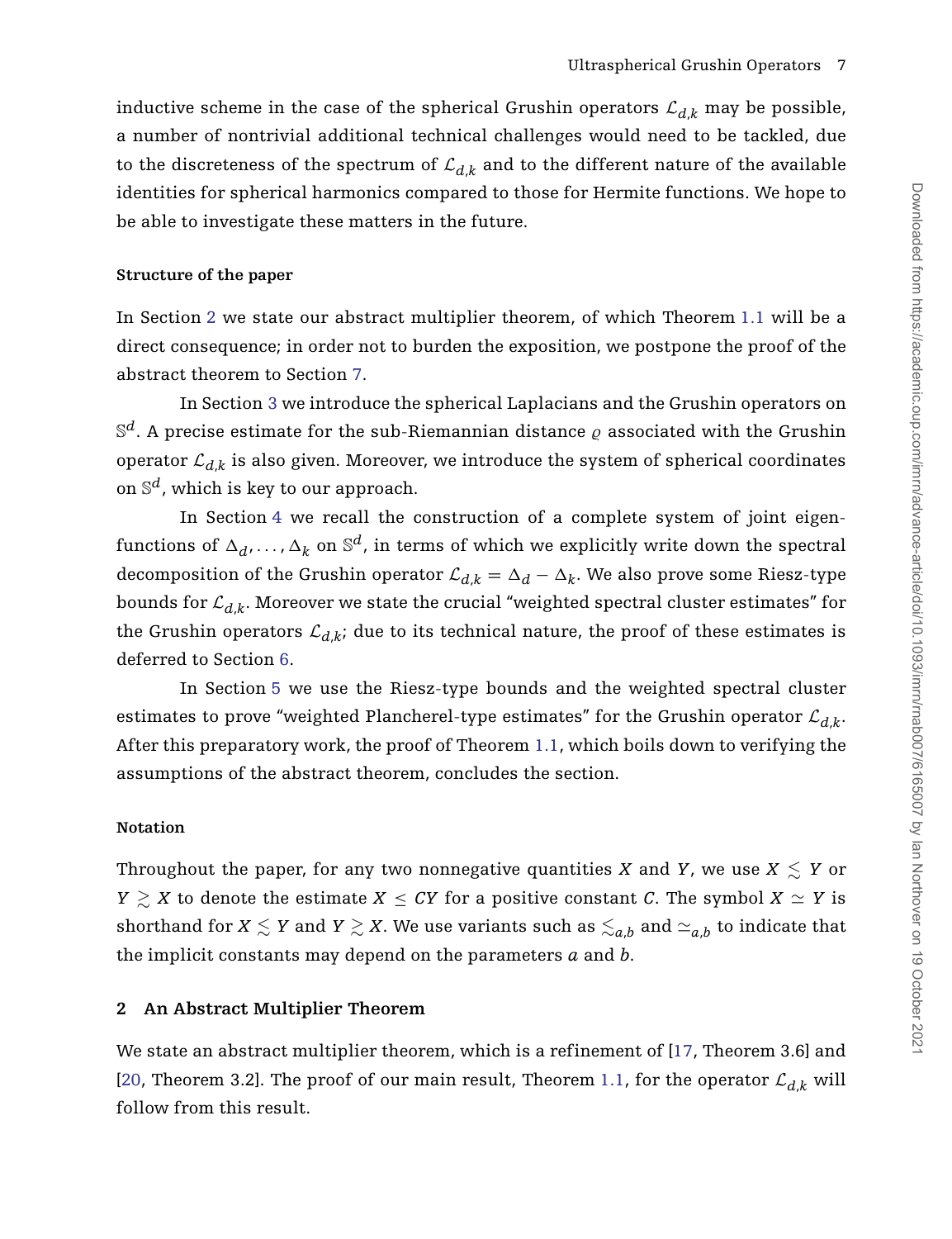#### 8 V. Casarino *et al.*

As in [\[17,](#page-64-7) [20\]](#page-64-8), for all  $q \in [2,\infty]$ ,  $N \in \mathbb{N} \setminus \{0\}$  and  $F : \mathbb{R} \to \mathbb{C}$  supported in [0, 1], we define the norm  $\|F\|_{N,q}$  by

<span id="page-8-1"></span>
$$
||F||_{N,q} = \begin{cases} \left(\frac{1}{N} \sum_{i=1}^{N} \sup_{\lambda \in [(i-1)/N, i/N]} |F(\lambda)|^q\right)^{1/q} & \text{if } q < \infty, \\ \sup_{\lambda \in [0,1]} |F(\lambda)| & \text{if } q = \infty. \end{cases}
$$
(2.1)

Moreover, by  $K_T$  we denote the integral kernel of an operator *T*. Further, let  $\eta \in$  $C_c^{\infty}((0, \infty))$  be any nontrivial cutoff.

<span id="page-8-2"></span>**Theorem 2.1.** Let  $(X, \varrho)$  be a bounded metric space, equipped with a regular Borel measure  $\mu$ . Let  $\mathfrak L$  be a nonnegative self-adjoint operator on  $L^2(X)$ . Let  $q \in [2,\infty]$ . Suppose that there exist a family of weight functions  $\pi_r$ :  $X \times X \to [0, \infty)$ , where  $r \in (0, 1]$ , and a constant  $\mathfrak{d} \in [1,\infty)$  such that the following conditions are satisfied:

(a) the doubling condition:

$$
\mu(B(x,2r)) \lesssim \mu(B(x,r)) \qquad \forall x \in X \quad \forall r > 0;
$$

(b) heat kernel bounds:

$$
|\mathcal{K}_{\exp(-t\mathfrak{L})}(x,y)| \lesssim_N \mu(B(y,t^{1/2}))^{-1}(1+\varrho(x,y)/t^{1/2})^{-N}
$$

for all  $N \geq 0$ , for all  $t \in (0, \infty)$  and  $x, y \in X$ ;

(c) the growth condition:

<span id="page-8-4"></span><span id="page-8-3"></span>
$$
1 \lesssim \pi_r(x, y) \lesssim (1 + \varrho(x, y)/r)^{M_0} \tag{2.2}
$$

for some  $M_0 \geq 0$ , for all  $r \in (0, 1]$  and  $x, y \in X$ ;

(d) the integrability condition

<span id="page-8-0"></span>
$$
\int_{X} (1 + \varrho(x, y)/r)^{-\beta} (\pi_r(x, y))^{-1} d\mu(x) \lesssim_{\beta} \mu(B(y, r))
$$
\n(2.3)

for all  $r \in (0, 1]$ ,  $\beta > \mathfrak{d}$  and for all  $y \in X$ ;

(e) weighted Plancherel-type estimates:

ess sup<sub>y\in X</sub> 
$$
\mu(B(y, 1/N)) \int_X \pi_{1/N}(x, y) |\mathcal{K}_{F(\sqrt{\mathfrak{L}})}(x, y)|^2 d\mu(x) \lesssim ||F(N \cdot)||_{N,q}^2
$$
 (2.4)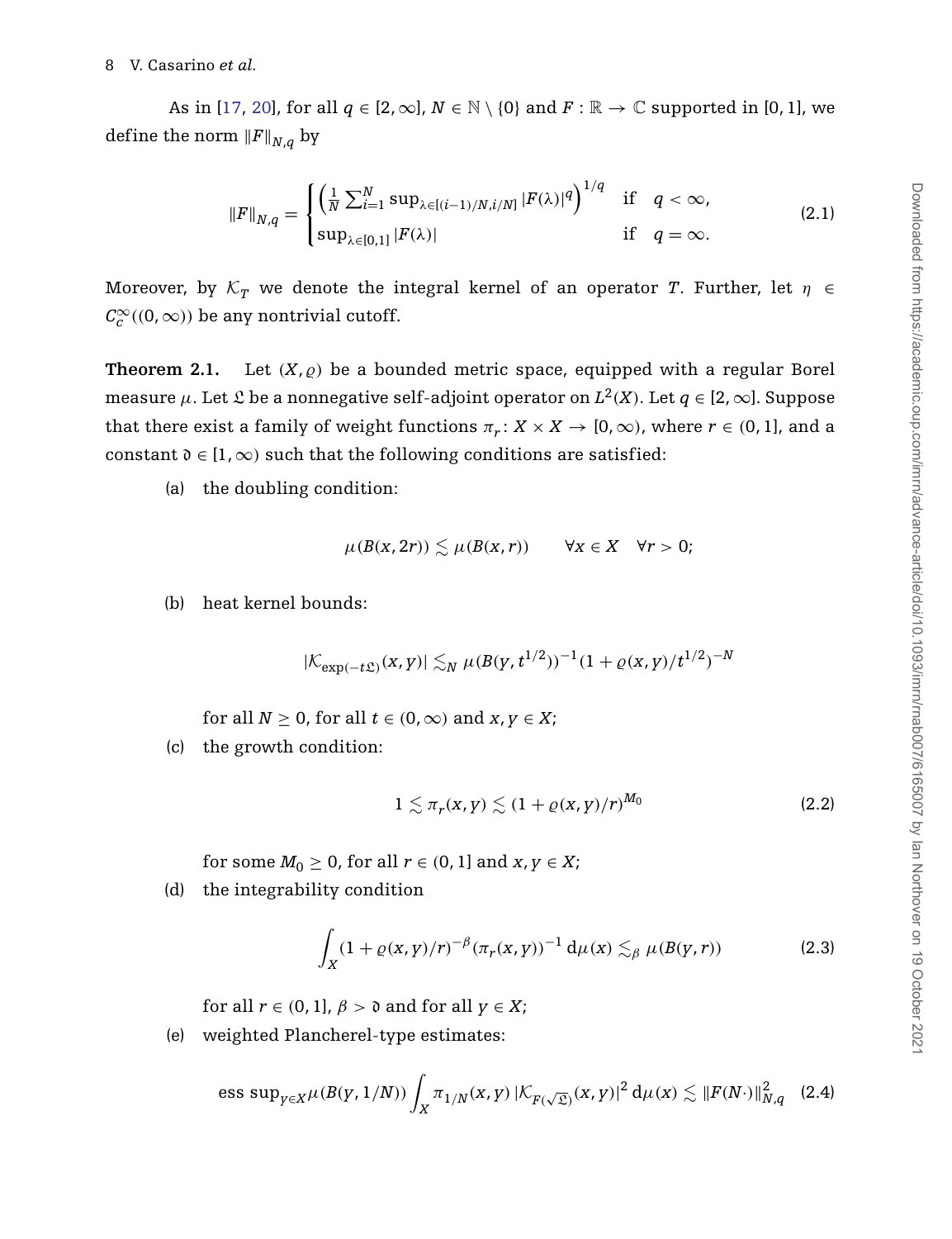for all  $N \in \mathbb{N} \setminus \{0\}$  and for all bounded Borel functions  $F : \mathbb{R} \to \mathbb{C}$  supported in [0, *N*].

Finally, assume that  $s > \frac{d}{2}$ . Then the following hold.

(i) For continuous functions  $F : \mathbb{R} \to \mathbb{C}$  supported in  $[-1, 1]$ ,

<span id="page-9-1"></span>
$$
\sup_{t>0} ||F(t\sqrt{\mathfrak{L}})||_{L^1(X)\to L^1(X)} \lesssim_s ||F||_{L^q_s}.
$$

(ii) For all bounded Borel functions  $F : \mathbb{R} \to \mathbb{C}$  continuous on  $(0, \infty)$ ,

$$
\|F(\sqrt{\mathfrak{L}})\|_{L^{1}(X)\to L^{1,\infty}(X)} \lesssim_{s} \sup_{t\geq 0} \|F(t)\,\eta\|_{L_{s}^{q}}.
$$
 (2.5)

Hence, whenever the right-hand side of [\(2.5\)](#page-9-1) is finite, the operator *F(* √ L*)* is of weak type  $(1, 1)$  and bounded on  $L^p(X)$  for all  $p \in (1, \infty)$ .

Since the subject is replete with technicalities, which could weigh on the discussion, we defer the proof of the abstract theorem to Section [7.](#page-57-0)

Let us just observe that Assumption (b) only requires a polynomial decay in space (of arbitrary large order) for the heat kernel; hence this assumption is weaker than the corresponding ones in [\[20\]](#page-64-8), where Gaussian-type (i.e., superexponential) decay is required, and in [\[17\]](#page-64-7), where finite propagation speed for the associated wave equation is required (which, under the "on-diagonal bound" implied by [\(2.4\)](#page-8-0), is equivalent to "second order" Gaussian-type decay [\[51\]](#page-65-12)) and matches instead the assumption in [\[31\]](#page-64-10) (see also [\[36,](#page-64-13) Section 6]).

Another important feature of the above result, which is crucial for the applicability to the spherical Grushin operators  $\mathcal{L}_{d,k}$  considered in this paper, is the use of a family of weight functions, where the weight  $\pi_r$  may depend on the scale  $r$  in a nontrivial way; this constitutes another important difference to [\[17\]](#page-64-7), where the weights considered are effectively scalar multiples of a single weight function (compare Assumptions (d) and (e) above with [\[17,](#page-64-7) Assumptions 2.2 and 2.5]).

<span id="page-9-0"></span>The attentive reader will have noticed that it is actually enough to verify Assumptions (c) and (d) for scales  $r = 1/N$  for  $N \in \mathbb{N} \setminus \{0\}$  (indeed, one can redefine  $\pi_r$  as  $\pi_{1/|1/r|}$  when  $1/r \notin \mathbb{N}$ ; the slightly redundant form of the above assumptions is just due to notational convenience.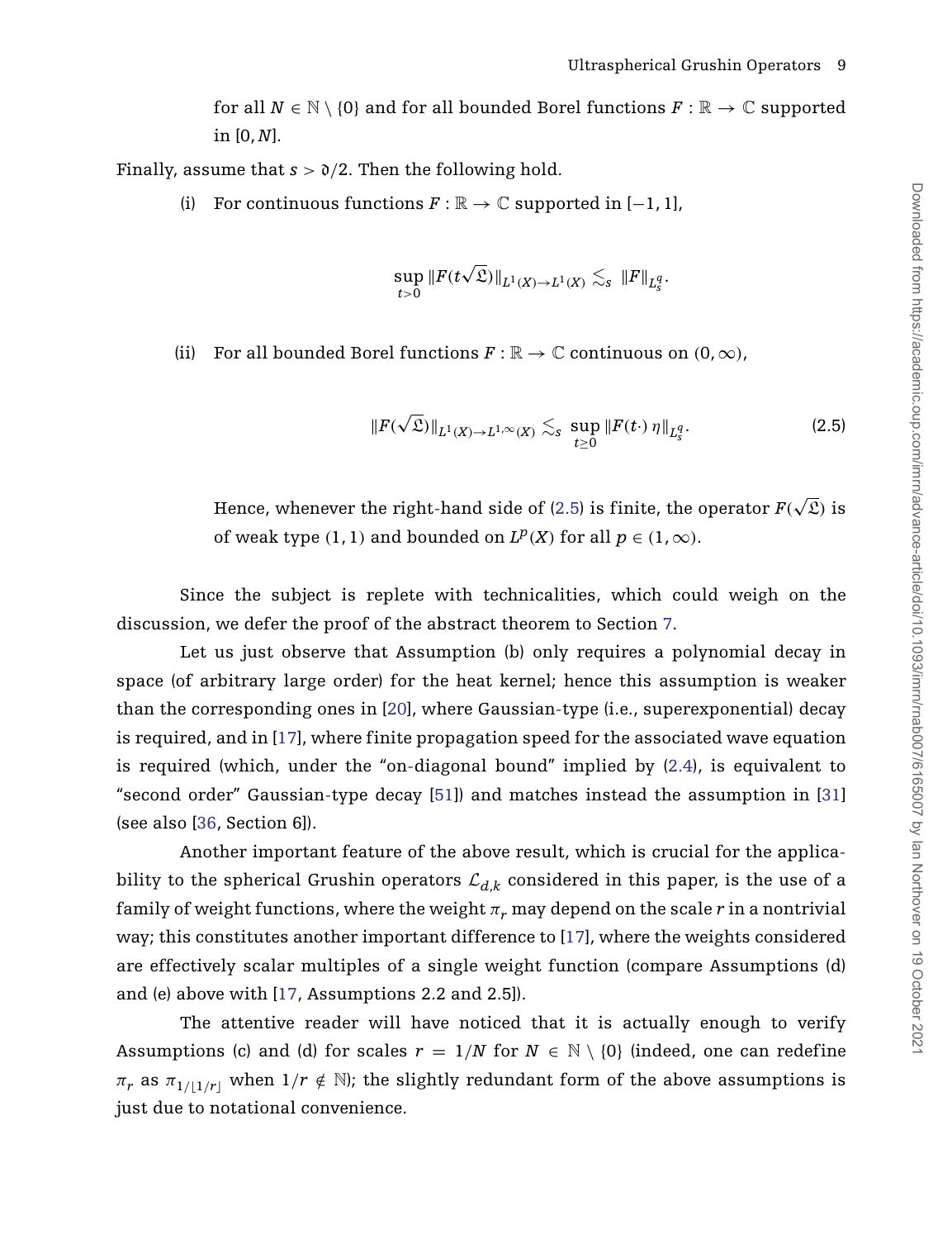#### **3 Spherical Laplacians and Grushin Operators**

#### **3.1 The Laplace–Beltrami operator on the unit sphere**

For  $d \in \mathbb{N}$ ,  $d \geq 1$ , let  $\mathbb{S}^d$  denote the unit sphere in  $\mathbb{R}^{1+d}$ , as in [\(1.1\)](#page-1-0). The Euclidean structure on R1+*<sup>d</sup>* induces a natural, rotation-invariant Riemannian structure on S*d*. Let  $\sigma$  denote the corresponding Riemannian measure, and  $\Delta_{d}$  the Laplace–Beltrami operator on the unit sphere  $\mathbb{S}^d$  in  $\mathbb{R}^{1+d}$ .

It is possible (see, e.g., [\[27\]](#page-64-18)) to give a more explicit expression for  $\Delta_{\boldsymbol{d}}$  as a sum of squares of vector fields, namely,

$$
\Delta_d = -\sum_{0 \le j < r \le d} Z_{j,r'}^2,\tag{3.1}
$$

here the vector fields  $Z_{j,s}$  are the restrictions to the sphere of the vector fields on  $\mathbb{R}^{1+d}$ given by

$$
Z_{j,r} = z_j \frac{\partial}{\partial z_r} - z_r \frac{\partial}{\partial z_j},
$$

where  $(z_0, \ldots, z_d)$  are the coordinates of  $\mathbb{R}^{1+d}$ .

Indeed the rotation group  $SO(1+d)$  acts naturally on  $\mathbb{R}^{1+d}$  and  $\mathbb{S}^d$ ; via this action, the vector fields  $Z_{i,r}$  ( $0 \leq j < r \leq d$ ) correspond to the standard orthonormal basis of the Lie algebra of SO(1  $+$  *d*), and  $\Delta_d$  corresponds to the Casimir operator. The commutation relations

<span id="page-10-1"></span>
$$
[Z_{j,r}, Z_{j',r'}] = \delta_{r,j'} Z_{j,r'} + \delta_{j,r'} Z_{r,j'} - \delta_{j,j'} Z_{r,r'} - \delta_{r,r'} Z_{j,j'}
$$
\n(3.2)

<span id="page-10-0"></span>are easily checked and correspond to those of the Lie algebra of  $SO(1+d)$ .

#### **3.2 A family of commuting Laplacians and spherical Grushin operators**

By [\(3.2\)](#page-10-1), the operator  $\Delta_d$  commutes with all the vector fields  $Z_{j,r}$  (this corresponds to the fact that the Casimir operator is in the centre of the universal enveloping algebra of the Lie algebra of  $SO(1+d)$ ; in particular it commutes with each of the "partial Laplacians"

<span id="page-10-2"></span>
$$
\Delta_r = -\sum_{0 \le j < s \le r} Z_{j,s}^2 \tag{3.3}
$$

for  $r = 1, ..., d$ .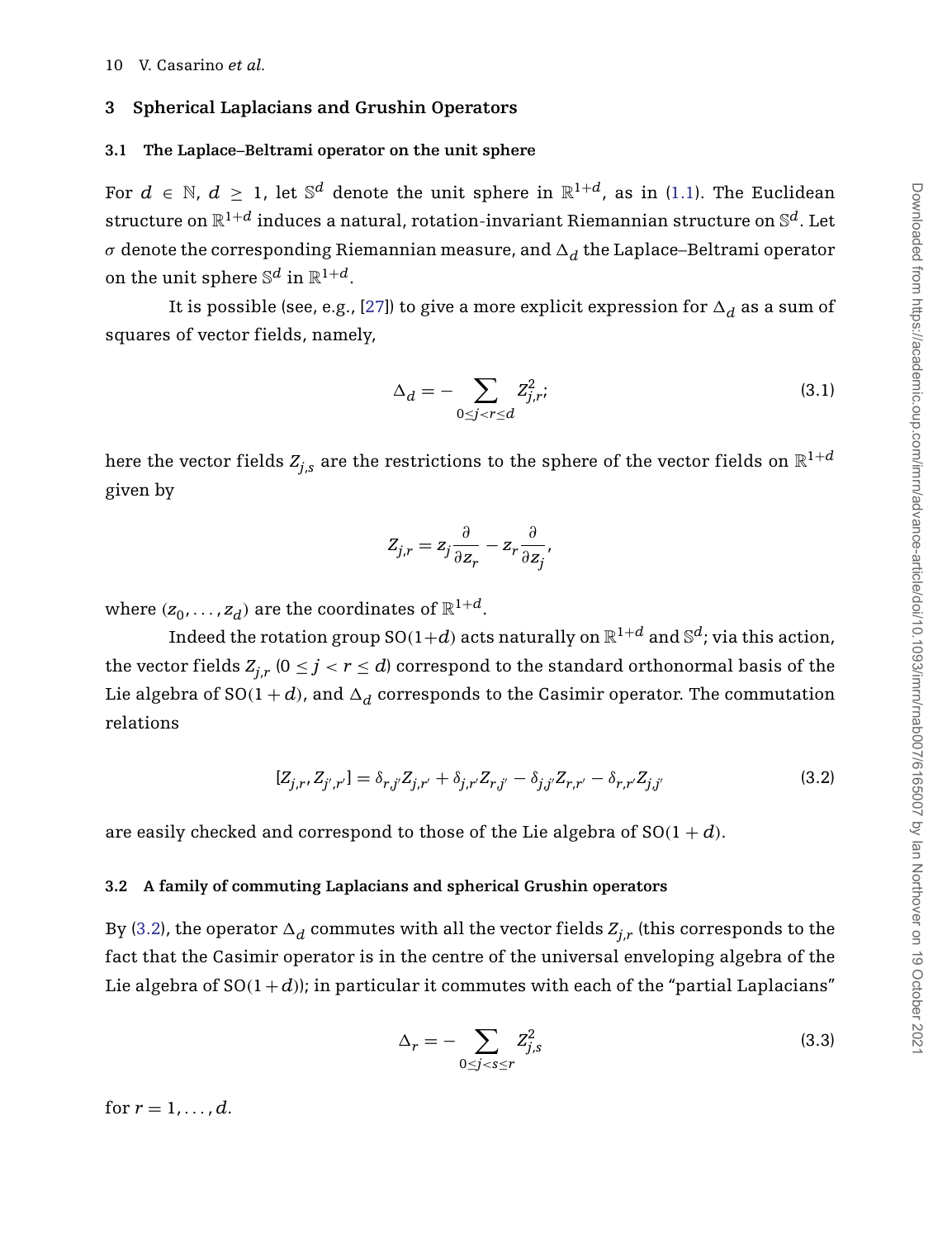Assume that  $d \geq 2$ . We now observe that, for  $r = 1, \ldots, d - 1$ , we can identify SO(1 + *r*) with a subgroup of SO(1 + *d*), by associating to each *A* in SO(1 + *r*) the element

$$
\left(\begin{array}{cc}A&0\\0&I\end{array}\right)
$$

of SO(1+*d*). Via this identification, the operator  $\Delta_r$  corresponds to the Casimir operator of  $SO(1 + r)$ , and therefore it commutes with all the operators  $\Delta_s$  for  $s = 1, \ldots, r$ .

In conclusion, the operators  $\Delta_1, \ldots, \Delta_d$  commute pairwise and admit a joint spectral decomposition. In what follows we will be interested in the study of the Grushin-type operator

<span id="page-11-0"></span>
$$
\mathcal{L}_{d,k} = \Delta_d - \Delta_k = -\sum_{r=k+1}^d \sum_{j=0}^{r-1} Z_{j,r}^2.
$$
 (3.4)

for  $k = 1, ..., d - 1$ .

The operator  $\mathcal{L}_{d,k}$  is not uniformly elliptic: indeed it degenerates on the *k*submanifold  $\mathbb{E}_{d,k} = \mathbb{S}^k \times \{0\}$  of  $\mathbb{S}^d$ . More precisely, if

$$
\mathcal{Z}_{d,k} = \{Z_{j,r} : k+1 \le r \le d, \, 0 \le j < r\}
$$

is the family of vector fields appearing in the sum [\(3.4\)](#page-11-0), then it is easily checked that, for all  $z \in \mathbb{S}^d$ ,

<span id="page-11-1"></span>
$$
\mathsf{H}_{z}^{d,k} := \mathrm{span}\{X|_{z} : X \in \mathcal{Z}_{d,k}\} = \begin{cases} T_{z} \mathbb{S}^{d} & \text{if } z \notin \mathbb{E}_{d,k}, \\ (T_{z} \mathbb{E}_{d,k})^{\perp} & \text{if } z \in \mathbb{E}_{d,k}. \end{cases}
$$
(3.5)

On the other hand, the commutation relations [\(3.2\)](#page-10-1) give that

$$
[Z_{j,d},Z_{j',d}]=-Z_{j,j'}
$$

for all  $j$ , $j' = 0, ..., d - 1$ ; in particular the vector fields in  $\mathcal{Z}_{d,k'}$ , together with their Lie brackets, span the tangent space of  $\mathbb{S}^d$  at each point. In other words, the family of vector fields  $Z_{d,k}$  satisfies Hörmander's condition and (together with the Riemannian measure  $\sigma$ ) determines a (non-equiregular) 2-step sub-Riemannian structure on  $\mathbb{S}^d$  with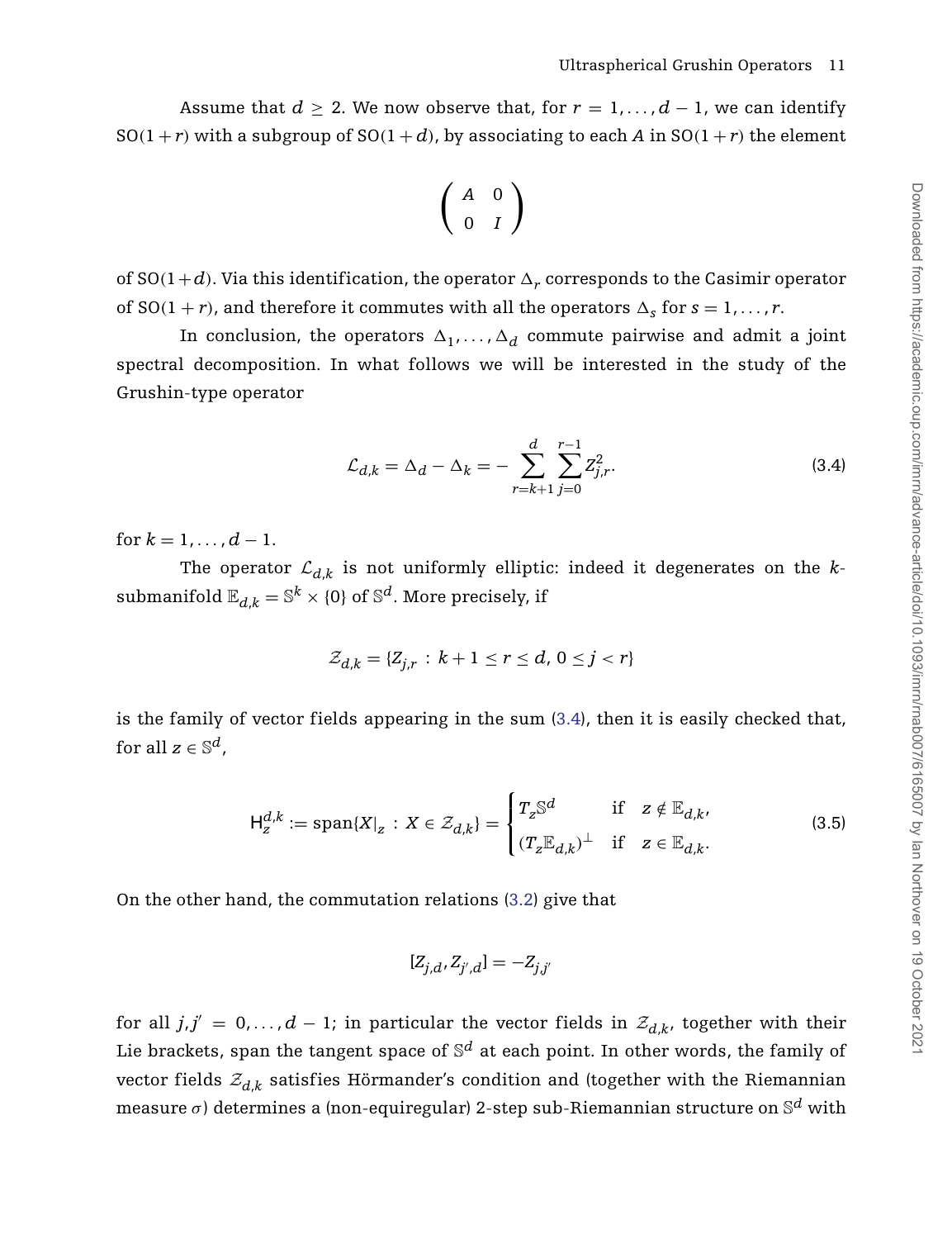the horizontal distribution  $H^{d,k}$  described in [\(3.5\)](#page-11-1). The corresponding sub-Riemannian norm on the fibres of  $\bm{\mathsf{H}}^{d,k}$  is given, for all  $p \in \mathbb{S}^d$  and  $v \in \bm{\mathsf{H}}^{d,k}_p$ , by

$$
|v|_{\mathcal{L}_{d,k}} = \inf \left\{ \sqrt{\sum_{X \in \mathcal{Z}_{d,k}} a_X^2} : (a_X)_X \in \mathbb{R}^{\mathcal{Z}_{d,k}}, \ v = \sum_{X \in \mathcal{Z}_{d,k}} a_X X|_{p} \right\}.
$$
 (3.6)

For more details on sub-Riemannian geometry we refer the reader to [\[1,](#page-63-10) [8,](#page-63-11) [12,](#page-63-12) [43\]](#page-65-13).

We remark that from [\(3.4\)](#page-11-0) it follows that  $\mathcal{L}_{d,k}$  is positive semidefinite; moreover, from the fact that  $Z_{d,k}$  satisfies Hörmander's condition, it follows that  $\mathcal{L}_{d,k}$  is hypoelliptic and moreover  $\mathcal{L}_{d,k}f = 0$  if and only if *f* is constant, whence

<span id="page-12-4"></span><span id="page-12-3"></span>
$$
\ker \mathcal{L}_{d,k} = \ker \Delta_d. \tag{3.7}
$$

#### <span id="page-12-0"></span>**3.3 Spherical coordinates**

In order to study the operator  $\mathcal{L}_{d,k}$ , it is useful to introduce a system of "spherical coordinates" on  $\mathbb{S}^d$  that will provide a particularly revealing expression for  $\mathcal{L}_{d,k}$  in a neighbourhood of the singular set  $\mathbb{E}_{d,k}$ .

For all  $\omega \in \mathbb{S}^{d-1}$  and  $\psi \in [-\pi/2, \pi/2]$ , let us define the point  $[\omega, \psi] \in \mathbb{S}^d$  by

<span id="page-12-1"></span>
$$
[\omega, \psi] = ((\cos \psi)\omega, \sin \psi). \tag{3.8}
$$

Away from  $\psi = \pm \pi/2$ , the map  $(\omega, \psi) \mapsto [\omega, \psi]$  is a diffeomorphism onto its image, which is the sphere without the two poles; so [\(3.8\)](#page-12-1) can be thought of as a "system of coordinates" on  $\mathbb{S}^d$ , up to null sets. In these coordinates, the spherical measure  $\sigma$  on  $\mathbb{S}^d$ is given by

<span id="page-12-2"></span>
$$
d\sigma(\lfloor \omega, \psi \rceil) = \cos^{d-1} \psi \, d\psi \, d\sigma_{d-1}(\omega),
$$

where  $\sigma_{d-1}$  is the spherical measure on  $\mathbb{S}^{d-1}$ . Moreover, the Laplace–Beltrami operator may be written in these coordinates as

$$
\Delta_d = -\frac{1}{\cos^{d-1}\psi} \frac{\partial}{\partial \psi} \cos^{d-1}\psi \frac{\partial}{\partial \psi} + \frac{1}{\cos^2\psi} \Delta_{d-1},\tag{3.9}
$$

where  $\Delta_{d-1}$ , given by [\(3.3\)](#page-10-2), corresponds to the Laplace–Beltrami operator on  $\mathbb{S}^{d-1}$  (see, e.g., [\[56,](#page-66-0) §IX.5]).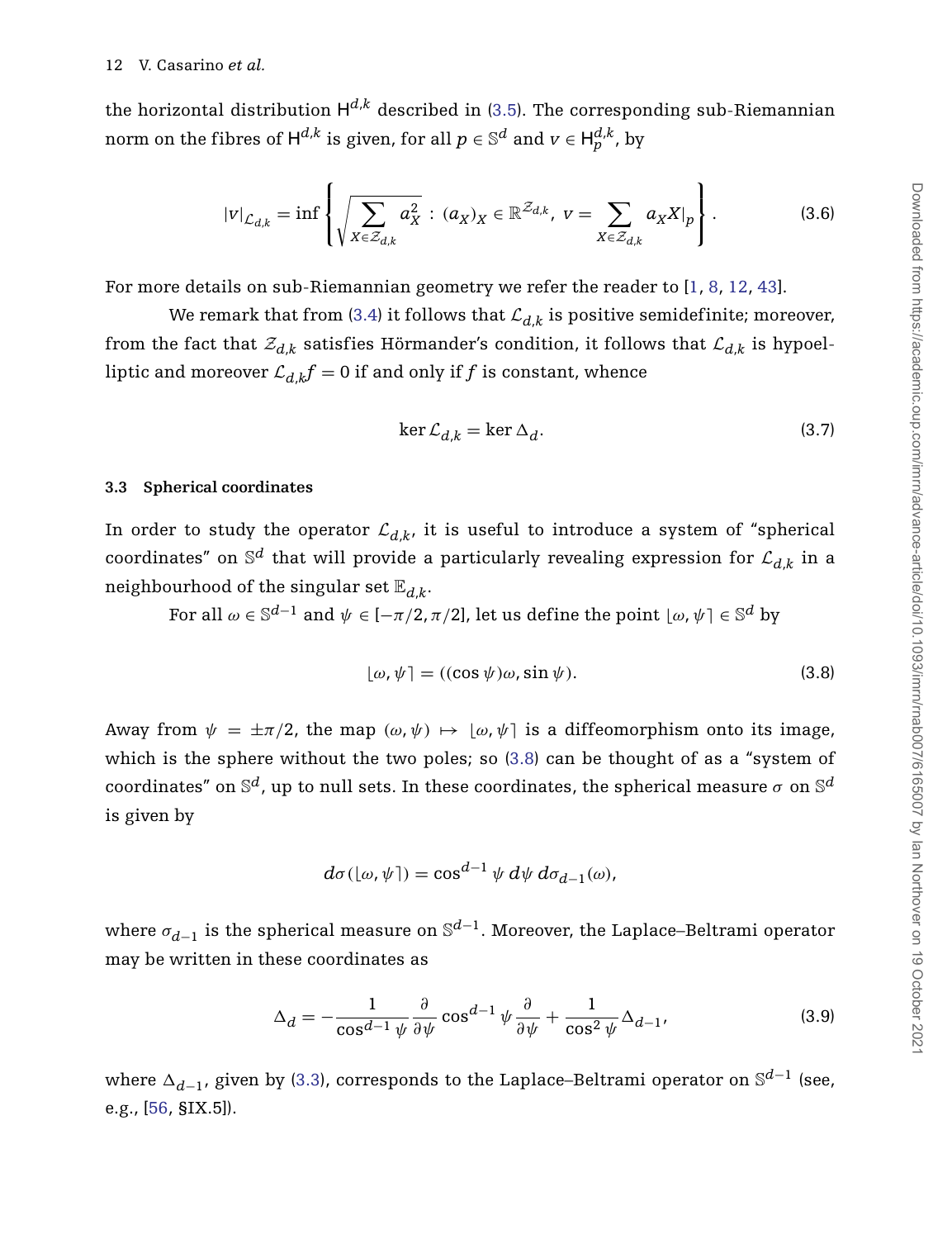We now iterate the previous construction. Let  $k \in \mathbb{N}$  such that  $1 \leq k \leq d$  be fixed. Starting from [\(3.8\)](#page-12-1), we can inductively define the point

<span id="page-13-0"></span>
$$
\lfloor \omega, \psi \rceil = \lfloor \dots \lfloor \lfloor \omega, \psi_{k+1} \rceil, \psi_{k+2} \rceil, \dots, \psi_d \rceil \tag{3.10}
$$

of S<sup>*d*</sup> for all  $\psi = (\psi_{k+1}, \dots, \psi_d) \in [-\pi/2, \pi/2]^{d-k}$  and  $\omega \in \mathbb{S}^k$ ; if we restrict  $\psi$  to  $(-\pi/2, \pi/2)^{d-k}$ , then [\(3.10\)](#page-13-0) defines a "system of coordinates" for an open subset  $\Omega_{d,k}$ of S*<sup>d</sup>* of full measure, namely,

<span id="page-13-3"></span>
$$
\Omega_{d,k} = \{ \lfloor \omega, \psi \rceil \, : \, \omega \in \mathbb{S}^k, \, \psi \in (-\pi/2, \pi/2)^{d-k} \}.
$$

In these coordinates, the spherical measure  $\sigma$  on  $\mathbb{S}^d$  is given by

$$
d\sigma(\lfloor \omega, \psi \rceil) = \cos^{d-1} \psi_d \cdots \cos^k \psi_{k+1} \, d\psi_d \cdots \, d\psi_{k+1} \, d\sigma_k(\omega), \tag{3.11}
$$

where  $\sigma_k$  is the spherical measure on  $\mathbb{S}^k$ . Moreover, starting from [\(3.9\)](#page-12-2), we get inductively that

$$
\Delta_d = -\sum_{r=k+1}^d \frac{1}{\cos^2 \psi_{r+1} \cdots \cos^2 \psi_d} \frac{1}{\cos^{r-1} \psi_r} \frac{\partial}{\partial \psi_r} \cos^{r-1} \psi_r \frac{\partial}{\partial \psi_r} + \frac{1}{\cos^2 \psi_{k+1} \cdots \cos^2 \psi_d} \Delta_k
$$

where again  $\Delta_k$  is the operator given by [\(3.3\)](#page-10-2).

In particular, the Grushin operator  $\mathcal{L}_{d,k} = \Delta_d - \Delta_k$  on  $\mathbb{S}^d$  may be written in these coordinates as in [\(1.3\)](#page-2-0), where the vector fields  $Y_r$  and the function  $\mathfrak{V}$  :  $(-\pi/2, \pi/2)^{d-k}$  → R are defined by [\(1.4\)](#page-2-1) and [\(1.5\)](#page-2-2), respectively. Note that  $\mathfrak{V}(\psi)$  vanishes only for  $\psi = 0$ , corresponding to the singular set  $\mathbb{E}_{d,k}$ . We also remark that

$$
\frac{1}{\cos\psi_{r+1}\cdots\cos\psi_d} \simeq 1, \qquad \mathfrak{V}(\psi) \simeq |\psi|^2 \tag{3.12}
$$

for  $r = k + 1, \ldots, d$ , uniformly for  $|\psi| \leq \varepsilon$ , for any given  $\varepsilon \in (0, \pi/2)$ ; here

<span id="page-13-2"></span><span id="page-13-1"></span>
$$
|\psi| = |\psi|_{\infty} = \max_{j \in \{k+1, \dots, d\}} |\psi_j|.
$$
\n(3.13)

The formula [\(1.3\)](#page-2-0) for the sub-Laplacian corresponds to a somewhat more explicit expression for the sub-Riemannian norm [\(3.6\)](#page-12-3) on the fibres of the horizontal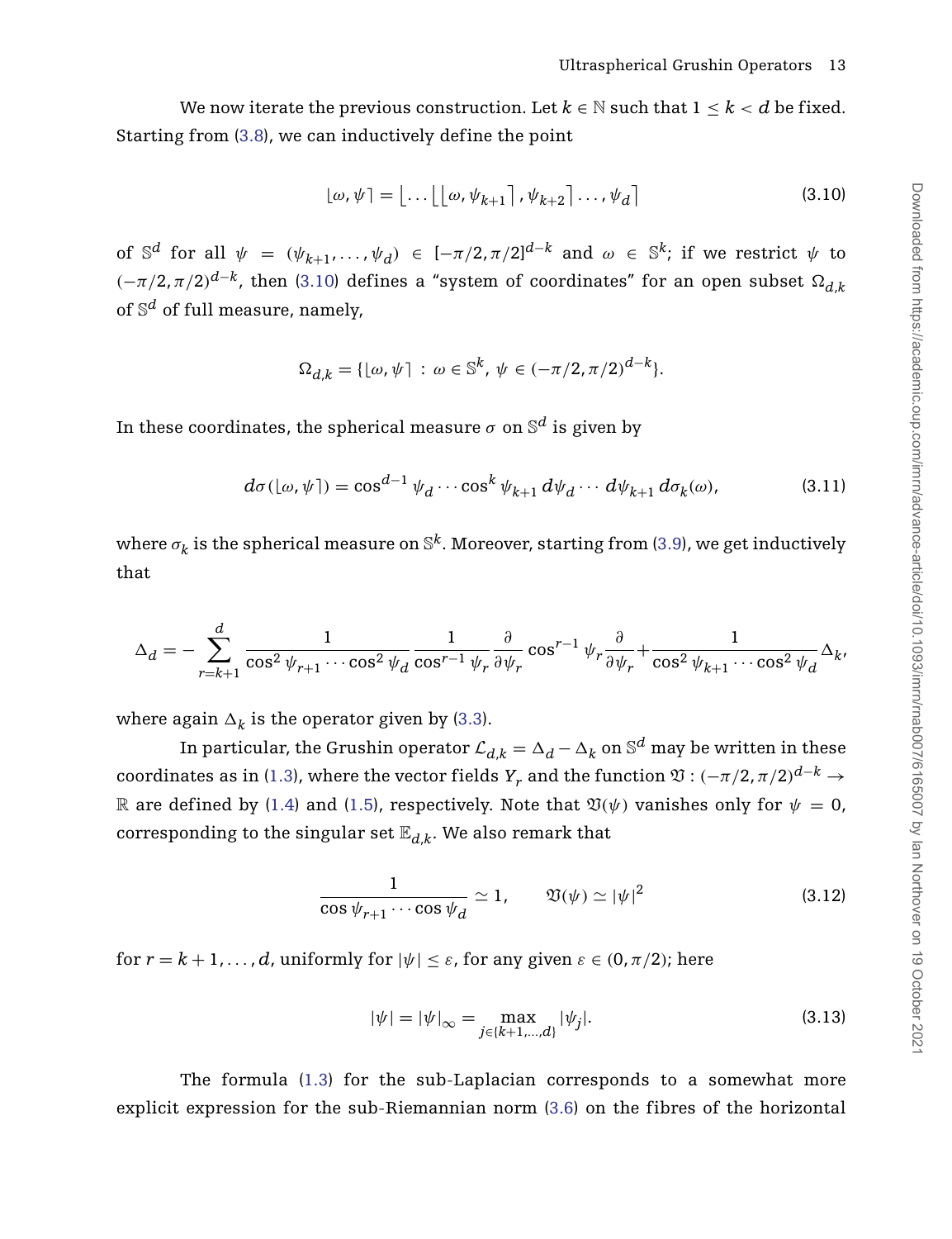distribution, which is better written by identifying, via the "coordinates" [\(3.10\)](#page-13-0), the tangent space  $T_{\{\omega,\psi\}}\mathbb{S}^d$  with  $T_{\omega}\mathbb{S}^k \times \mathbb{R}^{d-k}$  for all  $\{\omega,\psi\} \in \Omega_{d,k}$ . Under this identification,

<span id="page-14-4"></span><span id="page-14-1"></span>
$$
\mathsf{H}_{\lfloor\omega,\psi\rfloor}^{d,k} = \begin{cases} T_{\omega} \mathbb{S}^k \times \mathbb{R}^{d-k} & \text{if } \psi \neq 0, \\ \{0\} \times \mathbb{R}^{d-k} & \text{if } \psi = 0 \end{cases}
$$
 (3.14)

and, for all  $(v, w) \in H_{\lfloor \omega, \psi \rfloor}^{d, k}$ , its sub-Riemannian norm satisfies

$$
|(v, w)|_{\mathcal{L}_{d,k}}^2 = \begin{cases} \sum_{r=k+1}^d (\cos \psi_{r+1} \cdots \cos \psi_d)^2 |w_r|_2^2 + \mathfrak{V}(\psi)^{-1} |v|_2^2 & \text{if } \psi \neq 0, \\ \sum_{r=k+1}^d |w_r|_2^2 & \text{if } \psi = 0, \end{cases}
$$
(3.15)

where  $w = (w_{k+1}, \ldots, w_d) \in \mathbb{R}^{d-k}$ ,  $|w|_2$  is its Euclidean norm, and  $|v|_2$  is the Riemannian norm of  $v \in T_{\omega} \mathbb{S}^k$ .

#### <span id="page-14-0"></span>**3.4 The sub-Riemannian distance**

Thanks to [\(3.15\)](#page-14-1), we can obtain a precise estimate for the sub-Riemannian distance  $\rho$ associated with the Grushin operator  $\mathcal{L}_{d,k}$ . This is the analogue of [\[49,](#page-65-0) Proposition 5.1] that treats the case of "flat" Grushin operators on  $\mathbb{R}^n$ , and [\[13,](#page-63-0) Proposition 2.1], that treats the case of  $\mathcal{L}_{2,1}$  on  $\mathbb{S}^2$ .

In the statement below we represent the points of the sphere in the form  $[\omega, \psi]$ for  $\omega \in \mathbb{S}_k$ ,  $\psi \in [-\pi/2, \pi/2]^{d-k}$ , as in [\(3.10\)](#page-13-0); moreover,  $|\psi|$  has the same meaning as in [\(3.13\)](#page-13-1). We also denote by  $\rho_{R,S^k}$  and  $\rho_{R,S^d}$  the Riemannian distances on the spheres  $S^k$ and S*d*.

<span id="page-14-5"></span>**Proposition 3.1.** Let  $\varepsilon \in (0, \pi/2)$ . The sub-Riemannian distance  $\varrho$  on  $\mathbb{S}^d$  associated with  $\mathcal{L}_{d,k}$  satisfies

<span id="page-14-3"></span>
$$
\varrho(\lfloor \omega, \psi \rceil, \lfloor \omega', \psi' \rceil) \simeq |\psi - \psi'| + \min \left\{ \varrho_{R, \mathbb{S}^k}(\omega, \omega')^{1/2}, \frac{\varrho_{R, \mathbb{S}^k}(\omega, \omega')}{\max\{|\psi|, |\psi'|\}} \right\},
$$
(3.16)

if  $\max\{|\psi|, |\psi'|\} \leq \varepsilon$ ; if instead  $\max\{|\psi|, |\psi'|\} \geq \varepsilon$ , then

<span id="page-14-2"></span>
$$
\varrho(\lfloor \omega, \psi \rceil, \lfloor \omega', \psi' \rceil) \simeq \varrho_{R, \mathbb{S}^d}(\lfloor \omega, \psi \rceil, \lfloor \omega', \psi' \rceil). \tag{3.17}
$$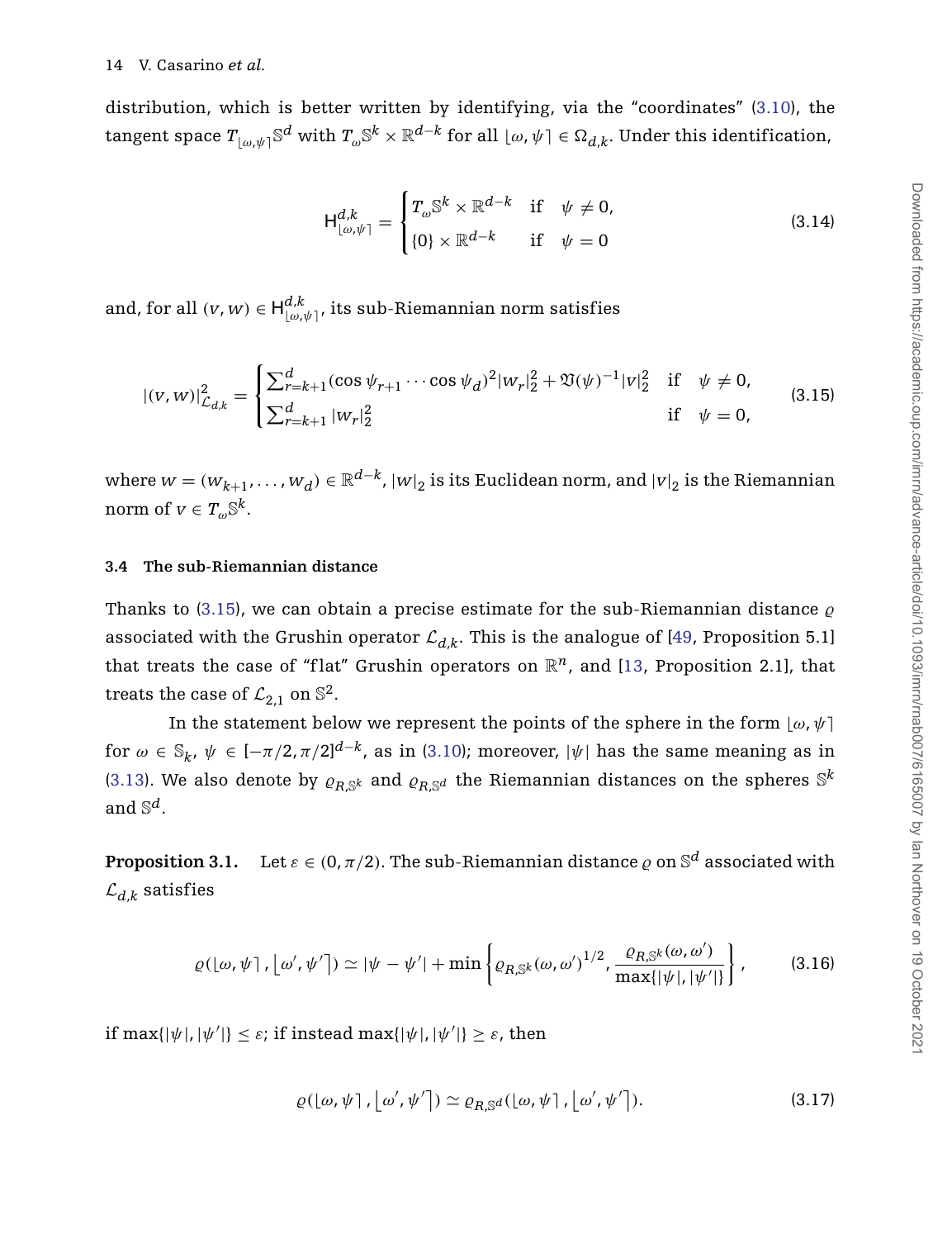<span id="page-15-3"></span>Consequently, the  $\sigma$ -measure  $V(\omega, \psi \mid r)$  of the  $\varrho$ -ball centred at  $\omega, \psi$  with radius  $r \geq 0$ satisfies

$$
V(\lfloor \omega, \psi \rceil, r) \simeq \min\{1, r^d \max\{r, |\psi|\}^k\}.
$$
 (3.18)

The implicit constants may depend on *ε*.

**Proof.** Note that the sub-Riemannian distance  $\rho$  and the Riemannian distance  $\rho_{R, \mathbb{S}^d}$ are locally equivalent far from the singular set  $\mathbb{E}_{d,k}$ : since  $\bm{\mathsf{H}}^{d,k}_p = T_pM$  for all  $p\in\mathbb{S}^d\setminus\mathbb{S}^d$  $\mathbb{E}_{d,k}$  (see [\(3.5\)](#page-11-1)), and the Riemannian and sub-Riemannian inner products on  $T_pM$  depend continuously on *p*, it is enough to apply [\[13,](#page-63-0) Lemma 2.3] by choosing as *M* and *N* the Riemannian and sub-Riemannian  $\mathbb{S}^d$ , respectively, and as *F* the identity map restricted to any open subset *U* of  $\mathcal S$  with compact closure not intersecting  $\mathbb E$ . Then [\[13,](#page-63-0) Lemma 2.2], applied with  $K = \{([\omega, \psi]$  ,  $\big| \omega', \psi'\big|) \in \mathbb{S}^d \times \mathbb{S}^d \, : \, \max\{|\psi|, |\psi'|\} \geq \varepsilon\}$ , yields [\(3.17\)](#page-14-2).

Note now that the expression in the right-hand side of [\(3.16\)](#page-14-3) defines a continuous function  $\Phi$ :  $\Omega_{d,k} \times \Omega_{d,k} \to [0,\infty)$ , which is nondegenerate in the sense of [\[13,](#page-63-0) Lemma 2.2]. Hence, in order to prove the equivalence [\(3.16\)](#page-14-3), it is enough to show that  $\Phi$ and  $\varrho$  are locally equivalent at each point  $p_0 \in \Omega_{d,k}$ , and then apply [\[13,](#page-63-0) Lemma 2.2] with  $K = \{([\omega, \psi], \big| \omega', \psi'\big|) \in \mathbb{S}^d \times \mathbb{S}^d \,:\, \max\{|\psi|, |\psi'|\} \leq \varepsilon\}.$ 

Consider now the Grushin operator  $G = G_{d,k}$  on  $\mathbb{R}^{d-k}_x \times \mathbb{R}^k_y$  defined in [\(1.6\)](#page-3-0). The associated horizontal distribution  $H^{\mathcal{G}}$  and sub-Riemannian metric are given by

$$
\mathsf{H}_{(x,y)}^{\mathcal{G}} = \begin{cases} \mathbb{R}^{d-k} \times \mathbb{R}^k & \text{if } x \neq 0, \\ \mathbb{R}^{d-k} \times \{0\} & \text{if } x = 0, \end{cases} \qquad |(w,v)|_{\mathcal{G}}^2 = \begin{cases} |w|_2^2 + |x|_2^{-2} |v|_2^2 & \text{if } x \neq 0, \\ |w|_2^2 & \text{if } x = 0, \end{cases} \qquad (3.19)
$$

 $f$  for all  $(x,y)\in\mathbb{R}^{d-k}\times\mathbb{R}^k$  and  $(w,v)\in \mathsf{H}^{\mathcal{G}}_{(x,y)}.$  Moreover, according to [\[49,](#page-65-0) Proposition 5.1], the associated sub-Riemannian distance  $\varrho_G$  satisfies

$$
\varrho_{\mathcal{G}}((x, y), (x', y')) \simeq |x - x'| + \min\left\{|y - y'|^{1/2}, \frac{|y - y'|}{\max\{|x|, |x'|\}}\right\}.
$$
 (3.20)

<span id="page-15-0"></span>Let  $p_0 = \lfloor \omega_0, \psi_0 \rfloor \in \Omega_{d,k}$ . Choose coordinates for  $\mathbb{S}^k$  centred at  $\omega_0$ , thus determining a diffeomorphism  $f$  from an open neighbourhood  $A$  of 0 in  $\mathbb{R}^k$  to a neighbourhood  $f(A)$  of p in  $\mathbb{S}^k$ . By the equivalence of norms, up to shrinking A, we may assume that

<span id="page-15-2"></span><span id="page-15-1"></span>
$$
|df_{y}(w)|_{2} \simeq |w|_{2} \tag{3.21}
$$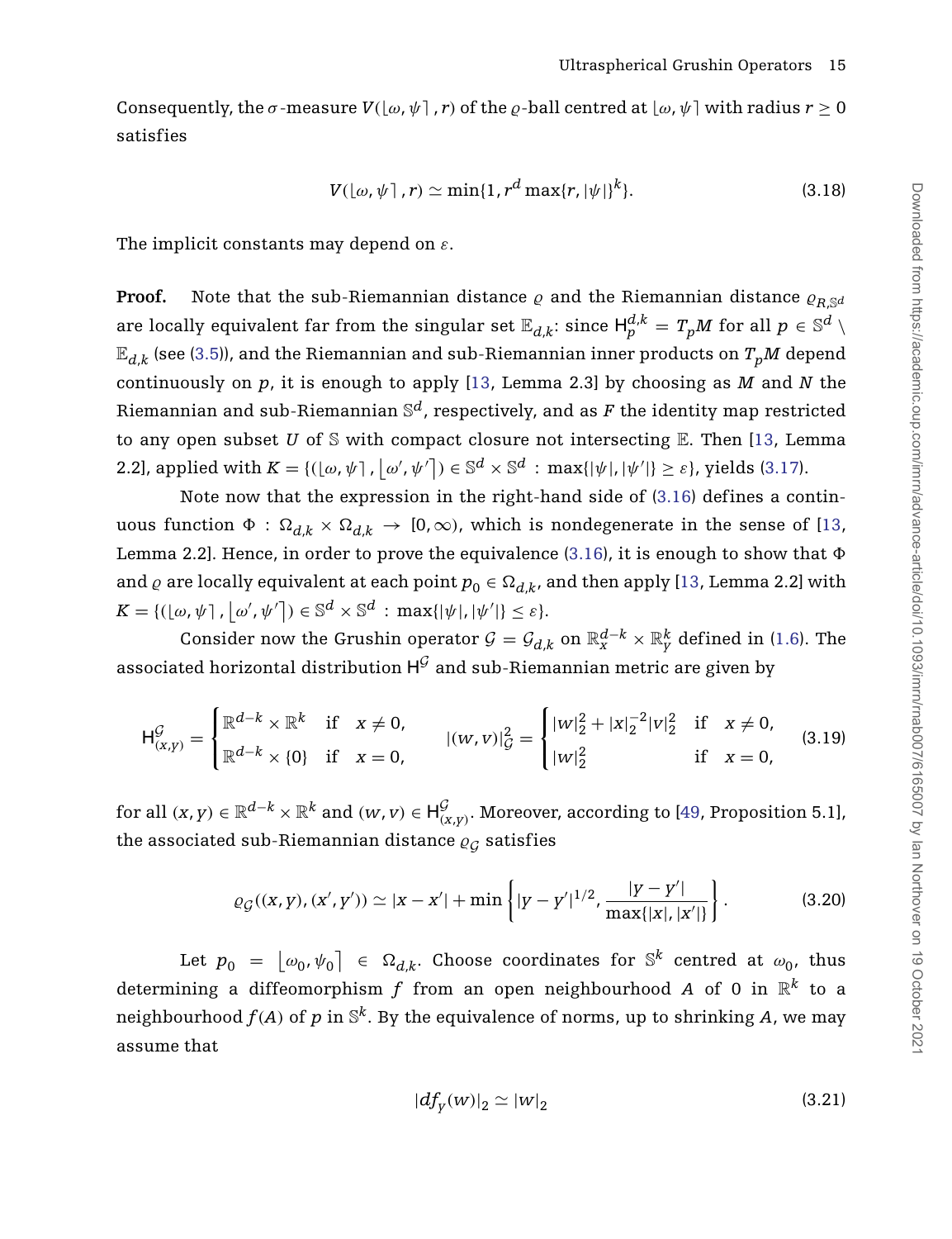for all  $y \in A$ ,  $w \in \mathbb{R}^k \cong T_v \mathbb{R}^k$ , where the norms in [\(3.21\)](#page-15-0) are those determined by the Riemannian structures of  $\mathbb{S}^k$  and  $\mathbb{R}^k$ ; similarly, we may also assume that

<span id="page-16-1"></span>
$$
\varrho_{R,S^k}(f(y), f(y')) \simeq |y - y'| \tag{3.22}
$$

for all  $\gamma, \gamma' \in A$ . Let now  $U = B \times A$ , where *B* is a neighbourhood of  $\psi_0$  with compact closure in  $(-\pi/2, \pi/2)^{d-k}$ , and define  $F: U \to \mathbb{S}^d$  by  $F(x, y) = |f(y), x|$ . A comparison of  $(3.14)$  and  $(3.15)$  with  $(3.19)$ , taking  $(3.12)$  and  $(3.21)$  into account, immediately shows that [\[13,](#page-63-0) Lemma 2.3] can be applied to the map *F* and the sub-Riemannian structures associated with G and  $\mathcal{L}_{d,k}$ ; consequently, up to shrinking U, we obtain that

$$
\varrho(F(p), F(p')) \simeq \varrho_{\mathcal{G}}(p, p') \simeq \Phi(F(p), F(p'))
$$

for all  $p, p' \in U$ , where the latter equivalence readily follows from [\(3.20\)](#page-15-2) and [\(3.22\)](#page-16-1).

Finally, the estimate [\(3.18\)](#page-15-3) for the volume of balls follows from [\(3.11\)](#page-13-3), [\(3.16\)](#page-14-3), and [\(3.17\)](#page-14-2) by considering separately the cases  $|\psi|$  small and  $|\psi|$  large.

#### <span id="page-16-0"></span>**4 A Complete System of Joint Eigenfunctions**

Let  $d, k \in \mathbb{N}$  with  $1 \leq k < d$ . In this section we briefly recall the construction of a complete system of joint eigenfunctions of  $\Delta_d, \ldots, \Delta_k$  on  $\mathbb{S}^d$ . This will give in particular the spectral decomposition of the Grushin operator  $\mathcal{L}_{d,k} = \Delta_d - \Delta_k$ .

This construction is classical and can be found in several places in the literature (see, e.g., [\[56,](#page-66-0) Ch. IX] or [\[22,](#page-64-19) Ch. XI]), where explicit formulas for spherical harmonics on spheres of arbitrary dimension are given, in terms of ultraspherical (Gegenbauer) polynomials. The discussion below is essentially meant to fix the notation that will be used later.

By the symbol  $P^{(\alpha,\beta)}_j$  we shall denote the Jacobi polynomial of degree  $j\in\mathbb{N}$  and indices *α*, *β >* −1, defined by means of Rodrigues' formula:

$$
P_j^{(\alpha,\beta)}(x) = \frac{(-1)^j}{2^j j!} (1-x)^{-\alpha} (1+x)^{-\beta} \left(\frac{d}{dx}\right)^j \left((1-x)^{\alpha+j} (1+x)^{\beta+j}\right)
$$
(4.1)

for  $x \in (-1, 1)$ . We recall, in particular, the symmetry relation

<span id="page-16-2"></span>
$$
P_j^{(\alpha,\beta)}(-x) = (-1)^j P_j^{(\beta,\alpha)}(x),
$$
\n(4.2)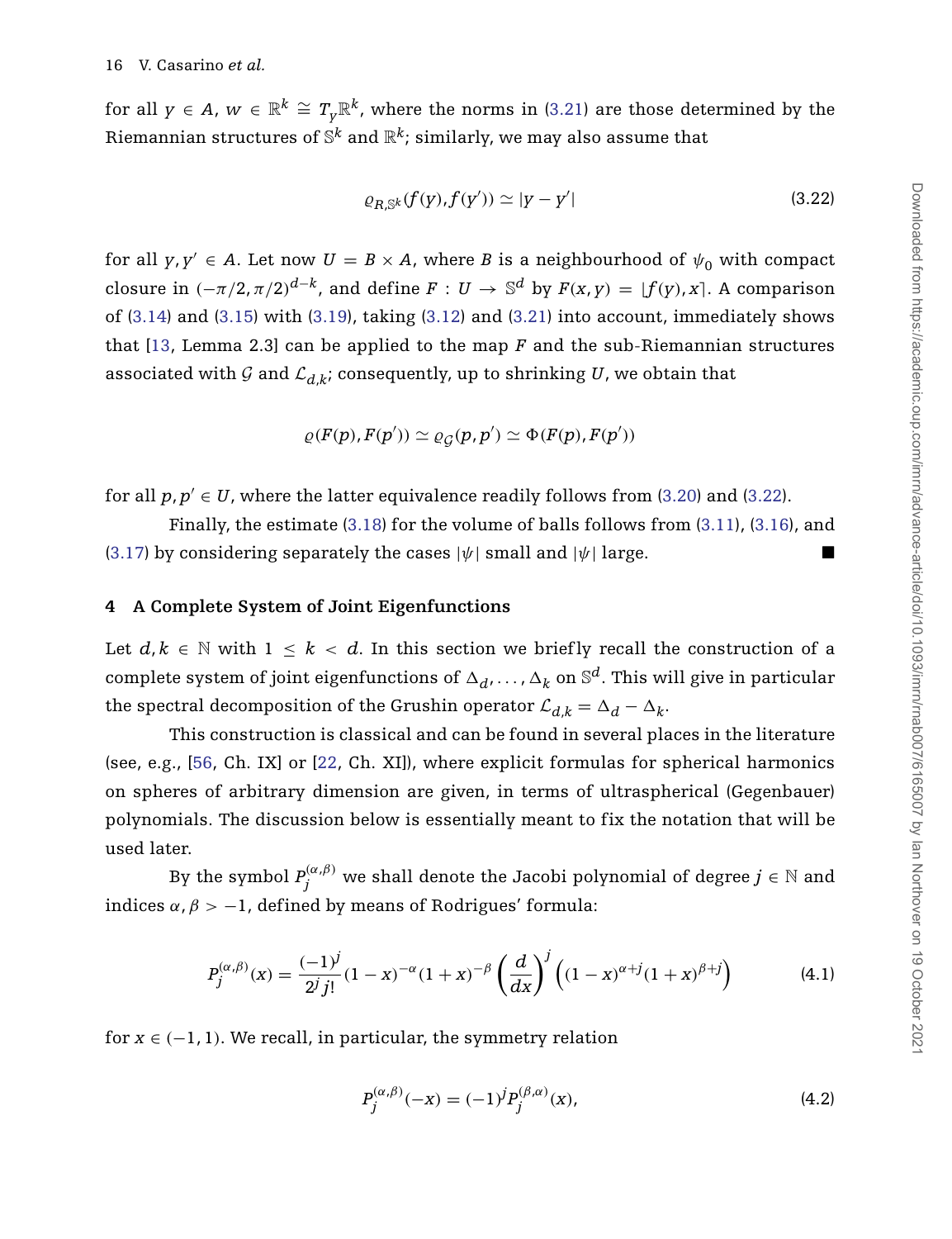for  $j \in \mathbb{N}$ ,  $\alpha, \beta > -1$  and  $x \in \mathbb{R}$ . Ultraspherical polynomials correspond to Jacobi polynomials with  $\alpha = \beta$  [\[55,](#page-65-14)(4.7.1)].

#### **4.1 Spectral theory of the Laplace–Beltrami operator**

We first recall some well-known facts about the spectral theory of  $\Delta_{\boldsymbol{d}}$  (see, e.g., [\[54,](#page-65-15) Ch. 4] or [\[4,](#page-63-13) Ch. 5]). The operator  $\Delta_d$  is essentially self-adjoint on  $L^2(\mathbb{S}^d)$  and has discrete spectrum: its eigenvalues are given by

<span id="page-17-3"></span><span id="page-17-0"></span>
$$
\lambda_{\ell}^d := (\ell + (d-1)/2)(\ell - (d-1)/2),\tag{4.3}
$$

where  $\ell \in \mathbb{N}_d$ , and

$$
\mathbb{N}_d = \mathbb{N} + (d - 1)/2. \tag{4.4}
$$

The corresponding eigenspaces, denoted by  $\mathcal{H}^{\ell}(\mathbb{S}^{d})$ , consist of all spherical harmonics of degree  $\ell' = \ell - (d-1)/2$ , that is, of all restrictions to  $\mathbb{S}^d$  of homogeneous harmonic polynomials on  $\mathbb{R}^{1+d}$  of degree  $\ell'$ ; they are finite-dimensional spaces of dimension

$$
\alpha_{\ell}(\mathbb{S}^d) = {\ell' + d \choose \ell'} - {\ell' + d - 2 \choose \ell' - 2} = \frac{2\ell' + d - 1}{d - 1} {\ell' + d - 2 \choose d - 2} \tag{4.5}
$$

for  $\ell \in \mathbb{N}_d$  (the last identity only makes sense when  $d > 1$ ), and in particular

<span id="page-17-5"></span><span id="page-17-2"></span>
$$
\alpha_{\ell}(\mathbb{S}^d) \simeq_d \ell^{d-1} \tag{4.6}
$$

(this estimate is also valid when  $d = 1$ , provided we stipulate that  $0^0 = 1$ ).

Since  $\Delta_d$  is self-adjoint, its eigenspaces are mutually orthogonal, that is,

<span id="page-17-1"></span>
$$
\mathcal{H}^{\ell}(\mathbb{S}^d) \perp \mathcal{H}^{\ell'}(\mathbb{S}^d)
$$

for  $\ell, \ell' \in \mathbb{N}_d$ ,  $\ell \neq \ell'.$  Moreover, if  $E^d_\ell$  is an orthonormal basis of  $\mathcal{H}^{\ell}(\mathbb{S}^d)$ , then

$$
\sum_{Z \in E_{\ell}^d} |Z(z)|^2 = \sigma(\mathbb{S}^d)^{-1} \alpha_{\ell}(\mathbb{S}^d)
$$
\n(4.7)

<span id="page-17-4"></span>for all  $z \in \mathbb{S}^d$  [\[54,](#page-65-15) Ch. 4, Corollary 2.9].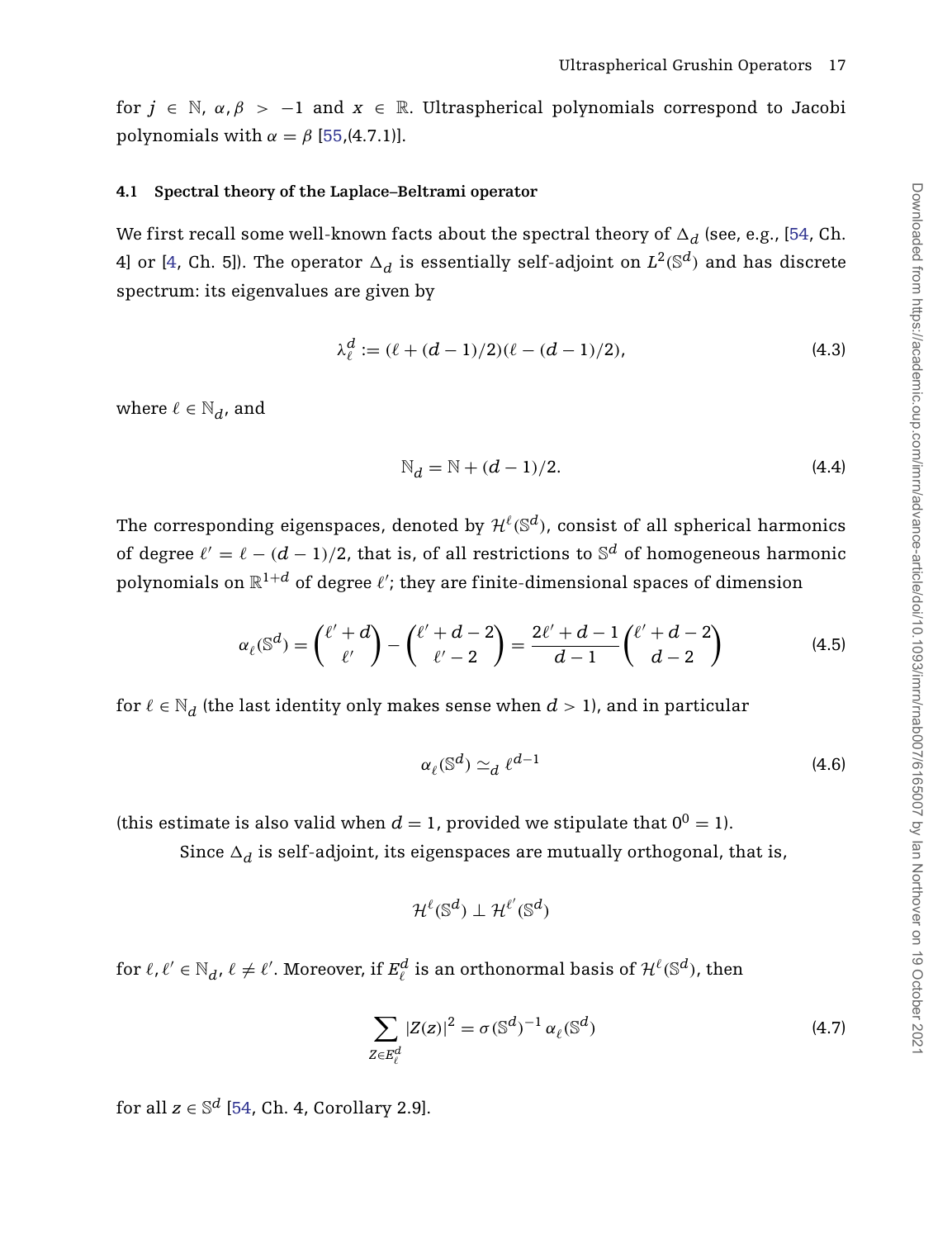#### 18 V. Casarino *et al.*

#### **4.2** Joint eigenfunctions of  $\Delta_d$  and  $\Delta_{d-1}$

We start the construction of joint eigenfunctions with the case  $k = d - 1$ , and look for eigenfunctions of  $\Delta_d$  that are simultaneously eigenfunctions of  $\Delta_{d-1}.$ 

Following, for example, [\[56,](#page-66-0) §IX.5], one can use the expression [\(3.9\)](#page-12-2) for  $\Delta_d$  to solve the eigenfunction equation for  $\Delta_d$  via separation of variables. More precisely, we look for functions *W* on  $\mathbb{S}^d$  of the form  $X \otimes Z$ , that is,

$$
W([\omega,\psi])=X(\psi)Z(\omega)
$$

in the coordinates [\(3.8\)](#page-12-1), such that

$$
\Delta_d W = \lambda_\ell^d W \qquad \text{and} \qquad \Delta_{d-1} Z = \lambda_m^k Z,
$$

for some  $\ell \in \mathbb{N}_d$ ,  $m \in \mathbb{N}_{d-1}$ . This leads to a differential equation for *X* that is solved in terms of ultraspherical polynomials. Namely, if  $Z \in \mathcal{H}^m(\mathbb{S}^{d-1})$  is nonzero and  $\ell \geq m$ , then  $W = X \otimes Z$  is in  $\mathcal{H}^{\ell}(\mathbb{S}^d)$  if and only if *X* is a multiple of

$$
X_{\ell,m}^d(\psi) = c_{\ell m} (\cos \psi)^{m - (d-2)/2} P_{\ell - m - 1/2}^{(m,m)}(\sin \psi).
$$
 (4.8)

Here the normalization constant  $c_{\ell m}$  is chosen so that

<span id="page-18-1"></span><span id="page-18-0"></span>
$$
\int_{-\pi/2}^{\pi/2} |X_{\ell,m}^d(\psi)|^2 \cos^{d-1} \psi \, d\psi = 1,
$$
\n(4.9)

that is, by means of [\[55,](#page-65-14) (4.3.3)],

<span id="page-18-3"></span>
$$
c_{\ell m} = \frac{\left[\ell \Gamma(\ell - m + 1/2) \Gamma(\ell + m + 1/2)\right]^{1/2}}{2^m \Gamma(\ell + 1/2)}.
$$
 (4.10)

<span id="page-18-2"></span>We remark that, if  $\ell \in \mathbb{N}_d$  and  $m \in \mathbb{N}_{d-1}$ , then 2 $\ell$  and 2 $m$  have different parities (see  $(4.4)$ , so

$$
\ell \ge m \iff \ell \ge m + 1/2; \tag{4.11}
$$

this equivalence should be kept in mind in what follows.

Define

$$
I_d = \{ (\ell, m) : \ell \in \mathbb{N}_d, \, m \in \mathbb{N}_{d-1}, \, \ell \ge m \}. \tag{4.12}
$$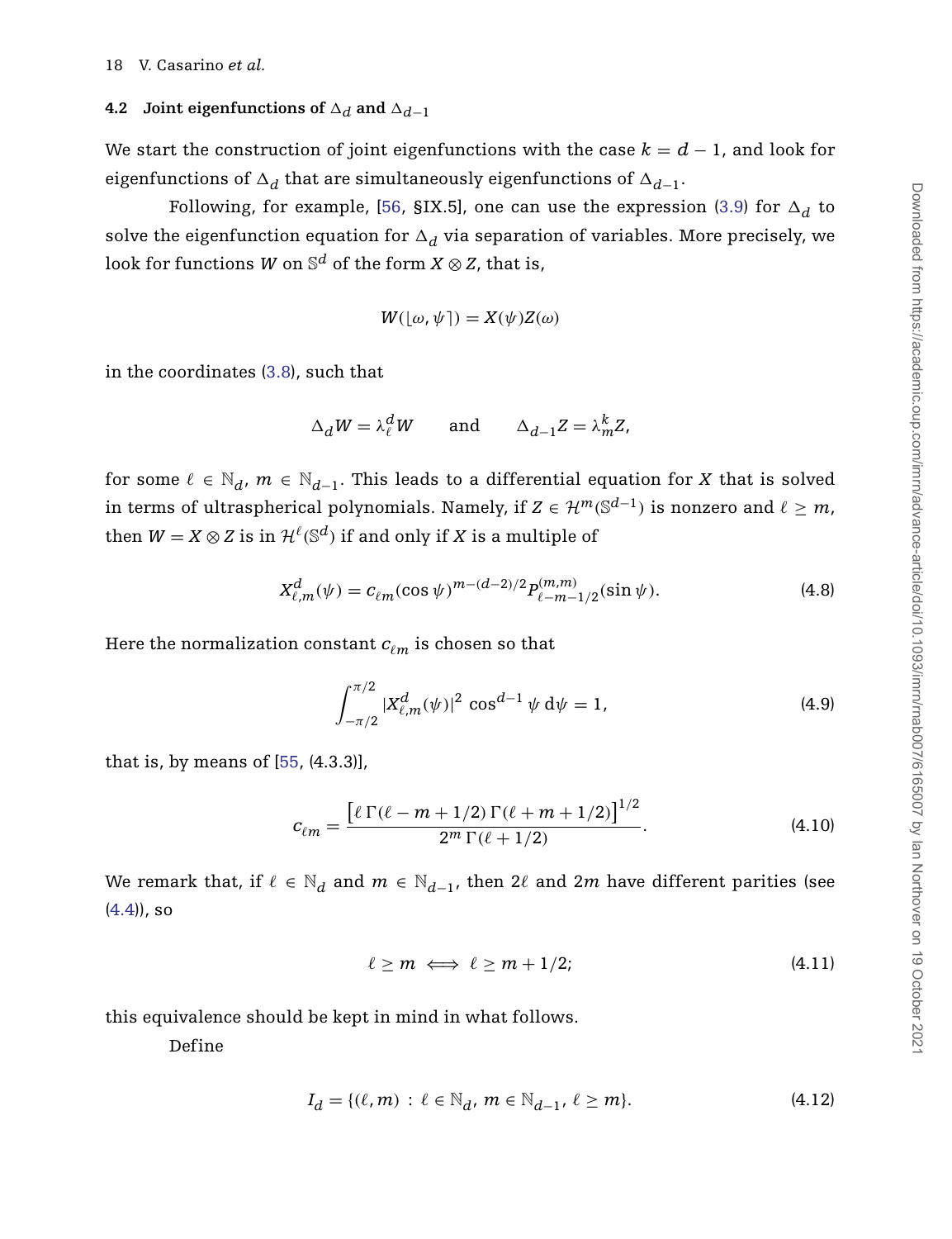Then, for all  $(\ell, m) \in I_d$ , we obtain an injective linear map

$$
\mathcal{H}^m(\mathbb{S}^{d-1}) \ni Z \mapsto X_{\ell,m}^d \otimes Z \in \mathcal{H}^{\ell}(\mathbb{S}^d),
$$

which is an isometry with respect to the Hilbert space structures of  $L^2(\mathbb{S}^{d-1})$  and  $L^2(\mathbb{S}^d)$ , and a decomposition

<span id="page-19-0"></span>
$$
\mathcal{H}^{\ell}(\mathbb{S}^{d}) = \bigoplus_{\substack{m \in \mathbb{N}_{d-1} \\ m \le \ell}} X_{\ell,m}^{d} \otimes \mathcal{H}^{m}(\mathbb{S}^{d-1})
$$
(4.13)

(cf.  $[56, page 466, eq. (1)]$  $[56, page 466, eq. (1)]$ ). The summands in the right-hand side of  $(4.13)$  are joint eigenspaces of  $\Delta_d$  and  $\Delta_{d-1}$  of eigenvalues  $\lambda_\ell^d$  and  $\lambda_m^k$  respectively; hence they are pairwise orthogonal in  $L^2(\mathbb{S}^d)$ .

#### <span id="page-19-1"></span>**4.3** Joint eigenfunctions of  $\Delta_d, \ldots, \Delta_k$

We go back to the general case  $1 \leq k < d$  and we look for a complete system of joint eigenfunctions of  $\Delta_d$ , . . . ,  $\Delta_k$ .

It is natural to introduce the index set

$$
J_d^{(k)} = \{ (\ell_d, \ell_{d-1}, \dots, \ell_k) \in \mathbb{N}_d \times \mathbb{N}_{d-1} \times \dots \times \mathbb{N}_k : \ell_d \ge \ell_{d-1} \ge \dots \ge \ell_k \}.
$$

 $\text{For all } (\ell_d, \ldots, \ell_k) \in J_d^{(k)}$ , let us define  $X_{\ell_d, \ldots, \ell_k}^d: [-\pi/2, \pi/2]^{d-k} \to \mathbb{R}$  by

$$
X_{\ell_d,\ldots,\ell_k}^d(\psi) = X_{\ell_d,\ell_{d-1}}^d(\psi_d) \cdots X_{\ell_{k+1},\ell_k}^{k+1}(\psi_{k+1}),
$$

where  $\psi = (\psi_{k+1}, \dots, \psi_d)$ , and the functions  $X_{\ell_r, \ell_{r-1}}^r$  are defined in [\(4.8\)](#page-18-0). Then, for all  $(\ell_d,\ldots,\ell_k)\in J_d^{(k)}$  and  $Z\in\mathcal{H}^{\ell_k}(\mathbb{S}^k)$ , the function  $X_{\ell_d,\ldots,\ell_k}^d\otimes Z$ , defined, in the coordinates  $(3.10)$  on  $\mathbb{S}^d$ , by

$$
X_{\ell_d,\ldots,\ell_k}^d \otimes Z : [\omega,\psi] \mapsto X_{\ell_d,\ldots,\ell_k}^d(\psi)Z(\omega), \tag{4.14}
$$

is an eigenfunction of  $\Delta_d, \ldots, \Delta_k$  of respective eigenvalues  $\lambda^d_{\ell_d}, \ldots, \lambda^k_{\ell_k}.$  More precisely, iterating [\(4.13\)](#page-19-0), we obtain the orthogonal direct sum decomposition

$$
\mathcal{H}^{\ell}(\mathbb{S}^{d})=\bigoplus_{\substack{(\ell_{d},\ldots,\ell_{k})\in J_{d}^{(k)} \\ \ell_{d}=\ell}}X_{\ell_{d},\ldots,\ell_{k}}^{d}\otimes\mathcal{H}^{\ell_{k}}(\mathbb{S}^{k}).
$$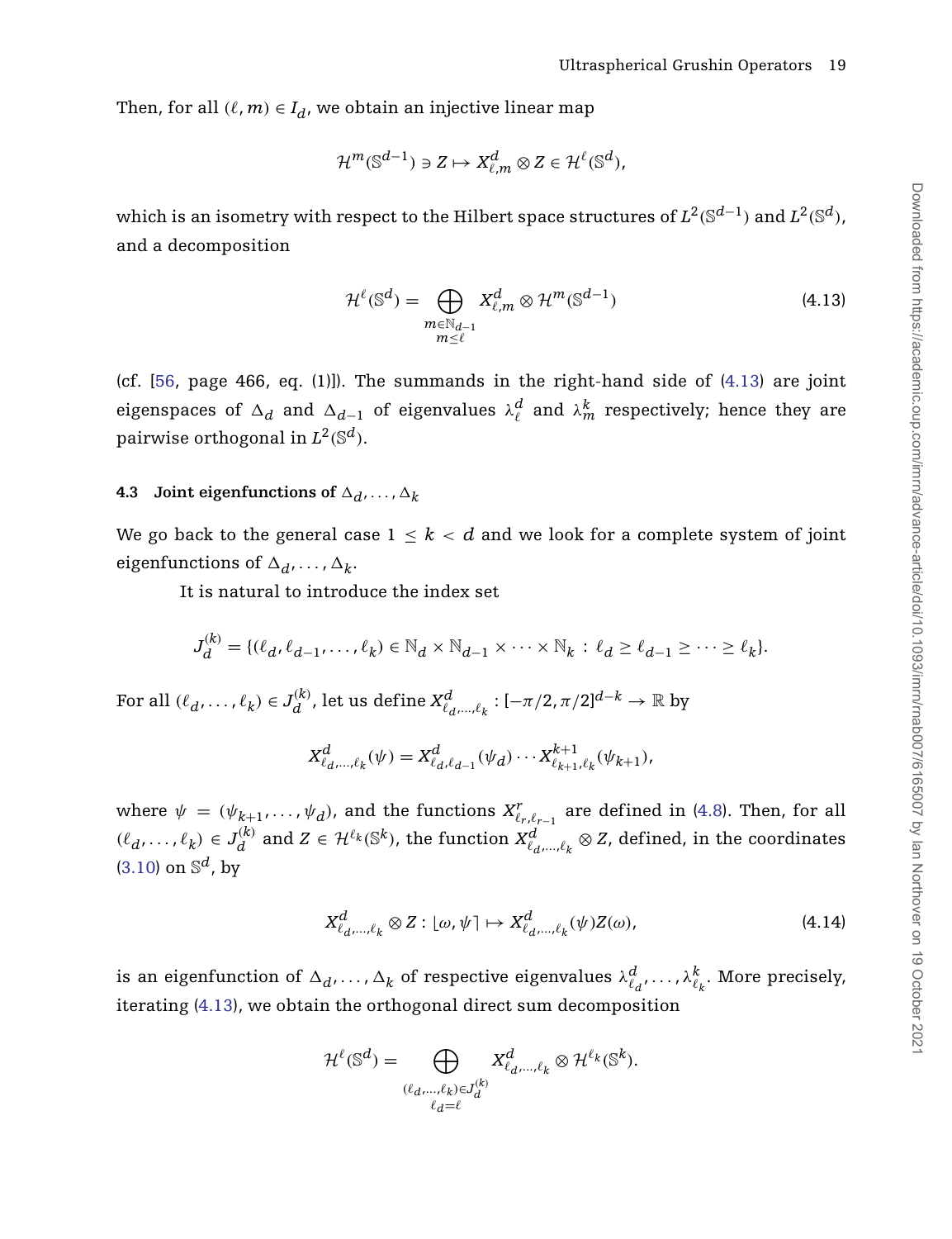As a consequence, each function  $f \in L^2(\mathbb{S}^d)$  may be written as

$$
f = \sum_{(\ell_d, ..., \ell_k) \in J_d^{(k)}} \sum_{Z \in E_{\ell_k}^k} c_{\ell_d, ..., \ell_k, Z} X_{\ell_d, ..., \ell_k}^d \otimes Z,
$$
 (4.15)

where  $E_{\ell_k}^k$  is an orthonormal basis of  $\mathcal{H}^{\ell_k}(\mathbb{S}^k)$  and

<span id="page-20-1"></span>
$$
c_{\ell_d,\ldots,\ell_k,Z} = \langle f, X_{\ell_d,\ldots,\ell_k}^d \otimes Z \rangle.
$$

In particular, for all  $(\ell_d,\ldots,\ell_k)\in J_d^{(k)}$ , the orthogonal projection  $\pi^d_{\ell_d,\ldots,\ell_k}$  of  $L^2(\mathbb{S}^d)$  onto the joint eigenspace of  $\Delta_d, \ldots, \Delta_k$  of eigenvalues  $\lambda_{\ell_d}^d, \ldots, \lambda_{\ell_k}^k$  is given by

$$
\pi_{\ell_d,\ldots,\ell_k}^d: f \mapsto \sum_{Z \in E_{\ell_k}^k} \langle f, X_{\ell_d,\ldots,\ell_k}^d \otimes Z \rangle X_{\ell_d,\ldots,\ell_k}^d \otimes Z. \tag{4.16}
$$

Consequently, the integral kernel  $K_{\ell_d,\ldots,\ell_k}^d$  of  $\pi_{\ell_d,\ldots,\ell_k}^d$  is given by

$$
K_{\ell_{d},\ldots,\ell_{k}}^{d}(\omega,\psi), [\omega',\psi']) = K_{\ell_{k}}^{k}(\omega,\omega')X_{\ell_{d},\ldots,\ell_{k}}^{d}(\psi)X_{\ell_{d},\ldots,\ell_{k}}^{d}(\psi'), \tag{4.17}
$$

where

<span id="page-20-0"></span>
$$
K_{\ell_k}^k(\omega,\omega') := \sum_{Z \in E_{\ell_k}^k} Z(\omega) \overline{Z(\omega')}
$$

is the integral kernel of the orthogonal projection of  $L^2(\mathbb{S}^k)$  onto  $\mathcal{H}^{\ell_k}(\mathbb{S}^k)$ .

For all bounded Borel functions  $F : \mathbb{R}^{d-k+1} \to \mathbb{C}$ , we can express the operator  $F(\Delta_d, \ldots, \Delta_k)$  in the joint functional calculus of  $\Delta_d, \ldots, \Delta_k$  on  $L^2(\mathbb S^d)$  as

$$
F(\Delta_{d}, \dots, \Delta_{k}) = \sum_{(\ell_{d}, \dots, \ell_{k}) \in J_{d}^{(k)}} F(\lambda_{\ell_{d}}^{d}, \dots, \lambda_{\ell_{k}}^{k}) \pi_{\ell_{d}, \dots, \ell_{k}}^{d}.
$$
 (4.18)

Correspondingly, the integral kernel  $\mathcal{K}_{F(\Delta_d,\ldots,\Delta_k)}$  of the operator  $F(\Delta_d,\ldots,\Delta_k)$  is given by

<span id="page-20-2"></span>
$$
\mathcal{K}_{F(\Delta_d,\ldots,\Delta_k)} = \sum_{(\ell_d,\ldots,\ell_k)\in J_d^{(k)}} F(\lambda_{\ell_d}^d,\ldots,\lambda_{\ell_k}^k) K_{\ell_d,\ldots,\ell_k}^d,
$$
\n(4.19)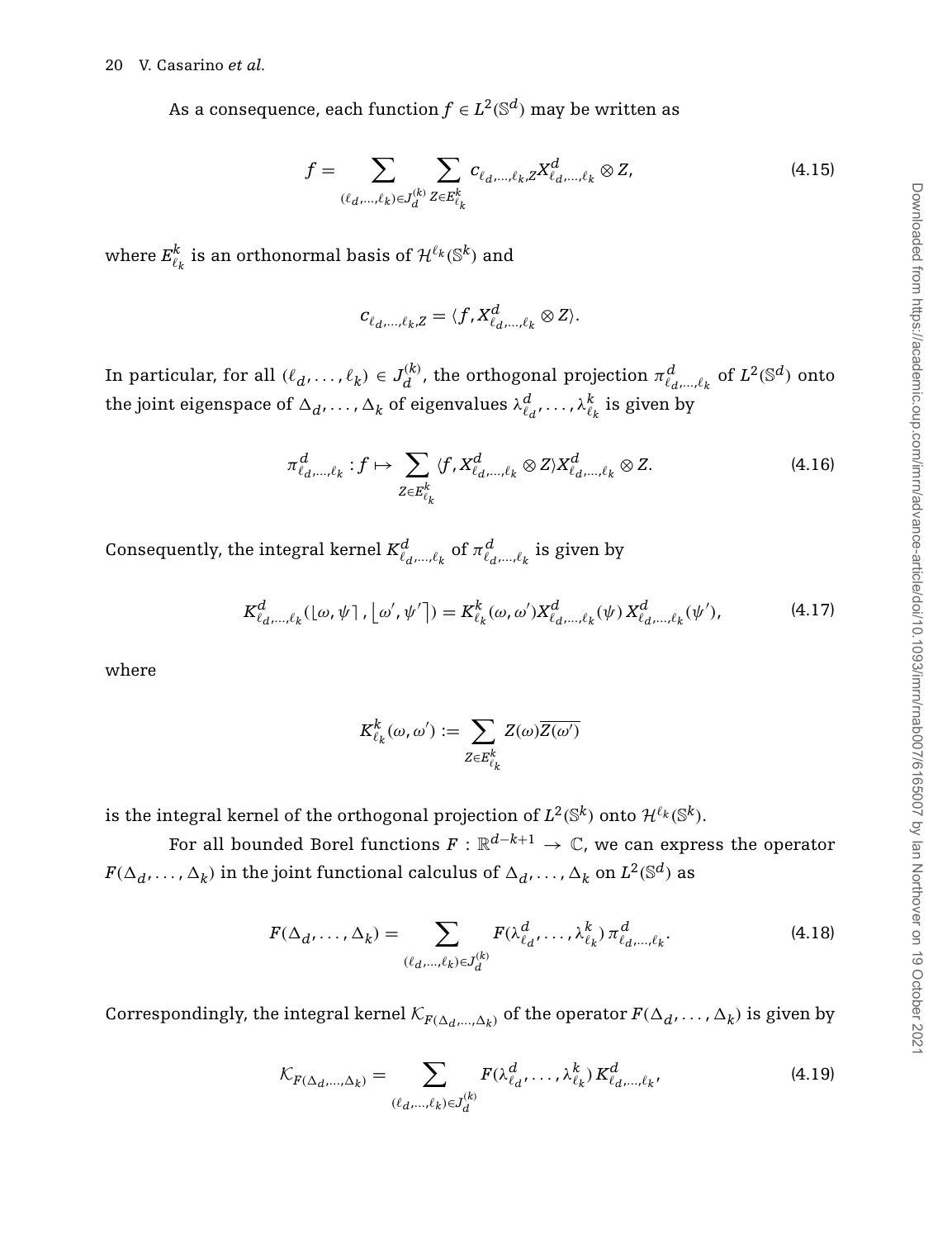and in particular, by [\(4.7\)](#page-17-1) and [\(4.9\)](#page-18-1), for all  $z' = \lfloor \omega', \psi' \rceil \in \mathbb{S}^d$ ,

$$
\|\mathcal{K}_{F(\Delta_d,\ldots,\Delta_k)}(\cdot,z')\|_{L^2(\mathbb{S}^d)}^2 = \frac{1}{\sigma_k(\mathbb{S}^k)} \sum_{(\ell_d,\ldots,\ell_k)\in J_d^{(k)}} \alpha_{\ell_k}(\mathbb{S}^k) |F(\lambda_{\ell_d}^d,\ldots,\lambda_{\ell_k}^k)|^2 |X_{\ell_d,\ldots,\ell_k}^d(\psi')|^2, \quad (4.20)
$$

where  $\sigma_k$  is the Lebesgue measure on  $\mathbb{S}^k$ , and  $\alpha_{\ell_k}(\mathbb{S}^k)$  denotes the dimension of  $\mathcal{H}^{\ell_k}(\mathbb{S}^k)$ as in [\(4.5\)](#page-17-2).

We note that the operators of the form [\(4.18\)](#page-20-0) include those in the functional calculus of the Grushin operator  $\mathcal{L}_{d,k} = \Delta_d - \Delta_k$ ; namely,

<span id="page-21-4"></span>
$$
F(\mathcal{L}_{d,k})=\sum_{(\ell,m)\in I_{d}^{(k)}}F(\lambda_{\ell,m}^{d,k})\sum_{\substack{(\ell_{d},\ldots,\ell_{k})\in J_{d}^{(k)} \\ \ell_{d}=\ell,\ \ell_{k}=m}}\pi_{\ell_{d},\ldots,\ell_{k}}^{d},
$$

where

$$
I_d^{(k)} = \{ (\ell, m) : \ell \in \mathbb{N}_d, m \in \mathbb{N}_k, \ell \ge m + (d - k)/2 \}
$$
  
= \{ (\ell, m) : \exists (\ell\_d, \dots, \ell\_k) \in J\_d^{(k)} : \ell\_d = \ell, \ell\_k = m \}

(see [\(4.11\)](#page-18-2) for the latter equality) and, for all  $(\ell, m) \in I_d^{(k)}$ ,

<span id="page-21-0"></span>
$$
\lambda_{\ell,m}^{d,k} = \lambda_{\ell}^d - \lambda_m^k. \tag{4.21}
$$

<span id="page-21-1"></span>In light of [\(4.21\)](#page-21-0), from the positive semidefiniteness of  $\mathcal{L}_{d,k}$  and [\(3.7\)](#page-12-4) it follows that, for all  $(\ell, m) \in I_d^{(k)}$ ,

$$
\lambda_{\ell}^d \ge \lambda_m^k \tag{4.22}
$$

<span id="page-21-2"></span>and

$$
\lambda_{\ell}^d = \lambda_m^k \quad \text{if and only if} \quad \lambda_{\ell}^d = 0. \tag{4.23}
$$

#### <span id="page-21-3"></span>**4.4 Riesz-type bounds**

In this section we prove certain weighted  $L^2$  bounds involving the joint functional calculus of  $\Delta_{d}, \ldots, \Delta_{k}$ , which, in combination with the weighted spectral cluster estimates in Section [4.5](#page-25-1) below, play a fundamental role in satisfying the assumptions on the weight in the abstract theorem and proving our main result.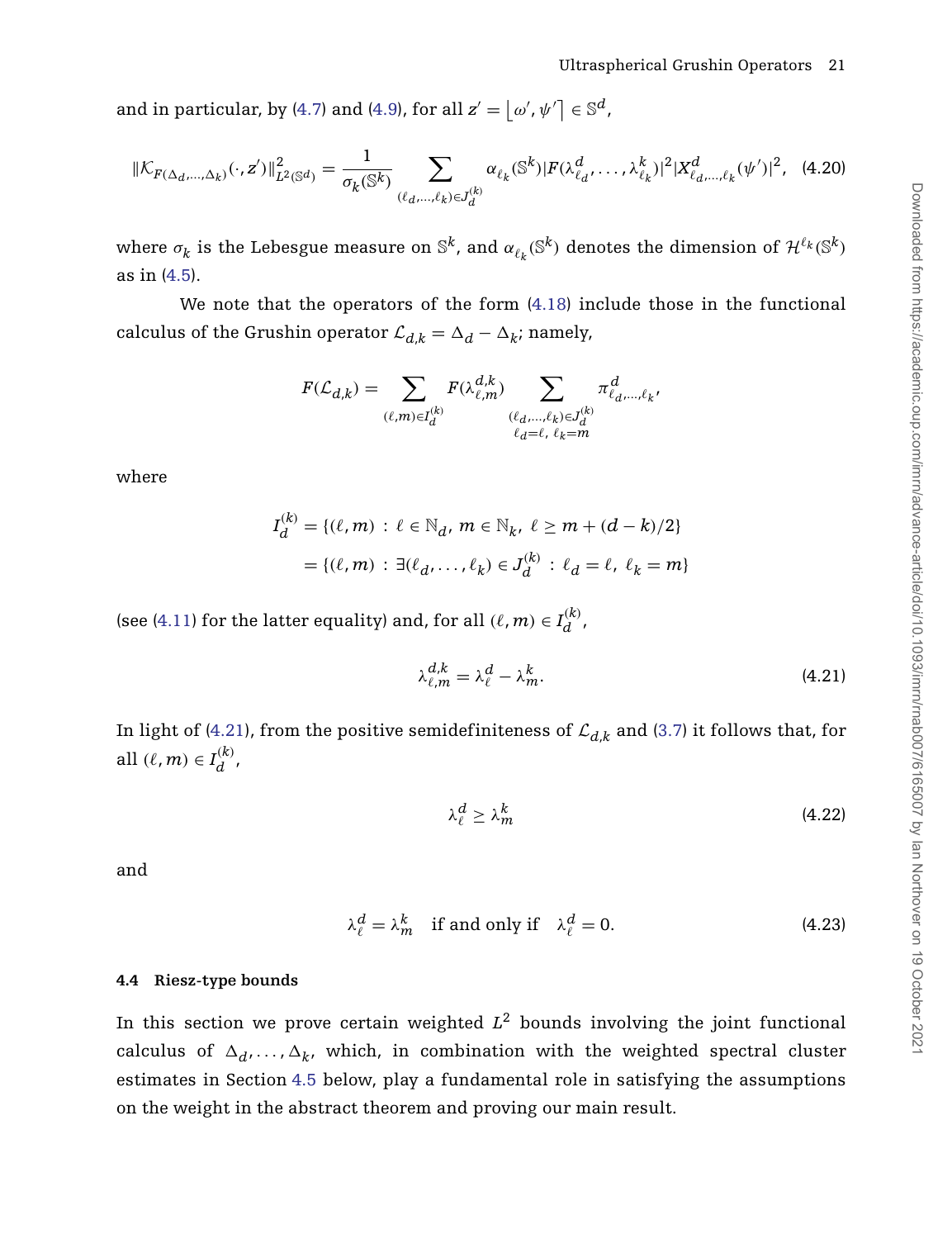A somewhat similar estimate was obtained in [\[13,](#page-63-0) Lemma 2.5] in the case  $d = 2$ and  $k = 1$ . Differently from [\[13\]](#page-63-0), the estimate in Proposition [4.1](#page-23-0) below is proved for arbitrarily large powers of the weight; this prevents us from using the elementary "quadratic form majorization" method exploited in the previous paper and requires a more careful analysis, based on the explicit eigenfunction expansion developed in the previous sections.

For later use, it is convenient to make a change of variable in the functions  $X_{\ell,m}^d$ defined in [\(4.8\)](#page-18-0): namely, we introduce the functions  $\widetilde{X}_{\ell,m}^d: [-1,1] \to \mathbb{R}$  defined by

$$
\widetilde{X}_{\ell,m}^d(x) = c_{\ell m} (1 - x^2)^{m/2 - (d-2)/4} P_{\ell - m - 1/2}^{(m,m)}(x),\tag{4.24}
$$

where  $(\ell, m) \in I_d$  and  $c_{\ell m}$  is given by [\(4.10\)](#page-18-3).

Let  $t_{d,d}: \mathbb{S}^d \to \mathbb{R}$  be defined, for all  $(z_0, \ldots, z_d) \in \mathbb{S}^d$ , by

<span id="page-22-1"></span><span id="page-22-0"></span>
$$
t_{d,d}(z_0,\ldots,z_d)=z_d.
$$

Moreover, for  $k = 1, ..., d - 1$ , let  $t_{d,k}: \mathbb{S}^d \to \mathbb{R}$  be defined by

$$
t_{d,k}(\lfloor \omega, \psi \rceil) = \begin{cases} t_{k,k}(\omega) & \text{if } |\psi| < \pi/2, \\ 0 & \text{otherwise,} \end{cases} \tag{4.25}
$$

<span id="page-22-2"></span>for all  $(\omega, \psi) \in \mathbb{S}^k \times [-\pi/2, \pi/2]^{d-k}$  (here  $|\psi| = |\psi|_{\infty}$  as in [\(3.13\)](#page-13-1)). Finally, we set, for  $k = 1, \ldots, d - 1$ 

$$
\tau_{d,k} = \sum_{r=k+1}^{d} |t_{d,r}|. \tag{4.26}
$$

Let us fix  $k \in \{1, \ldots, d-1\}$ . From the above definitions it is readily seen that, for all  $(\omega, \psi) \in \mathbb{S}^k \times (-\pi/2, \pi/2)^{d-k}$ ,

<span id="page-22-3"></span> $t_{d,r}(\omega, \psi) = \sin \psi_r$  for  $r = k + 1, ..., d$ 

and consequently

$$
\tau_{d,k}(\lfloor \omega, \psi \rceil) \simeq |\psi|. \tag{4.27}
$$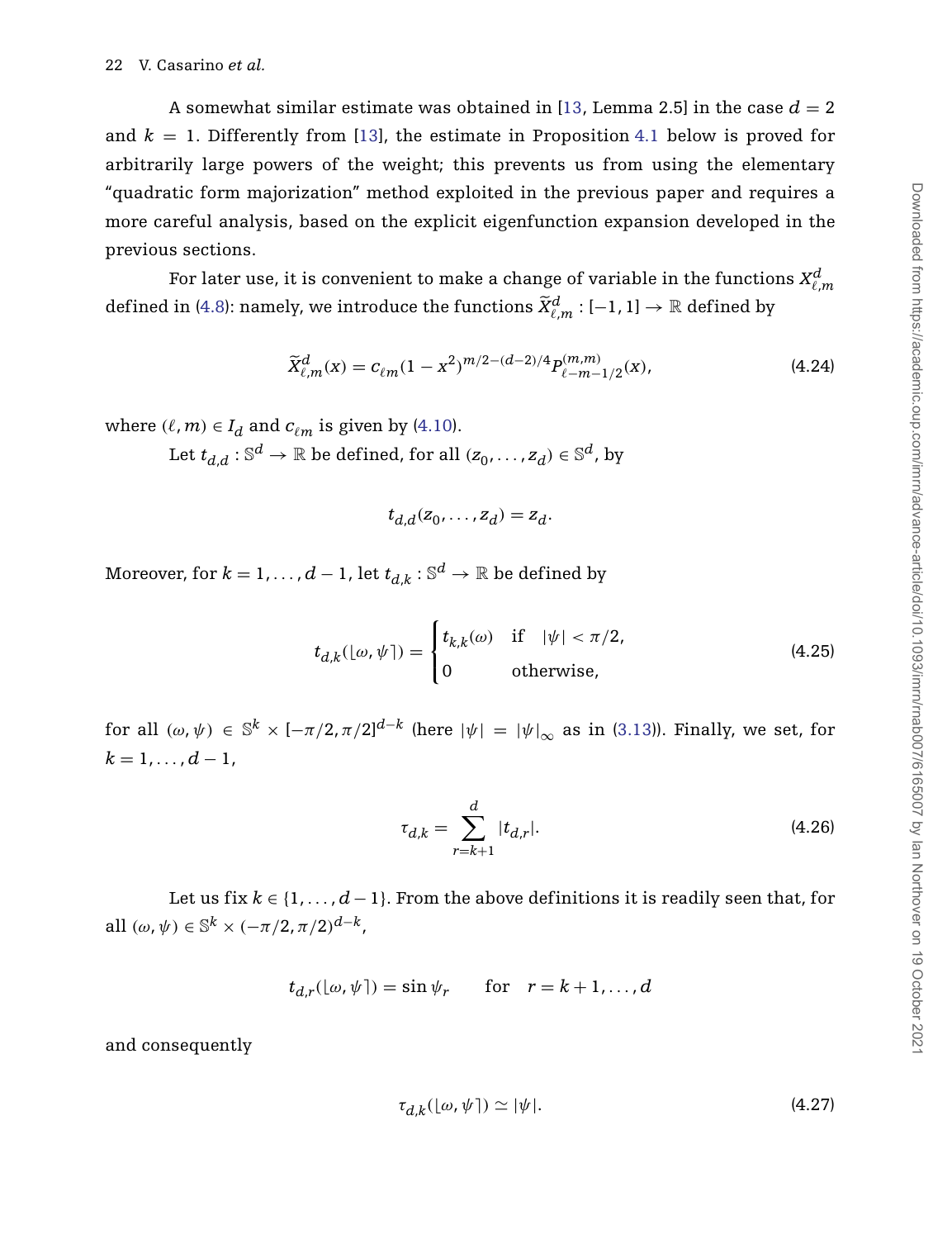<span id="page-23-3"></span><span id="page-23-0"></span>**Proposition 4.1.** Let  $1 \leq k < d$ . For all  $N \in [0, \infty)$  and all  $f \in L^2(\mathbb{S}^d)$  such that  $f \perp$  $\ker \Delta_{k+1}$  ,

$$
\|\tau_{d,k}^N f\|_{L^2(\mathbb{S}^d)} \lesssim_N \|\left(\mathcal{L}_{d,k}/\Delta_{k+1}\right)^{N/2} f\|_{L^2(\mathbb{S}^d)}.\tag{4.28}
$$

**Proof.** By interpolation, it is enough to prove the estimate in the case  $N \in \mathbb{N}$ .

Let us first prove the inequality in the case  $k = d - 1$ . From [\(4.24\)](#page-22-0) and known identities for Jacobi polynomials [\[22,](#page-64-19) §10.9, eqs. (4) and (13), pages 174–175], one easily deduces that

<span id="page-23-1"></span>
$$
x\widetilde{X}_{\ell,m}^d(x) = \alpha_{\ell,m}\widetilde{X}_{\ell+1,m}^d(x) + \alpha_{\ell-1,m}\widetilde{X}_{\ell-1,m}^d(x)
$$
\n(4.29)

for all  $(\ell, m) \in I_d$ , where

$$
\alpha_{\ell,m} = \sqrt{\frac{(\ell-m+1/2)(\ell+m+1/2)}{4\ell(\ell+1)}}.
$$

We remark that, in the case  $(\ell-1, m) \notin I_d$ , the condition  $(\ell, m) \in I_d$  forces  $\ell - m - 1/2 = 0$ and  $\alpha_{\ell-1,m} = 0$ ; in other words, the term with  $\tilde{X}_{\ell-1,m}$  in the right-hand side of [\(4.29\)](#page-23-1) appears only when  $(\ell - 1, m) \in I_d$  too. On the other hand, if  $(\ell, m) \in I_d$ , then  $\alpha_{\ell,m} \simeq$  $\sqrt{(l-m)(l+m)}/l$ . Consequently, by iterating [\(4.29\)](#page-23-1), we easily obtain, for all *N* ∈ N and  $(\ell, m) \in I_d$ 

<span id="page-23-2"></span>
$$
x^{N}\widetilde{X}_{\ell,m}^{d}(x) = \sum_{j=0}^{N} \alpha_{\ell,m}^{N,j} \widetilde{X}_{\ell-N+2j,m}^{d}(x),
$$
\n(4.30)

where

$$
\alpha_{\ell,m}^{N,j} \simeq_N \begin{cases} ((\ell-m)(\ell+m)/\ell^2)^{N/2} & \text{if } (\ell-N+2j,m) \in I_d, \\ 0 & \text{otherwise.} \end{cases}
$$

Let now  $f \in L^2(\mathbb{S}^d)$ ; then we can write (see [\(4.15\)](#page-20-1))

$$
f = \sum_{(\ell,m)\in I_d} \sum_{Z\in E_m^{d-1}} a_{\ell,m,Z} X_{\ell,m}^d\otimes Z,
$$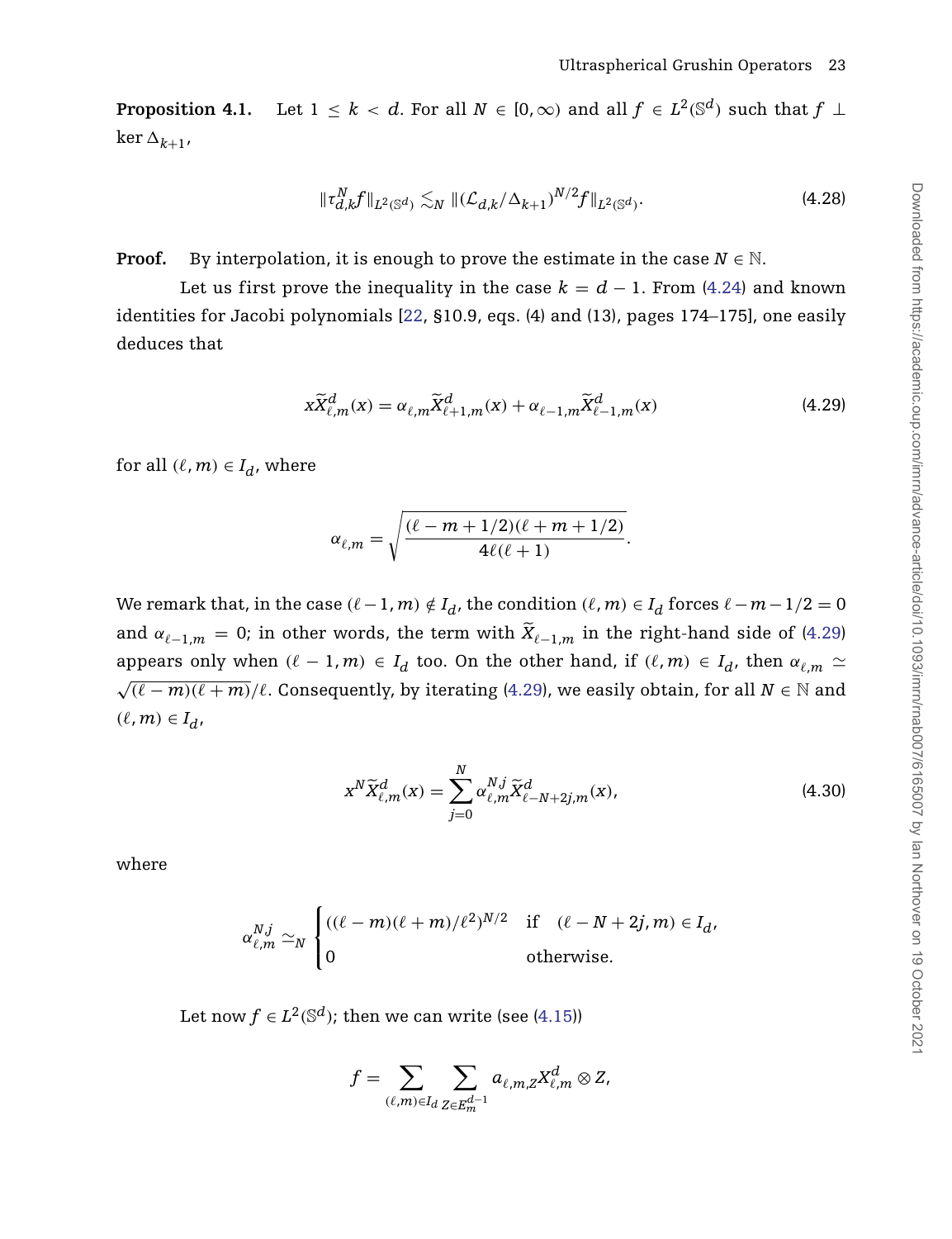where, for all  $m \in \mathbb{N}_{d-1}$ ,  $E_m^{d-1}$  is an orthonormal system of eigenfunctions of  $\Delta_{d-1}$  on  $\mathbb{S}^{d-1}$  of eigenvalue  $\lambda_m^{d-1}$ . Then from [\(4.30\)](#page-23-2) we deduce

<span id="page-24-0"></span>
$$
t_{d,d}^N f = \sum_{j=0}^N \sum_{(\ell,m)\in I_d} \sum_{Z\in E_m^{d-1}} a_{\ell,m,Z} \, \alpha_{\ell,m}^{N,j} X_{\ell-N+2j,m}^d\otimes Z
$$

and consequently, by the orthogonality properties of the  $X_{\ell,m} \otimes Z$  (see Section [4\)](#page-16-0),

$$
||t_{d,d}^N f||_{L^2(\mathbb{S}^d)}^2 \lesssim_N \sum_{(\ell,m)\in I_d} \left(\frac{(\ell-m)(\ell+m)}{\ell^2}\right)^N \sum_{Z\in E_m^{d-1}} a_{\ell,m,Z}^2.
$$
 (4.31)

Recall that  $\Delta_d(X_{\ell,m}^d\otimes Z)=\lambda_\ell^d(X_{\ell,m}^d\otimes Z)$  and  $\Delta_{d-1}(X_{\ell,m}^d\otimes Z)=\lambda_m^{d-1}(X_{\ell,m}^d\otimes Z)$ , where

$$
\lambda_{\ell}^d = \ell^2 - ((d-1)/2)^2
$$
 and  $\lambda_m^{d-1} = m^2 - ((d-2)/2)^2$ 

by [\(4.3\)](#page-17-3). From these formulas, together with [\(4.22\)](#page-21-1) and [\(4.23\)](#page-21-2), we deduce that, for all  $(\ell, m) \in I_d$ 

<span id="page-24-1"></span>
$$
\lambda_{\ell}^d \simeq \ell^2, \qquad \lambda_{\ell}^d - \lambda_m^{d-1} \simeq \ell^2 - m^2 \qquad \text{whenever} \quad \lambda_{\ell}^d \neq 0. \tag{4.32}
$$

If  $f \perp \ker \Delta_d$ , then the coefficients  $a_{\ell,m,Z}$  in [\(4.31\)](#page-24-0) vanish unless  $\lambda_\ell^d \neq 0$ , and from [\(4.32\)](#page-24-1) we deduce

<span id="page-24-2"></span>
$$
||t_{d,d}^N f||_{L^2(\mathbb{S}^d)} \lesssim_N ||((\Delta_d - \Delta_{d-1})/\Delta_d)^{N/2} f||_{L^2(\mathbb{S}^d)},
$$
\n(4.33)

which is  $(4.28)$  in the case  $k = d - 1$ .

Let now  $2 \le r \le d$ . By the discussion in Section [3,](#page-9-0) the parametrization  $(\omega, \psi) \mapsto [\omega, \psi]$  defined in [\(3.10\)](#page-13-0) with  $k = r$  allows us to identify, up to null sets, the sphere S<sup>*d*</sup> with the product S<sup>*r*</sup> × [ $-\pi/2$ ,  $\pi/2$ ]<sup>*d*-*r*</sup>, where the measure  $\sigma$  on S<sup>*d*</sup> corresponds to  $\cos^{d-1} \psi_d \cdots \cos^r \psi_{r+1} d\psi d\sigma_r(\omega)$  on the product. Consequently the space  $L^2(\mathbb{S}^d)$  is identified with the Hilbert tensor product of the Lebesgue spaces  $L^2(\mathbb{S}^r)$  and  $L^2([- \pi/2, \pi/2]^{d-r}$ , cos<sup>*d*-1</sup>  $\psi_d \cdots \cos^r \psi_{r+1} d\psi$ ). Hence the inequality [\(4.33\)](#page-24-2), applied with  $d = r$ , yields a corresponding inequality on the sphere  $\mathbb{S}^d$ , namely

<span id="page-24-3"></span>
$$
||t_{d,r}^N f||_{L^2(\mathbb{S}^d)} \lesssim_N ||((\Delta_r - \Delta_{r-1})/\Delta_r)^{N/2} f||_{L^2(\mathbb{S}^d)}
$$
(4.34)

for all  $f \perp \ker \Delta_r$  (here the relation between  $t_{d,r}$  and  $t_{r,r}$  in [\(4.25\)](#page-22-1) was used).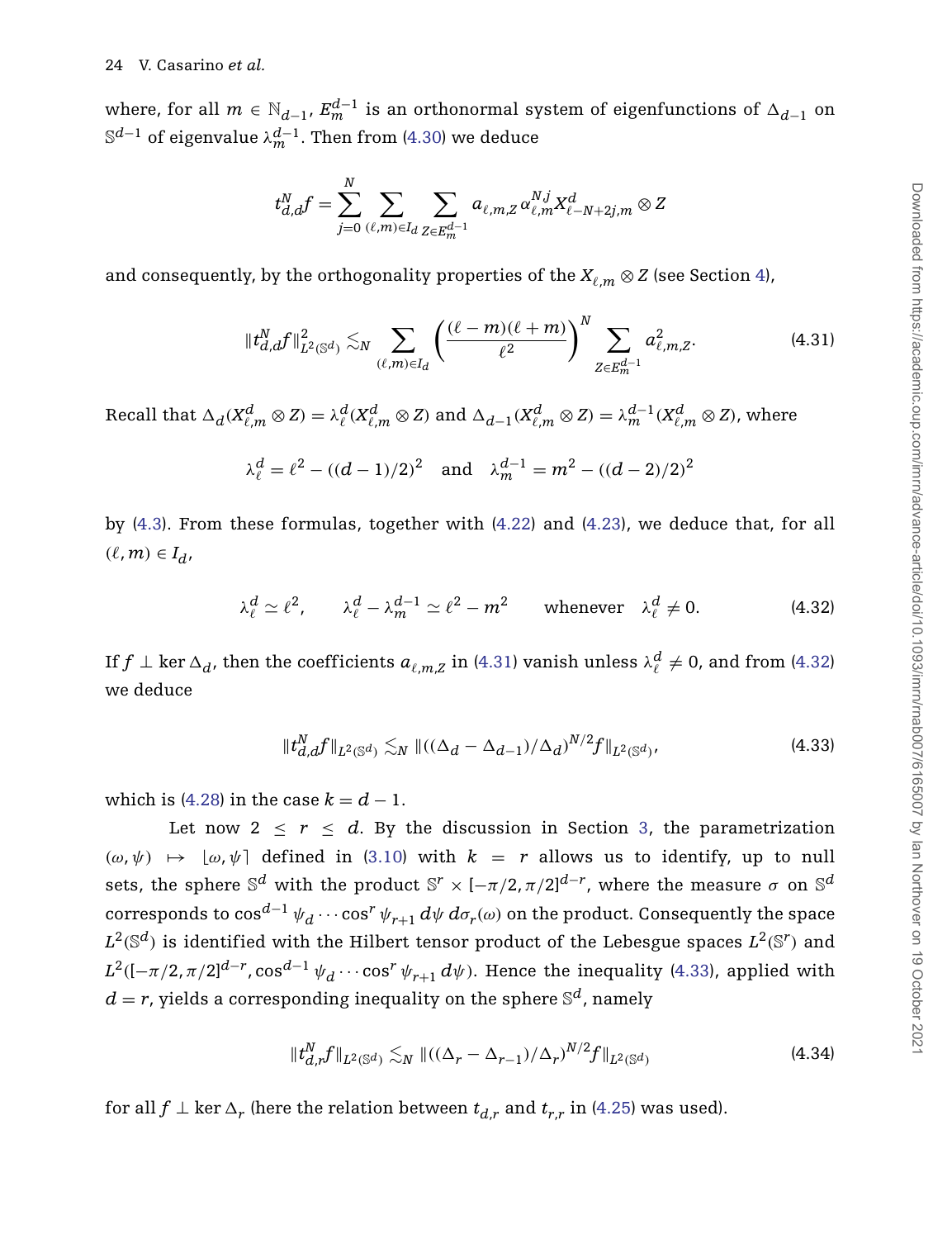Recall now that the operators  $\Delta_r$  for  $r = 1, \ldots, d$  have a joint spectral decompo-sition (see Section [4\)](#page-16-0) and that  $\Delta_{r_1} \leq \Delta_{r_2}$  spectrally whenever  $1 \leq r_1 \leq r_2 \leq d$  (see [\(4.22\)](#page-21-1)). So [\(4.34\)](#page-24-3) implies the inequality

<span id="page-25-2"></span>
$$
||t_{d,r}^N f||_{L^2(\mathbb{S}^d)} \lesssim_N ||((\Delta_d - \Delta_k)/\Delta_{k+1})^{N/2} f||_{L^2(\mathbb{S}^d)}
$$
(4.35)

whenever  $k\,<\,r\,\leq\,d\,$  and  $f\,\perp\,\ker\Delta_{k+1}.$  The desired inequality [\(4.28\)](#page-23-3) then follows by summing the inequalities [\(4.35\)](#page-25-2) for  $r = k + 1, \ldots, d$ .

#### <span id="page-25-1"></span>**4.5 Weighted spectral cluster estimates**

<span id="page-25-3"></span>Let  $d, k \in \mathbb{N}$  with  $1 \leq k < d$ . For  $(\ell, m) \in I_d^{(k)}$  and  $x = (x_d, x_{d-1}, \ldots, x_{k+1}) \in [-1, 1]^{d-k}$ , define

$$
\mathcal{X}_{\ell,m}^{d,k}(x) = \sum_{\substack{(\ell_d,\ldots,\ell_k)\in J_d^{(k)}\\ \ell_d = \ell,\ \ell_k = m}} \left|\widetilde{X}_{\ell_d,\ell_{d-1}}^d(x_d)\right|^2\ldots\left|\widetilde{X}_{\ell_{k+1},\ell_k}^{k+1}(x_{k+1})\right|^2,\tag{4.36}
$$

where  $\widetilde{X}_{r,s}^d$  has been defined in [\(4.24\)](#page-22-0). Here we are interested in bounds for suitable weighted sums of the  $\mathscr{X}_{\ell,m}^{d,k}$  for indices  $\ell,m$  such that the eigenvalue  $\sqrt{\lambda_{\ell,m}^{d,k}}$  of  $\sqrt{\mathcal{L}_{d,k}}$ ranges in an interval of unit length (whence the name "spectral cluster"). The bounds that we obtain are different in nature according to whether  $m \leq \epsilon \ell$  or  $m \geq \epsilon \ell$  for some fixed  $\epsilon \in (0, 1)$  and are presented as separate statements. We remark that, in the case  $m \leq \epsilon \ell$ , the eigenvalue  $\lambda_{\ell,m}^{d,k}$  of  $\mathcal{L}_{d,k}$  is comparable with the eigenvalue  $\lambda_{\ell}^d$  of  $\Delta_d$ ; consequently, the range  $m \leq \epsilon \ell$  will be referred to as the "elliptic regime," while the range  $m \ge \epsilon \ell$  will be called the "subelliptic regime."

<span id="page-25-0"></span>**Proposition 4.2** (Subelliptic regime). Let  $\epsilon \in (0, 1)$  and  $d \ge 2$ . Fix  $1 \le k \le d - 1$ . Then, for all  $i \in \mathbb{N} \setminus \{0\}$ ,  $\alpha \in [0, k/2)$ , and  $x \in [-1, 1]^{d-k}$ ,

<span id="page-25-4"></span>
$$
\sum_{\substack{(\ell,m)\in I_d^{(k)}\\m\geq\epsilon\ell\\ \lambda_{\ell,m}^{d,k}\in[i^2,(i+1)^2]}} \alpha_m(\mathbb{S}^k) \mathcal{X}_{\ell,m}^{d,k}(x) \left[\sqrt{\lambda_{\ell,m}^{d,k}}/\ell\right]^{2\alpha} \lesssim_{\epsilon} i^{d-1} \min\{i,1/|x|\}^{k-2\alpha}.
$$
 (4.37)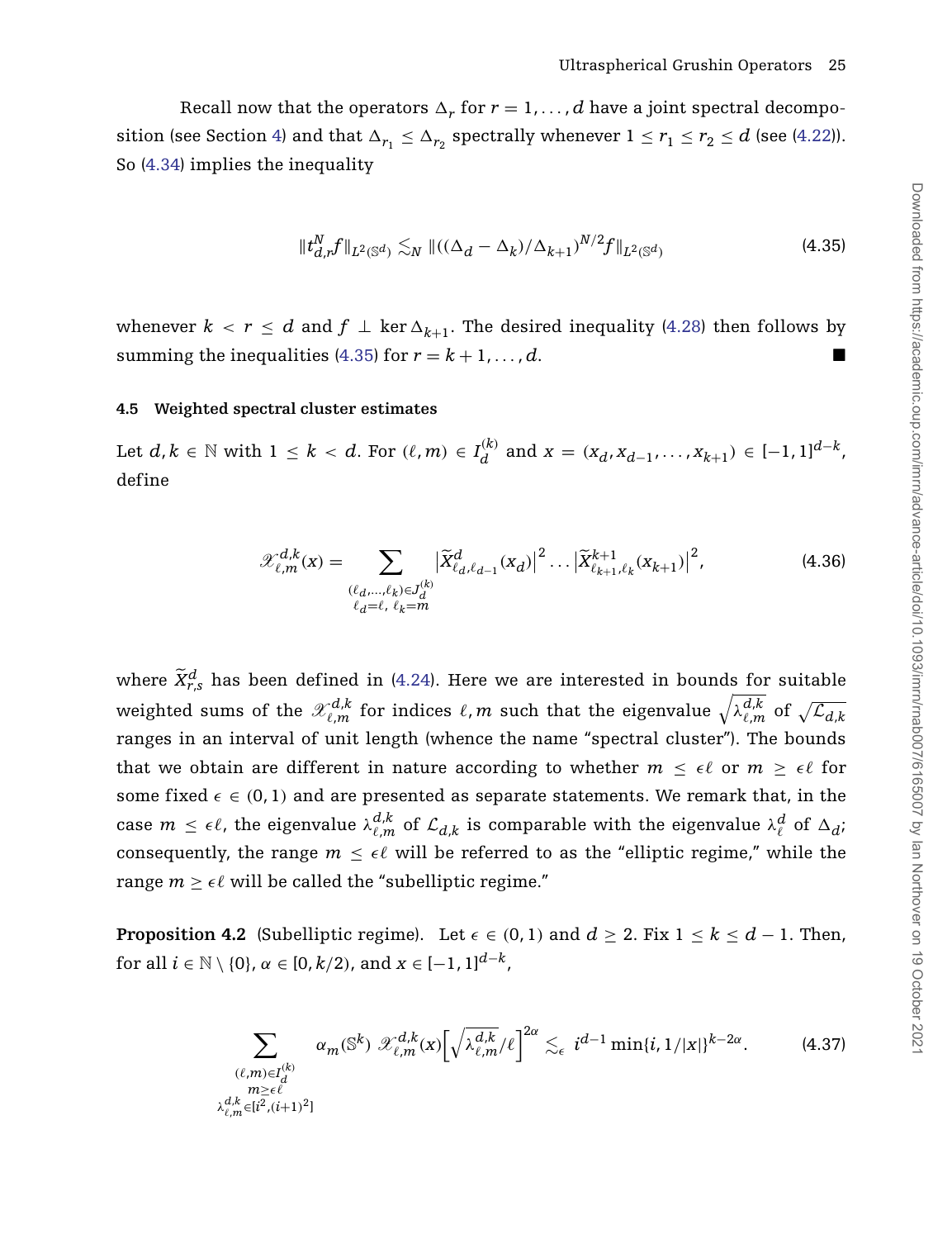<span id="page-26-0"></span>**Proposition 4.3** (Elliptic regime). Let  $\epsilon \in (0,1)$  and  $d \geq 2$ . Fix  $1 \leq k \leq d-1$ . Then, for all  $i \in \mathbb{N} \setminus \{0\}$  and  $x \in [-1, 1]^{d-k}$ ,

$$
\sum_{\substack{(\ell,m)\in I_d^{(k)}\\m\leq\epsilon\ell\\ \lambda_{\ell,m}^d\in\{i^2,(i+1)^2\}}}\alpha_m(\mathbb{S}^k)\mathcal{X}_{\ell,m}^{d,k}(x)\lesssim_{\epsilon}i^{d-1},\tag{4.38}
$$

where  $\mathscr{X}_{\ell,m}^{d,k}$  was defined in [\(4.36\)](#page-25-3).

Analogous estimates are proved in [\[13,](#page-63-0) Section 4] in the case  $d = 2$  and  $k = 1$ ; in that case, each of the products in [\(4.36\)](#page-25-3) reduces to a single factor. Treating the general case, with multiple factors, presents substantial additional difficulties. In order not to disrupt the presentation of the proof of our main theorem, the proofs of Propositions [4.2](#page-25-0) and [4.3](#page-26-0) are postponed to Section [6.](#page-32-0)

#### <span id="page-26-1"></span>**5 The Multiplier Theorem**

Fix  $d, k \in \mathbb{N}$  with  $1 \leq k < d$ . In this section we complete the proof of our main result, Theorem [1.1,](#page-3-1) for the spherical Grushin operator  $\mathcal{L}_{d,k}$ .

#### **5.1 The weighted Plancherel-type estimate**

By means of the estimates from Sections [4.4](#page-21-3) and [4.5](#page-25-1) we shall prove a "weighted Plancherel-type estimate" for the Grushin operator  $\mathcal{L}_{d,k}$ .

For all  $r \in (0, \infty)$ , we define the weight  $\varpi_r : \mathbb{S}^d \times \mathbb{S}^d \to [0, \infty)$  by

<span id="page-26-3"></span>
$$
\varpi_r(\lfloor \omega, \psi \rceil, \lfloor \omega', \psi' \rceil) = \frac{|\psi|}{\max\{r, |\psi'|\}}\tag{5.1}
$$

for all  $(\omega, \psi)$ ,  $(\omega', \psi') \in \mathbb{S}^k \times [-\pi/2, \pi/2]^{d-k}$ ; here  $|\psi| = |\psi|_{\infty}$  as in [\(3.13\)](#page-13-1).

<span id="page-26-2"></span>**Proposition 5.1.** Let  $\alpha \in [0, k/2)$  and  $N \in \mathbb{N} \setminus \{0\}$ . For all Borel functions  $F : \mathbb{R} \to \mathbb{C}$ supported in [0, *N*], and all  $z' \in \mathbb{S}^d$ ,

$$
\|(1+\varpi_{N^{-1}}(\cdot,z'))^{\alpha} \mathcal{K}_{F(\sqrt{\mathcal{L}_{d,k}})}(\cdot,z')\|_{L^{2}(\mathbb{S}^{d})} \lesssim_{\alpha} V(z',N^{-1})^{-1/2} \|F(N\cdot)\|_{N,2}.
$$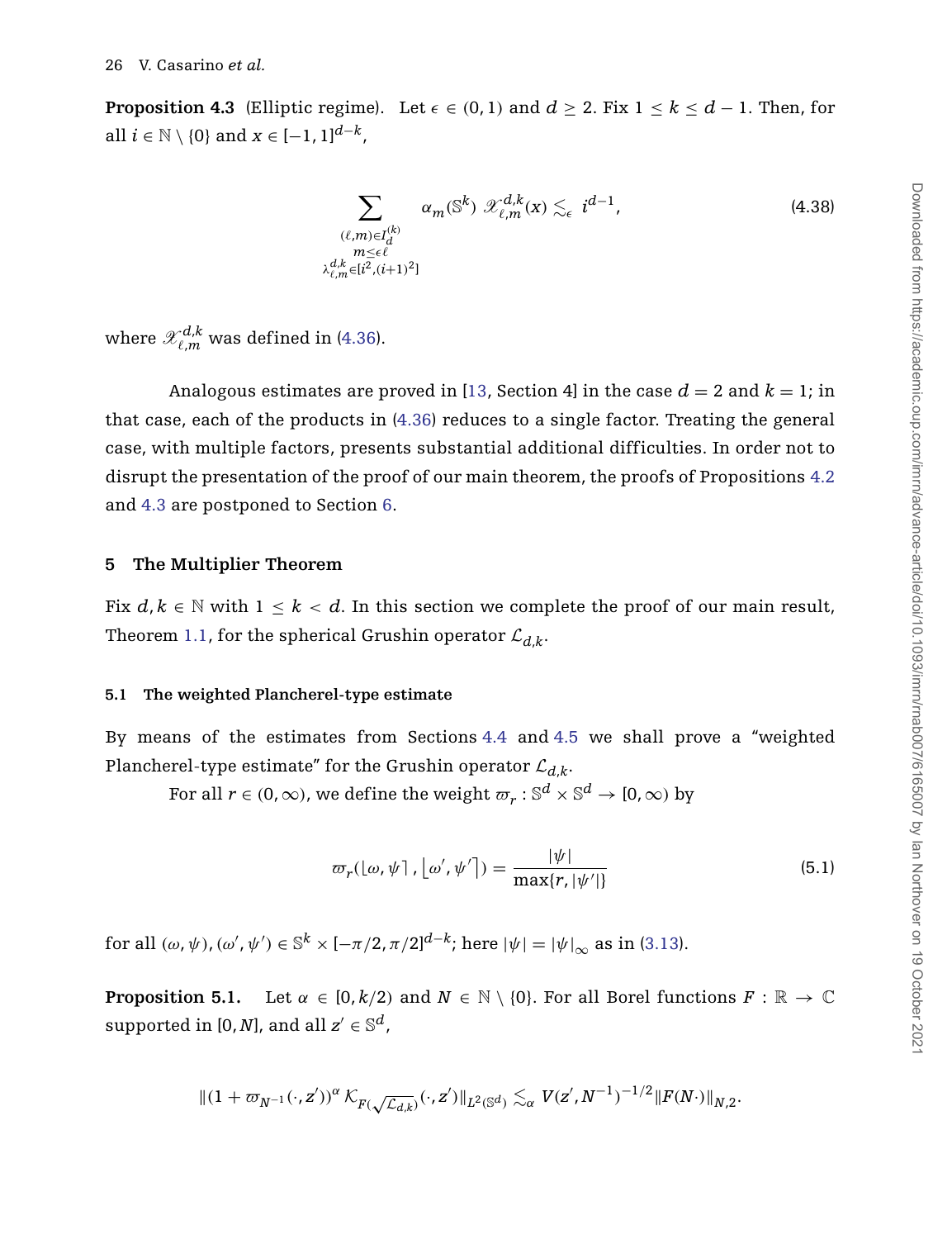**Proof.** We shall prove the apparently weaker estimate

<span id="page-27-0"></span>
$$
\|\varpi_{N^{-1}}(\cdot, z')^{\alpha} \mathcal{K}_{F(\sqrt{\mathcal{L}_{d,k}})}(\cdot, z')\|_{L^{2}(\mathbb{S}^{d})} \lesssim_{\alpha} V(z', N^{-1})^{-1/2} \|F(N \cdot)\|_{N,2}
$$
(5.2)

for all  $z' \in \mathbb{S}^d$ . Proposition [5.1](#page-26-2) follows by combining the estimate [\(5.2\)](#page-27-0) with the analogous one where  $\alpha = 0$ .

Recall that  $\mathcal{L}_{d,k} = \Delta_d - \Delta_k$ . Hence, by [\(4.19\)](#page-20-2), we can write

$$
\begin{aligned} \mathcal{K}_{F(\sqrt{\mathcal{L}_{d,k}})} &= \sum_{(\ell_d,\ldots,\ell_k)\in J_d^{(k)}} F\left(\sqrt{\lambda_{\ell_d,\ell_k}^{d,k}}\right) K_{\ell_d,\ldots,\ell_k}^d\\ &= \sum_{(\ell_d,\ldots,\ell_k)\in J_d^{(k)}} + \sum_{(\ell_d,\ldots,\ell_k)\in J_d^{(k)}} =: K_1 + K_2,\\ &\qquad \qquad \ell_k \leq \epsilon \ell_d \end{aligned}
$$

where  $\epsilon = \max\{1/2$ ,  $(k-1)/(d-1)\} \in (0,1)$  and  $\lambda_{\ell_d,\ell_k}^{d,k}$  is given by [\(4.21\)](#page-21-0). Consequently, for all  $z' = | \omega', \psi' | \in \mathbb{S}^d$ ,

<span id="page-27-2"></span>
$$
\|\varpi_{N-1}(\cdot,z')^{\alpha} \mathcal{K}_{F(\sqrt{\mathcal{L}_{d,k}})}(\cdot,z')\|_{L^{2}(\mathbb{S}^{d})}
$$
\n
$$
\leq \|\varpi_{N-1}(\cdot,z')^{\alpha} K_{1}(\cdot,z')\|_{L^{2}(\mathbb{S}^{d})} + \|\varpi_{N-1}(\cdot,z')^{\alpha} K_{2}(\cdot,z')\|_{L^{2}(\mathbb{S}^{d})}
$$
\n
$$
\lesssim_{\alpha} \min\{N,|\psi'|^{-1}\}^{\alpha} \left[ \|K_{1}(\cdot,z')\|_{L^{2}(\mathbb{S}^{d})} + \|\tau_{d,k}^{\alpha} K_{2}(\cdot,z')\|_{L^{2}(\mathbb{S}^{d})} \right],
$$
\n(5.3)

where  $\tau_{d,k}$  is the function defined in [\(4.26\)](#page-22-2), and the estimate [\(4.27\)](#page-22-3) was used.

We note that, due to the choice of  $\epsilon$ , for all  $(\ell_d, \ldots, \ell_k) \in J_d^{(k)}$  with  $\ell_k > \epsilon \ell_d$ ,

<span id="page-27-3"></span><span id="page-27-1"></span>
$$
\lambda_{\ell_{k+1}}^{k+1} \simeq \ell_{k+1}^2 \simeq \ell_d^2 \tag{5.4}
$$

(see [\(4.3\)](#page-17-3)). In particular,  $K_2(\cdot, z') \perp \ker(\Delta_{k+1})$ , and moreover

$$
K_2(\cdot, z') = \mathcal{L}_{d,k}^{-\alpha/2} \Delta_{k+1}^{\alpha/2} K_{2,\alpha}(\cdot, z') \tag{5.5}
$$

for all  $z' \in \mathbb{S}^d$ , where

$$
K_{2,\alpha} = \sum_{\substack{(\ell_d,\ldots,\ell_k)\in J_d^{(k)}\\ \ell_k > \epsilon \ell_d}} (\lambda_{\ell_d,\ell_k}^{d,k} / \lambda_{\ell_{k+1}}^{k+1})^{\alpha/2} F\left(\sqrt{\lambda_{\ell_d,\ell_k}^{d,k}}\right) K_{\ell_d,\ldots,\ell_k}^d;
$$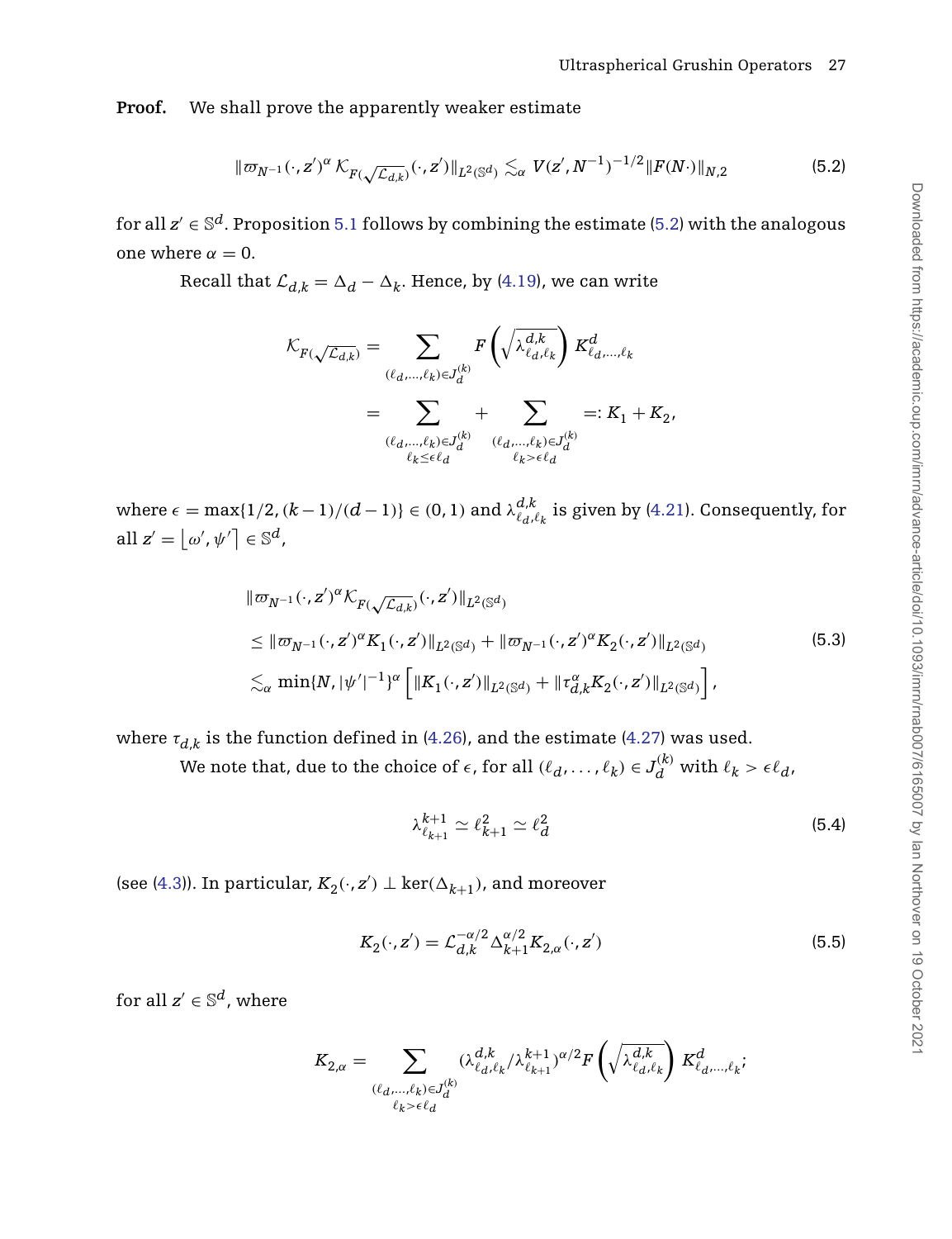indeed, recall that  $K^d_{\ell_d,...,\ell_k}$  is the integral kernel of the orthogonal projection of the joint eigenspace of  $\Delta_d, \ldots, \Delta_k$  of eigenvalues  $\lambda_{\ell_d}^d, \ldots, \lambda_{\ell_k}^k$  (see Section [4.3\)](#page-19-1), so

$$
\Delta_r K^d_{\ell_d,\ldots,\ell_k}(\cdot, \boldsymbol{z}') = \lambda_{\ell_r}^r K^d_{\ell_d,\ldots,\ell_k}(\cdot, \boldsymbol{z}')
$$

for all  $r = k, ..., d$  and  $z' \in \mathbb{S}^d$ , and therefore [\(5.5\)](#page-27-1) follows by comparing the definitions of  $K_2$  and  $K_{2,\alpha}$ .

As a consequence, we can apply Proposition [4.1](#page-23-0) with  $f = K_2(\cdot, z')$ , and from [\(5.3\)](#page-27-2) we deduce that

$$
\begin{aligned} & \|\varpi_{N^{-1}}(\cdot,z')^\alpha \mathcal{K}_{F(\sqrt{\mathcal{L}_{d,k}})}(\cdot,z')\|_{L^2(\mathbb{S}^d)} \\ & \lesssim_\alpha \min\{N,|\psi'|^{-1}\}^\alpha\left[\|K_1(\cdot,z')\|_{L^2(\mathbb{S}^d)}+\|K_{2,\alpha}(\cdot,z')\|_{L^2(\mathbb{S}^d)}\right] \end{aligned}
$$

for all  $z' = \lfloor \omega', \psi' \rceil \in \mathbb{S}^d.$  In light of [\(3.18\)](#page-15-3), the estimate [\(5.2\)](#page-27-0) will follow from

$$
||K_1(\cdot, z')||^2_{L^2(\mathbb{S}^2)} \lesssim_{\alpha} N^d \min\{N, |\psi'|^{-1}\}^{k-2\alpha} ||F(N \cdot)||^2_{N,2},\tag{5.6}
$$

$$
||K_{2,\alpha}(\cdot,z')||_{L^2(\mathbb{S}^d)}^2 \lesssim_{\alpha} N^d \min\{N,|\psi'|^{-1}\}^{k-2\alpha} ||F(N\cdot)||_{N,2}^2.
$$
 (5.7)

<span id="page-28-1"></span>In fact, instead of [\(5.6\)](#page-28-0), we shall prove the stronger estimate

<span id="page-28-2"></span><span id="page-28-0"></span>
$$
||K_1(\cdot, z')||^2_{L^2(\mathbb{S}^d)} \lesssim N^d ||F(N \cdot)||^2_{N,2}.
$$
\n(5.8)

In view of [\(2.1\)](#page-8-1), [\(20\)](#page-21-4), and [\(5.4\)](#page-27-3), we can rewrite [\(5.7\)](#page-28-1) and [\(5.8\)](#page-28-2) as

$$
\begin{aligned} \sum_{\left(\ell_d,\ldots,\ell_k\right)\in J_d^{(k)}}\alpha_{\ell_k}(\mathbb{S}^k)(\lambda_{\ell_d,\ell_k}^{d,k}/\ell_d^2)^{\alpha}\left|F\left(\sqrt{\lambda_{\ell_d,\ell_k}^{d,k}}\right)\right|^2|X_{\ell_d,\ldots,\ell_k}^d(\psi')|^2\\ \lesssim_\alpha N^{d-1}\min\{N,|\psi'|^{-1}\}^{k-2\alpha}\sum_{i=1}^N\sup_{\lambda\in [i-1,i]}|F(\lambda)|^2 \end{aligned}
$$

and

$$
\sum_{(\ell_d,\ldots,\ell_k)\in {\cal J}_d^{(k)}}\alpha_{\ell_k}(\mathbb{S}^k)\left|F\left(\sqrt{\lambda_{\ell_d,\ell_k}^{d,k}}\right)\right|^2|X_{\ell_d,\ldots,\ell_k}^d(\psi')|^2\lesssim_\alpha N^{d-1}\sum_{i=1}^N\sup_{\lambda\in [i-1,i]}|F(\lambda)|^2.
$$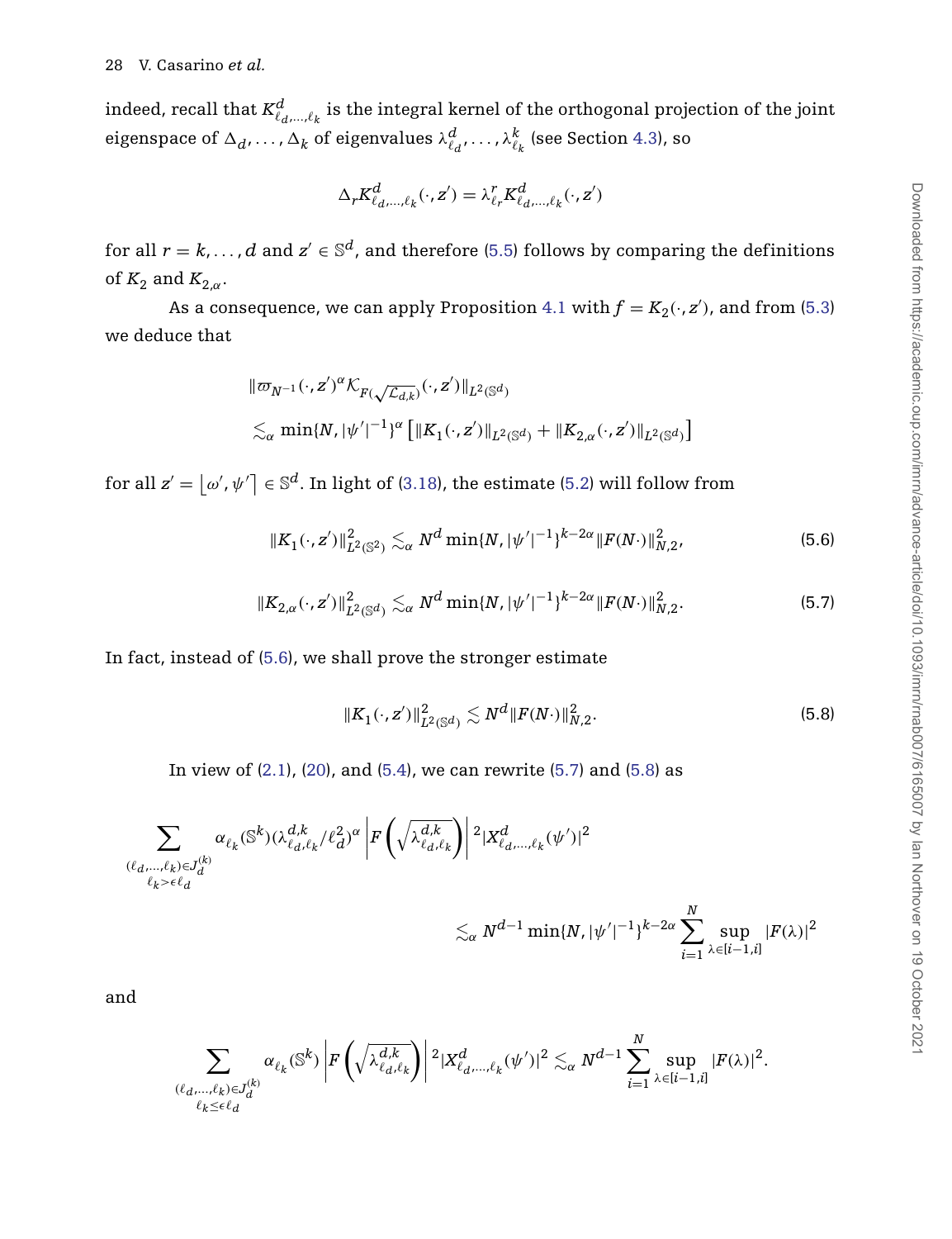#### So it is enough to prove that

$$
\sum_{\substack{(\ell_d,\ldots,\ell_k)\in {\cal J}_d^{(k)}\\ \ell_k> \epsilon \ell_d\\ \lambda_{\ell_d,\ell_k}^d \in [(i-1)^2,i^2]}} \alpha_{\ell_k}(\mathbb{S}^k)(\lambda_{\ell_d,\ell_k}^{d,k}/\ell_d^2)^\alpha|X_{\ell_d,\ldots,\ell_k}^d(\psi')|^2 \lesssim_\alpha N^{d-1}\min\{N,|\psi'|^{-1}\}^{k-2\alpha}
$$

and

$$
\sum_{\substack{(\ell_d,\ldots,\ell_k)\in J_d^{(k)}\\ \ell_k\leq \epsilon \ell_d\\ \lambda_{\ell_d,\ell_k}^{d,k}\in [({i-1})^2,{i^2}]} }\alpha_{\ell_k}(\mathbb{S}^k)|X_{\ell_d,\ldots,\ell_k}^d(\psi')|^2\lesssim N^{d-1}
$$

for  $i = 1, \ldots, N$ . For  $i = 1$  it is easy to verify the above estimates, since each of the sums contains at most two summands, with  $(\ell_d - (d-1)/2, \ell_k - (k-1)/2) \in \{(0,0), (1,1)\},\$ and the functions  $X_{\ell, \ell_1, \ldots, \ell_k}$  are bounded. For  $i = 2, \ldots, N$ , these estimates follow from Propositions [4.2](#page-25-0) and [4.3,](#page-26-0) applied with  $m = \ell_k$  and  $\ell = \ell_d$ .

#### **5.2 Properties of the weight**

We shall need some properties of the weights  $\varpi_r : \mathbb{S}^d \times \mathbb{S}^d \to [0, \infty)$  defined in [\(5.1\)](#page-26-3). The following lemma extends [\[13,](#page-63-0) Lemma 5.1], where only the case  $d = 2$ ,  $k = 1$  was treated. We refer to [\[40,](#page-65-6) Lemma 12] and [\[36,](#page-64-13) Lemma 4.1] for analogous results.

<span id="page-29-2"></span>**Lemma 5.2.** For all  $r > 0$  and  $\alpha, \beta > 0$  such that  $\alpha + \beta > d + k$  and  $\alpha < \min\{d - k, k\}$ , and for all  $z' \in \mathbb{S}^d$ ,

<span id="page-29-0"></span>
$$
\int_{\mathbb{S}^d} (1+\varrho(z,z')/r)^{-\beta} (1+\varpi_r(z,z'))^{-\alpha} \, \mathrm{d}\sigma(z) \lesssim_{\alpha,\beta} V(z',r). \tag{5.9}
$$

<span id="page-29-1"></span>Moreover

$$
1 + \varpi_r(z, z') \lesssim (1 + \varrho(z, z')/r) \tag{5.10}
$$

for all  $r > 0$  and  $z, z' \in \mathbb{S}^d$ .

**Proof.** Due to the compactness of  $\mathbb{S}^d$ , both [\(5.9\)](#page-29-0) and [\(5.10\)](#page-29-1) are obvious for  $r \geq 1$ . In the following we assume therefore that  $r < 1$ .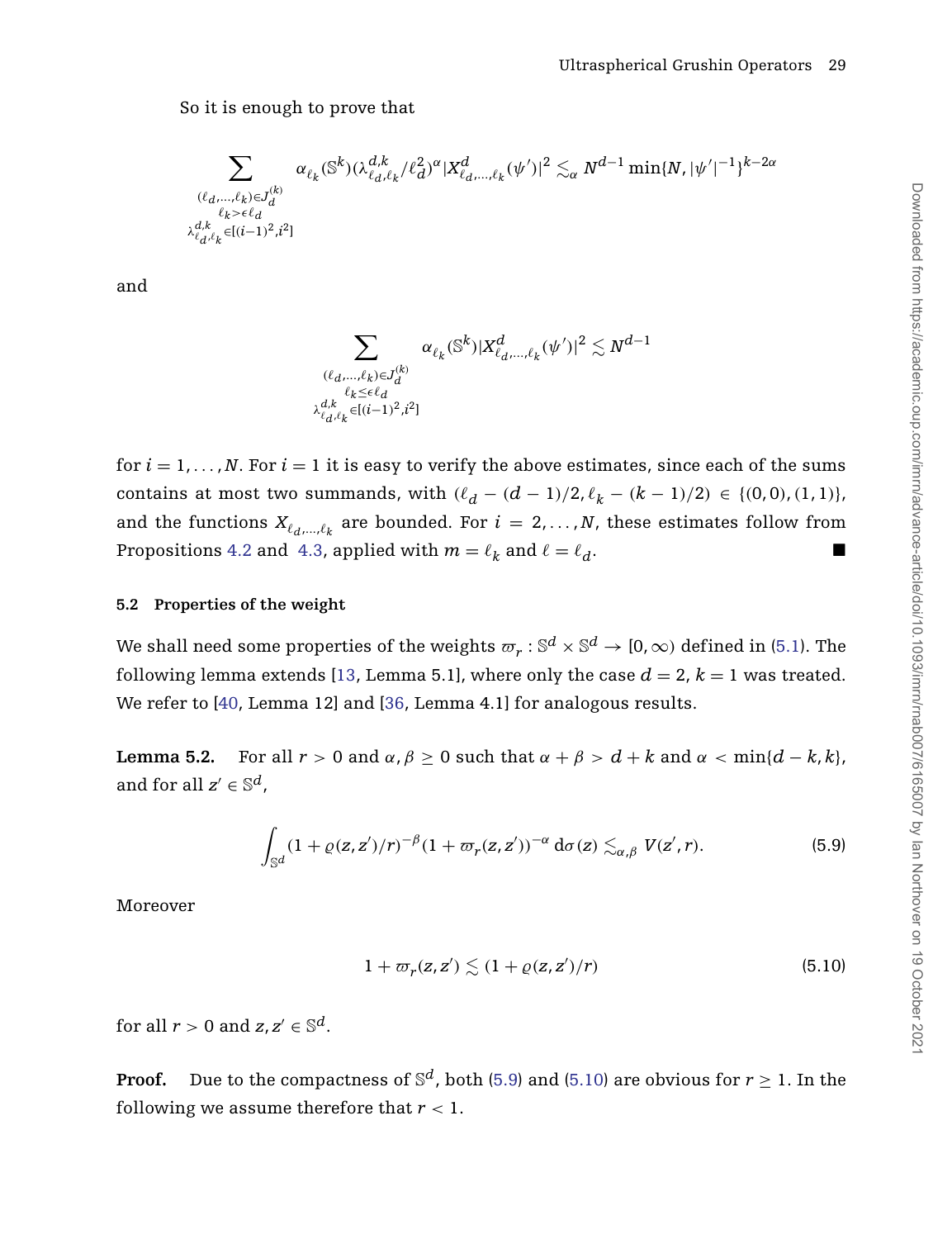To prove [\(5.10\)](#page-29-1), we observe that, for all  $\lfloor \omega, \psi \rceil$  ,  $\lfloor \omega', \psi' \rceil \in \mathbb{S}^d$ ,

$$
1+\frac{|\psi|}{\max\{r,|\psi'|\}}\simeq 1+\frac{|\psi-\psi'|}{\max\{r,|\psi'|\}}\lesssim 1+\varrho(|\omega,\psi|,|\omega',\psi'|)/r.
$$
 (5.11)

The last inequality follows immediately from [\(3.16\)](#page-14-3) in the case max $\{|\psi|, |\psi'|\} < \pi/4$ , and it is trivial when  $|\psi'| > \pi/8$  (since  $|\psi|/\max\{r,|\psi'|\} \lesssim 1$  in that case); in the remaining case ( $|\psi| \ge \pi/4$  and  $|\psi'| \le \pi/8$ ), the points  $[\omega, \psi]$  and  $[\omega', \psi']$  belong to disjoint compact subsets of S*d*, whence

<span id="page-30-1"></span><span id="page-30-0"></span>
$$
\varrho(\lfloor \omega, \psi \rceil, \lfloor \omega', \psi' \rceil) \simeq 1 \simeq |\psi - \psi'| \tag{5.12}
$$

and the desired inequality follows.

In order to prove [\(5.9\)](#page-29-0), we fix  $z' = \lfloor \omega', \psi' \rceil \in \mathbb{S}^d$  and split the integral in the left-hand side of [\(5.9\)](#page-29-0) into the sum  $\sum_{j=0}^3 \mathcal{I}_j$ , where

$$
\mathcal{I}_j = \int_{\mathcal{S}_j} (1 + \varrho(z, z')/r)^{-\beta} (1 + \varpi_r(z, z'))^{-\alpha} d\sigma(z)
$$

and

$$
S_0 = \left\{ \lfloor \omega, \psi \rfloor \in \mathbb{S}^d : \max\{ |\psi|, |\psi'| \} \ge \pi/4 \right\},\
$$
  
\n
$$
S_1 = \left\{ \lfloor \omega, \psi \rfloor \in \mathbb{S}^d \setminus S_0 : \rho_{R, \mathbb{S}^k}(\omega, \omega')^{1/2} \le \frac{\rho_{R, \mathbb{S}^k}(\omega, \omega')}{\max\{ |\psi|, |\psi'| \}} \right\},\
$$
  
\n
$$
S_2 = \left\{ \lfloor \omega, \psi \rfloor \in \mathbb{S}^d \setminus (\mathcal{S}_0 \cup \mathcal{S}_1) : |\psi'| \le |\psi|/2 \right\},\
$$
  
\n
$$
S_3 = \left\{ \lfloor \omega, \psi \rfloor \in \mathbb{S}^d \setminus (\mathcal{S}_0 \cup \mathcal{S}_1) : |\psi|/2 < |\psi'| \right\}.
$$

We first estimate  $\mathcal{I}_0$ . In the case  $|\psi'| > \pi/8$ , we use [\(3.17\)](#page-14-2) to conclude that

$$
\mathcal{I}_0 \lesssim \int_{\mathbb{S}^d} (1 + \varrho_R(z, z')/r)^{-\beta} \, \mathrm{d}\sigma(z) \lesssim r^d \simeq V(z', r),
$$

since  $r < 1$  and  $\beta > d$  (cf. [\[20,](#page-64-8) Lemma 4.4]). In the case  $|\psi'| \leq \pi/8$ , instead,  $\varrho(z, z') \simeq |\psi| \simeq$ 1 by [\(5.12\)](#page-30-0) for all  $z \in S_0$ , and

$$
\mathcal{I}_0 \simeq r^{\beta} \max\{r, |\psi'| \}^{\alpha} = r^d \max\{r, |\psi'| \}^k \frac{r^{\beta-d}}{\max\{r, |\psi| \}^{k-\alpha}} \lesssim V(z', r),
$$

by [\(3.18\)](#page-15-3), since  $\beta - d > k - \alpha > 0$ .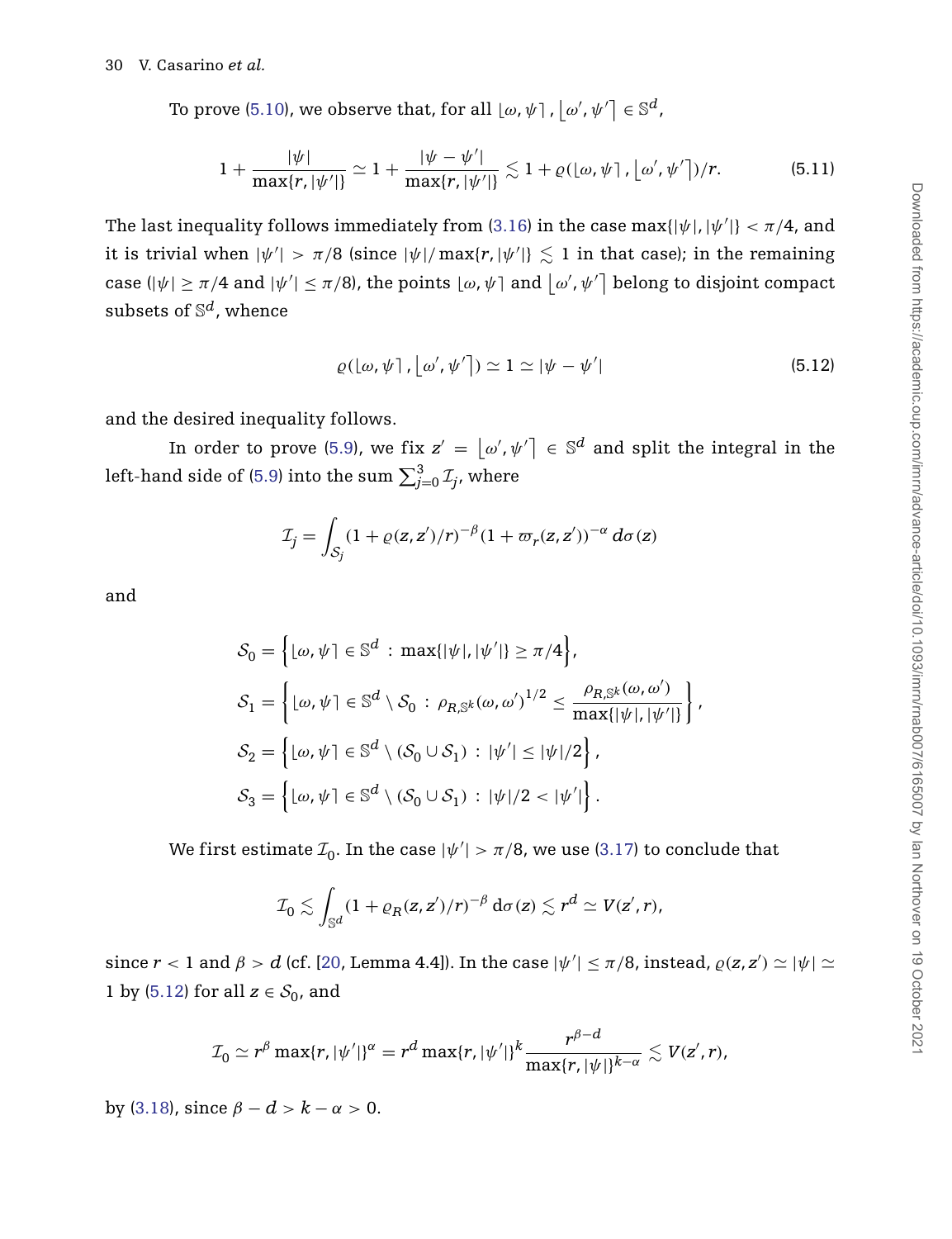In order to estimate  $\mathcal{I}_1$ , we decompose  $\beta = \beta_1 + \beta_2$ , with  $\beta_1 > d - k - \alpha$  and  $\beta_2 > 2k$ . Thus [\(3.16\)](#page-14-3) and [\(5.11\)](#page-30-1) imply

$$
\mathcal{I}_{1} \simeq \int_{S_{1}} (1 + \varrho(z,z')/r)^{-\beta} \left( 1 + \frac{|\psi - \psi'|}{\max\{r, |\psi'|\}} \right)^{-\alpha} d\sigma(z)
$$
\n
$$
\leq (\max\{r, |\psi'|\}/r)^{\alpha} \int_{S_{1}} (1 + \varrho(z,z')/r)^{-\beta} (1 + |\psi - \psi'|/r)^{-\alpha} d\sigma(z)
$$
\n
$$
\lesssim (\max\{r, |\psi'|\}/r)^{\alpha} \int_{S_{1}} (1 + \varrho_{R,S^{k}}(\omega, \omega')^{1/2}/r)^{-\beta_{2}} (1 + |\psi - \psi'|/r)^{-\alpha-\beta_{1}} d\sigma(|\omega, \psi|)
$$
\n
$$
\lesssim (\max\{r, |\psi'|\}/r)^{\alpha} \int_{S^{k}} (1 + \varrho_{R,S^{k}}(\omega, \omega')/r^{2})^{-\beta_{2}/2} d\sigma_{k}(\omega)
$$
\n
$$
\times \int_{[-\pi/4, \pi/4]^{d-k}} (1 + |\psi - \psi'|/r)^{-\alpha-\beta_{1}} d\psi_{d} \dots d\psi_{k+1}
$$
\n
$$
\lesssim (\max\{r, |\psi'|\}/r)^{\alpha} r^{2k} r^{d-k} = r^{d} \max\{r, |\psi'|\}^{k} (r/ \max\{r, |\psi'|\})^{k-\alpha} \lesssim V(z', r),
$$

since  $\beta_2/2 > k$  and  $\alpha < k$ .

In order to estimate  $\mathcal{I}_2$ , instead, we write  $\beta = \tilde{\beta}_1 + \tilde{\beta}_2$ , with  $\tilde{\beta}_1 > d - \alpha$  and  $\tilde{\beta}_2 > k$ , so, again by [\(3.16\)](#page-14-3),

$$
\mathcal{I}_2 \simeq \int_{S_2} \left( 1 + \frac{|\psi - \psi'|}{r} + \frac{\varrho_{R,S^k}(\omega, \omega')}{r \max\{|\psi|, |\psi'|\}} \right)^{-\beta} \left( 1 + \frac{|\psi|}{\max\{r, |\psi'|\}} \right)^{-\alpha} d\sigma(\omega, \psi])
$$
\n
$$
\lesssim \int_{2|\psi'| \leq |\psi| \leq \pi/4} \left( 1 + \frac{|\psi|}{r} \right)^{-\tilde{\beta}_1} \left( 1 + \frac{|\psi|}{\max\{r, |\psi'|\}} \right)^{-\alpha}
$$
\n
$$
\times \int_{\mathbb{S}^k} \left( 1 + \frac{\varrho_{R,S^k}(\omega, \omega')}{r |\psi|} \right)^{-\tilde{\beta}_2} d\omega d\psi_d \dots d\psi_{k+1}
$$
\n
$$
\lesssim (\max\{r, |\psi'| \}/r)^{\alpha} \int_{[-\pi/4, \pi/4]^{d-k}} \left( 1 + \frac{|\psi|}{r} \right)^{-\tilde{\beta}_1 - \alpha} (r |\psi|)^k d\psi_d \dots d\psi_{k+1}
$$
\n
$$
\lesssim (\max\{r, |\psi'| \}/r)^{\alpha} r^{d+k} = r^d \max\{r, |\psi'| \}^k (r) \max\{r, |\psi'| \}^{k-\alpha} \lesssim V(z', r)
$$

where we used the fact that  $\max\{|\psi|, |\psi'|\} \simeq |\psi - \psi'| \simeq |\psi|$  on  $\mathcal{S}_2$ .

Finally, to estimate  $\mathcal{I}_3$ , we decompose  $\beta = \tilde{\beta}_1 + \tilde{\beta}_2$  as above and get

$$
\begin{aligned} \mathcal{I}_3 \lesssim & \int_{\mathcal{S}_3} \left( 1+ \frac{|\psi - \psi'|}{r} \right)^{-\tilde{\beta}_1} \left( 1+ \frac{\rho_{R,\mathbb{S}^k}(\omega, \omega')}{r |\psi'|} \right)^{-\tilde{\beta}_2} \, \mathrm{d} \sigma(\lfloor \omega, \psi \rceil) \\ & \lesssim & \, (r|\psi'|)^k \int_{[-\pi/4,\pi/4]^{d-k}} \left( 1+ \frac{|\psi - \psi'|}{r} \right)^{-\tilde{\beta}_1} \, \mathrm{d} \psi \lesssim r^d |\psi'|^k \lesssim V(z',r), \end{aligned}
$$

where we used the fact that  $\max\{|\psi|, |\psi'|\} \simeq |\psi'|$  on  $\mathcal{S}_3$ .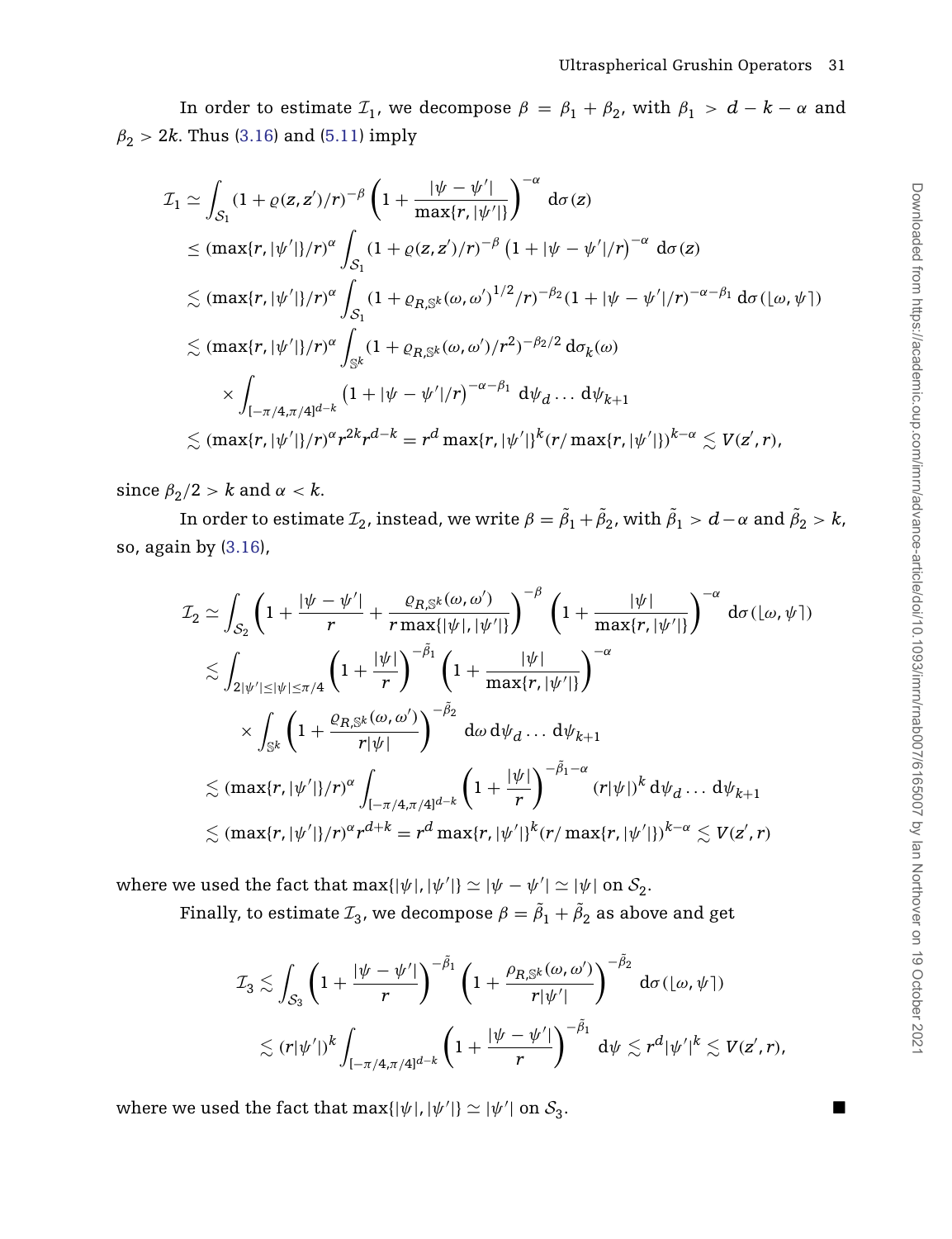#### **5.3 Proof of the main result**

The previous estimates finally allow us to verify the assumptions of the abstract theorem in Section [2](#page-7-0) and prove our multiplier theorem for the Grushin operators  $\mathcal{L}_{d,k}$ .

**Proof of Theorem [1.1.](#page-3-1)** Let  $\alpha \in [0, \min\{d - k, k\})$ . We apply Theorem [2.1](#page-8-2) with  $(X, \rho, \mu) =$  $(S^d, \varrho, \sigma)$ ,  $\mathfrak{L} = \mathcal{L}_{d,k}$ ,  $q = 2$ ,  $\mathfrak{d} = d + k - \alpha$ ,  $\pi_r = (1 + \varpi_r)^{\alpha}$ . Note that the assumptions (a) and (b) easily follow from [\[21\]](#page-64-9); as a matter of fact, (a) also follows from Proposition [3.1,](#page-14-5) and (b) could be derived from Proposition [5.1](#page-26-2) via the results of [\[41,](#page-65-16) [51\]](#page-65-12) (cf. the discussion in [\[13\]](#page-63-0)). Moreover, the assumptions (c) and (d) are proved in Lemma [5.2,](#page-29-2) while the assumption (d) is proved in Proposition [5.1.](#page-26-2) By choosing  $\alpha$  sufficiently close to min $\{d - k, k\}$ , we can make  $\mathfrak{d} = d + k - \alpha$  arbitrarily close to  $D = \max\{d, 2k\}$ , and the desired results follow.

#### <span id="page-32-0"></span>**6 Proof of the Weighted Spectral Cluster Estimates**

Here we discuss the proof of the estimates stated in Section [4.5.](#page-25-1) Specifically, the proofs of Propositions [4.2](#page-25-0) and [4.3](#page-26-0) are presented in Sections [6.3](#page-36-0) and [6.4,](#page-48-0) respectively, while Sections [6.1](#page-32-1) and [6.2](#page-34-0) are devoted to the discussion of a number of preliminary results.

#### <span id="page-32-1"></span>**6.1 Estimates for ultraspherical polynomials**

In this section we collect a number of estimates for the functions  $X_{\ell,m}^d$  discussed in Section [4.2](#page-17-4) (or rather, the  $\widetilde{X}_{\ell,m}^d$  from [\(4.24\)](#page-22-0)), which play a crucial role in the proof of the weighted spectral cluster estimates.

We first state some elementary uniform bounds that follow readily from the discussion in Section [4](#page-16-0) (see especially [\(4.7\)](#page-17-1) and [\(4.13\)](#page-19-0)). In the statement below, we convene that  $0^0 = 1$ .

#### <span id="page-32-2"></span>**Proposition 6.1.** Let  $d \in \mathbb{N}$ ,  $d \geq 2$ .

(i) For all  $\ell \in \mathbb{N}_d$  and  $x \in [-1, 1]$ ,

$$
\sum_{\substack{m\in\mathbb{N}_{d-1}\\m\leq\ell}}m^{d-2}|\widetilde{X}_{\ell,m}^d(x)|^2\lesssim_d\ell^{d-1}.
$$

(ii)  $\|\widetilde{X}_{\ell,m}^d\|_{\infty} \lesssim_d \ell^{(d-1)/2}/m^{(d-2)/2}$  for all  $(\ell,m) \in I_d$ .

More refined pointwise estimates can be derived from asymptotic approximations of ultraspherical polynomials in terms of Hermite polynomials and Bessel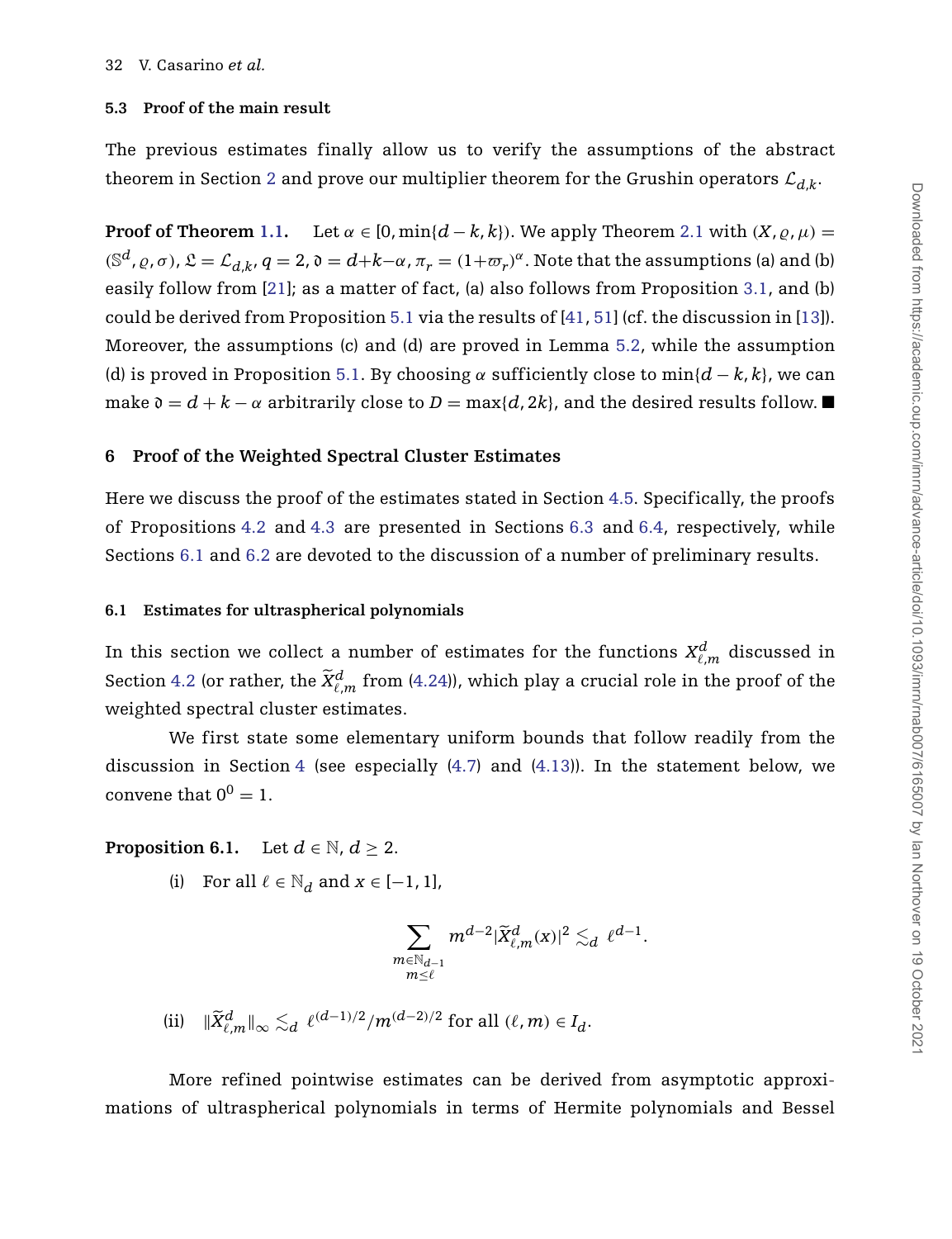functions, obtained in works of Olver [\[47\]](#page-65-11) and Boyd and Dunster [\[11\]](#page-63-6) in the regimes  $m > \epsilon \ell$  and  $m < \epsilon \ell$ , respectively, where  $\epsilon \in (0, 1)$ .

Here and subsequently, for all  $\ell, m \in \mathbb{R}$  with  $\ell \neq 0$  and  $0 \leq m \leq \ell, a_{\ell,m}$  and  $b_{\ell,m}$ will denote the numbers in [0, 1] defined by

<span id="page-33-4"></span>
$$
b_{\ell,m} = \frac{m}{\ell} \tag{6.1}
$$

<span id="page-33-3"></span>and

$$
a_{\ell,m}^2 = 1 - b_{\ell,m}^2 = \frac{(\ell - m)(\ell + m)}{\ell^2}.
$$
 (6.2)

The points  $\pm a_{\ell,m} \in [-1,1]$  play the role of "transition points" for the functions  $\widetilde{X}_{\ell,m}^d$  in the estimates that follow.

<span id="page-33-0"></span>**Theorem 6.2.** Let  $d \in \mathbb{N}$ ,  $d \ge 2$ . Let  $\epsilon \in (0, 1)$ . There exists  $c \in (0, 1)$  such that, for all  $(ℓ, m) ∈ I_d$ , if  $m ≥ ∈ ℓ$  then

<span id="page-33-2"></span><span id="page-33-1"></span>
$$
|\widetilde{X}_{\ell,m}^d(x)| \lesssim_{d,\epsilon} \begin{cases} (\ell^{-1} + |x^2 - a_{\ell,m}^2|)^{-1/4} & \text{for all } x \in [-1,1],\\ |x|^{-1/2} \exp(-c\ell x^2) & \text{for } |x| \ge 2a_{\ell,m}, \end{cases} \tag{6.3}
$$

while, if  $m < \epsilon \ell$ , then

$$
|\widetilde{X}_{\ell,m}^d(x)| \lesssim_{d,\epsilon} \begin{cases} y^{-(d-2)/2} \left( \frac{(1+m)^{4/3}}{\ell^2} + |y^2 - b_{\ell,m}^2| \right)^{-1/4} & \text{for all } x \in [-1,1],\\ \ell^{(d-1)/2} 2^{-m} & \text{if } y \le b_{\ell,m}/(2\epsilon), \end{cases} \tag{6.4}
$$

where  $y = \sqrt{1 - x^2}$ .

In the case  $d = 2$ , the derivation of the estimates in Theorem [6.2](#page-33-0) from the asymptotic approximations in  $[11, 47]$  $[11, 47]$  $[11, 47]$  is presented in  $[13,$  Section 3]; a number of variations and new ideas are required in the general case  $d \geq 2$ , and we refer to [\[14\]](#page-63-7) for a complete proof (indeed, in [\[14\]](#page-63-7) a stronger decay is proved in the regime  $m > \epsilon \ell$  for  $|x| \geq 2a_{\ell,m}$  than the one given in [\(6.3\)](#page-33-1)). Here we only remark that combining the above estimates yields the following bound.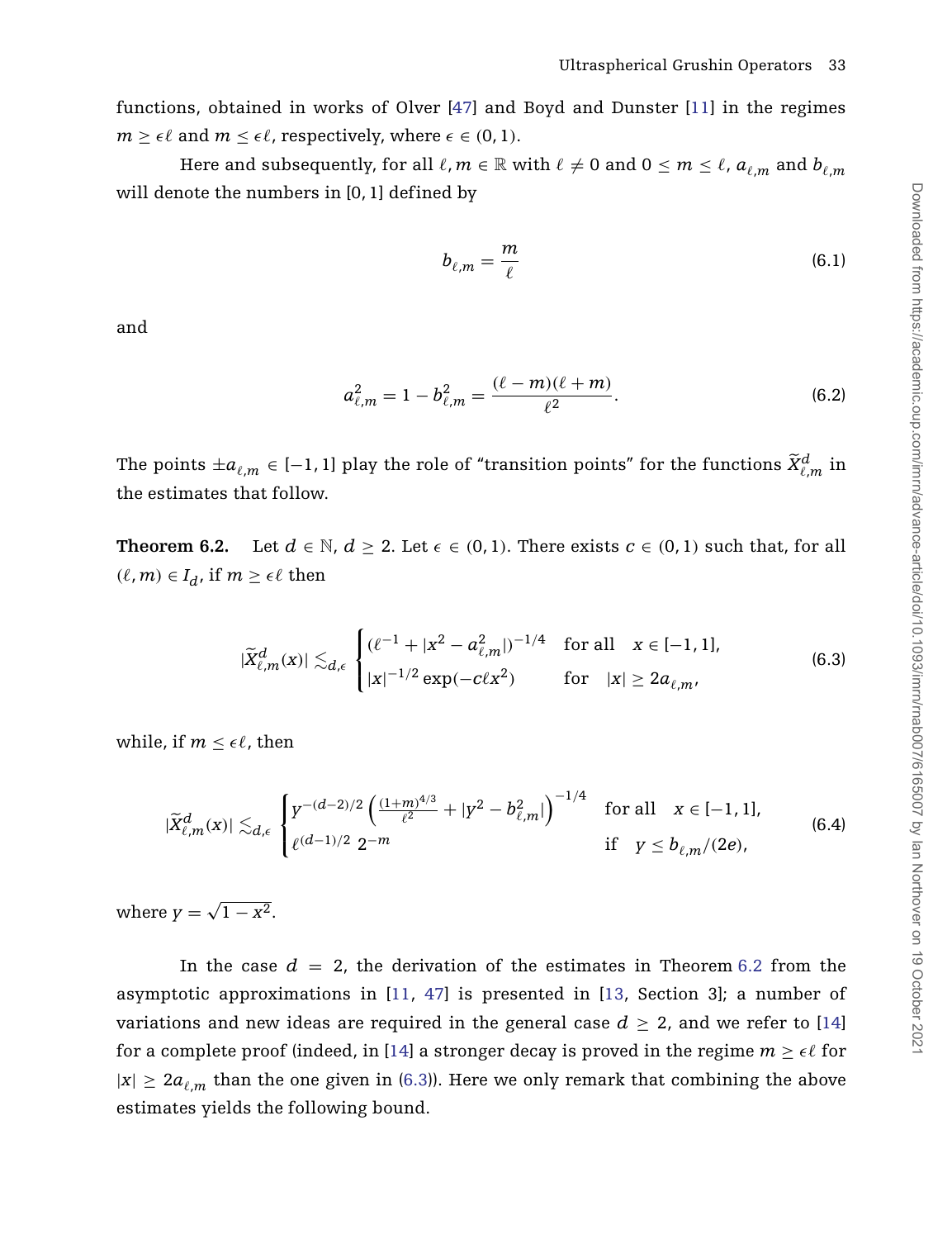<span id="page-34-2"></span>**Corollary 6.3.** Let  $d \in \mathbb{N}$ ,  $d \geq 2$ . There exists  $c \in (0, \infty)$  such that, for all  $(\ell, m) \in I_d$  and *x* ∈ [−1, 1],

<span id="page-34-1"></span>
$$
|\widetilde{X}_{\ell,m}^d(x)| \lesssim_d \begin{cases} y^{-(d-2)/2} \left( \frac{1+m}{\ell^2} + |y^2 - b_{\ell,m}^2| \right)^{-1/4} & \text{for all } x \in [-1,1],\\ \ell^{(d-1)/2} \exp(-cm) & \text{if } y \le b_{\ell,m}/(2e), \end{cases} \tag{6.5}
$$

where  $y = \sqrt{1 - x^2}$ .

**Proof.** Let  $\epsilon \in (0,1)$  be a parameter to be fixed later. If  $m \leq \epsilon \ell$ , the desired estimates immediately follow from  $(6.4)$ , by taking any  $c \leq \log 2$  (indeed, note that  $(1 + m)^{4/3} \ge 1 + m$ .

On the other hand, for  $m \ge \epsilon \ell$ , we may apply the estimates [\(6.3\)](#page-33-1). Note that  $m \simeq$  $\ell\gtrsim 1$  in this range, so  $1/\ell\simeq (1+m)/\ell^2$ ; moreover  $|x^2-a_{\ell,m}|^2=|y^2-b_{\ell,m}|^2$  and  $y\le 1$ , so the 1st estimate in [\(6.5\)](#page-34-1) immediately follows from the 1st estimate in [\(6.3\)](#page-33-1).

Assume now that  $y \le b_{\ell,m}/(2e)$ . Since  $b_{\ell,m} \ge \epsilon$  in this range,  $a_{\ell,m}^2/(1-\epsilon^2) \le 1$ . Consequently

$$
x^2 = 1 - y^2 \geq 1 - \frac{b_{\ell,m}^2}{4e^2} = \frac{(4e^2 - 1) + a_{\ell,m}^2}{4e^2} \geq \min\left\{\frac{4e^2 - 1}{4e^2}, \frac{1 - (\epsilon/(2e))^2}{1 - \epsilon^2} a_{\ell,m}^2\right\}.
$$

This shows that, on the one side,  $|x| \ge 1$ ; on the other side, if  $\epsilon \in (0,1)$  is chosen sufficiently large, then  $|x| \geq 2a_{\ell,m}$ . Therefore we can apply the 2nd estimate in [\(6.3\)](#page-33-1) and obtain that

$$
|\widetilde{X}_{\ell,m}^d(x)|\lesssim \exp(-c'\ell)
$$

for a suitable constant  $c' \in (0, \infty)$ . Since  $\ell \simeq m$  in this range, this clearly implies the 2nd estimate in [\(6.5\)](#page-34-1) for an appropriate choice of *c*.

#### <span id="page-34-0"></span>**6.2 Estimating sums with integrals**

In the proofs of the weighted spectral cluster estimates, we will need multiple times to majorize a sum with the corresponding integral. For this purpose we will repeatedly invoke a couple of elementary lemmas, whose statements are reproduced below for the reader's convenience.

The following statement can be found in [\[18,](#page-64-3) Lemma 5.7].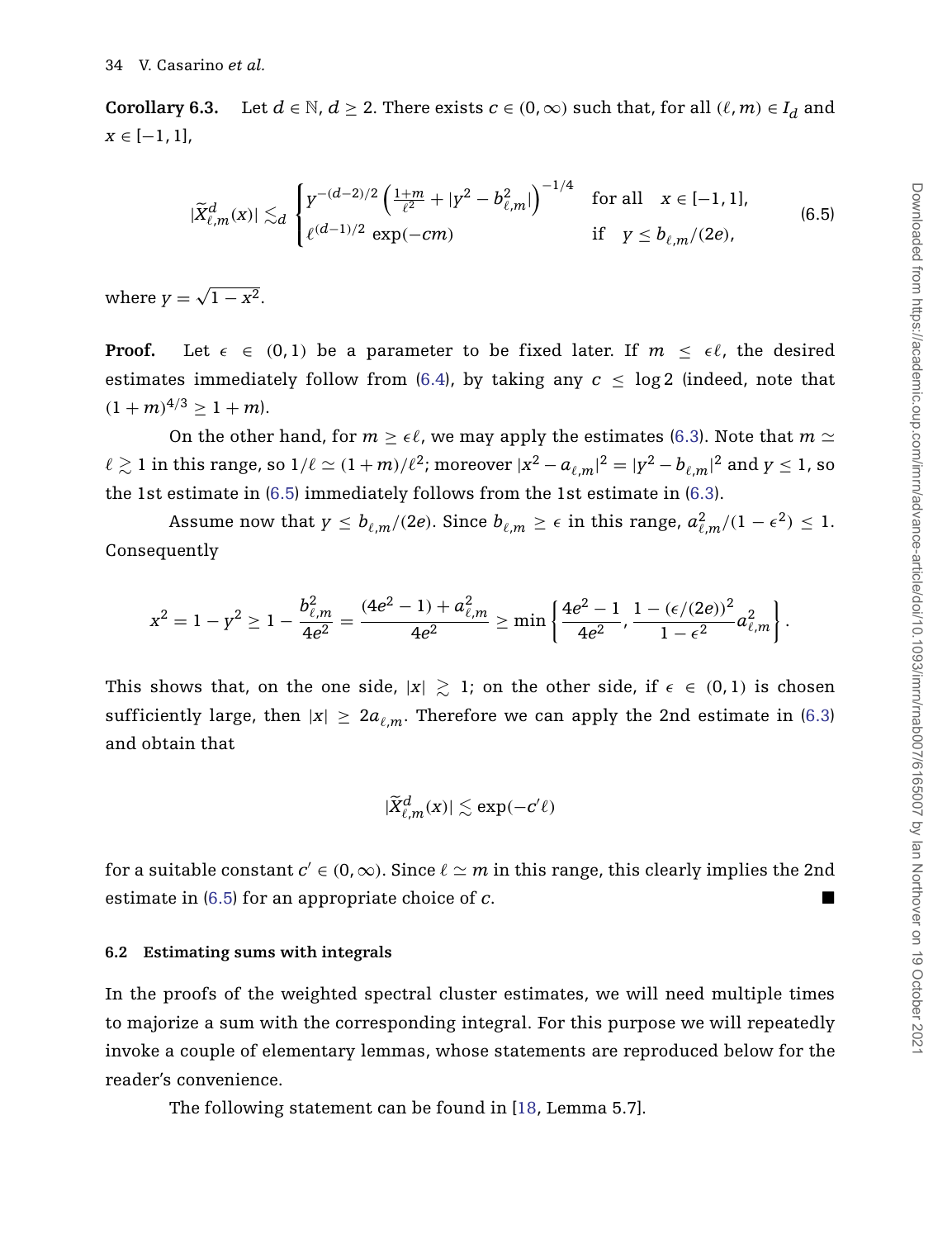<span id="page-35-1"></span>**Lemma 6.4.** Let  $\kappa \in [1,\infty)$ . Let  $\Omega \subseteq \mathbb{R}^n$  be open and convex and  $\phi : \Omega \to (0,\infty)$  be locally Lipschitz and satisfying

$$
|\nabla \phi(u)|_2 \leq \kappa \phi(u)
$$

for almost all  $u \in \Omega$ . Let  $P \subset \Omega$  be such that, for some  $r \in (0, 1]$ ,

$$
\inf_{u \in P} \text{Vol}(B_r(u) \cap \Omega) \ge \kappa^{-1}
$$

(here  $B_r(u)$  is the Euclidean ball centred at *u* of radius *r*, and Vol is the Lebesgue measure) and moreover we can decompose  $P = P_1 \cup \cdots \cup P_N$  for some  $N \leq \kappa$  so that

$$
\inf_{\substack{j=1,\ldots,N}}\inf_{\substack{u,u'\in P_j\\u\neq u'}}|u-u'|_2\geq 2r.
$$

Then

$$
\sum_{u \in P} \phi(u) \le e\kappa^3 \int_{\Omega} \phi(u) \, \mathrm{d} x.
$$

In the one-dimensional case, a simplified version of the above lemma can be found in [\[13,](#page-63-0) Lemma 4.1] and is stated below.

<span id="page-35-0"></span>**Lemma 6.5.** Let  $\kappa \in [1,\infty)$ . Let  $D \subseteq \mathbb{R}$  be open and  $\phi : D \to \mathbb{R}$  be a nonnegative differentiable function satisfying

$$
|\phi'(x)| \le \kappa \phi(x)
$$

for all  $x \in D$ . Let  $R \subseteq \mathbb{R}$  be such that

$$
\inf\{|x-x'| : x, x' \in R, x \neq x'\} \geq \kappa^{-1}.
$$

Then, for all intervals  $I \subseteq D$  with length  $Vol(I) \geq \kappa^{-1}$ ,

$$
\sum_{x \in R \cap I} \phi(x) \leq C_{\kappa} \int_{I} \phi(x) \, \mathrm{d} x,
$$

where the constant  $C_k$  depends only on  $k$  and not on *I*,  $R$ ,  $\phi$ .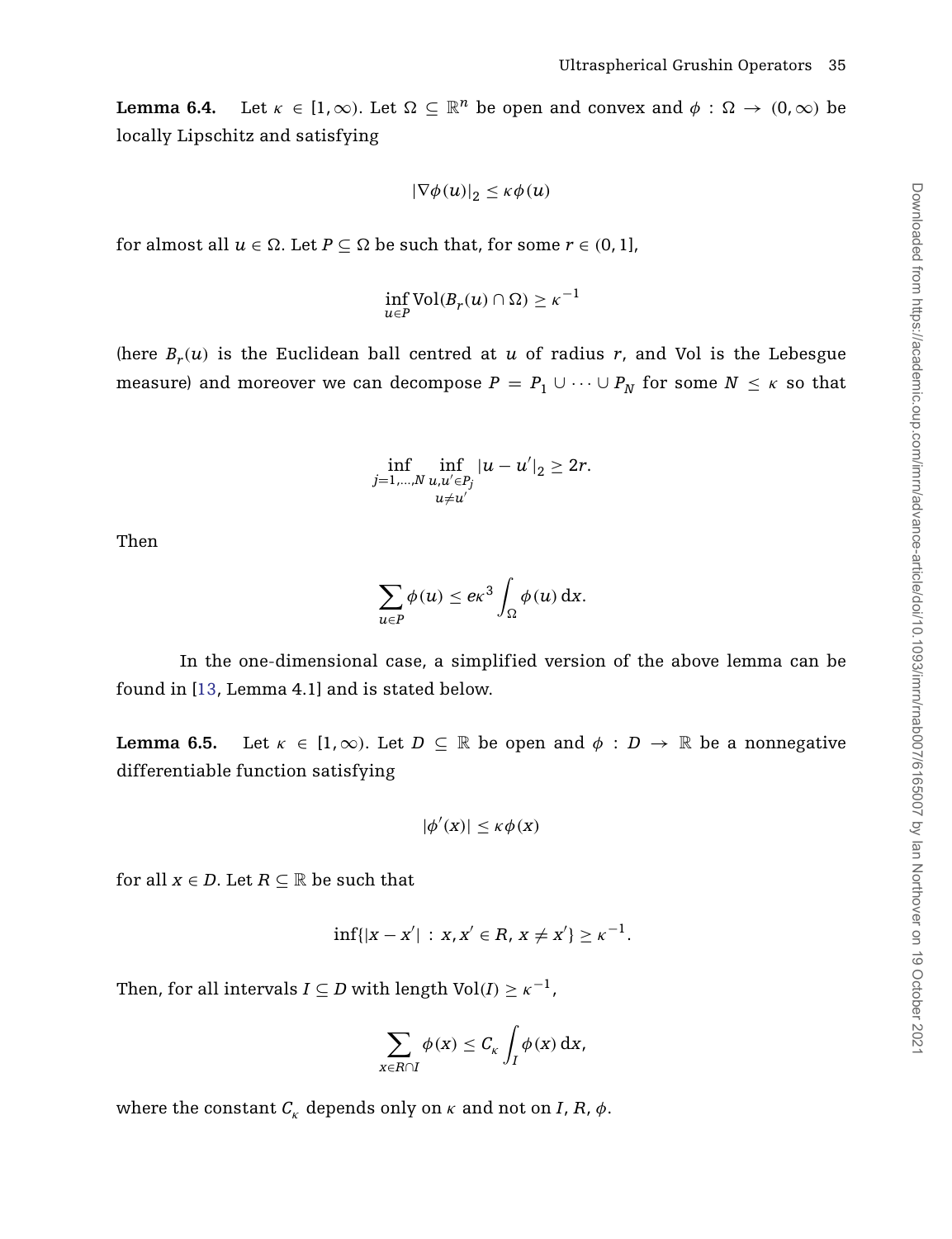Both Lemmas [6.5](#page-35-0) and [6.4](#page-35-1) require a control of the gradient of the integrand function in terms of the function itself. In order to verify this assumption in the applications below, the following lemma will be useful.

<span id="page-36-2"></span>**Lemma 6.6.** For  $a, t \in \mathbb{R}$ ,  $s \in (0, \infty)$ , define

<span id="page-36-1"></span>
$$
\Xi(a,s,t) = (s+|a-t|)^{-1/2}.
$$
\n(6.6)

Let  $\kappa \in [1,\infty)$ . Let  $\Omega \subseteq \mathbb{R}^n$ , and  $\alpha_i : \Omega \to (0,\infty)$ ,  $\beta_i : \Omega \to \mathbb{R}$  be such that

$$
|\nabla \alpha_j|_2, |\nabla \beta_j|_2 \leq \kappa \alpha_j
$$

for  $j=1,\ldots,N.$  Define  $\tilde{\Xi}(y,x)=\prod_{j=1}^N\Xi(y_j,\alpha_j(x),\beta_j(x))$  for  $y\in\mathbb{R}^n$  and  $x\in\Omega.$  Then, for all  $y \in \mathbb{R}^N$  and  $x \in \Omega$ ,

$$
|\nabla_x \tilde{\Xi}(y, x)|_2 \leq N\kappa \tilde{\Xi}(y, x).
$$

**Proof.** By the Leibniz rule, it is enough to consider the case  $N = 1$ . Set  $\alpha = \alpha_1$ ,  $\beta = \beta_1$ . Define  $X(a, s, t) = s + |a - t|$  and  $\tilde{X}(y, x) = X(y, \alpha(x), \beta(x))$ . Note now that

$$
X(a,s,t) \geq s, \qquad |\partial_s X(a,s,t)|, |\partial_t X(a,s,t)| \leq 1,
$$

whence, by the chain rule,

$$
|\nabla_x \tilde{X}(y,x)|_2 \leq |\nabla_x \alpha(x)|_2 + |\nabla_x \beta(x)|_2 \leq 2\kappa \alpha(x) \leq 2\kappa \tilde{X}(y,x)
$$

and

$$
\frac{|\nabla_{\mathbf{x}}\tilde{\Xi}(\mathbf{y},\mathbf{x})|_2}{\tilde{\Xi}(\mathbf{y},\mathbf{x})} = \frac{1}{2} \frac{|\nabla_{\mathbf{x}}\tilde{X}(\mathbf{y},\mathbf{x})|_2}{\tilde{X}(\mathbf{y},\mathbf{x})} \leq \kappa,
$$

as desired.

#### <span id="page-36-0"></span>**6.3 The subelliptic regime**

Here we prove Proposition [4.2.](#page-25-0) To this aim, we first present a couple of lemmas that will allow us to perform a particularly useful change of variables in the proof.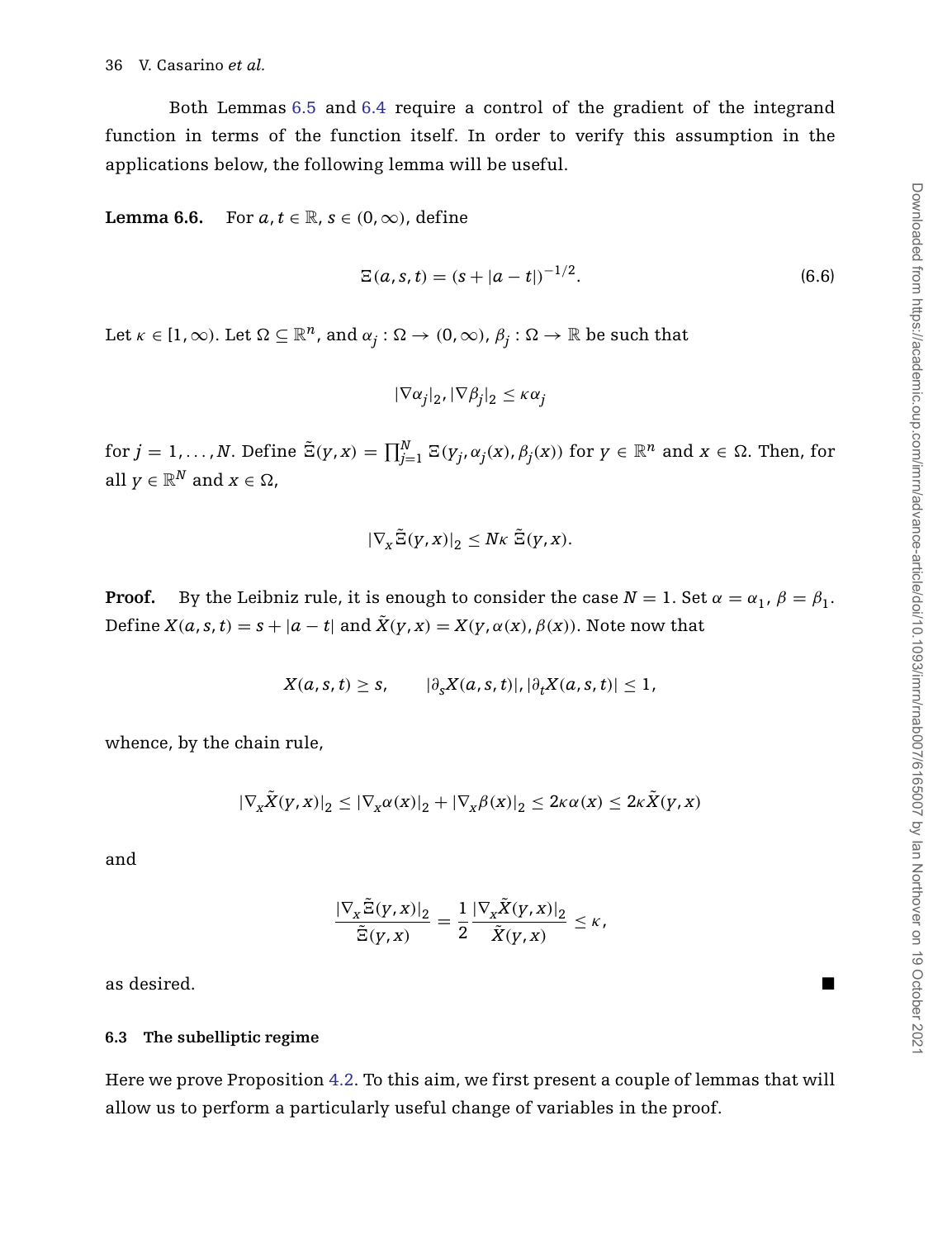<span id="page-37-0"></span>**Lemma 6.7.** Let  $w \in \mathbb{R}^n$  and define the matrix  $M(w) = (m_{j,s}(w))_{j,s=1}^n$  by

$$
m_{j,s}(w) = \begin{cases} 1 & \text{if } j = s, \\ w_j & \text{if } j > s, \\ -w_j & \text{if } j < s. \end{cases}
$$

Then

$$
\det M(w) = \sum_{\substack{S \subseteq \{1,\ldots,n\} \\ |S|}} \prod_{j \in S} w_j.
$$

**Proof.** Observe that  $m_{i,s}(w) = \delta_{i,s} + \rho_{i,s} w_i$ , where  $\rho_{i,s} = \text{sgn}(j-s)$ . Consequently, if  $\mathfrak{S}_n$ denotes the group of permutations of the set  $\{1, \ldots, n\}$  and  $\epsilon(\sigma)$  denotes the signature of the permutation  $\sigma$ , then

$$
\det M(w) = \sum_{\sigma \in \mathfrak{S}_n} \epsilon(\sigma) \prod_{j=1}^n m_{j,\sigma(j)}(w)
$$
  
\n
$$
= \sum_{\sigma \in \mathfrak{S}_n} \epsilon(\sigma) \prod_{j:\sigma(j)\neq j} \rho_{j,\sigma(j)} w_j
$$
  
\n
$$
= \sum_{S \subseteq \{1,\dots,n\}} \left( \prod_{j\in S} w_j \right) \sum_{\substack{\sigma \in \mathfrak{S}_n \\ \sigma|_{S}c = id}} \epsilon(\sigma) \prod_{j\in S} \rho_{j,\sigma(j)}
$$
  
\n
$$
= \sum_{S \subseteq \{1,\dots,n\}} \left( \prod_{j\in S} w_j \right) \det(\rho_{l,m})_{l,m=1}^{|S|},
$$

where  $S^c = \{1, \ldots, n\} \setminus S$ . We note that  $(\rho_{l,m})_{l,m=1}^{|S|}$  is a skewsymmetric matrix, so its determinant vanishes when |*S*| is odd; if |*S*| is even, instead, its determinant is the square of its pfaffian, and using the Laplace-type expansion for pfaffians (see, e.g., [\[3,](#page-63-14) §III.5, p. 142]) one can see inductively that the determinant is 1.

<span id="page-37-1"></span>**Lemma 6.8.** Let  $\Omega = \{v \in \mathbb{R}^n : \hat{v}_j \neq -1 \text{ for all } j = 1, ..., n\}$ , where

$$
\hat{v}_j = \sum_{r=j+1}^n v_r - \sum_{r=1}^{j-1} v_r.
$$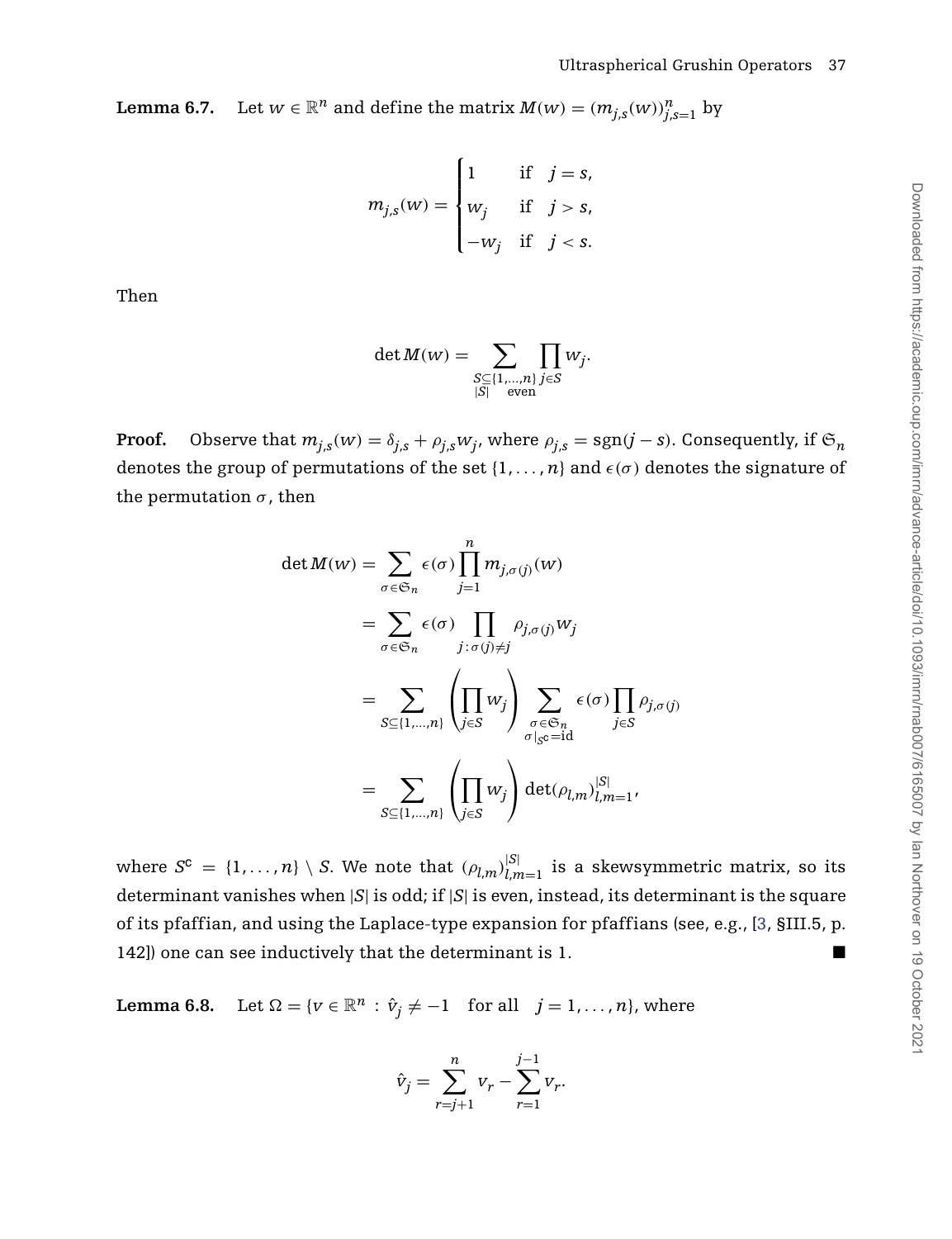Let  $v \mapsto w$  be the map from  $\Omega$  to  $\mathbb{R}^n$  defined by

$$
W_j = \frac{V_j}{1 + \hat{V}_j}
$$

for  $j = 1, \ldots, n$ . Then

$$
\det(\partial_{v_{\mathcal{S}}}w_j)_{j,\mathcal{S}=1}^n=\left(\prod_{j=1}^n\frac{1}{1+\hat{v}_j}\right)\sum_{\substack{S\subseteq\{1,\ldots,n\}\\|S|}}\prod_{i\in S}\frac{v_j}{1+\hat{v}_j}.
$$

Moreover, for all  $\epsilon \in (0, 1)$ , the map  $v \mapsto w$  is injective when restricted to

$$
\Omega_{\epsilon} := \left\{ v \in \mathbb{R}^n : v_j \geq 0 \; \forall j = 1, \ldots, n, \; \sum_j v_j \leq \epsilon \right\}.
$$

**Proof.** From the definition it is immediate that

$$
\partial_{v_s} w_j = \frac{1}{1 + \hat{v}_j} m_{j,s}(w),
$$

where  $M(w) = \{m_{j,s}(w)\}_{j,s=1}^n$  is the matrix defined in Lemma [6.7,](#page-37-0) so

$$
\det(\partial_{v_s}w_j)_{j,s=1}^n=\left(\prod_{j=1}^n\frac{1}{1+\hat{v}_j}\right)\det M(w),
$$

and the desired expression for the determinant follows from Lemma [6.7.](#page-37-0)

Note that, if  $v \in \Omega_\epsilon$ , then  $0 \le v_j$ ,  $|\hat{v}_j| \le \sum_j v_j \le \epsilon < 1$ , so  $1 + \hat{v}_j > 0$  and  $\Omega_\epsilon \subseteq \Omega$ . In addition, the equations  $w_j = v_j/(1 + \hat{v}_j)$  are equivalent to  $v_j - w_j \hat{v}_j = w_j$ , that is,

$$
M(w)v=w.
$$

Since  $w_j = v_j/(1 + \hat{v}_j) \ge 0$ , from Lemma [6.7](#page-37-0) it follows that det  $M(w) \ge 1$ , so the matrix *M*(*w*) is invertible and the above equation is equivalent to  $v = M(w)^{-1}w$ ; in other words, if  $v \in \Omega$ , then *v* is uniquely determined by its image *w* via the map  $v \mapsto w$ , that is, the map restricted to  $\Omega_{\epsilon}$  is injective.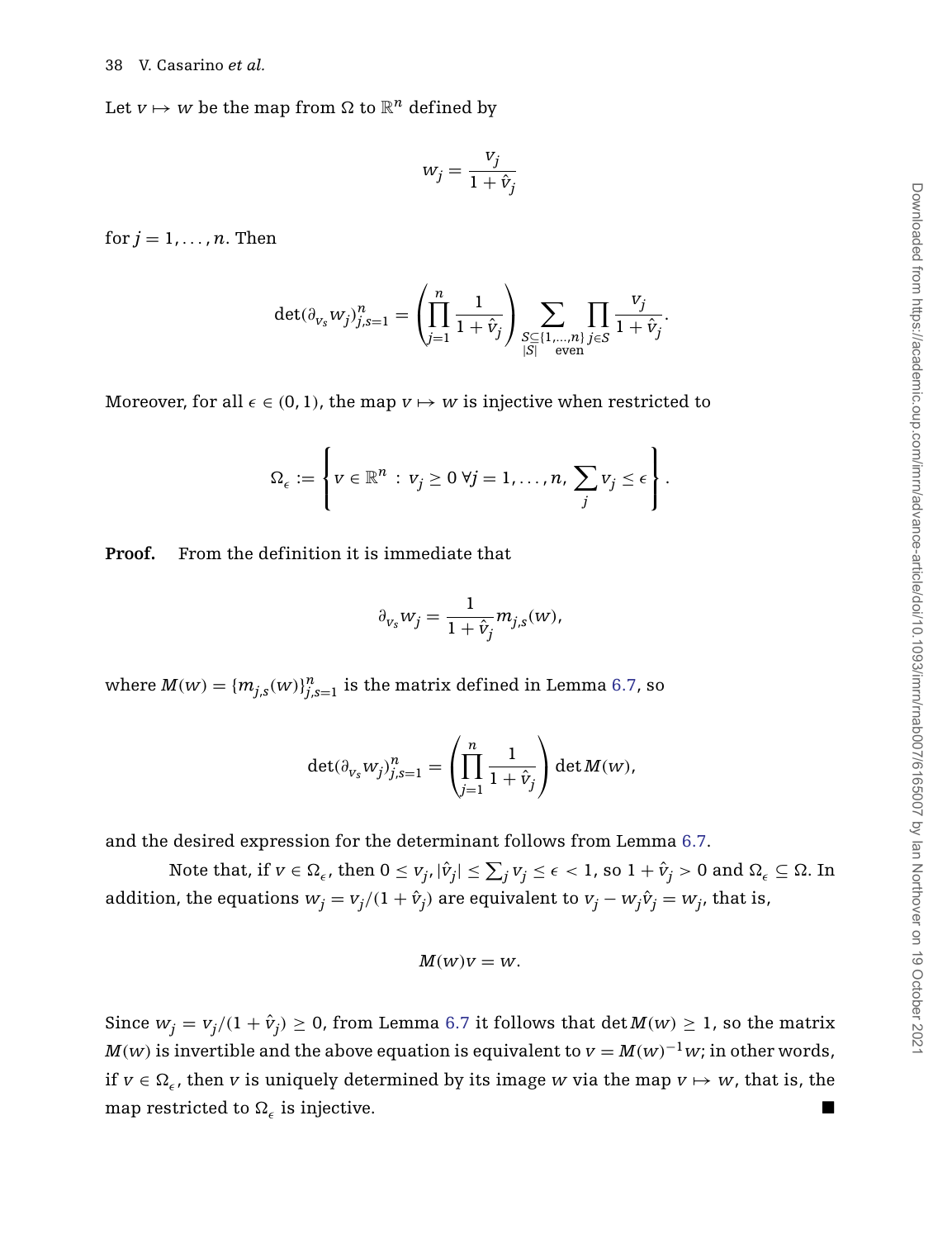**Proof of Proposition [4.2.](#page-25-0)** We start by observing that, for all  $(\ell, m) \in I_d^{(k)}$ , if we assume  $\epsilon \ell \leq m$ , then, for all  $(\ell_d, \ldots, \ell_k) \in J_d^{(k)}$  with  $\ell_d = \ell$  and  $\ell_k = m$ ,

<span id="page-39-2"></span>
$$
\epsilon \ell_{j+1} \le \ell_j, \qquad j \in \{k, \dots, d-1\};\tag{6.7}
$$

<span id="page-39-3"></span>in particular

$$
\ell_j \simeq \ell \gtrsim 1, \quad \text{for all} \quad j \in \{k, \dots, d\}
$$
 (6.8)

and, by [\(4.6\)](#page-17-5),

<span id="page-39-0"></span>
$$
\alpha_m(\mathbb{S}^k) \simeq m^{k-1} \simeq_{\epsilon} \ell^{k-1}.
$$

Thus, in view of [\(4.36\)](#page-25-3), the estimate [\(4.37\)](#page-25-4) can be equivalently rewritten as

$$
\sum_{\substack{(\ell_d,\ldots,\ell_k)\in J_d^{(k)}\\ \epsilon \ell_d\leq \ell_k\\ \lambda_{\ell_d,\ell_k}^{d, \epsilon} \in [i^2, (i+1)^2]}} \ell_d^{k-1-2\alpha} |\widetilde{X}_{\ell_d,\ell_{d-1}}^{d}(x_d)|^2 \ldots |\widetilde{X}_{\ell_{k+1},\ell_k}^{k+1}(x_{k+1})|^2 \lesssim_{\epsilon} i^{d-1-2\alpha} \min\{i, |x|^{-1}\}^{k-2\alpha}.\tag{6.9}
$$

We now note that, by  $(4.3)$  and  $(4.21)$ ,

$$
\lambda_{\ell_d,\ell_k}^{d,k} + (d+k-2)(d-k)/4 = \ell_d^2 - \ell_k^2,\tag{6.10}
$$

and therefore, for all  $i \in \mathbb{N} \setminus \{0\}$ ,

<span id="page-39-1"></span>
$$
\lambda_{\ell_d,\ell_k}^{d,k} \in [i^2, (i+1)^2] \quad \Longrightarrow \quad \ell_d^2 - \ell_k^2 \in [i^2, (i+h)^2],
$$

where *h* is a positive integer depending only on *d* and *k* (one can take, e.g.,  $h = \lfloor (d + k - 1) \rfloor$  $2(a-k)/4$ ]). Thus the estimate [\(6.9\)](#page-39-0) will follow if we prove that

$$
\sum_{\substack{(\ell_d,\ldots,\ell_k)\in J_d^{(k)}\\ \epsilon \ell_d \leq \ell_k\\ \ell_d^2 - \ell_k^2 \in [i^2,(i+1)^2]}} \ell_d^{k-1-2\alpha} |\widetilde{X}_{\ell_d,\ell_{d-1}}^d(x_d)|^2 \ldots |\widetilde{X}_{\ell_{k+1},\ell_k}^{k+1}(x_{k+1})|^2 \lesssim_{\epsilon} i^{d-1-2\alpha} \min\{i, |x|^{-1}\}^{k-2\alpha},\tag{6.11}
$$

for all  $i \in \mathbb{N} \setminus \{0\}$  and  $x \in [-1, 1]^{d-k}$ ; indeed, to deduce [\(6.9\)](#page-39-0) it suffices to apply [\(6.11\)](#page-39-1) *h* times, with *i* replaced by  $i, i + 1, \ldots, i + h - 1$ , respectively.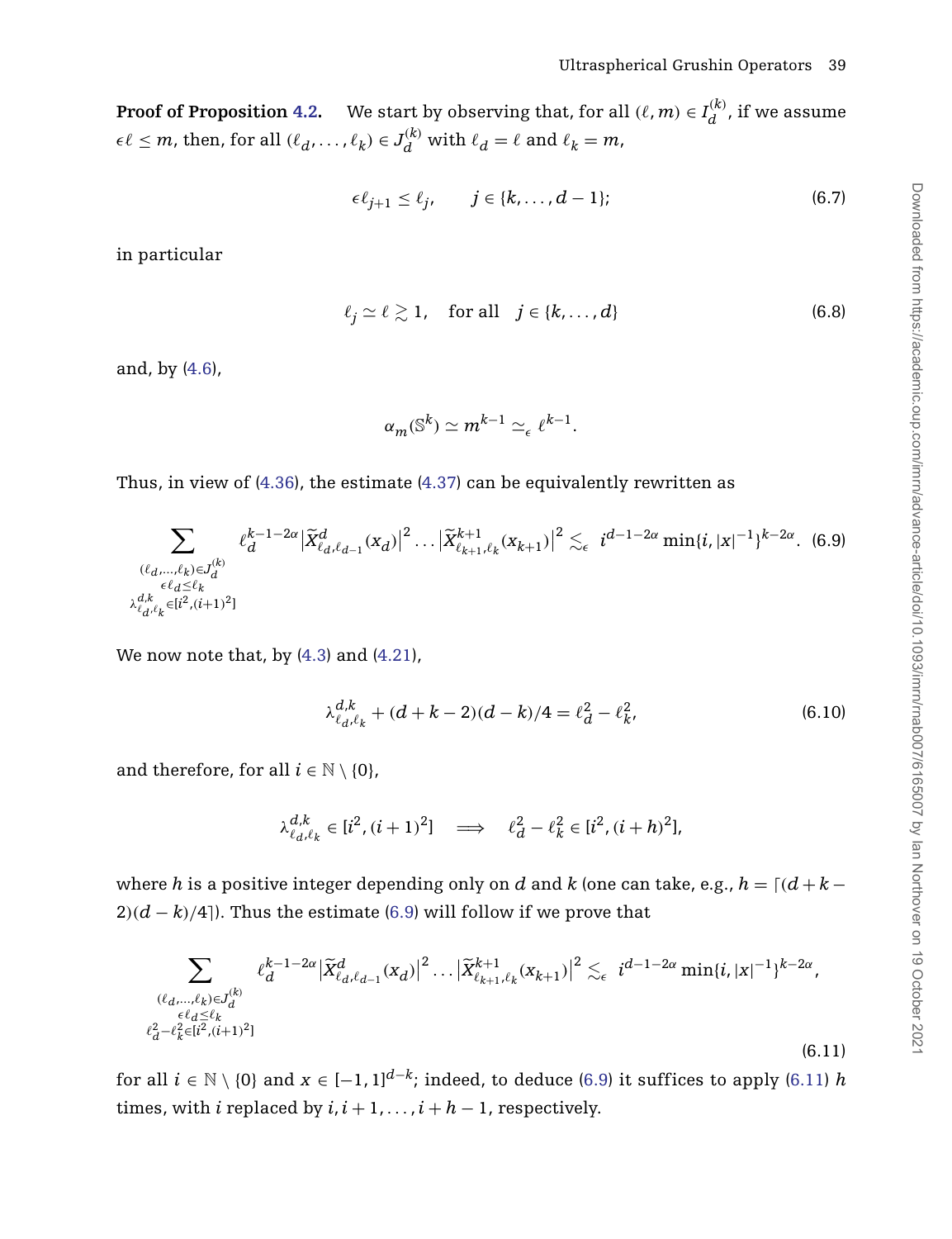Due to [\(4.2\)](#page-16-2), we may restrict without loss of generality to *x* ∈ [0, 1]<sup>d-*k*</sup>. In addition, for each fixed *i*, the sum in the left-hand side of [\(6.11\)](#page-39-1) is finite, since  $\ell_d - \ell_k \gtrsim 1$ and therefore

$$
\ell_d \le \ell_d + \ell_k \lesssim \ell_d^2 - \ell_k^2 \le (i+1)^2;
$$

the boundedness of the functions  $\widetilde{X}_{\ell_{d-j+1},\ell_{d-j}}^{d-j+1}$  (see Proposition [6.1\(](#page-32-2)ii)) then shows that the estimate [\(6.11\)](#page-39-1) is trivially true for each fixed *i* (with a constant depending on *i*), and therefore it is enough to prove it for *i* sufficiently large.

It is convenient to reindex the sum in [\(6.11\)](#page-39-1). Let us set

$$
p = \ell_d + \ell_k, \quad q_j = \ell_{d-j+1} - \ell_{d-j}, \quad \text{for all} \quad j \in \{1, \dots, d-k\},
$$
 (6.12)

and let us introduce the notation

<span id="page-40-1"></span>
$$
Q:=q_1+\cdots+q_{d-k}.
$$

We need to determine how the conditions describing the summation range in [\(6.11\)](#page-39-1) can be reinterpreted when using the indices  $p, q_1, \ldots, q_{d-k}$  instead of  $\ell_d, \ldots, \ell_k$ . First, note that

<span id="page-40-2"></span>
$$
\ell_d - \ell_k = 0,
$$

so the condition  $(\ell_d, \ldots, \ell_k) \in J_d^{(k)}$  is equivalent to

$$
q_1, \ldots, q_{d-k} \in \mathbb{N} + 1/2, \qquad p \in \mathbb{N} + (d+k-2)/2, \qquad (6.13)
$$

$$
p \ge 0 + k - 1, \qquad p - Q \equiv k - 1 \pmod{2}. \tag{6.14}
$$

<span id="page-40-3"></span>Moreover

$$
\ell_d^2 - \ell_k^2 = pQ,
$$

so the condition  $\ell_d^2 - \ell_k^2 \in [i^2, (i+1)^2]$  is equivalent to

<span id="page-40-0"></span>
$$
pQ \in [i^2, (i+1)^2]. \tag{6.15}
$$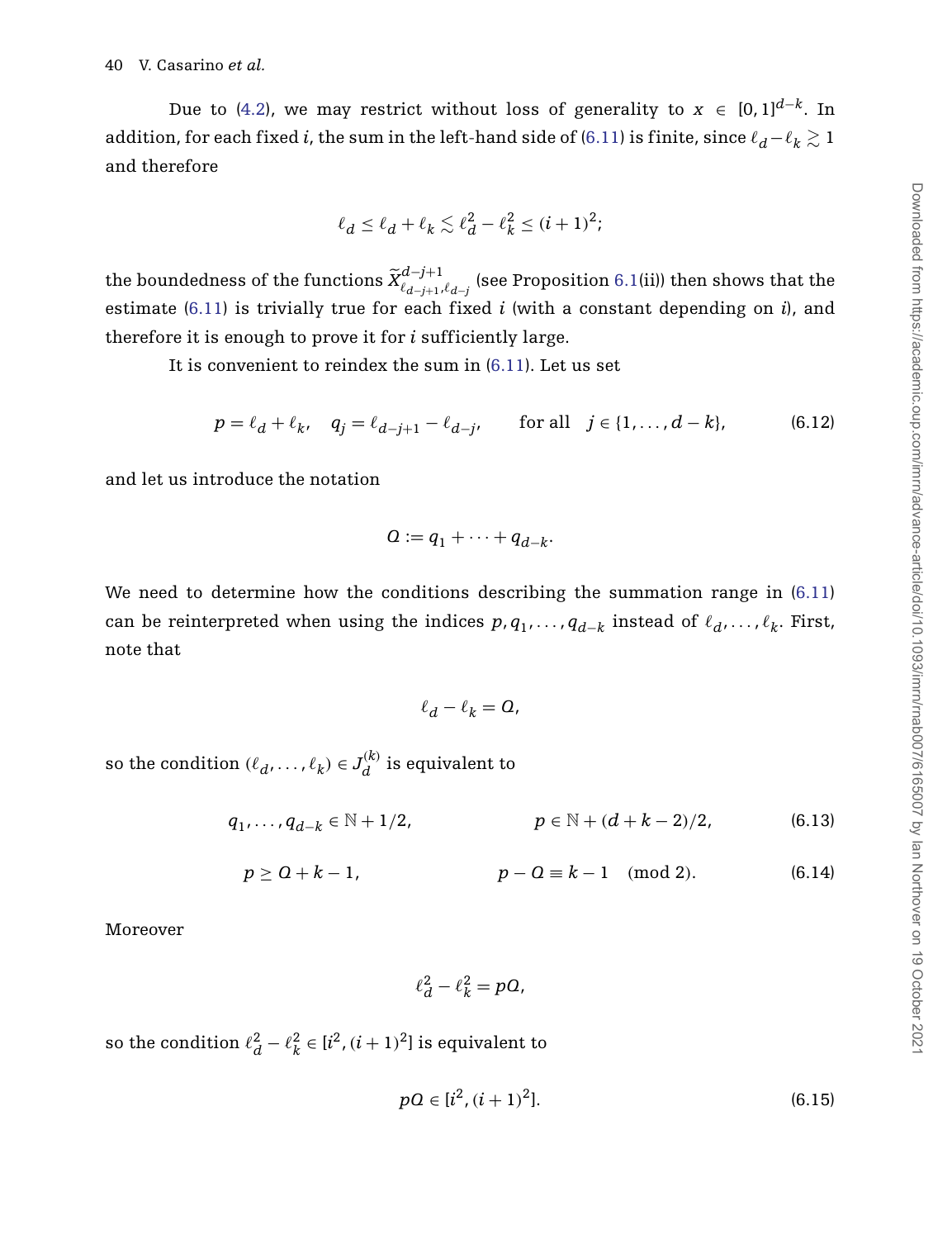Furthermore

$$
\frac{Q}{p} = \frac{1 - \ell_k/\ell_d}{1 + \ell_k/\ell_d}
$$

<span id="page-41-0"></span>and  $t \mapsto \frac{1-t}{1+t}$  is strictly decreasing on  $[0,\infty)$ ; consequently, the condition  $\epsilon \ell_d \leq \ell_k$  is equivalent to

$$
Q \leq \bar{\epsilon}^4 p,\tag{6.16}
$$

where  $\bar{\epsilon} = \left(\frac{1-\epsilon}{1+\epsilon}\right)^{1/4} \in (0,1)$ .

As previously discussed, it will be enough to prove the estimate [\(6.11\)](#page-39-1) for *i* sufficiently large; in the following we will assume that

$$
1+1/i \leq \bar{\epsilon}^{-1}.
$$

Under this assumption on *i*, from [\(6.15\)](#page-40-0) and [\(6.16\)](#page-41-0) we deduce that

<span id="page-41-1"></span>
$$
Q \le \bar{\epsilon}^2 \sqrt{pQ} \le \bar{\epsilon}^2 (i+1) \le \bar{\epsilon} i. \tag{6.17}
$$

We also remark that, for  $j = 1, \ldots, d - k$ ,

$$
\ell_{d-j+1} + \ell_{d-j} = p + \hat{q}_j, \quad \text{where} \quad \hat{q}_j := \sum_{r=j+1}^{d-k} q_r - \sum_{r=1}^{j-1} q_r; \quad (6.18)
$$

in particular, by [\(6.2\)](#page-33-3), [\(6.12\)](#page-40-1), and [\(6.18\)](#page-41-1),

<span id="page-41-2"></span>
$$
a_{\ell_{d-j+1},\ell_{d-j}}^2 = 1 - \frac{\ell_{d-j}^2}{\ell_{d-j+1}^2} = \frac{4q_j(p+\hat{q}_j)}{(p+\hat{q}_j+q_j)^2} \simeq \frac{q_j}{p},\tag{6.19}
$$

where the latter estimate follows from  $(6.13)$ – $(6.14)$ . Moreover, by  $(6.12)$  and  $(6.18)$ ,

$$
\frac{q_j}{p+\hat{q}_j} = \frac{1-\ell_{d-j}/\ell_{d-j+1}}{1+\ell_{d-j}/\ell_{d-j+1}},
$$

<span id="page-41-3"></span>so [\(6.7\)](#page-39-2) implies

$$
q_j \leq \bar{\epsilon}^4 (p + \hat{q}_j) \tag{6.20}
$$

for  $i = 1, ..., d - k$ .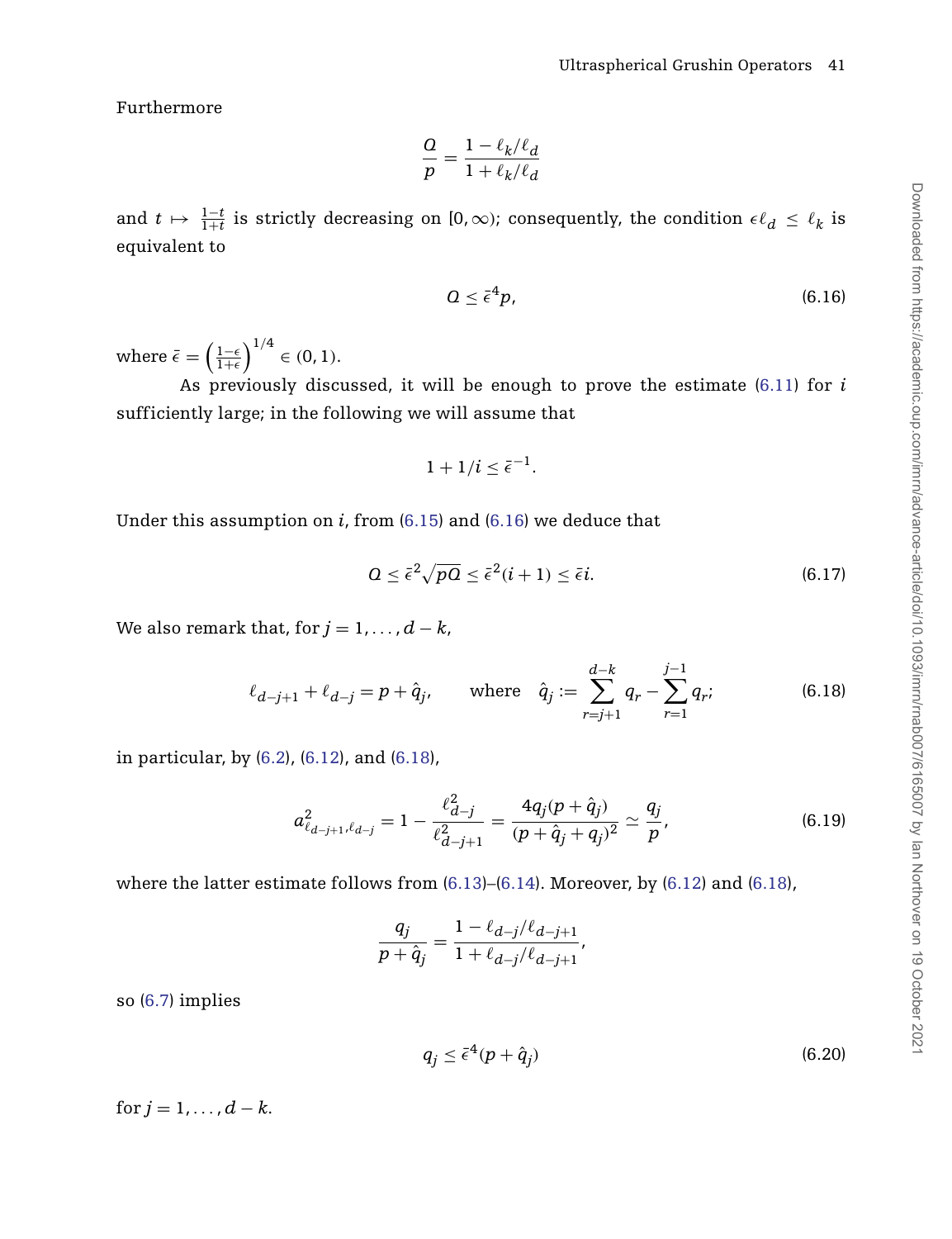<span id="page-42-0"></span>To prove the estimate [\(6.11\)](#page-39-1), we split the sum into two parts. Let us first consider the range

$$
|x| \ge 2 \max_{j \in \{1, \dots, d-k\}} a_{\ell_{d-j+1}, \ell_{d-j}}; \tag{6.21}
$$

here, and in what follows,

$$
|x| = |x|_{\infty} = \max_{j \in \{1, \dots, d-k\}} |x_{d-j+1}|.
$$

In light of [\(6.3\)](#page-33-1), the inequalities

$$
|\widetilde{X}_{\ell_{d-j+1},\ell_{d-j}}^{d-j+1}(x_{d-j+1})|\lesssim_\epsilon \ell_{d-j+1}^{1/4}\simeq p^{1/4}
$$

hold for all  $j \in \{1, ..., d - k\}$ . Moreover, for one of the quantities

$$
|\widetilde{X}_{\ell_{d},\ell_{d-1}}^{d}(x_{d})|, \ldots, |\widetilde{X}_{\ell_{k+1},\ell_{k}}^{k+1}(x_{k+1})|
$$

the better bound  $|x|^{-1/2} \exp(-cp|x|^2)$  holds for some  $c > 0$ , thanks to the 2nd estimate in [\(6.3\)](#page-33-1) and to [\(6.8\)](#page-39-3). As a consequence, we obtain

$$
\left| \widetilde{X}_{\ell_{d},\ell_{v-1}}^{d}(x_{d}) \right|^{2} \cdots \left| \widetilde{X}_{\ell_{k+1},\ell_{k}}^{k+1}(x_{k+1}) \right|^{2} \lesssim_{\epsilon} p^{(d-k-1)/2} |x|^{-1} \exp(-2cp|x|^{2})
$$
  

$$
\lesssim_{N} |x|^{-(d-k)} (p|x|^{2})^{-N}
$$

for arbitrarily large  $N \in \mathbb{N}$ . Note then that the condition [\(6.21\)](#page-42-0), together with [\(6.19\)](#page-41-2), implies that

$$
|x|^2\gtrsim Q/p,
$$

which, together with  $\ell_d^2 - \ell_k^2 = pQ \in [i^2, (i+1)^2]$ , yields

 $i|x| \gtrsim Q \gtrsim 1$ .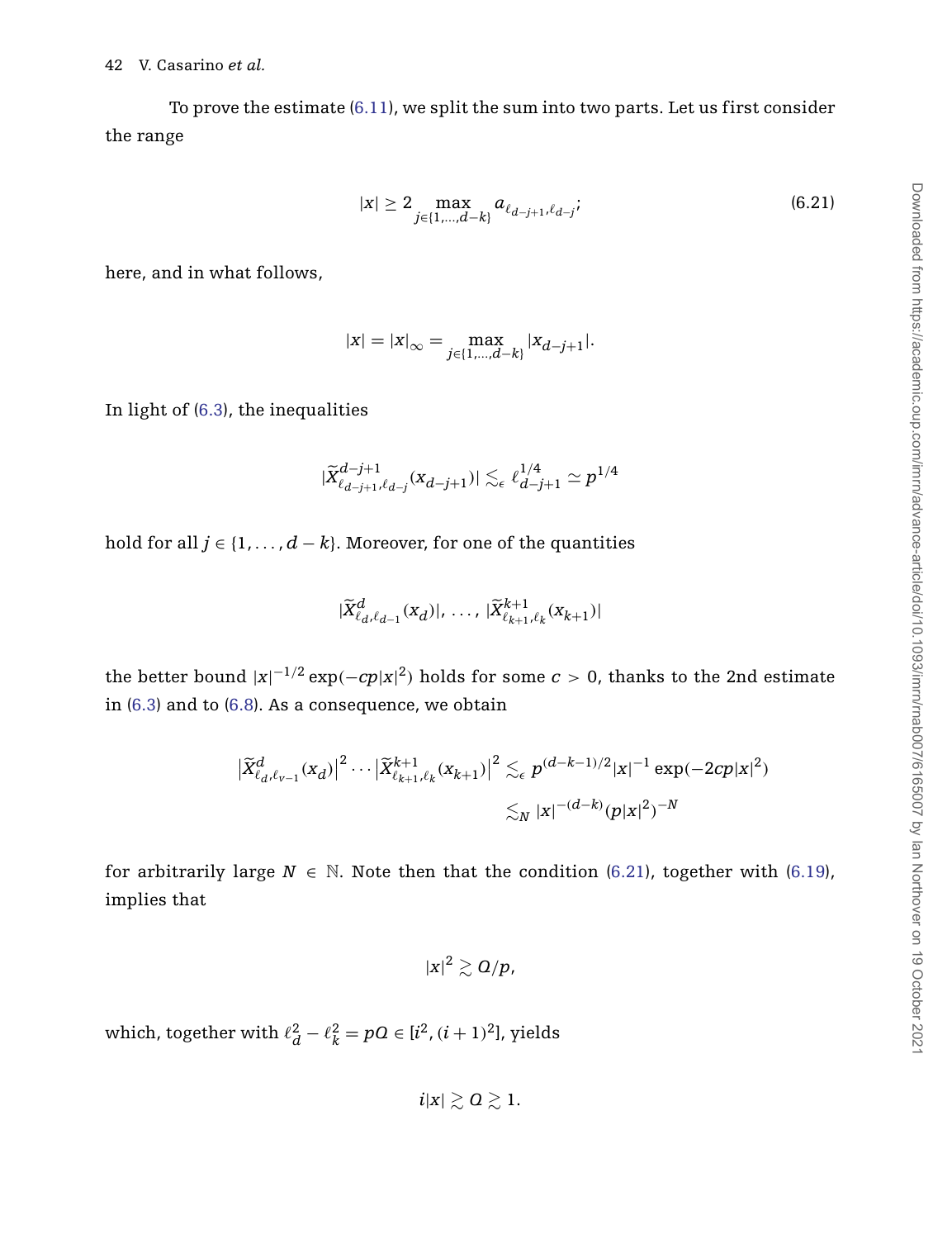2

Then

$$
\sum_{\substack{(\ell_d,\ldots,\ell_k)\in J_d^{(k)}\\ \varepsilon \leq \ell_k\\ \varepsilon' \leq \ell_k\\ \varepsilon' \leq \ell_k\\ \varepsilon' \leq \ell_k\\ |\varepsilon - j + 1| \leq \ell_k\\ |\varepsilon - j + 1| \leq \ell_k\\ |\varepsilon - j + 1| \leq \ell_k\\ |\varepsilon - j + 1| \leq \ell_k\\ |\varepsilon - j + 1| \leq \ell_k\\ |\varepsilon - j + 1| \leq \ell_k\\ |\varepsilon - j + 1| \leq \ell_k\\ |\varepsilon - j + 1| \leq \ell_k\\ |\varepsilon - j + 1| \leq \ell_k\\ |\varepsilon - j + 1| \leq \ell_k\\ |\varepsilon - j + 1| \leq \ell_k\\ |\varepsilon - j + 1| \leq \ell_k\\ |\varepsilon - j + 1| \leq \ell_k\\ |\varepsilon - j + 1| \leq \ell_k\\ |\varepsilon - j + 1| \leq \ell_k\\ |\varepsilon - j + 1| \leq \ell_k\\ |\varepsilon - j + 1| \leq \ell_k\\ |\varepsilon - j + 1| \leq \ell_k\\ |\varepsilon - j + 1| \leq \ell_k\\ |\varepsilon - j + 1| \leq \ell_k\\ |\varepsilon - j + 1| \leq \ell_k\\ |\varepsilon - j + 1| \leq \ell_k\\ |\varepsilon - j + 1| \leq \ell_k\\ |\varepsilon - j + 1| \leq \ell_k\\ |\varepsilon - j + 1| \leq \ell_k\\ |\varepsilon - j + 1| \leq \ell_k\\ |\varepsilon - j + 1| \leq \ell_k\\ |\varepsilon - j + 1| \leq \ell_k\\ |\varepsilon - j + 1| \leq \ell_k\\ |\varepsilon - j + 1| \leq \ell_k\\ |\varepsilon - j + 1| \leq \ell_k\\ |\varepsilon - j + 1| \leq \ell_k\\ |\varepsilon - j + 1| \leq \ell_k\\ |\varepsilon - j + 1| \leq \ell_k\\ |\varepsilon - j + 1| \leq \ell_k\\ |\varepsilon - j + 1| \leq \ell_k\\ |\varepsilon - j + 1| \leq \ell_k\\ |\varepsilon - j + 1| \leq \ell_k\\ |\varepsilon - j + 1| \leq \ell_k\\ |\varepsilon - j + 1| \leq \ell_k\\ |\varepsilon - j +
$$

since  $i|x| \gtrsim 1$  and  $k-2\alpha > 0$ , provided *N* is large enough. Note that, in estimating the sum in  $p$ , we used the fact that the interval [ $i^2/Q$ ,  $(i+1)^2/Q$ ] has length  $(2i+1)/Q\simeq i/Q\gtrsim 1.$ This concludes the proof of [\(6.11\)](#page-39-1) in the range [\(6.21\)](#page-42-0).

Let us now discuss the range

<span id="page-43-0"></span>
$$
|x| \le 2 \max_{j \in \{1, \ldots, d-k\}} a_{\ell_{d-j+1}, \ell_{d-j}}.
$$
\n(6.22)

We first note that [\(6.22\)](#page-43-0) and [\(6.18\)](#page-41-1) imply

$$
|x|^2\lesssim \mathcal{Q}/p,
$$

which, combined with  $pQ \in [i^2, (i+1)^2]$  and  $Q \in \mathbb{N} + (d-k)/2$ , implies

$$
p \lesssim i/|x| \qquad \text{and} \qquad Q \gtrsim \max\{1, i|x|\}.
$$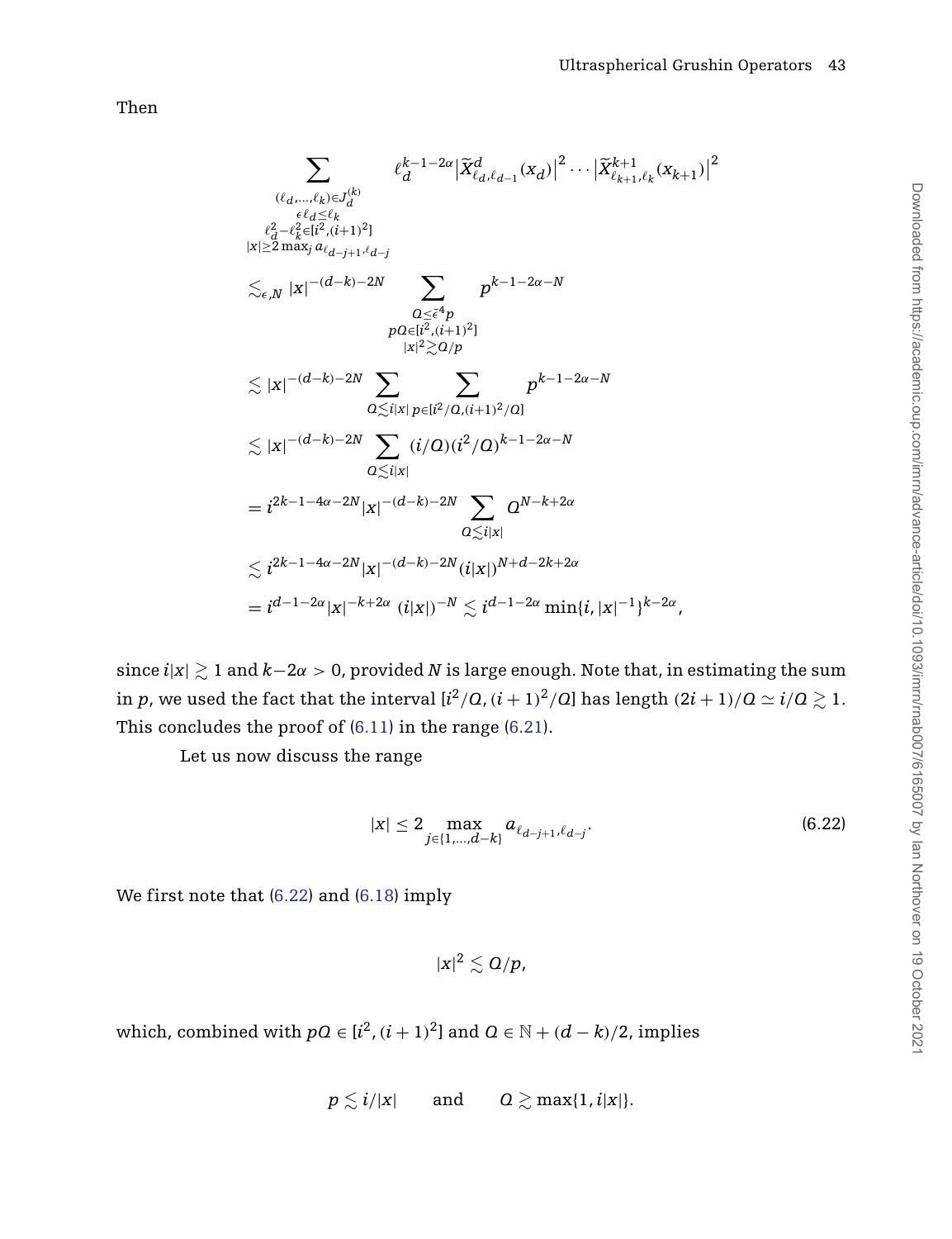Note that, by [\(6.19\)](#page-41-2), for all  $j = 1, ..., d - k$ ,

<span id="page-44-0"></span>
$$
(a_{\ell_{d-j+1},\ell_{d-j}})^2 = \varphi(q_j/(p+\hat{q}_j)),
$$
\n(6.23)

2

where  $\varphi(w) = 4w/(1+w)^2$ . Note that the map  $\varphi : [0,1] \to [0,1]$  is an increasing bijection, such that  $w \le \varphi(w) \le 4w$ ; its derivative is given by  $\varphi'(w) = 4 \frac{1-w}{(1+w)^3}$  and vanishes only at  $w = 1$ . As a consequence, setting  $\bar{x}_j = \sqrt{\varphi^{-1}(x_j^2)}$ , with  $j \in \{1, \ldots, d-k\}$ , one has  $\bar{x}_j \simeq |x_j|;$ moreover, in light of [\(6.23\)](#page-44-0) and [\(6.20\)](#page-41-3),

$$
|x_{d-j+1}^2 - (a_{\ell_{d-j+1},\ell_{d-j}})^2| \simeq \frac{|x_{d-j+1}^2 - q_j/(p+q_j)|}{n},
$$

uniformly for  $x \in [0, 1]^{d-k}$ . In particular, in this range, by [\(6.3\)](#page-33-1),

$$
\big|\widetilde{X}_{\ell_{d-j+1},\ell_{d-j}}^{d-j+1}(x_{d-j+1})\big|^2\lesssim_\epsilon\Xi(\bar{x}_{d-j+1}^2,1/p,q_j/(p+\hat{q}_j))
$$

for all  $j = 1, ..., d - k$ , where  $\Xi$  is defined as in [\(6.6\)](#page-36-1). Then

$$
\sum_{\substack{(\ell_d,\ldots,\ell_k)\in J_d^{(k)} \\ \epsilon \ell_d \leq \ell_k \\ \ell_d^2 - \ell_k^2 \in [i^2,(i+1)^2] \\ |x| \leq 2 \max_j a_{\ell d-j+1}, \ell_{d-j}}} \ell_d^{k-1-2\alpha} |\widetilde{X}_{\ell_d,\ell_{d-1}}^{d}(x_d)|^2 \ldots |\widetilde{X}_{\ell_{k+1},\ell_k}^{k+1}(x_{k+1})|
$$
\n
$$
\sum_{\substack{|\alpha| \leq 2 \max_j a_{\ell d-j+1}, \ell_{d-j} \\ \alpha \leq \tilde{\epsilon}^4 p \\ pQ \in [i^2,(i+1)^2] \\ |x|^2 \lesssim Q/p}} p^{k-1-2\alpha} \prod_{j=1}^{d-k} \Xi(\bar{x}_{d-j+1}^2, 1/p, q_j/(p+\hat{q}_j))
$$
\n
$$
\lesssim \sum_{\substack{\alpha \leq \tilde{\epsilon}^4 \\ \max\{1, i|x\}|\lesssim Q \leq \tilde{\epsilon}i}} \left(\frac{i^2}{Q}\right)^{k-1-2\alpha} \sum_{p \in [i^2/Q,(i+1)^2/Q]} \bar{\Xi}(\bar{x}, p, q),
$$

 $\bar{x} = (\bar{x}_{d}, \dots, \bar{x}_{k+1}), q = (q_1, \dots, q_{d-k})$  and

$$
\vec{\Xi}(\bar{x}, p, q) = \prod_{j=1}^{d-k} \Xi(\bar{x}_{d-j+1}^2, 1/p, q_j/(p + \hat{q}_j)).
$$

We now want to bound the inner sum in *p* with the corresponding integral. To justify this, we first note that

$$
|\partial_p(1/p)|, |\partial_p(q_j/(p+\hat{q}_j))| \lesssim_{\epsilon} 1/p
$$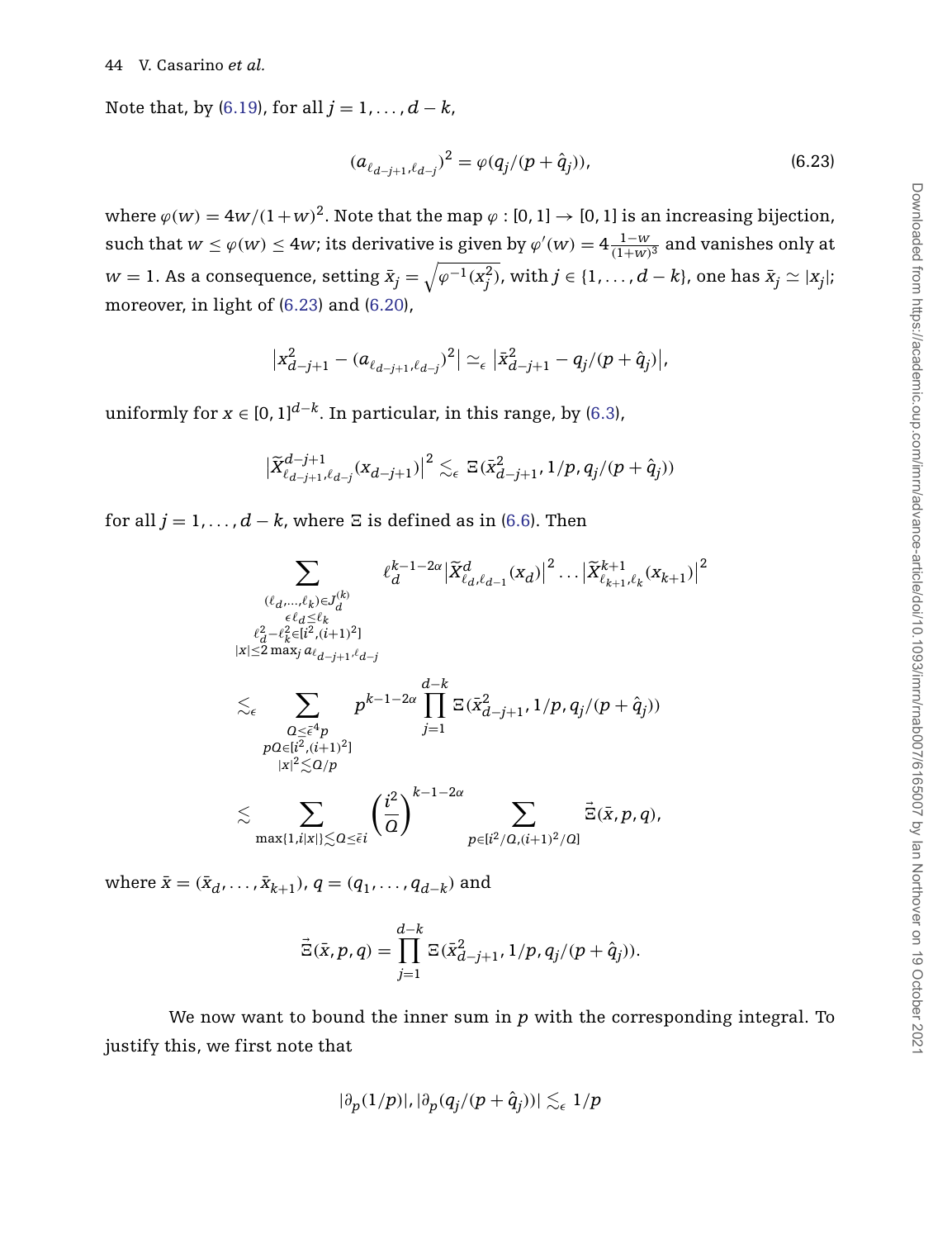for all  $j = 1, ..., d - k$ , on the range of summation; here we are using the fact that the condition  $Q \leq \bar{\epsilon}i$  implies that  $q_j+|\hat{q}_j|\leq Q \leq \bar{\epsilon}^2i^2/Q \leq \bar{\epsilon}^2p$  and  $\bar{\epsilon} < 1$ , whence  $p + \hat{q}_j \simeq_{\epsilon} p \gtrsim q_j \gtrsim 1.$  Thus, by Lemma [6.6,](#page-36-2)

$$
|\partial_p \vec{\Xi}(\bar{x},p,q)| \lesssim_{\epsilon} \vec{\Xi}(\bar{x},p,q).
$$

Moreover the interval  $[i^2/Q,(i+1)^2/Q]$  has length  $(2i+1)/Q\ \simeq\ i/Q\ \gtrsim\ 1.$  Hence, by Lemma [6.5,](#page-35-0)

$$
\sum_{\max\{1,i|x|\}\leq Q\leq\tilde{\epsilon}i}\left(\frac{i^2}{Q}\right)^{k-1-2\alpha}\sum_{p\in[i^2/Q,(i+1)^2/Q]}\vec{\Xi}(\bar{x},p,q)
$$
  

$$
\lesssim \sum_{\max\{1,i|x|\}\leq Q\leq\tilde{\epsilon}i}\left(\frac{i^2}{Q}\right)^{k-1-2\alpha}\int_{i^2/Q}^{(i+1)^2/Q}\vec{\Xi}(\bar{x},p,q)\,dp
$$
  

$$
\simeq i^{2k-1-4\alpha}\int_i^{i+1}\sum_{\max\{1,i|x|\}\leq Q\leq\tilde{\epsilon}i}\hat{\Xi}(\bar{x},u,q)\,du,
$$

where the change of variables  $p = u^2/Q$  was used, and

$$
\begin{aligned} \hat{\Xi}(\bar{x}, u, q) &= \mathcal{Q}^{2\alpha - k} \vec{\Xi}(\bar{x}, u^2 / \mathcal{Q}, q) \\ &= \mathcal{Q}^{2\alpha - k} \prod_{j=1}^{d-k} \Xi(\bar{x}_{d-j+1}^2, \mathcal{Q}/u^2, q_j \mathcal{Q}/(u^2 + \hat{q}_j \mathcal{Q})). \end{aligned}
$$

At this point, we can also bound the remaining sum in  $q_1, \ldots, q_{d-k}$  with the corresponding integral. Indeed, it is easily checked that

$$
|\nabla_q(Q/u^2)|, |\nabla_q(q_jQ/(u^2+\hat q_jQ))|\lesssim_\epsilon Q/u^2
$$

for all  $j = 1, ..., d - k$ , on the range of summation; here we are using that  $|\hat{q}_j|Q \leq Q^2 \leq$  $\bar\epsilon^2i^2\leq\bar\epsilon^2u^2$  and  $\bar\epsilon< 1$ , so  $u^2+\hat q_jO\simeq_\epsilon u^2.$  Therefore, by Lemma [6.6](#page-36-2) and the Leibniz rule,

$$
|\nabla_q\hat{\Xi}(\bar{x},u,q)|\lesssim_{\epsilon}\hat{\Xi}(\bar{x},u,q).
$$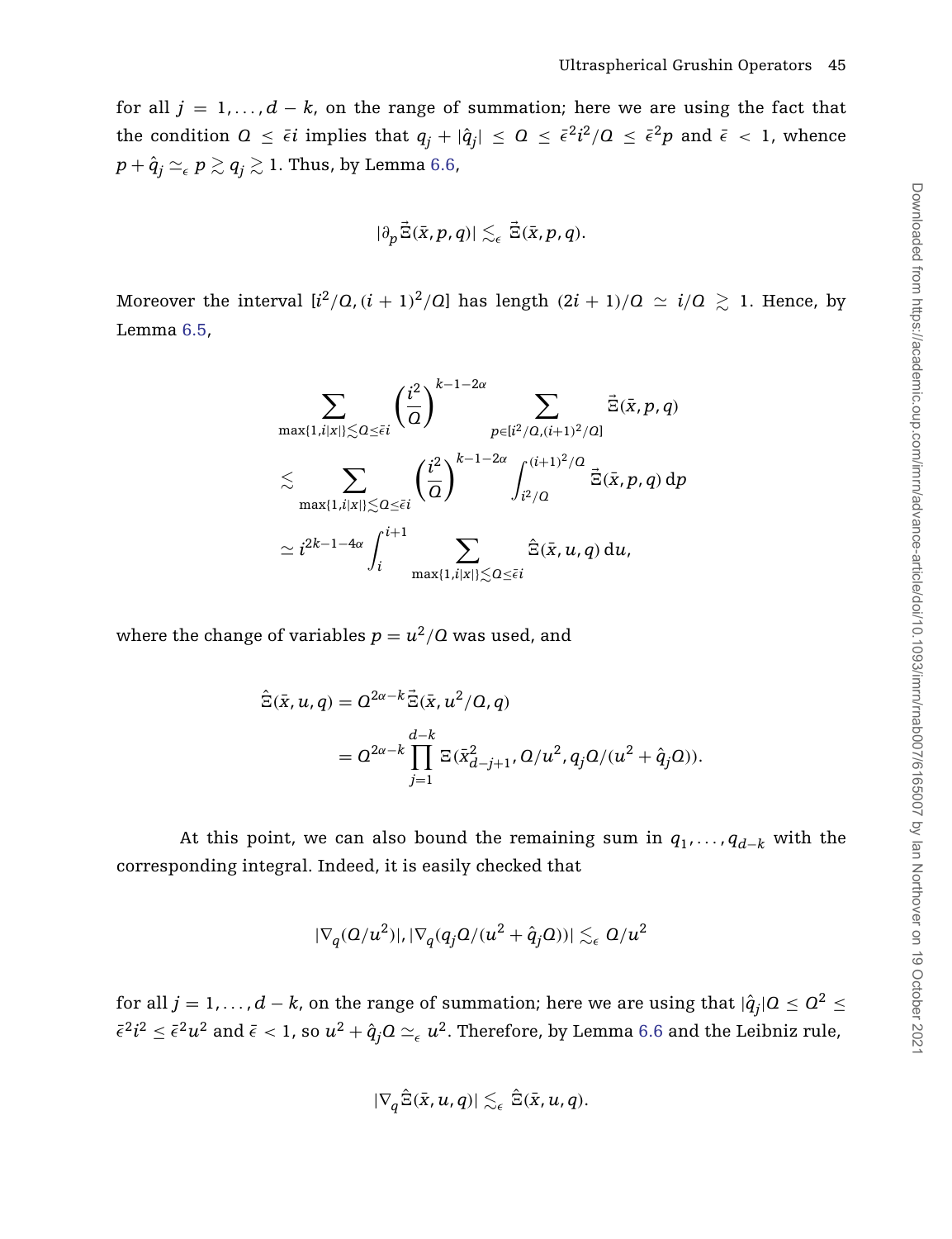Hence, by Lemma [6.4,](#page-35-1)

$$
i^{2k-1-4\alpha} \int_{i}^{i+1} \sum_{\max\{1,i|x|\}\leq Q \leq \bar{\epsilon}i} \hat{\Xi}(\bar{x}, u, q) du
$$
  

$$
\lesssim_{\epsilon} i^{2k-1-4\alpha} \int_{i}^{i+1} \int_{\max\{1,i|x|\}\leq Q \leq \bar{\epsilon}i} \hat{\Xi}(\bar{x}, u, q) dq du
$$
  

$$
\simeq \iint_{\max\{1,i|x|\}\leq Q \leq \bar{\epsilon}i} \bar{\Xi}(\bar{x}, p, q) p^{k-1-2\alpha} dq dp
$$
  

$$
\max_{pQ \in [i^{2}, (i+1)^{2}]}\leq \iint_{\max\{i-1, |x|\}^{2} \leq V \leq \bar{\epsilon}^{2}} \bar{\Xi}(\bar{x}, p, pv) p^{d-1-2\alpha} dp dv
$$
  

$$
\max_{p^{2}V \in [i^{2}, (i+1)^{2}]}
$$

where the change of variables  $q_j = pv_j$  was used, and  $V \coloneqq \sum_{j=1}^{d-k} v_j$  (note that  $Q \leq \bar{\epsilon}i$  and  $pQ \geq i^2 \text{ implies } V = Q^2/(pQ) \leq \bar{\epsilon}^2$ ). Now,

$$
\begin{split} & \iint\limits_{\max\{i^{-1},|x|\}^2 \lesssim V \leq \bar{\epsilon}^2} \vec{\Xi}(\bar{x},p,pv)\,p^{d-1-2\alpha}\,dp\,dv \\ & \simeq \iint\limits_{\max\{i^{-1},|x|\}^2 \lesssim V \leq \bar{\epsilon}^2} \bigg(\frac{i}{\sqrt{V}}\bigg)^{d-1-2\alpha}\frac{d-k}{\prod\limits_{j=1}^d \left|\bar{x}_{d-j+1}^2 - \frac{v_j}{1+\hat{v}_j}\right|^{-1/2}\,dp\,dv} \\ & \simeq i^{d-1-2\alpha}\int_{\max\{i^{-1},|x|\}^2 \lesssim V \leq \bar{\epsilon}^2} V^{-(d-2\alpha)/2}\prod\limits_{j=1}^{d-k} \left|\bar{x}_{d-j+1}^2 - \frac{v_j}{1+\hat{v}_j}\right|^{-1/2}\,dv, \end{split}
$$

where  $\hat{v}_j = \sum_{r=j+1}^{d-k} v_r - \sum_{r=1}^{j-1} v_j$ , and the fact that the interval  $[i/\sqrt{V}, (i+1)/\sqrt{V}]$  has length *V*−1*/*<sup>2</sup> was used. We can now use the change of variables

$$
w_j = \frac{v_j}{1 + \hat{v}_j}, \qquad j = 1, \ldots, d - k;
$$

indeed,  $v_j$ ,  $|\hat{v}_j|$  ∈ [0, $\bar{\epsilon}^2$ ] for all *j* ∈ {1, ..., *d*−*k*} on the domain of integration, and moreover  $\bar{\epsilon}$  < 1, whence

$$
w_j \simeq_{\epsilon} v_j \qquad \text{for all} \quad j \in \{1, \ldots, d-k\}
$$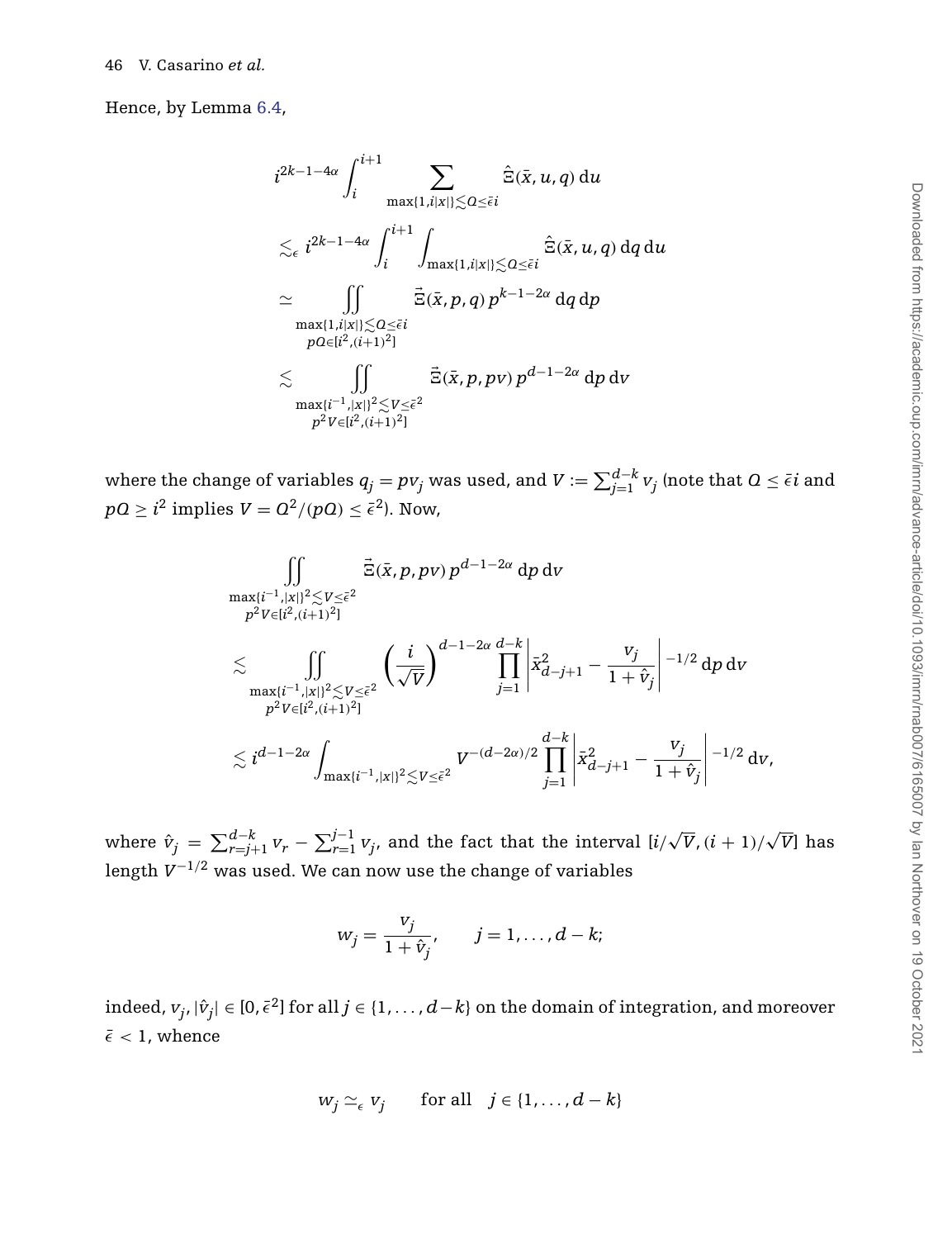and (see Lemma [6.8\)](#page-37-1)

$$
\det(\partial_{v_{\mathcal{S}}}w_j)_{j,\mathcal{S}=1,\dots,d-k}=\left(\prod_{j=1}^{d-k}\frac{1}{1+\hat{v}_j}\right)\sum_{\substack{S\subseteq\{1,\dots,d-k\}\\ |S| \quad \text{even}}} \prod_{j\in S}\frac{v_j}{1+\hat{v}_j}\simeq_\epsilon 1,
$$

so the change of variable yields

$$
\begin{split} i^{d-1-2\alpha}\int_{\max\{i^{-1},|x|\}^2\lesssim V\leq\bar{\epsilon}^2} V^{-(d-2\alpha)/2} \prod_{j=1}^{d-k} \left|\bar{x}_{d-j+1}^2-\frac{v_j}{1+\hat{v}_j}\right|^{-1/2} \mathrm{d} v \\ \simeq_\epsilon i^{d-1-2\alpha}\int_{\max\{i^{-1},|x|\}^2\lesssim |w|} |w|^{-(d-2\alpha)/2} \prod_{j=1}^{d-k} \left|\bar{x}_{d-j+1}^2-w_j\right|^{-1/2} \mathrm{d} w. \end{split}
$$

In order to conclude, it is enough to bound the last integral with a multiple of  $\min\{i, |x|^{-1}\}^{k-2\alpha}$ . To do this, it is convenient to split the domain of integration according to whether  $w_j$  is larger or smaller than  $2\bar{x}_{d-j+1}^2$  for each  $j = 1, ..., d - k$ , and according to which *j* corresponds to the maximum component  $w_j$  of  $w$ . In other words,

$$
\begin{aligned} \int_{\max\{i^{-1},|x|\}^2 \lesssim |w|} |w|^{-(d-2\alpha)/2} \prod_{j=1}^{d-k} \left| \bar{x}_{d-j+1}^2 - w_j \right|^{-1/2} \mathrm{d}w \\ \leq & \sum_{J \subseteq \{1,\dots,d-k\}} \sum_{j_*=1}^{d-k} \int_{\substack{w_{j_*} = \max_j \widetilde{w}_j \\ w_{j_*} = \max_j \widetilde{w}_j \\ w_j \leq 2\bar{x}_{d-j+1}^2 \ \forall j \in J}} |w|^{-(d-2\alpha)/2} \prod_{j=1}^{d-k} \left| \bar{x}_{d-j+1}^2 - w_j \right|^{-1/2} \mathrm{d}w , \end{aligned}
$$

where  $J^c = \{1, ..., d - k\} \setminus J$ . We estimate separately each summand, depending on the choice of *j*<sub>∗</sub> ∈ {1, *...*,*d* − *k*} and *J* ⊆ {1, *...*,*d* − *k*}, noting that, in the respective domain of integration,  $|\bar{x}_{d-j+1}^2 - w_j|^{-1/2} \simeq w_j^{-1/2}$  for all  $j \in J$ .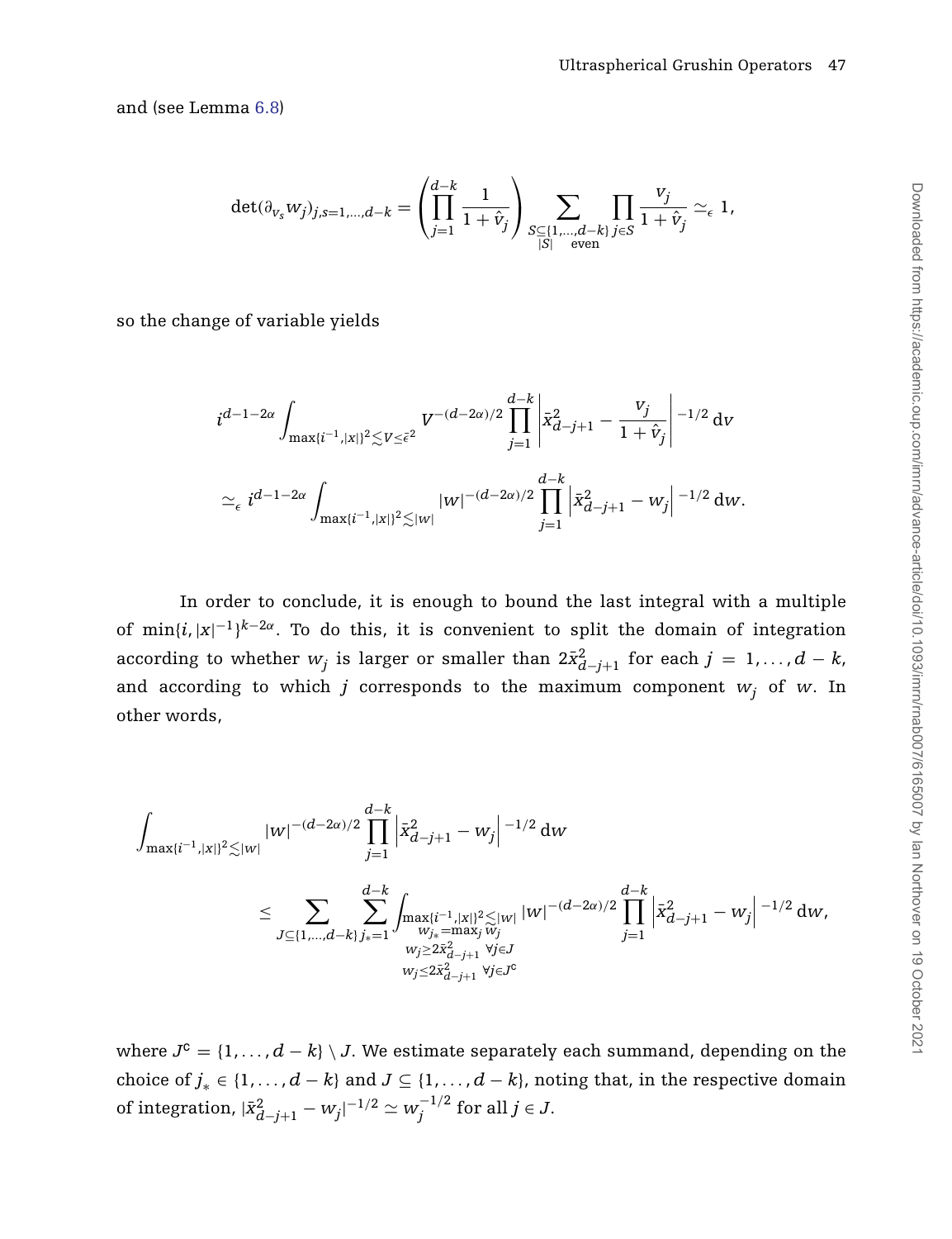Suppose first that  $j_* \in J$ , and set  $J' = J \setminus \{j_*\}$ . Then

$$
\begin{aligned} &\int_{\substack{W_{j\neq} = \max_{j} W_{j} \\ W_{j\neq} = \max_{j} W_{j}}} |w|^{-(d-2\alpha)/2} \prod_{j=1}^{d-k} \left| \bar{x}_{d-j+1}^{2} - w_{j} \right|^{-1/2} dw \\ &\quad \leq 2\bar{x}_{d-j+1}^{2} \; \forall j \in J \\ &\quad \leq \int_{\max\{i^{-1}, |x|\}^{2} \leq w_{j\ast}} w_{j\ast}^{-(d-2\alpha)/2-1/2} \left( \prod_{j \in J'} \int_{w_{j} \leq w_{j\ast}} w_{j}^{-1/2} dw_{j} \right) dw_{j\ast} \\ &\quad \times \left( \prod_{j \in J^{c}} \int_{w_{j} \leq 2\bar{x}_{d-j+1}^{2}} \left| \bar{x}_{d-j+1}^{2} - w_{j} \right|^{-1/2} dw_{j} \right) \\ &\quad \leq \left( \prod_{j \in J^{c}} |x_{d-j+1}| \right) \int_{\max\{i^{-1}, |x|\}^{2} \leq w_{j\ast}} w_{j\ast}^{-(d-|J|-2\alpha)/2-1} dw_{j\ast} \\ &\quad \lesssim |x|^{J^{c}|} \max\{i^{-1}, |x|\}^{|J|-d+2\alpha} \leq \max\{i^{-1}, |x|\}^{-k+2\alpha} = \min\{i, |x|^{-1}\}^{k-2\alpha}, \end{aligned}
$$

which is the desired estimate. Here we used that  $d - |J| - 2\alpha \geq k - 2\alpha > 0$ .

Suppose instead that  $j_* \notin J$ . In this range,  $|x|^2 \lesssim \max\{i^{-1}, |x|\}^2 \lesssim |w| \simeq w_{j_*} \lesssim$  $x_{d-j_*+1}^2 \le |x|^2$ , whence  $w_{j_*} \simeq |w| \simeq \max\{i^{-1}, |x|\}^2$ . So

$$
\begin{aligned} &\int_{\max\{i^{-1},|x|\}^2 \lesssim |w|} |w|^{-(d-2\alpha)/2} \prod_{j=1}^{d-k} \left| \bar{x}_{d-j+1}^2 - w_j \right|^{-1/2} \mathrm{d}w \\ &\underset{Wj \leq 2\bar{x}_{d-j+1}^2}{\sum_{i=1}^2} \bar{y}_{j \in J}^2 \\ &\lesssim \max\{i^{-1},|x|\}^{-(d-2\alpha)} \left(\prod_{j \in J^c} \int_{w_j \leq 2\bar{x}_{d-j+1}^2} \left| \bar{x}_{d-j+1}^2 - w_j \right|^{-1/2} \mathrm{d}w_j \right) \\ &\times \left(\prod_{j \in J} \int_{w_j \lesssim \max\{i^{-1},|x|\}^2} w_j^{-1/2} \mathrm{d}w_j \right) \\ &\lesssim \max\{i^{-1},|x|\}^{-(d-2\alpha)+|J|} |x|^{J^c|} \leq \min\{i,|x|^{-1}\}^{k-2\alpha}, \end{aligned}
$$

and we are done.

#### <span id="page-48-0"></span>**6.4 The elliptic regime**

We now discuss the proof of Proposition [4.3.](#page-26-0) We first observe that a straightforward iteration of Proposition [6.1\(](#page-32-2)i) yields the following estimate.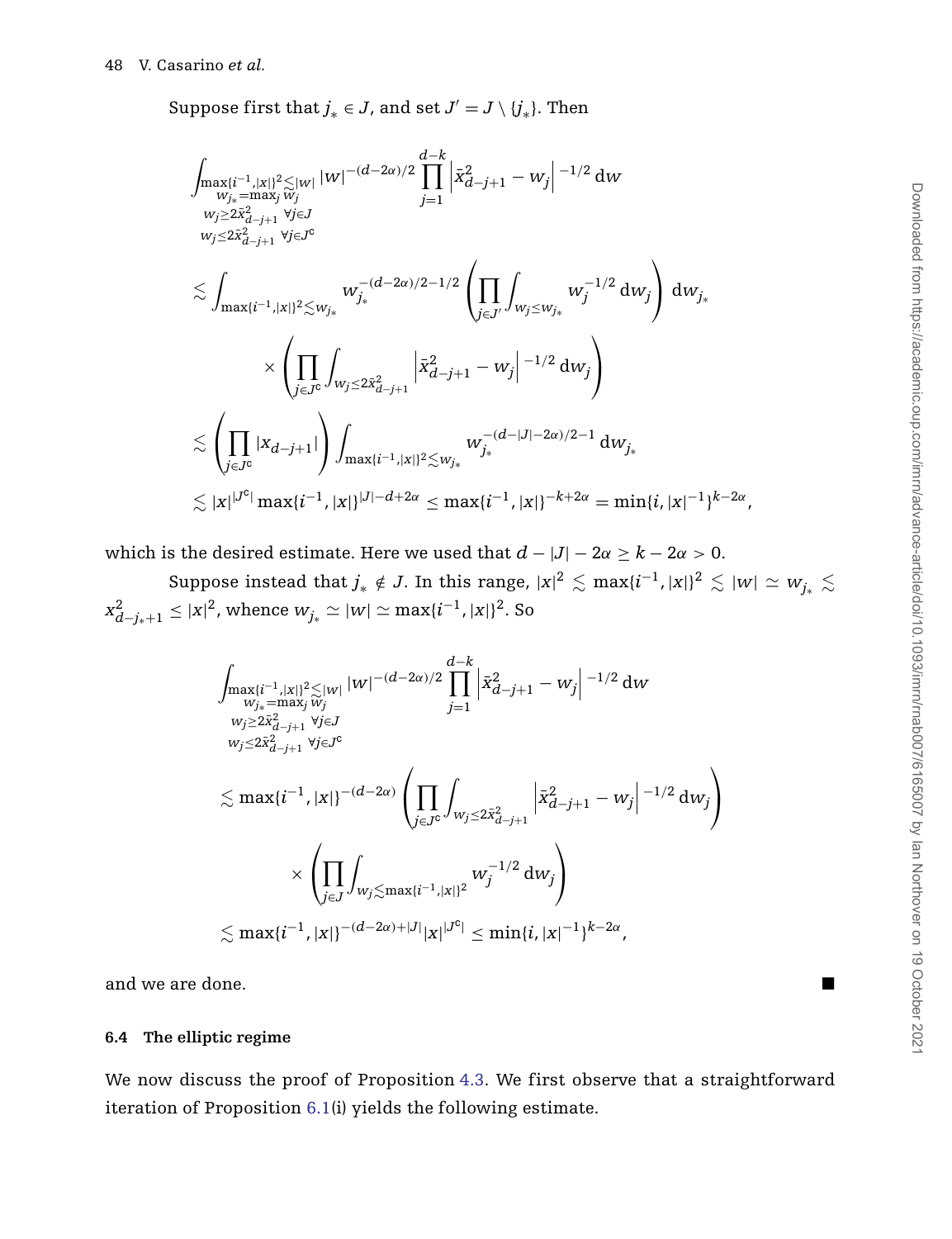<span id="page-49-1"></span>**Lemma 6.9.** Fix  $d \in \mathbb{N}$ ,  $d \geq 2$ , and  $s \in \mathbb{N}$ ,  $1 \leq s \leq d-1$ . For all  $\ell_d \in \mathbb{N}_d$  and all  $(x_d, \ldots, x_{s+1})$  ∈ [−1, 1]<sup>*d*−*s*</sup>,

$$
\sum_{\substack{(\ell_{d-1},\ldots,\ell_s)\in {\cal J}_{d-1}^{(s)}\\ \ell_{d-1}\leq \ell_d}}\ell_s^{s-1}\big|\widetilde{X}_{\ell_{d},\ell_{d-1}}^{d}(x_d)\big|^2\ldots \big|\widetilde{X}_{\ell_{s+1},\ell_s}^{s+1}(x_{s+1})\big|^2\lesssim \ell_d^{d-1}.
$$

**Proof of Proposition [4.3.](#page-26-0)** Arguing as at the beginning of the proof of Proposition [4.2,](#page-25-0) we readily see that it suffices to prove the estimate

$$
\sum_{\substack{(\ell_d,\ldots,\ell_k)\in J_d^{(k)}\\ \ell_k\leq \epsilon \ell_d\\ \ell_d^2-\ell_k^2\in [i^2,(i+1)^2]}} \ell_k^{k-1} |\widetilde{X}_{\ell_d,\ell_{d-1}}^d(x_d)|^2 \ldots |\widetilde{X}_{\ell_{k+1},\ell_k}^{k+1}(x_{k+1})|^2 \lesssim_{\epsilon} i^{d-1}
$$
\n(6.24)

for all  $x \in [0, 1]^{d-k}$  and  $i \in \mathbb{N} \setminus \{0\}.$ 

We preliminary remark that, since  $\epsilon \in (0, 1)$ , the conditions  $\ell_k \leq \epsilon \ell_d$  and  $\ell_d^2 - \ell_k^2 \in$  $[i^2, (i+1)^2]$  imply that

<span id="page-49-2"></span><span id="page-49-0"></span>
$$
\ell_k \le \ell_d \simeq_{\epsilon} i. \tag{6.25}
$$

We first deal with the terms in the sum with  $\ell_k = 0$  (observe that this may happen only for  $k = 1$ ). The condition  $\ell_d^2 \in [i^2, (i+1)^2]$  uniquely determines the value of  $\ell_d$ . Using the estimate in Proposition [6.1\(](#page-32-2)ii) to bound  $\widetilde{X}_{\ell_{k+1},0}^{k+1}(x_{k+1})$  in the left-hand side of [\(6.24\)](#page-49-0) and then applying Lemma [6.9,](#page-49-1) we obtain

$$
\begin{split} & \sum_{(\ell_d,\ldots,\ell_{k+1})\in J_d^{(k+1)}} \big|\widetilde{X}_{\ell_d,\ell_{d-1}}^d(x_d)\big|^2\ldots \big|\widetilde{X}_{\ell_{k+2},\ell_{k+1}}^{k+2}(x_{k+2})\big|^2 \big|\widetilde{X}_{\ell_{k+1},0}^{k+1}(x_{k+1})\big|^2 \\ & \stackrel{\ell_d\in \mathbb{N}_d}{\leq} \sum_{\substack{\ell_d\in \mathbb{N}_d \\ \ell_d^2\in [i^2,(i+1)^2]}} \sum_{(\ell_{d-1},\ldots,\ell_{k+1})\in J_{d-1}^{(k+1)}} \ell_{k+1}^k \big|\widetilde{X}_{\ell_d,\ell_{d-1}}^d(x_d)\big|^2\ldots \big|\widetilde{X}_{\ell_{k+2},\ell_{k+1}}^{k+2}(x_{k+2})\big|^2 \\ & \stackrel{\leq}{\lesssim} \sum_{\substack{\ell_d\in \mathbb{N}_d \\ \ell_d^2\in [i^2,(i+1)^2]}} \ell_d^{d-1} \\ & \stackrel{\leq}{\lesssim} i^{d-1}, \end{split}
$$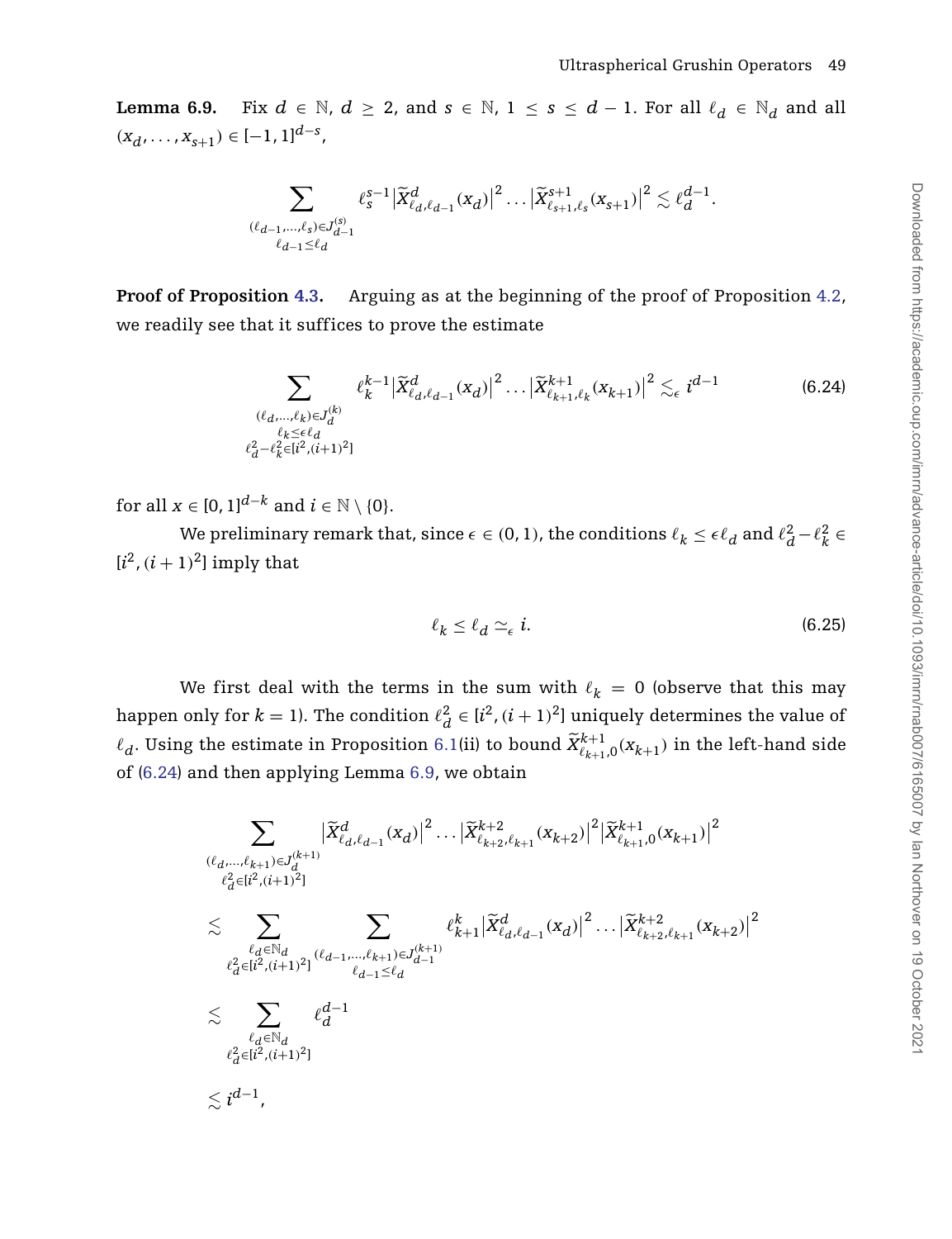which is the desired bound. In what follows, we shall therefore assume that  $\ell_k > 0$  in the range of summation.

Define  $y_j := \sqrt{1-x_j^2}$  for  $j=k+1,\ldots,d$ , and recall the notation [\(6.1\)](#page-33-4). Fix  $j_* \in$  ${k+1,...,d}$ , and let us consider the range of the sum in [\(6.24\)](#page-49-0) where

<span id="page-50-0"></span>
$$
Y_{j_*} \le b_{\ell_{j_*}, \ell_{j_*-1}} / (2e). \tag{6.26}
$$

By [\(6.5\)](#page-34-1), in this case,

$$
|\widetilde{X}_{\ell_{j_*},\ell_{j_*-1}}^{j_*}(x_{j_*})|^2\lesssim \ell_{j_*}^{j_*-1}\;e^{-2c\ell_{j_*-1}},
$$

for a suitable  $c \in (0, \infty)$ . Hence, by [\(6.25\)](#page-49-2),

$$
\sum_{\substack{(\ell_d,\ldots,\ell_k)\in J_d^{(k)}\\0<\ell_k\leq \epsilon \ell_d\\ \ell_d^2-\ell_k^2\in [i^2,(i+1)^2] \\ \gamma_k\leq b_{\ell_{j_*},\ell_{j_*-1}}/(2e) \\ \zeta \sum_{\substack{\ell_{j_*-1}\in \mathbb{N}_{j_{*}-1}\\ \ell_{j_{*}-1}\in \mathbb{N}_{j_{*}-1}}} e^{-2c\ell_{j_{*}-1}} \\ \times \sum_{\substack{\ell_{j_*-2},\ldots,\ell_k\in J_{j_{*}-2}^{(k)}\\ \ell_{j_{*}-2}\leq \ell_{j_{*}-1}}} \ell_k^{k-1} |\widetilde{X}_{\ell_{j_*-1},\ell_{j_{*}-2}}^{j_{*}-1}(x_{j_{*}-1})|^2\ldots |\widetilde{X}_{\ell_{k+1},\ell_k}^{k+1}(x_{k+1})|^2 \\ \times \sum_{\substack{\ell_{j_*-2}\in \mathbb{N}_{j_{*}-1}\\ \ell_k\leq \epsilon \\ \ell_k\leq \ell}} \ell_k^{k-1} |\widetilde{X}_{\ell_{j_{*}-1},\ell_{j_{*}-2}}^{j_{*}-1}(x_{j_{*}-1})|^2\ldots |\widetilde{X}_{\ell_{k+1},\ell_k}^{k+1}(x_{k+1})|^2 \\ \times \sum_{\substack{\ell_d,\ldots,\ell_{j_*}\in J_d^{(j_{*})}\\ \ell_{d}\in [\sqrt{\ell_k^2+\ell^2}, \sqrt{\ell_k^2+(\ell+1)^2] \\ \ell_k\leq \ell_{j_{*}-1}}} |\widetilde{X}_{\ell_d,\ell_{d-1}}^d(x_d)|^2\ldots |\widetilde{X}_{\ell_{j_{*}+1},\ell_{j_{*}}}^{J+1}(x_{j_{*}+1})|^2 \ell_{j_{*}}^{j_{*}-1}.
$$

Now, for a fixed  $\ell_k\lesssim_\epsilon i$ , the interval  $[\sqrt{\ell_k^2+i^2},\sqrt{\ell_k^2+(i+1)^2}]$  has length  $\simeq_\epsilon 1;$  so the sum over  $\ell_d$  essentially contains only one term, and moreover  $\ell_d \simeq \ell$  *i*. Thus, by applying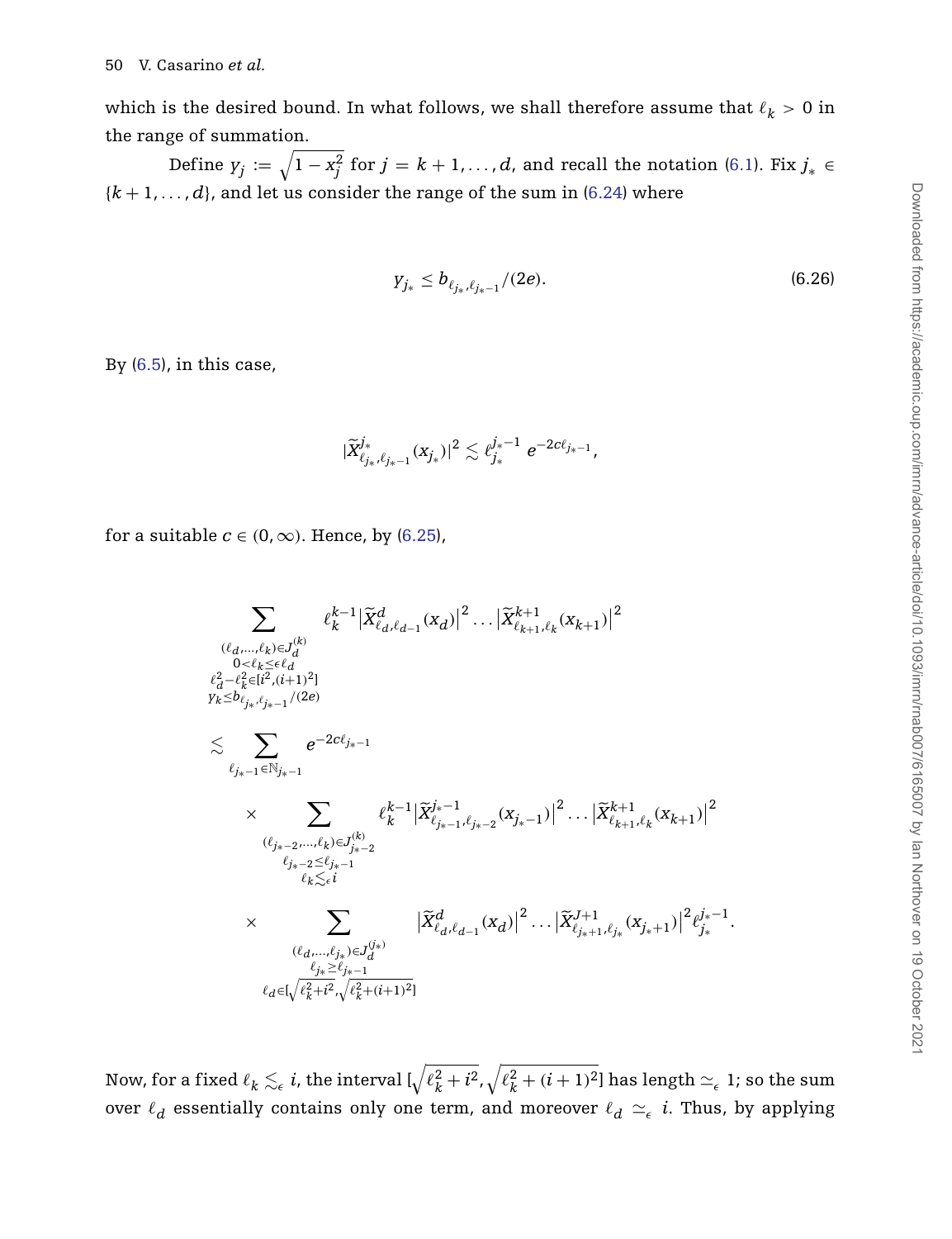Lemma [6.9](#page-49-1) first to the sum over  $\ell_{j_*}, \dots, \ell_{d-1}$  and then to the sum over  $\ell_{j_*-2}, \dots, \ell_k$ , we get

$$
\sum_{\substack{(\ell_d,\ldots,\ell_k)\in J_d^{(k)} \\ 0<\ell_k\leq \ell_d \\ \ell_d^2-\ell_k^2\in [i^2,(i+1)^2] \\ \forall k\leq b_{\ell_j,k',i_{k-1}}/(2e) \\ \chi_k\leq b_{\ell_j,k',i_{k-1}}/(2e) \\ \zeta_{\epsilon} \text{ } i^{d-1}\sum_{\substack{\ell_{j_{k-1}}\in \mathbb{N}_{j_{k-1}} \\ \ell_{j_{k-1}}\in \mathbb{N}_{j_{k-1}}}}e^{-2c\ell_{j_{k-1}}} \\ \times \sum_{\substack{\ell_{j_{k-1}}\in \mathbb{N}_{j_{k-1}} \\ \ell_{j_{k-2}\leq \ell_{j_{k-1}}}}} \xi_{k}^{k-1}\big|\widetilde{X}_{\ell_{j_{k-1},\ell_{j_{k-2}}}^{j_{k-1}}(x_{j_{k-1}})\big|^2\ldots\big|\widetilde{X}_{\ell_{k+1},\ell_k}^{k+1}(x_{k+1})\big|^2 \\ \qquad \qquad \ \ \, \cdot \xi_{j_{k-2}\leq \ell_{j_{k-1}}} \xi_{j_{k-2}}^{(k)} \\ \lesssim i^{d-1}\sum_{\substack{\ell_{j_{k-1}}\in \mathbb{N}_{j_{k-1}} \\ \ell_{j_{k-1}}\in \mathbb{N}_{j_{k-1}}}}e^{-2c\ell_{j_{k-1}}}\ell_{j_{k}-1} \lesssim i^{d-1}.
$$

This concludes the proof of the estimate [\(6.24\)](#page-49-0) in each range [\(6.26\)](#page-50-0) corresponding to any *j*<sup>∗</sup> ∈ { $k + 1, \ldots, d$  }.

It remains to consider the range of the sum where

$$
y_j > b_{\ell_j, \ell_{j-1}}/(2e) \quad \text{for all} \quad j \in \{k+1, \ldots, d\}.
$$

Here we may assume  $y_j > 0$  for  $j = k + 1, ..., d$  (otherwise the range is empty). We split the range of summation further, according to the value of *k*∗, defined as the smallest index in  $\{k, \ldots, d\}$  for which one has

$$
b_{\ell_j,\ell_{j-1}}/(2e) < y_j \le 2b_{\ell_j,\ell_{j-1}}
$$
 for all  $j > k_*$ .

Note that the above inequality implies that

<span id="page-51-1"></span><span id="page-51-0"></span>
$$
\ell_{j-1} \simeq \ell_j y_j \qquad \text{for all} \quad j > k_*, \tag{6.27}
$$

and moreover, by Corollary [6.3,](#page-34-2)

$$
\left|\widetilde{X}_{\ell_j,\ell_{j-1}}^j(x_j)\right|^2 \lesssim Y_j^{-(j-2)} \, \Xi\left(y_j^2,\ell_{j-1}/\ell_j^2,\ell_{j-1}^2/\ell_j^2\right) \tag{6.28}
$$

for  $k_* < j \leq d$ , where  $\Xi$  was defined in [\(6.6\)](#page-36-1).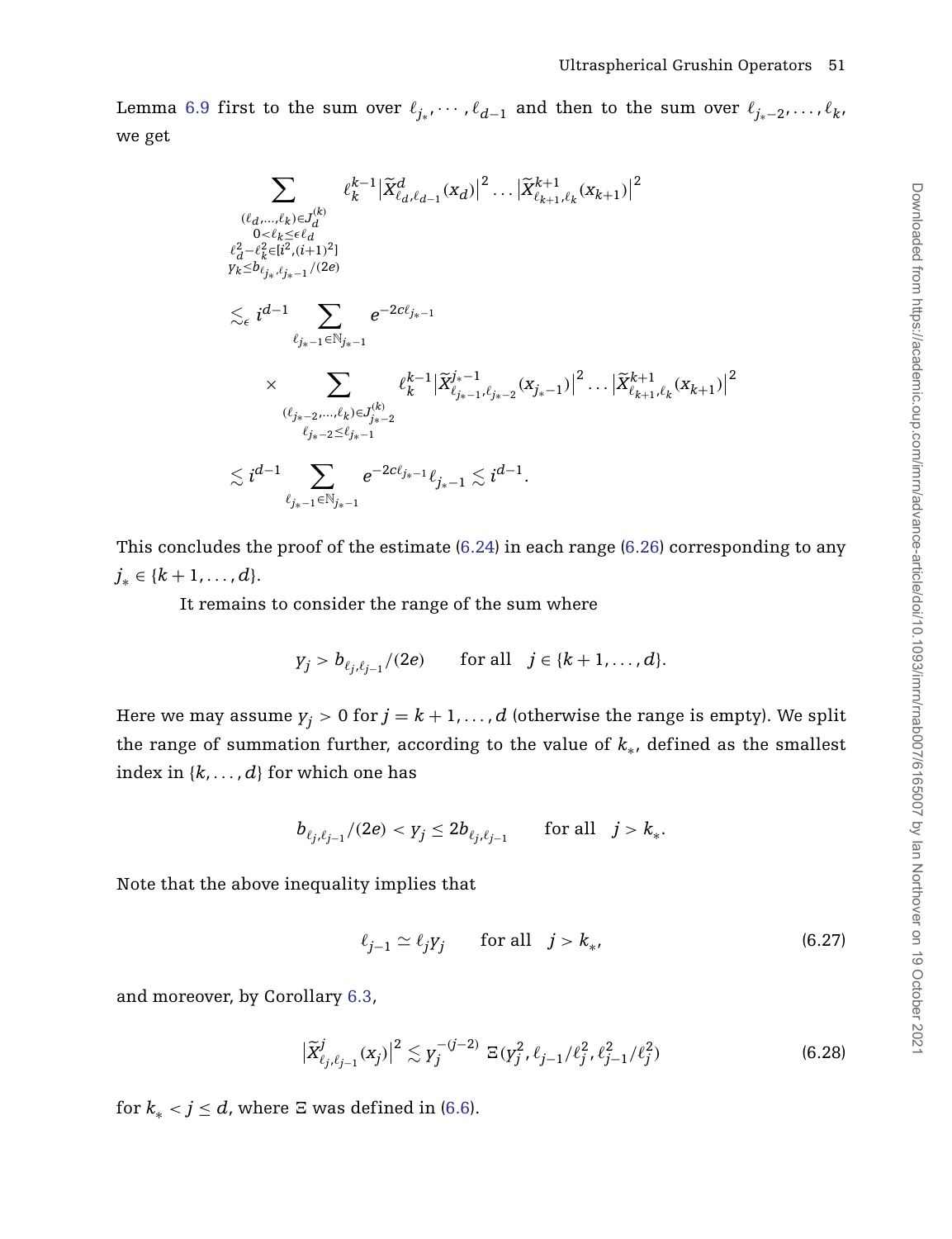Assume first that  $k_* > k$ . Then  $\gamma_{k_*} > 2b_{\ell_{k_*},\ell_{k_*-1}}$ , that is,

<span id="page-52-0"></span>
$$
\ell_{k_*-1} < \frac{1}{2} Y_{k_*} \ell_{k_*},\tag{6.29}
$$

whence, by Corollary [6.3,](#page-34-2)

$$
|\widetilde{X}_{\ell_{k_*},\ell_{k_*-1}}^{k_*}(x_{k_*})|^2\lesssim \ y_{k_*}^{-(k_*-1)}.
$$

Moreover, from [\(6.25\)](#page-49-2), [\(6.27\)](#page-51-0), and [\(6.29\)](#page-52-0) we deduce that

$$
\ell_{k_*-1} \lesssim_{\epsilon} i y_{k_*} y_{k_*+1} \cdots y_d.
$$

Hence

<span id="page-52-1"></span>
$$
\sum_{\substack{(\ell_{d},\ldots,\ell_{k})\in J_{d}^{(k)} \\ 0\leq \ell_{k} \leq \epsilon \ell_{d} \\ \ell_{d}^{2}-\ell_{k}^{2}\in [i^{2},(i+1)^{2}] \\ \forall_{i},\ell_{j-1}/(2e) < y_{j} \leq 2b_{\ell_{i},\ell_{j-1}} \forall j > k_{*} \\ y_{k_{*}}>2b_{\ell_{k_{*}},\ell_{k_{*}-1}} \\ \leq \sum_{\substack{(\ell_{k_{*}-1},\ldots,\ell_{k})\in J_{k_{*}-1}^{(k)} \\ \ell_{k_{*}-1} \leq \epsilon \text{ if } k_{k}>k_{*}+1 \cdots \forall d}} \frac{\ell_{k}^{k-1}|\widetilde{X}_{\ell_{k_{*}-1},\ell_{k_{*}-2}}^{d}(x_{k_{*}-1})|^{2} \ldots |\widetilde{X}_{\ell_{k+1},\ell_{k}}^{k+1}(x_{k+1})|^{2}}{(\delta.30)}
$$
\n
$$
\leq \sum_{\substack{(\ell_{k_{*}-1},\ldots,\ell_{k})\in J_{k_{*}-1}^{(k)} \\ \ell_{k_{*}-1} \leq \epsilon \text{ if } k_{*} \text{ if } k_{*}+1 \cdots \text{ if } k_{*}+1 \cdots \text{ if } k_{*}+1}} \frac{\ell_{k}^{k-1}|\widetilde{X}_{\ell_{k_{*}-1},\ell_{k_{*}-2}}^{d}(x_{k_{*}-1})|^{2} \ldots |\widetilde{X}_{\ell_{k+1},\ell_{k}}^{k+1}(x_{k+1})|^{2}}{(\delta.30)}
$$
\n
$$
\times \sum_{\substack{(\ell_{d},\ldots,\ell_{k_{*}})\in J_{d}^{(k_{*})} \\ \ell_{j-1} \leq \ell_{j} \text{ if } j \leq k_{*} \\ \ell_{d} \in [\sqrt{i^{2}+\ell_{k}^{2}}\sqrt{(i+1)^{2}+\ell_{k}^{2}}]}} \frac{Y_{k_{*}}^{-\left(k_{*}-1\right)} \prod_{j=k_{*}+1}^{d} Y_{j}^{-\left(j-2\right)} \Xi\left(Y_{j}^{2},\ell_{j-1}/\ell_{j}^{2},\ell_{j-1}^{2}/\ell_{j}^{2}\right)}{(\delta_{i})
$$

We now want to bound the inner sum with the corresponding integral. Note that, for  $j = k_{*} + 1, ..., d$ ,

$$
|\nabla_{(\ell_{d},\ldots,\ell_{k_*})}(\ell_{j-1}/\ell_{j}^2)|,|\nabla_{(\ell_{d},\ldots,\ell_{k_*})}(\ell_{j-1}^2/\ell_{j}^2)|\lesssim \ell_{j-1}/\ell_{j}^2
$$

in the range of summation; moreover the interval  $[\sqrt{\dot\imath^2+\ell_k^2},\sqrt{(i+1)^2+\ell_k^2}]$  has length  $\simeq 1$ and its endpoints are  $\simeq$   $i$ , because  $\ell_k \lesssim i$ . Hence, in view of Lemma [6.6,](#page-36-2) we can apply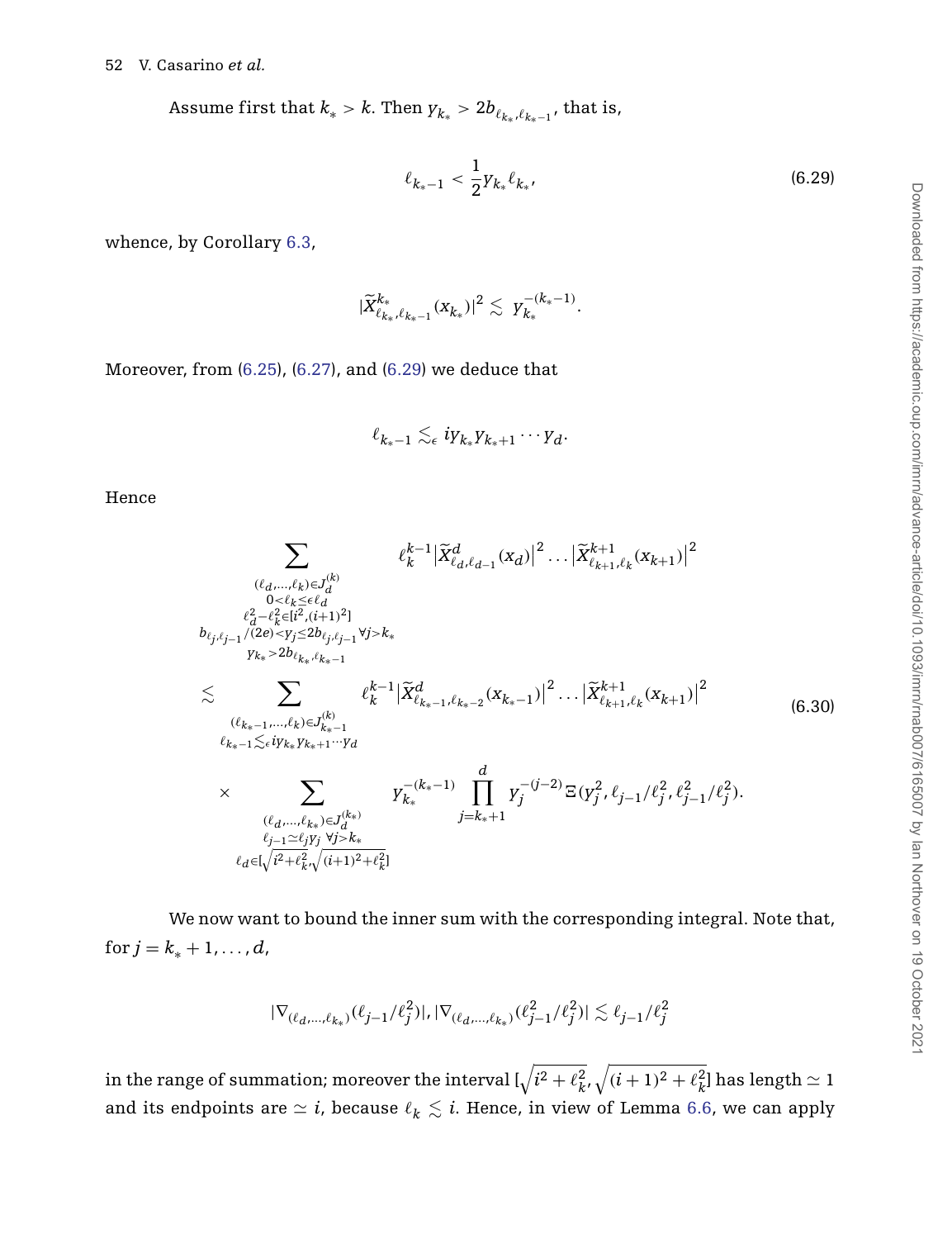Lemma [6.4](#page-35-1) to the inner sum and obtain that

<span id="page-53-0"></span>
$$
\sum_{\substack{(\ell_d,\ldots,\ell_{k}) \in J_d^{(k_*)} \\ \ell_{j-1} \simeq \ell_j y_j \forall j > k_* \\ \ell_d \in [\sqrt{i^2 + \ell_{k'}^2} \sqrt{(i+1)^2 + \ell_k^2}]} } y_{k_*}^{- (k_*-1)} \prod_{j=k_*+1}^d y_j^{-(j-2)} \Xi(y_j^2, \ell_{j-1}/\ell_j^2, \ell_{j-1}^2/\ell_j^2) \n\leq \left( y_{k_*}^{-1} \prod_{j=k_*}^d y_j^{-(j-2)} \right) \int_{\ell_d \in [\sqrt{i^2 + \ell_{k'}^2} \sqrt{(i+1)^2 + \ell_k^2}]} \prod_{j=k_*+1}^d \left| y_j^2 - \frac{\ell_{j-1}^2}{\ell_j^2} \right|^{-1/2} d\ell_{k_*} \cdots d\ell_d.
$$
\n(6.31)

The change of variables  $t_{j-1} = \ell_{j-1}/(\ell_j y_j)$ ,  $j = k_* + 1, \ldots, d$ , then gives

$$
\int_{\ell_d \in [\sqrt{i^2 + \ell_{k'}^2} \setminus (i+1)^2 + \ell_k^2]} \prod_{j=k_*+1}^d \left| y_j^2 - \frac{\ell_{j-1}^2}{\ell_j^2} \right|^{-1/2} d\ell_{k_*} \cdots d\ell_d
$$
\n
$$
\lesssim \int_{\ell_d \in [\sqrt{i^2 + \ell_{k'}^2} \setminus (i+1)^2 + \ell_k^2]} \int_{t_{k_*}, \dots, t_{d-1} \simeq 1} \prod_{j=k_*+1}^d \frac{y_{j+1} \cdots y_d i}{|1 - t_{j-1}^2|^{1/2}} dt_{k_*} \cdots dt_{d-1} d\ell_d
$$
\n
$$
\simeq \prod_{j=k_*+1}^d (y_{j+1} \cdots y_d i) = i^{d-k_*} \prod_{j=k_*+2}^d y_j^{j-k_*-1},
$$

whence, by [\(6.31\)](#page-53-0),

-*(d*,*...*,*k*<sup>∗</sup> *)*∈*J(k*∗*) d j*−<sup>1</sup> *jyj* ∀*j>k*<sup>∗</sup> *d*∈[ *i*2+<sup>2</sup> *k*, *(i*+1*)*2+<sup>2</sup> *k*] *y*−*(k*∗−1*) k*∗ *d j*=*k*∗+1 *y*−*(j*−2*) <sup>j</sup> (y*<sup>2</sup> *<sup>j</sup>* , *j*−1*/*<sup>2</sup> *<sup>j</sup>* , <sup>2</sup> *j*−1*/*<sup>2</sup> *<sup>j</sup> ) i <sup>d</sup>*−*k*<sup>∗</sup> *(yk*<sup>∗</sup> ··· *yd)* 1−*k*∗

and, by [\(6.30\)](#page-52-1),

$$
\sum_{\substack{(\ell_d,\ldots,\ell_k)\in J_d^{(k)} \\ 0\leq \ell_k\leq \epsilon \ell_d \\ \ell_d^2 - \ell_k^2 \in [i^2,(i+1)^2] \\ b_{\ell_j,\ell_{j-1}}/(2e) < \gamma_j \leq 2b_{\ell_j,\ell_{j-1}}} \forall j > k, \\ y_{k_*} > 2b_{\ell_k,\ell_{k_*-1}} \\ < i^{d-k_*}(y_{k_*}\cdots y_d)^{1-k_*} \\ < \sum_{\substack{(\ell_{k_*-1},\ldots,\ell_k)\in J_{k_*-1}^{(k)} \\ \ell_{k_*-1}\leq \epsilon i \gamma_{k_*} \gamma_{k_*+1}\cdots \gamma_d}} \ell_k^{k-1} \left| \widetilde{X}_{\ell_{k_*-1,\ell_{k_*-2}}}(x_{k_*-1}) \right|^2 \cdots \left| \widetilde{X}_{\ell_{k+1,\ell_{k}}}^{k+1}(x_{k+1}) \right|^2 \\ < \ell_{k_*-1}\lesssim \epsilon i^{d-k_*}(y_{k_*}y_{k_*+1}\cdots y_d \\ < \epsilon i^{d-k_*}(y_{k_*}\cdots y_d)^{1-k_*} \sum_{\ell_{k_*-1}\leq \epsilon i \gamma_{k_*} \gamma_{k_*+1}\cdots \gamma_d} \ell_{k_*-1}^{k_*-2} \lesssim_{\epsilon} i^{d-1},
$$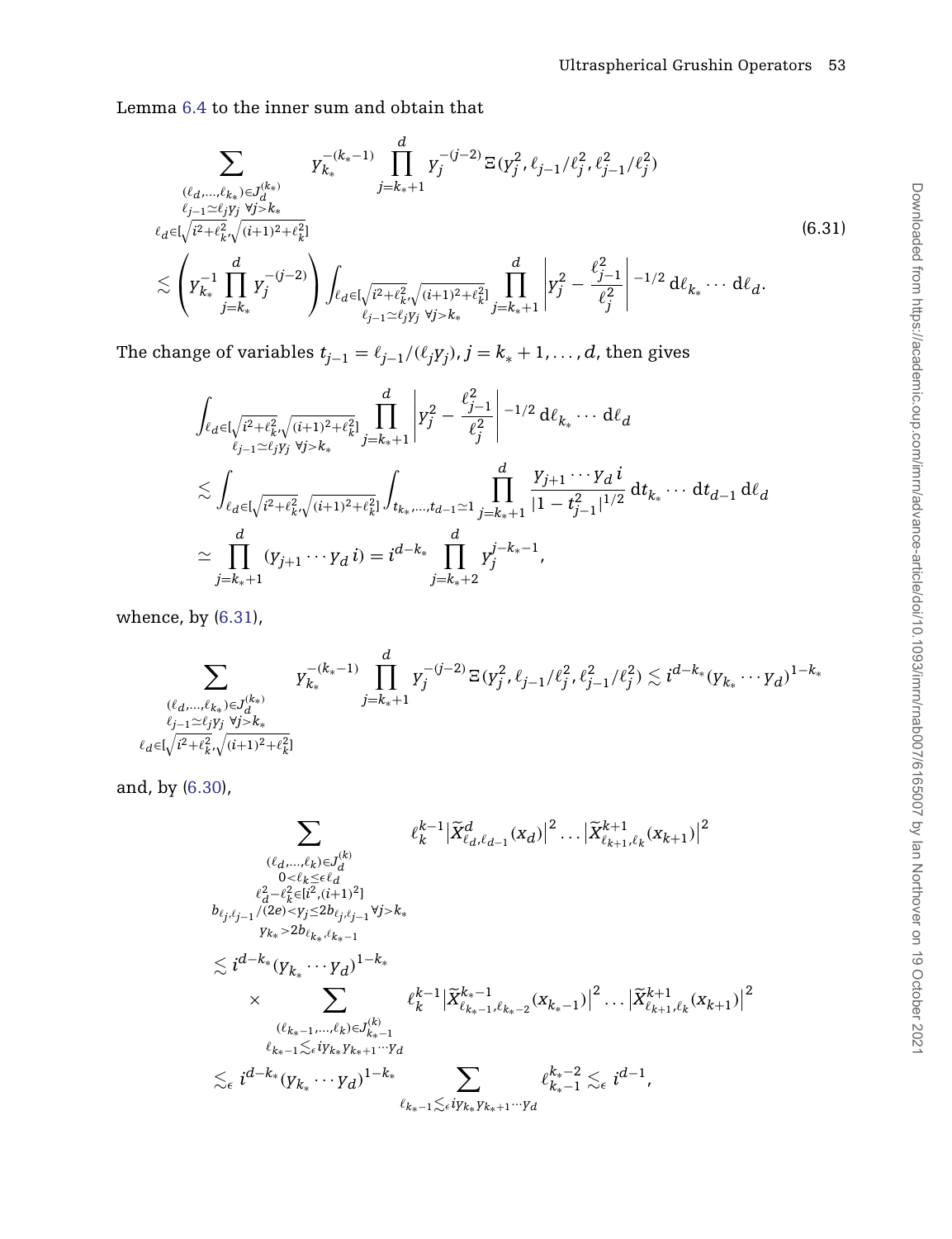where Lemma [6.9](#page-49-1) was applied to the sum in  $(\ell_{k_*}, \ldots, \ell_k)$  and the fact that  $k_* \geq k+1 \geq 2$ was used. This concludes the proof of [\(6.24\)](#page-49-0) in this range.

We now consider the case where  $k_* = k$ . Here, by [\(6.25\)](#page-49-2), [\(6.27\)](#page-51-0), and [\(6.28\)](#page-51-1),

$$
\sum_{\substack{(\ell_d,\ldots,\ell_k)\in J_d^{(k)}\\0<\ell_k\leq \ell_d^{(d)}\\ \ell_d^{2}-\ell_k^{2}\in [t^{2},(i+1)^{2}]}} \ell_k^{k-1} |\tilde{X}_{\ell_d,\ell_{d-1}}^{d}(x_d)|^2 \ldots |\tilde{X}_{\ell_{k+1},\ell_k}^{k+1}(x_{k+1})|^2
$$
\n
$$
\leq \sum_{\substack{(\ell_d,\ldots,\ell_k)\in J_d^{(k)}\\ \ell_j\supseteq \ell_j^{(k)}\\ \ell_j\supseteq \ell_k^{(k-1)}\\ \ell_j\supseteq \ell_j^{(k)}}} \ell_k^{k-1} \prod_{j=k+1}^d y_j^{-(j-2)} \Xi(y_j^2,\ell_{j-1}/\ell_j^2,\ell_{j-1}^2/\ell_j^2)
$$
\n
$$
\leq \sum_{\substack{\ell_d\in \ell \\ \ell_d\leq \ell \\ \ell_d\in [\sqrt{i^2+\ell_{k'}^2/(i+1)^2+\ell_k^2]}}}\ell_k^{k-1} \prod_{j=k+1}^d y_j^{-(j-2)} \Xi(y_j^2,\ell_{j-1}/\ell_j^2,\ell_{j-1}^2/\ell_j^2)
$$
\n
$$
\leq \epsilon i^{k-1} \left(\prod_{j=k+1}^d y_j^{k+1-j}\right) \sum_{\substack{(\ell_{d-1},\ldots,\ell_k)\in J_{d-1}^{(k)}\\ \ell_j\supseteq \ell_{j+1}\cdots\ell_d^{(k)}\\ \ell_d\in [\sqrt{i^2+\ell_{k'}^2/(i+1)^2+\ell_k^2]}} \Xi(y_d^2,\ell_{d-1}/\ell_d^2,\ell_{d-1}^2/\ell_d^2)
$$
\n
$$
\leq \epsilon i^{k-1} \left(\prod_{j=k+1}^d y_j^{k+1-j}\right) \sum_{\substack{(\ell_{d-1},\ldots,\ell_k)\in J_{d-1}^{(k)}\\ \ell_j\supseteq \ell_{j+1}\cdots\ell_d^{(k)}\\ \ell_j\supseteq \ell_{j+1}\cdots\ell_d^{(k)}\leq d}\Xi(y_d^2,\ell_{d-1}/\ell_d^2,\ell_{d-1}^2/\ell_d^2) dt_d,
$$

where the last inequality follows from Lemma [6.5](#page-35-0) together with Lemma [6.6,](#page-36-2) the fact that

$$
|\partial_{\ell_d}(\ell_{d-1}/\ell_d^2)|, |\partial_{\ell_d}(\ell_{d-1}^2/\ell_d^2)| \lesssim \ell_{d-1}/\ell_d^2
$$

in the range of summation and the fact that (since  $\ell_k \lesssim_{\epsilon} i$ ) the length of the interval  $[\sqrt{\ell_k^2 + i^2}, \sqrt{\ell_k^2 + (i+1)^2}]$  is  $\simeq_{\epsilon} 1$ .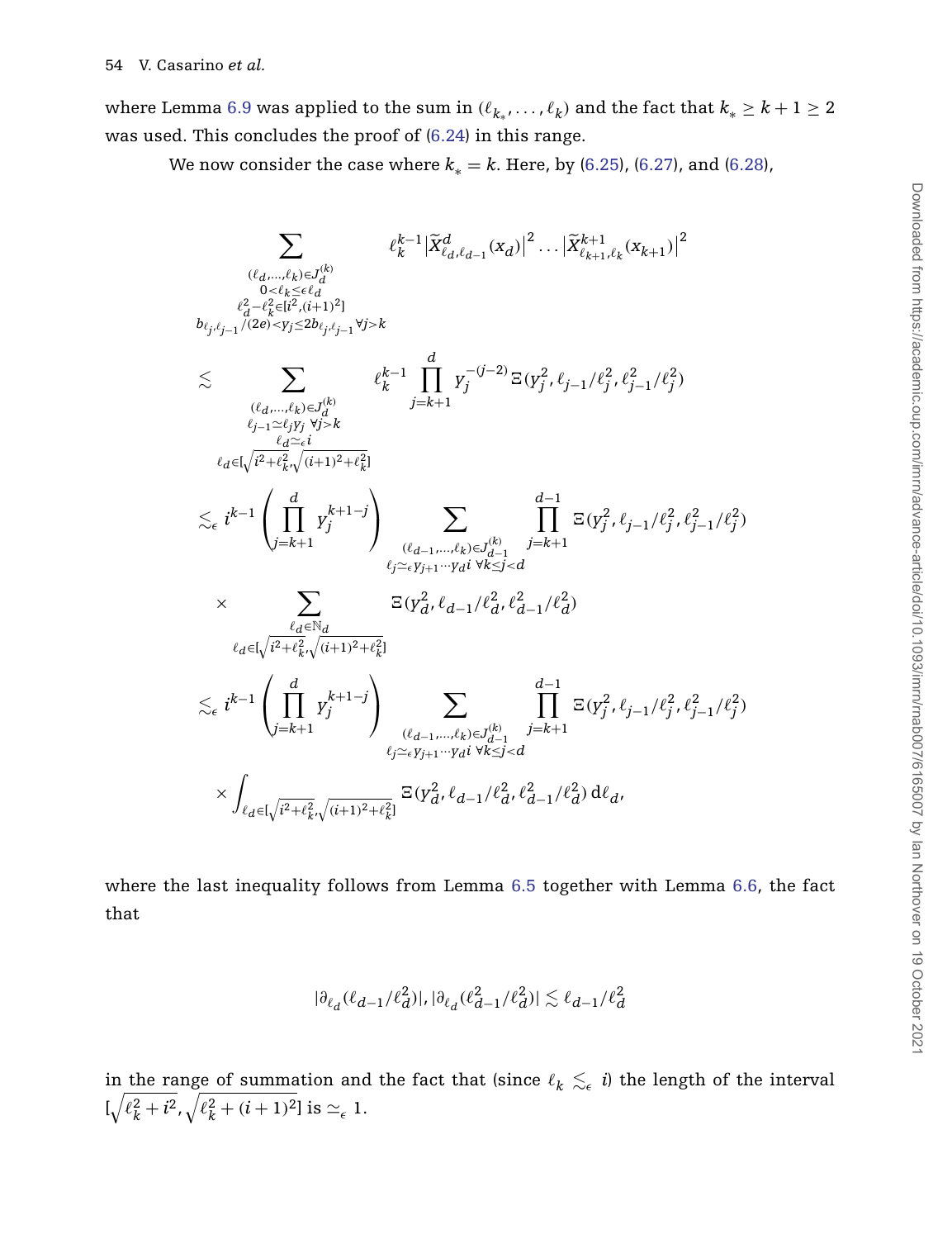The change of variables  $u = \sqrt{\ell_d^2 - \ell_k^2}$  in the inner integral then gives

$$
\sum_{\substack{(\ell_d,\ldots,\ell_{k_*})\in J_d^{(k)} \\ 0<\ell_k\leq \ell_d \\ \ell_d^2-\ell_k^2\in [i^2,(i+1)^2] \\ b_{\ell_j,\ell_{j-1}}/(2e)k}} \ell_k^{k-1} |\widetilde{X}_{\ell_d,\ell_{d-1}}^{d}(x_d)|^2 \ldots |\widetilde{X}_{\ell_{k+1},\ell_k}^{k+1}(x_{k+1})|^2
$$
\n
$$
\sum_{\substack{\ell_d^2-\ell_k^2\in [i^2,(i+1)^2] \\ \ell_j=k+1}} \sum_{\substack{(\ell_{d-1},\ldots,\ell_k)\in J_d^{(k)} \\ \ell_j\sim \epsilon}} \prod_{j=k+1}^{d-1} \Xi(\gamma_j^2,\ell_{j-1}/\ell_j^2,\ell_{j-1}^2/\ell_j^2) \\ \times \int_i^{i+1} \Xi(\gamma_d^2,\ell_{d-1}/(u^2+\ell_k^2),\ell_{d-1}^2/(u^2+\ell_k^2)) \, \mathrm{d}u
$$
\n
$$
= i^{k-1} \left(\prod_{j=k+1}^d \gamma_j^{k+1-j}\right) \int_i^{i+1} \sum_{\substack{(\ell_{d-1},\ldots,\ell_k)\in J_{d-1}^{(k)} \\ \ell_j\sim \epsilon y_{j+1}\cdots y_{d}}} \widetilde{\Xi}(u,\vec{y},\vec{\ell}) \, \mathrm{d}u,
$$

where  $\vec{\ell} = (\ell_{d-1}, \ldots, \ell_k), \vec{Y} = (y_d, \ldots, y_{k+1}),$  and

$$
\tilde{\Xi}(u,\vec{\gamma},\vec{\ell})=\Xi(y_{d}^2,\ell_{d-1}/(u^2+\ell_k^2),\ell_{d-1}^2/(u^2+\ell_k^2))\prod_{j=k+1}^{d-1}\Xi(y_j^2,\ell_{j-1}/\ell_j^2,\ell_{j-1}^2/\ell_j^2).
$$

We now want to bound the inner sum with the corresponding integral. Observe that, since  $u \in [i, i + 1]$ ,

$$
|\nabla_{\vec{\ell}} (\ell_{d-1}/(u^2+\ell_k^2))|, |\nabla_{\vec{\ell}} (\ell_{d-1}^2/(u^2+\ell_k^2))| \lesssim \ell_{d-1}/(u^2+\ell_k^2)
$$

and

$$
|\nabla_{\vec{\ell}} (\ell_{j-1}/\ell_j^2)|, |\nabla_{\vec{\ell}} (\ell_{j-1}^2/\ell_j^2)| \lesssim \ell_{j-1}/\ell_j^2 \quad \text{for} \quad j = k+1, \dots, d-1
$$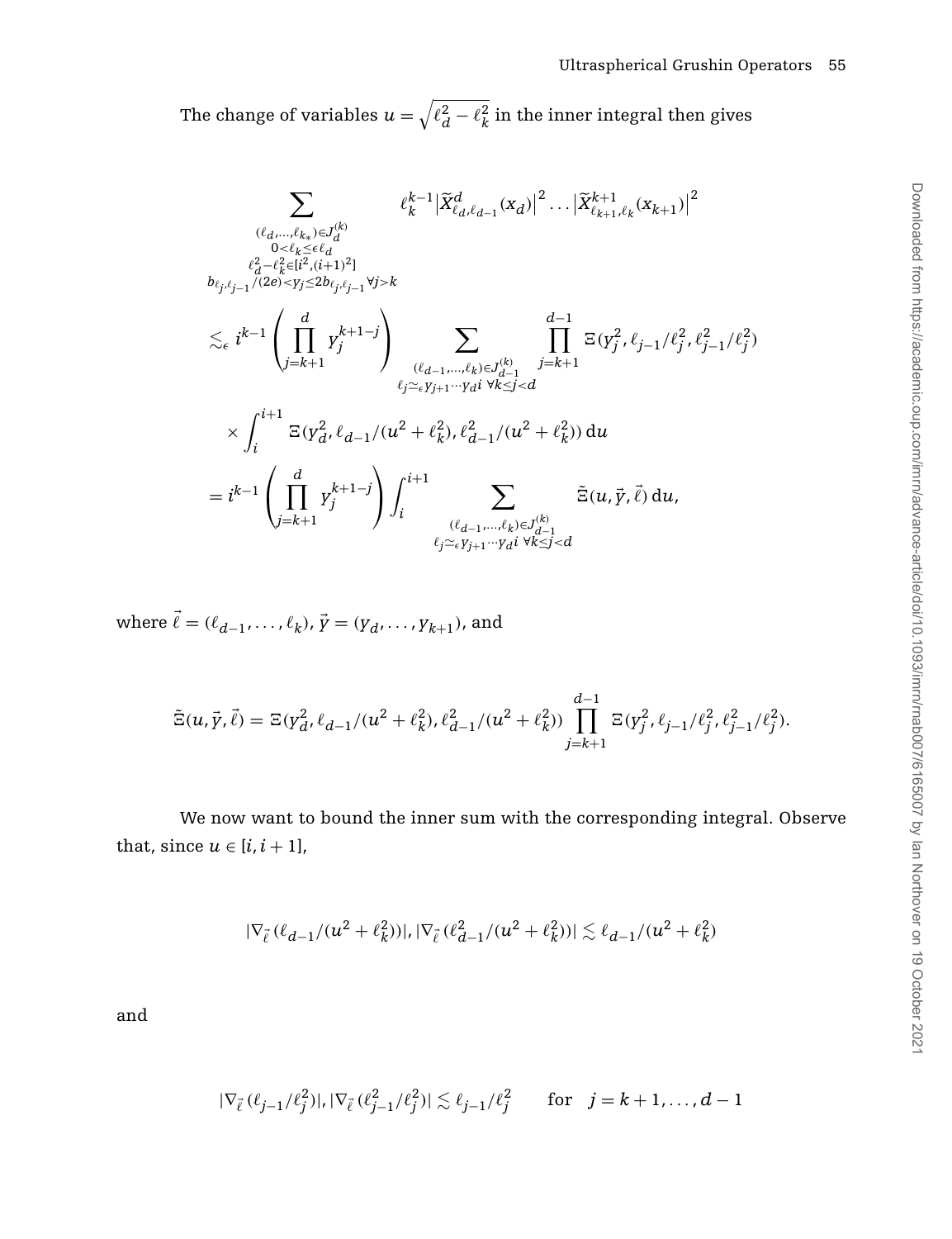on the range of summation. Thanks to Lemma [6.6,](#page-36-2) we can apply Lemma [6.4](#page-35-1) and obtain that

$$
\sum_{\substack{(\ell_{d}, \ldots, \ell_{k}) \in J_{d}^{(k)} \\ 0 \leq \ell_{k} \leq \epsilon \ell_{d} \\ \ell_{d}^{2} - \ell_{k}^{2} \in [i^{2}, (i+1)^{2}] \\ b_{\ell_{j}, \ell_{j-1}} / (2e) < y_{j} \leq 2b_{\ell_{j}, \ell_{j-1}} \forall j > k}} \ell_{k}^{k-1} \left| \widetilde{X}_{\ell_{d}, \ell_{d-1}}^{d}(x_{d}) \right|^{2} \cdots \left| \widetilde{X}_{\ell_{k+1}, \ell_{k}}^{k+1}(x_{k+1}) \right|^{2} \\ \leq_{\epsilon} i^{k-1} \left( \prod_{j=k+1}^{d} y_{j}^{k+1-j} \right) \int_{i}^{i+1} \int_{\ell_{j} \simeq_{\epsilon} y_{j+1} \cdots y_{d} i} \widetilde{z}(u, \vec{y}, \vec{\ell}) d\ell_{k} \cdots d\ell_{d-1} du \\ \leq i^{k-1} \left( \prod_{j=k+1}^{d} y_{j}^{k+1-j} \right) \int_{i}^{i+1} \int_{\ell_{j} \simeq_{\epsilon} y_{j+1} \cdots y_{d} i} \forall k \leq j < d \left| y_{d}^{2} - \frac{\ell_{d-1}^{2}}{u^{2} + \ell_{k}^{2}} \right|^{-1/2} \\ \times \prod_{j=k+1}^{d-1} \left| y_{j}^{2} - \frac{\ell_{j-1}^{2}}{\ell_{j}^{2}} \right|^{-1/2} d\ell_{k} \cdots d\ell_{d-1} du.
$$

The change of variables  $\ell_j = uy_{j+1} \cdots y_d \tau_j$ , *j* = *k*, ..., *d* − 1, then gives

$$
\sum_{\substack{(\ell_d,\ldots,\ell_k)\in J_d^{(k)}\\0<\ell_k\leq \ell_d\\ \ell_d^{2}-\ell_k^{2}\in [i^{2},(i+1)^{2}]}} \ell_k^{k-1} |\tilde{X}_{\ell_d,\ell_{d-1}}^{d}(x_d)|^2 \ldots |\tilde{X}_{\ell_{k+1},\ell_k}^{k+1}(x_{k+1})|^2
$$
\n
$$
\sum_{\substack{\ell_d^{2}-\ell_k^{2}\in [i^{2},(i+1)^{2}]\\j=k+1}} \sum_{\substack{\ell_d^{2}-\ell_k^{2}\in [i^{2},(i+1)^{2}]\\j=k+1}} \forall j \text{ s.t.}
$$
\n
$$
\lesssim_{\epsilon} i^{d-1} \left(\prod_{j=k+1}^d y_j\right) \int_i^{i+1} \int_{\tau_k,\ldots,\tau_{d-1}\simeq \epsilon} \left|y_d^2 - \frac{y_d^2 \tau_{d-1}^2}{1 + y_{k+1}^2 \cdots y_d^2 \tau_k^2}\right|^{-1/2}
$$
\n
$$
\times \prod_{j=k+1}^{d-1} \left|1 - \frac{\tau_{d-1}^2}{1 + y_{k+1}^2 \cdots y_d^2 \tau_k^2}\right|^{-1/2}
$$
\n
$$
\times \prod_{j=k+1}^{d-1} \left|1 - \frac{\tau_{j-1}^2}{\tau_j^2}\right|^{-1/2} d\tau_k \cdots d\tau_{d-1}
$$
\n
$$
\approx_{\epsilon} i^{d-1} \int_{\tau_k,\ldots,\tau_{d-1}\simeq \epsilon} \left|\frac{1}{\tau_{d-1}^2} + \frac{y_{k+1}^2 \cdots y_d^2 \tau_k^2}{\tau_{d-1}^2} - 1\right|^{-1/2}
$$
\n
$$
\times \prod_{j=k+1}^{d-1} \left|1 - \frac{\tau_{j-1}^2}{\tau_j^2}\right|^{-1/2} d\tau_k \cdots d\tau_{d-1}.
$$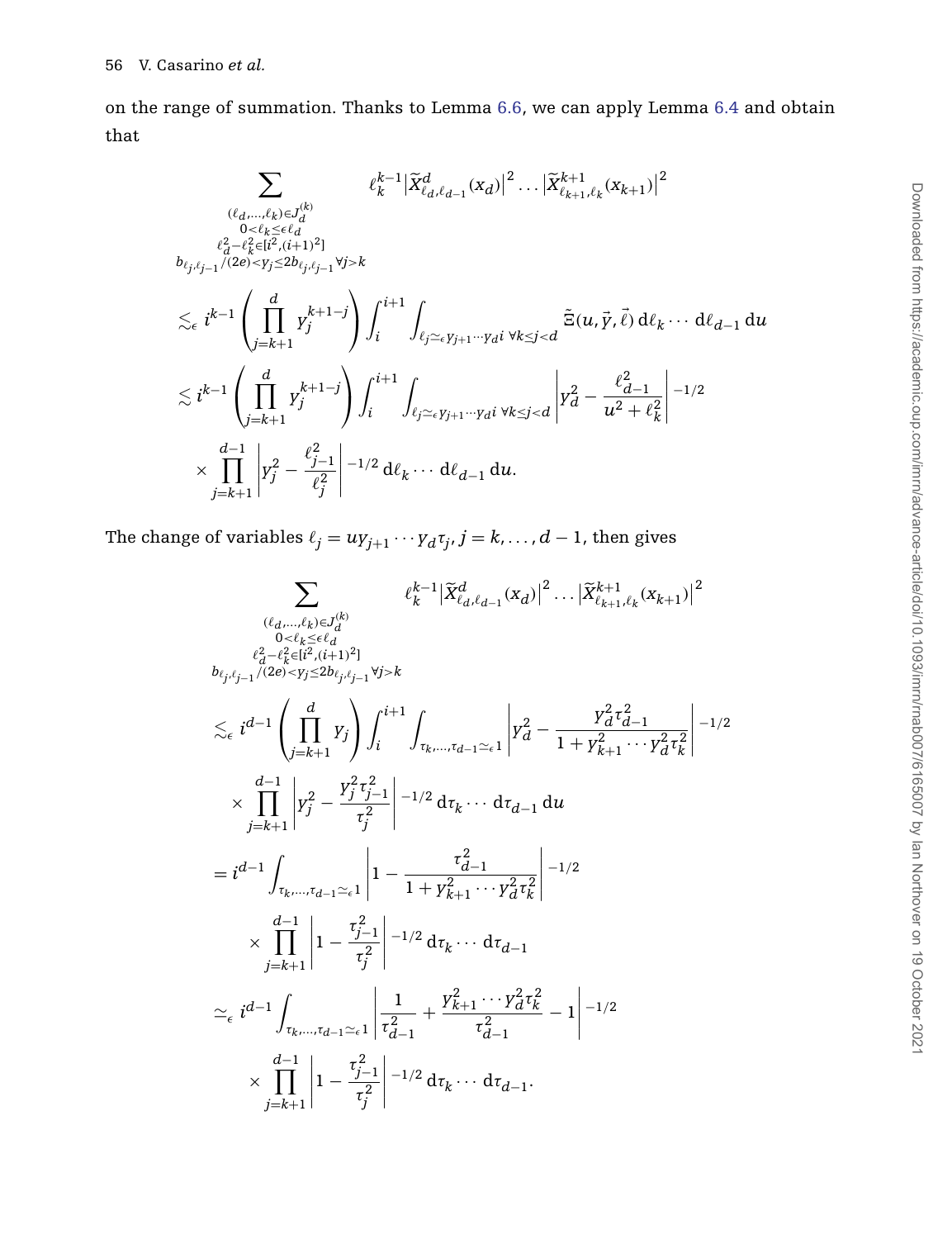Finally, the change of variables

$$
t_{d-1} = \frac{1}{\tau_{d-1}},
$$
  $t_j = \frac{\tau_j}{\tau_{j+1}}$  for  $j = k, ..., d-2$ 

yields

$$
\sum_{\substack{(\ell_d,\ldots,\ell_k)\in J_d^{(k)} \\ 0<\ell_k\leq \epsilon \ell_d \\ \ell_d^2-\ell_k^2\in [i^2,(i+1)^2] \\ b_{\ell_j,\ell_{j-1}}/(2e)<\gamma_j\leq 2b_{\ell_j,\ell_{j-1}} \forall j>k \\ \lesssim_\epsilon i^{d-1}\int_{t_k,\ldots,t_{d-1}\simeq_\epsilon 1}\left|t_{d-1}^2+y_{k+1}^2\cdots y_d^2t_k^2\cdots t_{d-2}^2-1\right|^{-1/2} \\ \times \prod_{j=k+1}^{d-1}\left|1-t_{j-1}^2\right|^{-1/2}\mathrm{d} t_k\cdots \mathrm{d} t_{d-1} \\ \lesssim_\epsilon i^{d-1}\int_{t_k,\ldots,t_{d-2}\simeq_\epsilon 1}\prod_{j=k+1}^{d-1}\left|1-t_{j-1}^2\right|^{-1/2}\int_{|v|\lesssim_\epsilon 1}|v|^{-1/2}\mathrm{d} v\,\mathrm{d} t_k\cdots \mathrm{d} t_{d-2}\lesssim_\epsilon i^{d-1},
$$

and we are done.

#### <span id="page-57-0"></span>**7 Proof of the Abstract Multiplier Theorem**

Here we give an outline proof of the multiplier theorem stated in Section [2.](#page-7-0) The proof combines ideas from multiple works on the subject, including [\[13,](#page-63-0) [17,](#page-64-7) [20,](#page-64-8) [31,](#page-64-10) [36\]](#page-64-13), to which we refer for additional details.

**Proof of Theorem** [2.1.](#page-8-2) Similarly as in [\[36\]](#page-64-13), for all  $r \in (0, \infty)$ ,  $\beta \in [0, \infty)$ ,  $p \in [1, \infty]$  and  $K: X \times X \rightarrow \mathbb{C}$ , we define the norm

$$
|||K|||_{p,\beta,r} = \text{ess sup}_{z' \in X} \mu(B(z',r))^{1/p'} ||(1 + \varrho(\cdot,z')/r)^{\beta} K(\cdot,z')||_{L^p(X)},
$$

where  $p' = p/(p-1)$  is the conjugate exponent to p; if  $r \in (0, 1]$ , we also define the norm

$$
|||K|||_{p,\beta,r}^* = \text{ess sup}_{z' \in X} \mu(B(z',r))^{1/p'} ||(1+\varrho(\cdot,z')/r)^{\beta} \pi_r(\cdot,z')^{1/p} K(\cdot,z')||_{L^p(X)}.
$$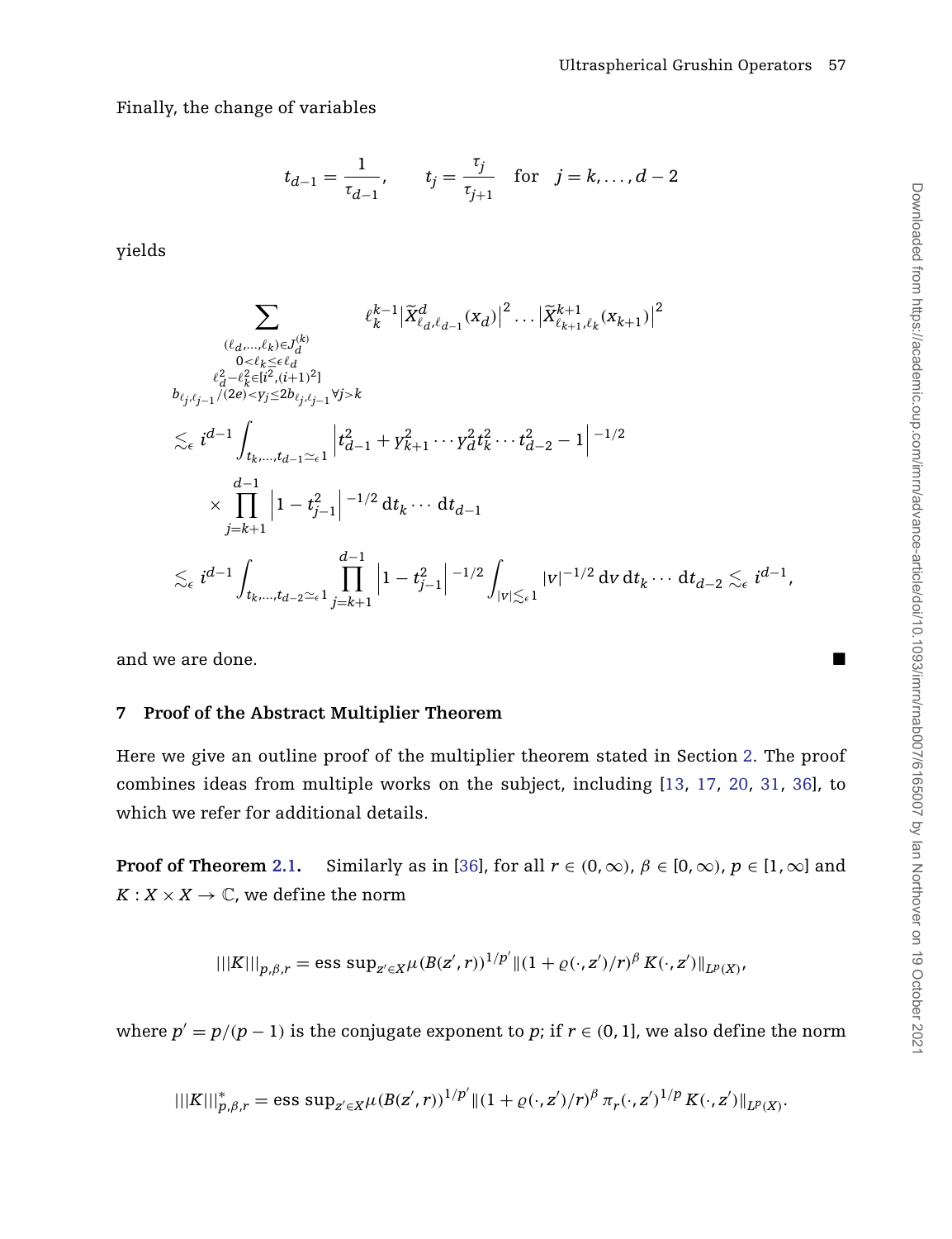Let also *Q* denote the homogeneous dimension of  $(X, \rho, \mu)$ , that is, a positive constant (whose existence is a consequence of the doubling condition) such that

$$
\mu(B(\mathbf{z},\lambda r))\lesssim \lambda^Q\mu(B(\mathbf{z},r))
$$

for all  $z \in X$ ,  $r > 0$  and  $\lambda \geq 1$ .

Due to the doubling condition and the heat kernel bounds, we can apply [\[36,](#page-64-13) Theorem 6.1] to obtain that, for all  $\epsilon > 0$ , all  $\beta \ge 0$ , all  $R \in (0, \infty)$  and all  $F : \mathbb{R} \to \mathbb{C}$ supported in  $[-R^2, R^2]$ ,

<span id="page-58-0"></span>
$$
|||K_{F(\mathfrak{L})}|||_{2,\beta,R^{-1}} \lesssim_{\beta,\epsilon} ||F(R^2 \cdot)||_{L_{\beta+\epsilon}^{\infty}},\tag{7.1}
$$

$$
||F(\mathfrak{L})||_{L^{1}(X)\to L^{1}(X)} \lesssim_{\epsilon} ||F(R^{2}\cdot)||_{L^{\infty}_{0/2+\epsilon}},
$$
\n(7.2)

<span id="page-58-2"></span>It is worth noting that, since  $\pi_r \geq 1$  by [\(2.2\)](#page-8-3), the estimate [\(2.3\)](#page-8-4) trivially holds for all  $\beta > 0$ ,  $r > 0$  and  $y \in X$  [\[20,](#page-64-8) Lemma 4.4]; so it is not restrictive to assume in what follows that  $\mathfrak{d} \leq \mathfrak{Q}$ .

Set  $A_t$  = exp( $-t^2$ L) if  $t \in [0, \infty)$  and  $A_t = 0$  if  $t = \infty$ . From [\(7.1\)](#page-58-0) we deduce that, for all  $t \in [0,\infty]$ , all  $\epsilon > 0$ , all  $\beta \geq 0$ , all  $R \in (0,\infty)$  and all  $F : \mathbb{R} \to \mathbb{C}$  supported in [*R/*16, *R*],

$$
|||\mathcal{K}_{F(\sqrt{\mathfrak{L}})(1-A_t)}|||_{2,\beta,R^{-1}}\lesssim_{\beta,\epsilon} \|F(R\cdot)\|_{L_{\beta+\epsilon}^\infty}\min\{1,(Rt)^2\}.
$$

Let  $\xi \in C_c((-1/16, 1/16))$  be nonnegative with

$$
\int_{R} \xi(t) dt = 1 \quad \text{and} \quad \int_{\mathbb{R}} t^{k} \xi(t) dt = 0 \quad \text{for} \quad k = 1, \ldots, 20 + 2.
$$

(cf. [\[36,](#page-64-13) eq. (18)]). Then by Young's inequality we obtain that, for all  $t \in [0, \infty]$ , all  $\epsilon > 0$ , all  $\beta \geq 0$ , all  $R \in [1,\infty)$  and all  $F : \mathbb{R} \to \mathbb{C}$  supported in  $[R/8, 7R/8]$ ,

<span id="page-58-1"></span>
$$
\text{tr}(\mathcal{K}_{(\xi *F)(\sqrt{\mathfrak{L}})(1-A_t)}[\|_{2,\beta,R^{-1}}\lesssim_{\beta,\epsilon} \|F(R\cdot)\|_{L_{\beta+\epsilon}^\infty}\min\{1,(Rt)^2\}.
$$

In particular, by [\(2.2\)](#page-8-3) and Sobolev's embedding, for all  $t \in [0, \infty]$ , all  $\epsilon > 0$ , all  $\beta \ge 0$ , all  $N \in \mathbb{N} \setminus \{0\}$  and all  $F : \mathbb{R} \to \mathbb{C}$  supported in  $[N/8, 7N/8]$ ,

$$
|||\mathcal{K}_{(\xi * F)(\sqrt{\mathfrak{L}})(1-A_t)}|||_{2,\beta,N^{-1}}^* \lesssim_{\beta,\epsilon} ||F(N \cdot)||_{L^q_{\beta+M_0+1/q+\epsilon}} \min\{1,(Nt)^2\}.
$$
 (7.3)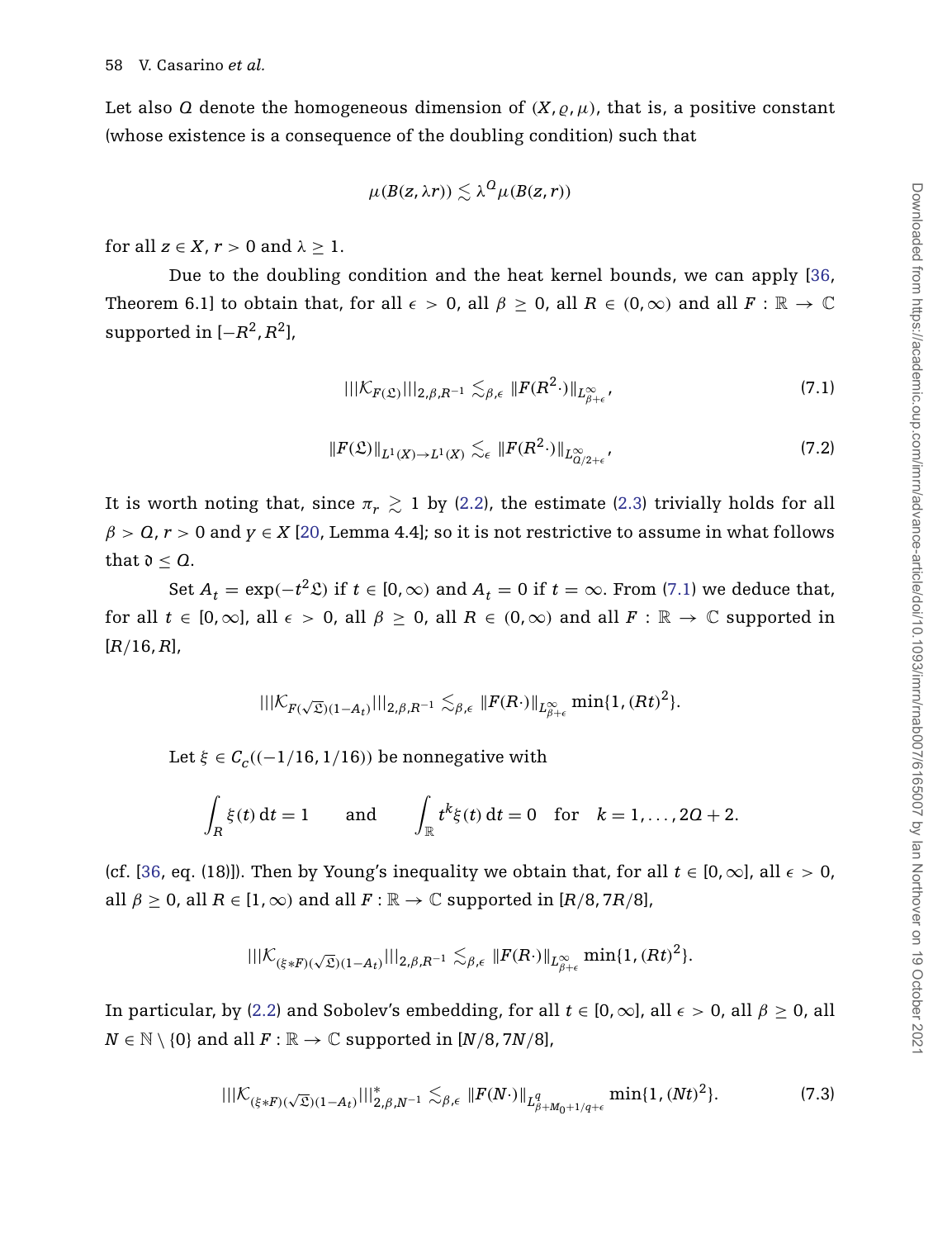On the other hand, by [\(2.4\)](#page-8-0), for all  $t \in [0, \infty]$ , all  $N \in \mathbb{N} \setminus \{0\}$  and all  $F : \mathbb{R} \to \mathbb{C}$ supported in [*N/*16, *N*],

$$
|||{\mathcal K}_{F(\sqrt{\mathfrak{L}})(1-A_t)}|||_{{2,0,N}^{-1}}^*\lesssim \|F(N\cdot)\|_{N,q}\min\{1,(Nt)^2\}.
$$

Hence, by [\[20,](#page-64-8) eq. (4.9)], for all  $t \in [0, \infty]$ , all  $N \in \mathbb{N} \setminus \{0\}$  and all  $F : \mathbb{R} \to \mathbb{C}$  supported in [*N/*8, 7*N/*8],

<span id="page-59-0"></span>
$$
\| ||\mathcal{K}_{(\xi *F)(\sqrt{\mathfrak{L}})(1-A_t)}||_{2,0,N^{-1}}^* \lesssim ||F(N \cdot)||_{L^q} \min\{1,(Nt)^2\}.
$$
 (7.4)

Interpolation of [\(7.3\)](#page-58-1) and [\(7.4\)](#page-59-0) gives that, for all  $t \in [0, \infty]$ , all  $\epsilon > 0$ , all  $\beta \ge 0$ , all  $N \in \mathbb{N} \setminus \{0\}$  and all  $F : \mathbb{R} \to \mathbb{C}$  supported in  $[N/4, 3N/4]$ ,

<span id="page-59-1"></span>
$$
|||\mathcal{K}_{(\xi * F)(\sqrt{\mathfrak{L}})(1-A_t)}|||_{2,\beta,N^{-1}}^* \lesssim_{\beta,\epsilon} ||F(N \cdot)||_{L^q_{\beta+\epsilon}} \min\{1,(Nt)^2\}.
$$
 (7.5)

By [\(2.3\)](#page-8-4) and [\(7.5\)](#page-59-1), we then deduce that, for all  $r \in [0, \infty)$ , all  $t \in [0, \infty]$ , all  $s > \mathfrak{d}/2$ , all  $\epsilon$  ∈ [0, *s* −  $\delta$ /2), all *N* ∈ N \ {0} and all *F* : R → C supported in [*N*/4, 3*N*/4],

<span id="page-59-2"></span>
$$
\begin{split} \text{ess sup}_{z' \in X} \int_{X \setminus B(z',r)} |K_{(\xi *F)(\sqrt{\Sigma})(1-A_t)}(z,z')| \, d\mu(z) \\ &\le (1+Nr)^{-\epsilon} |||K_{(\xi *F)(\sqrt{\Sigma})(1-A_t)}|||_{1,\epsilon,N^{-1}} \\ &\lesssim_{s,\epsilon} (1+Nr)^{-\epsilon} |||K_{(\xi *F)(\sqrt{\Sigma})(1-A_t)}|||_{2,\gamma,N^{-1}}^* \\ &\lesssim_{s,\epsilon} (1+Nr)^{-\epsilon} ||F(N \cdot)||_{L_s^q} \min\{1,(Nt)^2\}, \end{split} \tag{7.6}
$$

where *γ* is the midpoint of  $(0/2 + \epsilon, s)$ ; more specifically, the 2nd inequality follows from [\(2.3\)](#page-8-4) (applied with  $\beta = 2(\gamma - \epsilon)$ ) and the Cauchy–Schwarz inequality, while the 3rd inequality is just [\(7.5\)](#page-59-1) with  $\gamma$  and *s* in place of  $\beta$  and  $\beta + \epsilon$ .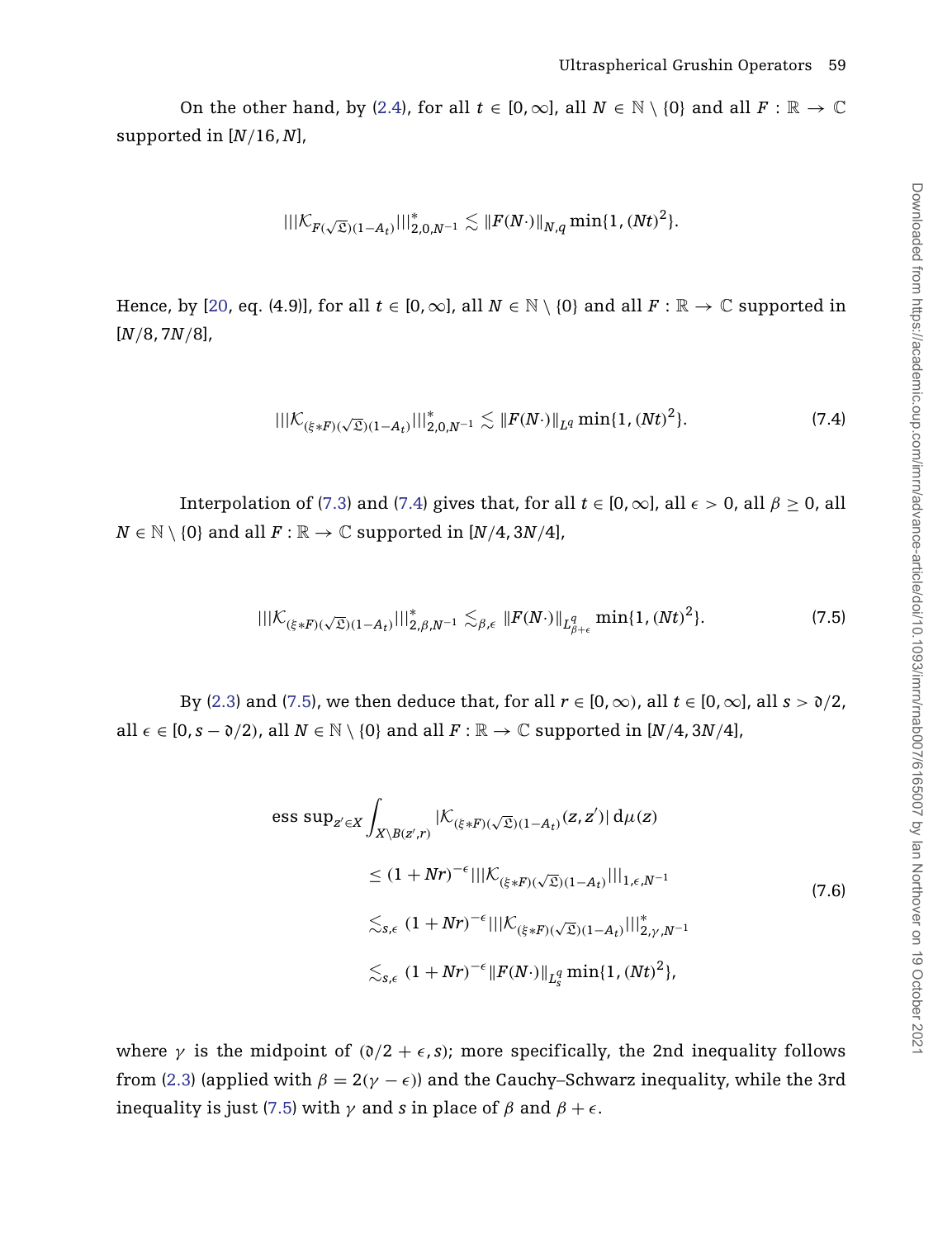On the other hand, from [\(2.3\)](#page-8-4) and [\(2.4\)](#page-8-0) we deduce that, for all  $s > \partial/2$ , all  $\epsilon \in$  $[0, \min\{s - \mathfrak{d}/2, \mathfrak{d}/2\}$ , all  $N \in \mathbb{N} \setminus \{0\}$  and all  $F : \mathbb{R} \to \mathbb{C}$  supported in  $[N/4, 3N/4]$ ,

<span id="page-60-0"></span>
$$
\| (F - \xi * F)(\sqrt{\mathfrak{L}}) \|_{1 \to 1} = || | \mathcal{K}_{(F - \xi * F)(\sqrt{\mathfrak{L}})} || |_{1,0,N^{-1}}
$$
  
\n
$$
\lesssim_{s,\epsilon} || | \mathcal{K}_{(F - \xi * F)(\sqrt{\mathfrak{L}})} || |_{2,\gamma,N^{-1}}^*
$$
  
\n
$$
\leq (1 + ND)^{\gamma} || | \mathcal{K}_{(F - \xi * F)(\sqrt{\mathfrak{L}})} || |_{2,0,N^{-1}}^*
$$
  
\n
$$
\lesssim_{s,\epsilon} N^{\gamma} || (F - \xi * F)(N \cdot) ||_{N,q}
$$
  
\n
$$
\lesssim_{s,\epsilon} N^{-\epsilon} || F(N \cdot) ||_{L_{\epsilon+\gamma}^q}
$$
  
\n
$$
\lesssim_{s,\epsilon} N^{-\epsilon} || F(N \cdot) ||_{L_g^q},
$$
  
\n(7.7)

where *D* is the *ρ*-diameter of *X* and  $\gamma$  is the midpoint of  $(\partial /2, \min{\{\partial, s - \epsilon\}})$ ; more specifically, the 2nd inequality follows from [\(2.3\)](#page-8-4) (applied with  $\beta = 2\gamma$ ) and the Cauchy–Schwarz inequality, the 4th inequality is [\(2.4\)](#page-8-0), and the 5th follows from [\[20,](#page-64-8) Proposition 4.6].

Finally, from by [\(2.3\)](#page-8-4) and [\(2.4\)](#page-8-0) we deduce that, if  $\text{supp}F \subseteq [0, 1]$ , then

<span id="page-60-1"></span>
$$
||F(\sqrt{\mathfrak{L}})||_{1\to1} = |||K_{F(\sqrt{\mathfrak{L}})}|||_{1,0,1}
$$
  
\n
$$
\lesssim |||K_{F(\sqrt{\mathfrak{L}})}|||_{2,0,1}^{*}
$$
  
\n
$$
\leq (1+D)^{0}|||K_{F(\sqrt{\mathfrak{L}})}|||_{2,0,1}^{*}
$$
  
\n
$$
\lesssim ||F||_{1,q}
$$
  
\n
$$
\leq ||F||_{\infty};
$$
\n(7.8)

more specifically, the 2nd inequality follows from [\(2.3\)](#page-8-4) (applied with  $\beta = 0$ ) and the Cauchy–Schwarz inequality, while the 4th inequality is [\(2.4\)](#page-8-0) applied with  $r = N = 1$ .

Combining [\(7.6\)](#page-59-2) (applied with  $t = \infty$ , and  $\epsilon = r = 0$ ) and [\(7.7\)](#page-60-0) (applied with  $\epsilon = 0$ ) gives in particular that, for all  $s > \partial/2$ , all  $N \in \mathbb{N} \setminus \{0\}$  and all  $F : \mathbb{R} \to \mathbb{C}$  supported in [*N/*4, 3*N/*4],

$$
\|F(\sqrt{\mathfrak{L}})\|_{1\to 1} \lesssim_{\mathcal{S}} \|F(N\cdot)\|_{L_{\mathfrak{S}}^q}.
$$
\n(7.9)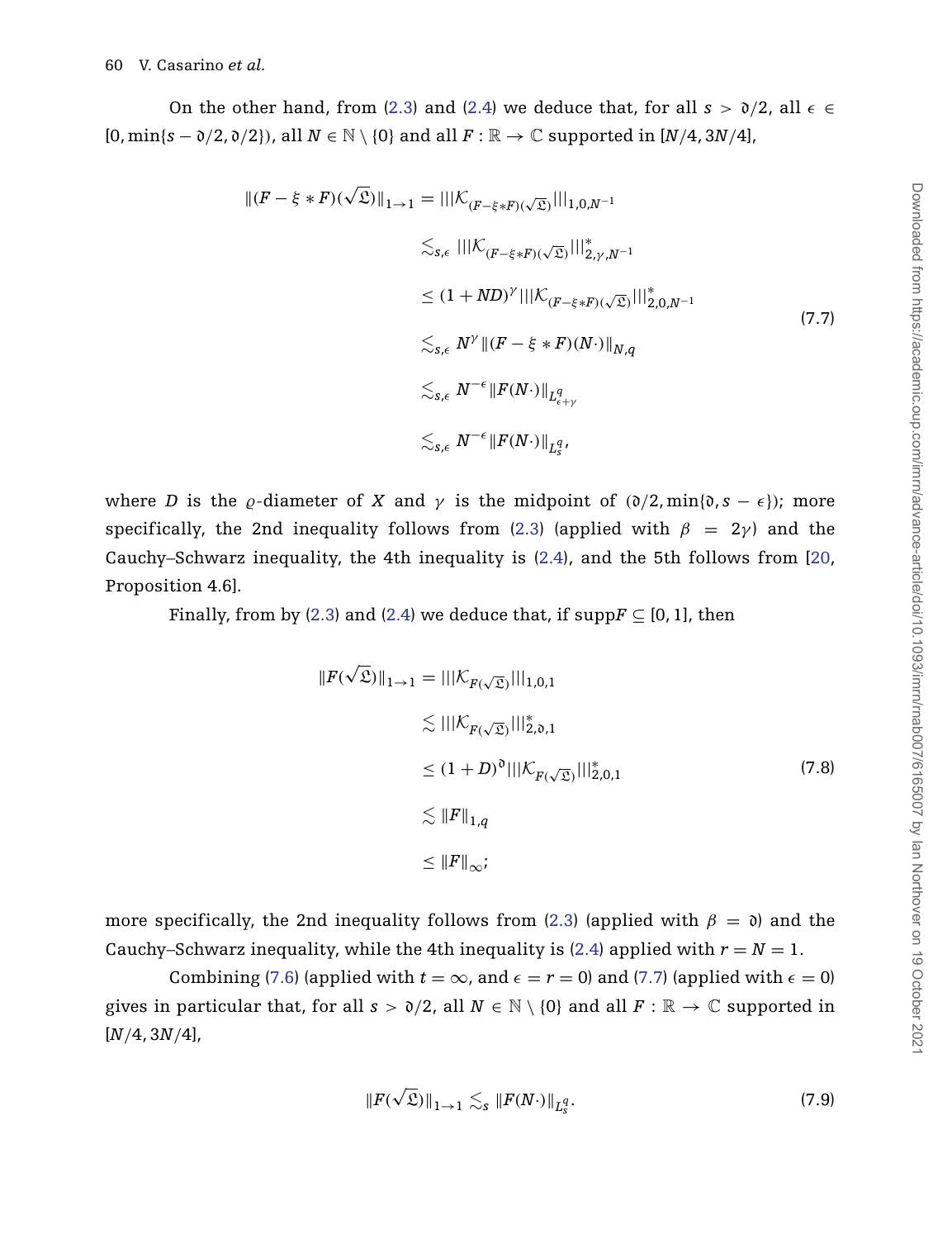This estimate, combined with [\(7.8\)](#page-60-1), easily gives a weak version of part (i): namely, for all  $s > \partial/2$  and  $F : \mathbb{R} \to \mathbb{C}$  supported in [1/2, 1],

<span id="page-61-0"></span>
$$
\sup_{t>0} ||F(t\sqrt{\mathfrak{L}})||_{1\to 1} \lesssim_{s} ||F||_{L_{s}^{q}}.
$$
\n(7.10)

We now prove the full version of part (i). Fix an even cutoff function  $\chi \in C_c^{\infty}(\mathbb{R})$ with  $\chi(0) = 1$  and supp $\chi \subseteq [-1, 1]$ . Let  $F : \mathbb{R} \to \mathbb{C}$  be supported in  $[-1, 1]$  and set  $\tilde{F} = F - F(0)\chi$ . Note that, for all  $k \in \mathbb{N}$ ,

$$
\|F(0)\chi(\sqrt{\cdot})\|_{C^k} \lesssim_k \|F(0)\chi\|_{C^{2k}} \lesssim_k |F(0)| \lesssim_s \|F\|_{L_s^q},
$$

by Sobolev's embedding, provided *s >* 1*/q*. In particular, from [\(7.2\)](#page-58-2) it follows that

$$
\sup_{t>0} ||F(0)\chi(t\sqrt{\mathfrak{L}})||_{1\to 1} \lesssim_{s} ||F||_{L_{s}^{q}}
$$
\n(7.11)

for all  $s > 1/q$ , and moreover

<span id="page-61-1"></span> $\|\tilde{F}\|_{L^q_s} \lesssim_s \|F\|_{L^q_s}.$ 

Let now  $\xi \in C_c^{\infty}(\mathbb{R})$  be such that  $\text{supp}\xi \subseteq (1/2, 2)$  and  $\sum_{k \in \mathbb{Z}} \xi(2^k \cdot) = 1$  on  $(0, \infty)$ . Decompose  $\tilde{F} = \sum_{k \in \mathbb{N}} \tilde{F}_k(2^k \cdot)$  on  $[0, \infty)$ , where  $\tilde{F}_k = \tilde{F}(2^{-k} \cdot) \xi$ ; since  $\mathrm{supp} \tilde{F}_k \subseteq (1/2, 2)$ , from [\(7.10\)](#page-61-0) we deduce that

$$
\sup_{t>0} \|\tilde{F}_k(t\sqrt{\mathfrak{L}})\|_{1\to 1} \lesssim_{\beta} \|\tilde{F}_k\|_{L^q_{\beta}}
$$

provided  $\beta > \partial/2$ . On the other hand, arguing as in the proof of [\[35,](#page-64-20) Lemma 4.8], one deduces that, for all  $\beta \geq 0$  and  $s > \max{\beta, 1/q}$ , there exists  $\epsilon > 0$  such that

$$
\|\tilde F_k\|_{L^q_\beta}\lesssim_{\beta,s} \|\tilde F_k\|_\infty + 2^{-k\epsilon}\|\tilde F\|_{L^q_s}\lesssim_s 2^{-k\epsilon}\|\tilde F\|_{L^q_s};
$$

the latter estimate is due to the fact that  $\bar{F}(0) = 0$  and, by Sobolev's embedding, if  $\|\tilde{F}\|_{L_{S}^q}<\infty$  for some  $s>1/q$ , then  $\tilde{F}$  is Hölder continuous. In conclusion, for all  $t>0$  and  $s > \partial/2$ ,

<span id="page-61-2"></span>
$$
\|\tilde{F}(t\sqrt{\mathfrak{L}})\|_{1\to 1} \leq \sum_{k\in \mathbb{N}} \|\tilde{F}_k(2^k t\sqrt{\mathfrak{L}})\|_{1\to 1} \lesssim_{s} \sum_{k\in \mathbb{N}} 2^{-k\epsilon} \|\tilde{F}\|_{L_s^q} \lesssim_{s} \|F\|_{L_s^q};\tag{7.12}
$$

combining the estimates [\(7.11\)](#page-61-1) and [\(7.12\)](#page-61-2) gives part (i).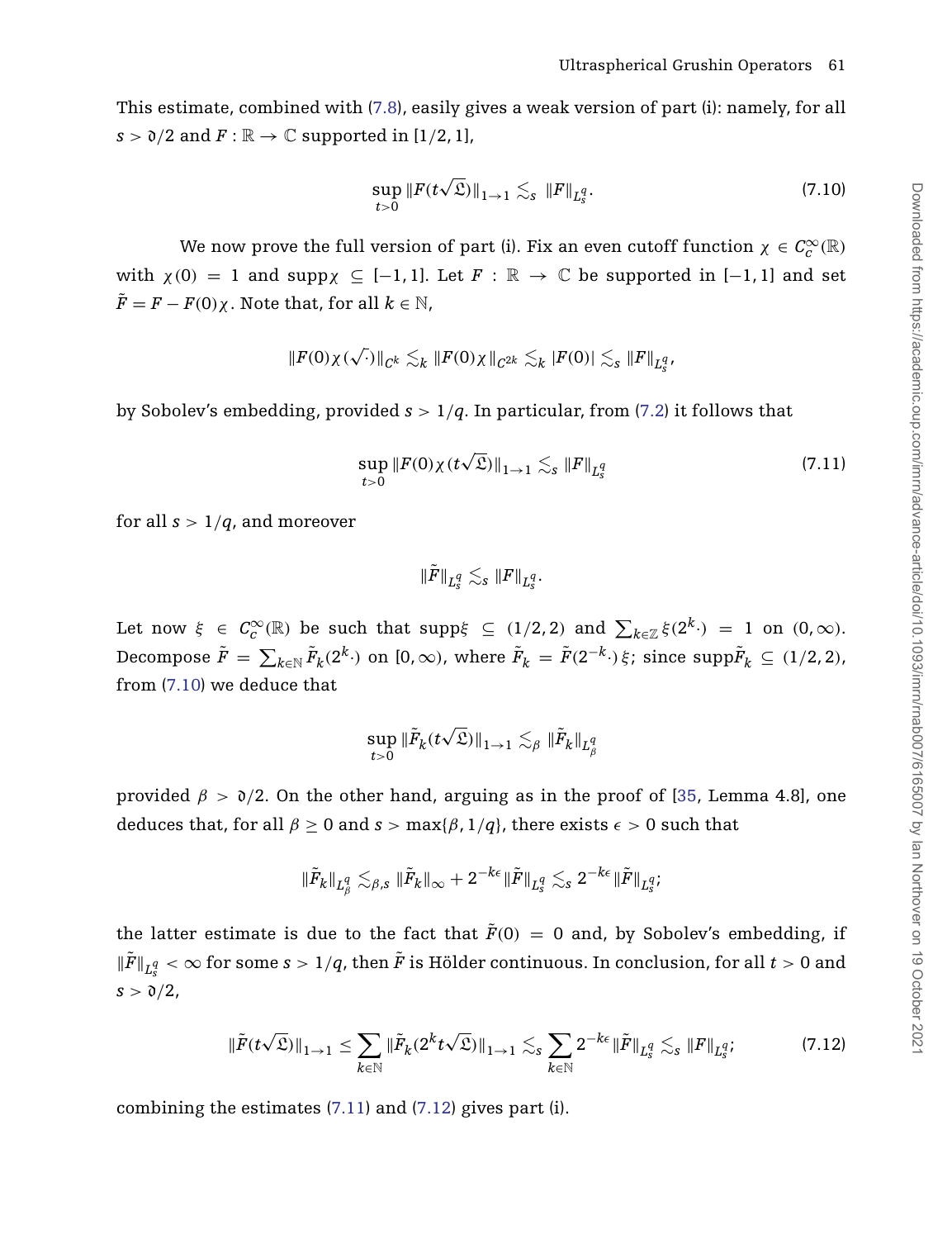As for part (ii), since the right-hand side of [\(2.5\)](#page-9-1) is essentially independent of the cut-off function *η*, we may assume that  $\text{supp}\eta \subseteq (1/4, 1)$  and  $\sum_{k \in \mathbb{Z}} \eta(2^k \cdot) = 1$  on  $(0, \infty)$ .

We now argue as in [\[20,](#page-64-8) proof of Theorems 3.1 and 3.2]. For a given  $F : \mathbb{R} \to \mathbb{C}$ supported in [1/2,  $\infty$ ), we decompose dyadically  $F = \sum_{k \in \mathbb{N}} \eta(2^{-k} \cdot) F$ . By applying [\(7.6\)](#page-59-2) to each dyadic piece and summing the corresponding estimate, we obtain, for all  $s > \frac{\delta}{2}$ and  $r > 0$ ,

$$
\text{ess sup}_{z' \in X} \int_{X \setminus B(z',r)} |\mathcal{K}_{(\xi * F)(\sqrt{\mathfrak{L}})(1-A_r)}(z,z')| \, \mathrm{d} \mu(z) \lesssim_s \sup_{k \in \mathbb{N}} \|F(2^k \cdot) \eta\|_{L^q_s}.
$$

An application of [\[19,](#page-64-21) Theorem 1] then gives, for all  $s > \frac{\partial}{2}$ ,

<span id="page-62-0"></span>
$$
\|(\xi * F)(\sqrt{\mathfrak{L}})\|_{L^1 \to L^{1,\infty}} \lesssim_{s} \sup_{k \in \mathbb{N}} \|\eta F(2^k \cdot)\|_{L_s^q}.
$$
\n(7.13)

On the other hand, by applying [\(7.7\)](#page-60-0) to each dyadic piece of *F* and summing the corresponding estimates, we obtain, for all  $s > \partial/2$ .

<span id="page-62-1"></span>
$$
\| (F - \xi * F)(\sqrt{\mathfrak{L}}) \|_{L^1 \to L^1} \lesssim_{s} \sup_{k \in \mathbb{N}} \| \eta F(2^k \cdot) \|_{L^q_s}.
$$
 (7.14)

Combining the estimates [\(7.13\)](#page-62-0) and [\(7.14\)](#page-62-1) yields, for all  $F : \mathbb{R} \to \mathbb{C}$  supported in [1*/*2,∞*)* and all *s >* d*/*2,

<span id="page-62-2"></span>
$$
||F(\sqrt{\mathfrak{L}})||_{L^{1}\to L^{1,\infty}} \lesssim_{s} \sup_{k\in\mathbb{N}} ||\eta F(2^{k}\cdot)||_{L_{s}^{q}}.
$$
\n(7.15)

Via a partition of unity subordinated to  $\{(1/2, \infty), (-\infty, 1)\}\)$ , we can now combine [\(7.15\)](#page-62-2) and [\(7.8\)](#page-60-1) and obtain part (ii).

#### **Funding**

This work was supported by the Gruppo Nazionale per l'Analisi Matematica, la Probabilità e le loro Applicazioni [Project 2018 "Operatori e disuguaglianze integrali in spazi con simmetrie" to V.C. and P.C.] and Ministero dell'Istruzione, dell'Università e della Ricerca [PRIN 2016 "Real and Complex Manifolds: Geometry, Topology and Harmonic Analysis" to V.C. and P.C.]. Part of this research was carried out while the 3rd author was visiting the Dicea, Università di Padova, Italy, as a recipient of a "Visiting Scientist 2019" grant; he gratefully thanks the Università di Padova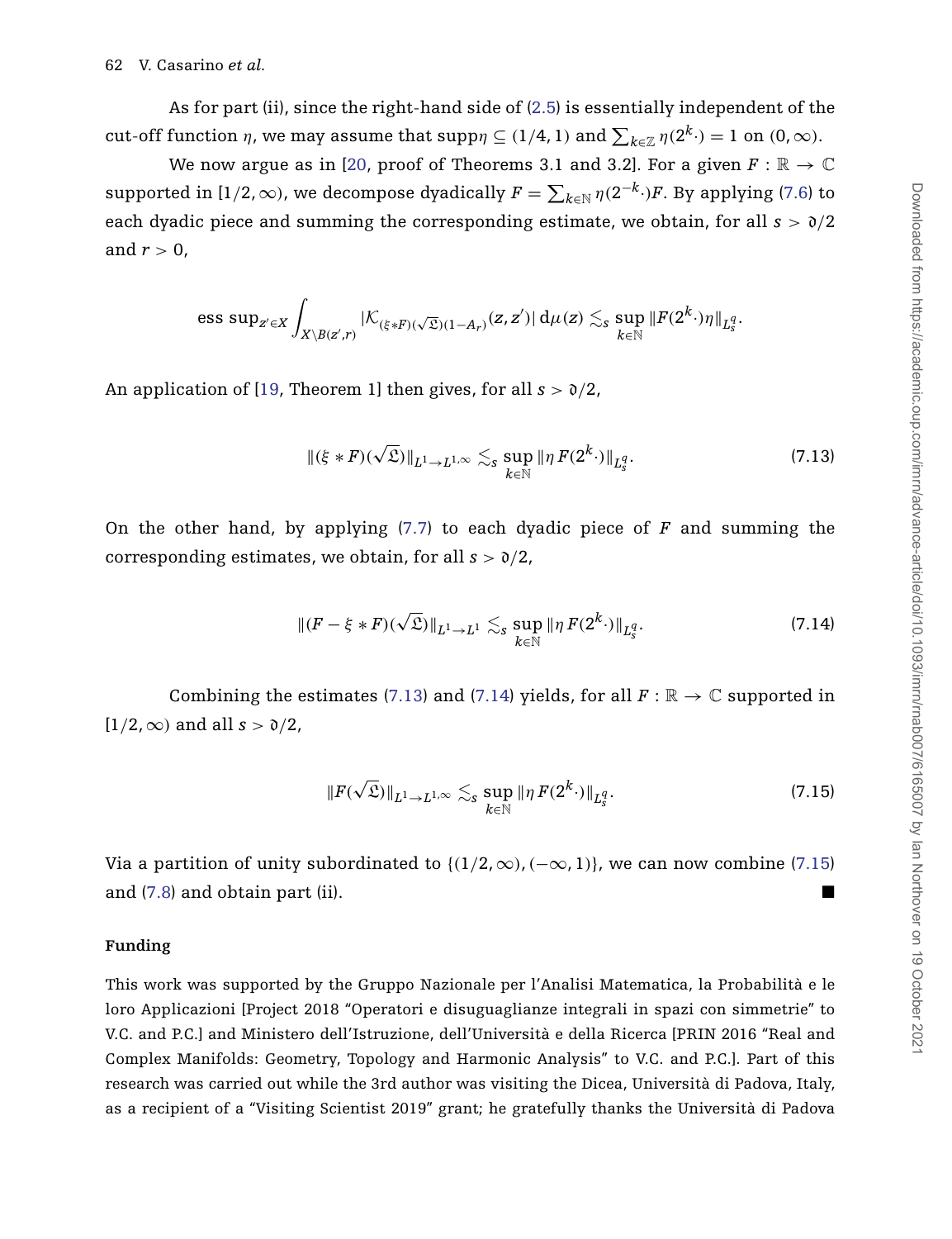for the support and hospitality. The authors are members of the Gruppo Nazionale per l'Analisi Matematica, la Probabilità e le loro Applicazioni of the Istituto Nazionale di Alta Matematica.

#### **Acknowledgments**

We would like to thank the anonymous referees for a number of suggestions that helped us to improve the presentation of this work.

#### **References**

- <span id="page-63-10"></span>[1] Agrachev, A. A., D. Barilari, and U. Boscain. *A Comprehensive Introduction to Sub-Riemannian Geometry*. Cambridge: Cambridge University Press, 2019.
- <span id="page-63-8"></span>[2] Ahrens, J., M. G. Cowling, A. Martini, and D. Müller. "Quaternionic spherical harmonics and a sharp multiplier theorem on quaternionic spheres." *Math. Z.* 294 (2020): 1659–86.
- <span id="page-63-14"></span>[3] Artin, E. *Geometric Algebra*. New York–London: Interscience Publishers, 1957.
- <span id="page-63-13"></span>[4] Axler, S., P. Bourdon, and W. Ramey. "Harmonic Function Theory." *Graduate Text in Mathematics*, vol. 137. New York: Springer, 2001.
- <span id="page-63-1"></span>[5] Baouendi, M. S. "Sur une classe d'opérateurs elliptiques dégénérés." *Bull. Soc. Math. France* 95 (1967): 45–87.
- <span id="page-63-2"></span>[6] Bauer, W., K. Furutani, and C. Iwasaki. "Spectral Analysis and Geometry of Sub-Laplacian and Related Grushin-Type Operators." *Partial Differential Equations and Spectral Theory, Oper. Theory Adv. Appl.*, vol. 211. 183–290. Basel: Birkhäuser/Springer Basel AG, 2011.
- <span id="page-63-3"></span>[7] Bauer, W., K. Furutani, and C. Iwasaki. "Fundamental solution of a higher step Grushin type operator." *Adv. Math.* 271 (2015): 188–234.
- <span id="page-63-11"></span>[8] Bellaïche, A. and J.-J. Risler. "Sub-Riemannian Geometry." *Progress in Mathematics*, vol. 144. Birkhäuser: Basel, 1996.
- <span id="page-63-4"></span>[9] Boscain, U. and C. Laurent. "The Laplace–Beltrami operator in almost-Riemannian geometry." *Univ. Grenoble. Ann. Institut Fourier. Univ. Grenoble I* 63 (2013): 1739–70.
- <span id="page-63-5"></span>[10] Boscain, U., D. Prandi, and M. Seri. "Spectral analysis and the Aharonov–Bohm effect on certain almost-Riemannian manifolds." *Comm. Partial Differential Equations* 41 (2016): 32–50.
- <span id="page-63-6"></span>[11] Boyd, W. G. C. and T. M. Dunster. "Uniform asymptotic solutions of a class of secondorder linear differential equations having a turning point and a regular singularity, with an application to Legendre functions." *SIAM J. Math. Anal.* 17 (1986): 422–50.
- <span id="page-63-12"></span>[12] Calin, O. and D.-C. Chang. *Sub-Riemannian Geometry, Encyclopedia of Mathematics and Its Applications*, vol. 126. Cambridge: Cambridge University Press, 2009.
- <span id="page-63-0"></span>[13] Casarino, V., P. Ciatti, and A. Martini. "From refined estimates for spherical harmonics to a sharp multiplier theorem on the Grushin sphere." *Adv. Math.* 350 (2019): 816–59.
- <span id="page-63-7"></span>[14] Casarino, V., P. Ciatti, and A. Martini. "Uniform pointwise estimates for ultraspherical polynomials." (2020): preprint arXiv:2009.02323.
- <span id="page-63-9"></span>[15] Casarino, V., M. G. Cowling, A. Martini, and A. Sikora. "Spectral multipliers for the Kohn Laplacian on forms on the sphere in  $\mathbb{C}^n$ ." *J. Geom. Anal.* 27 (2017): 3302–38.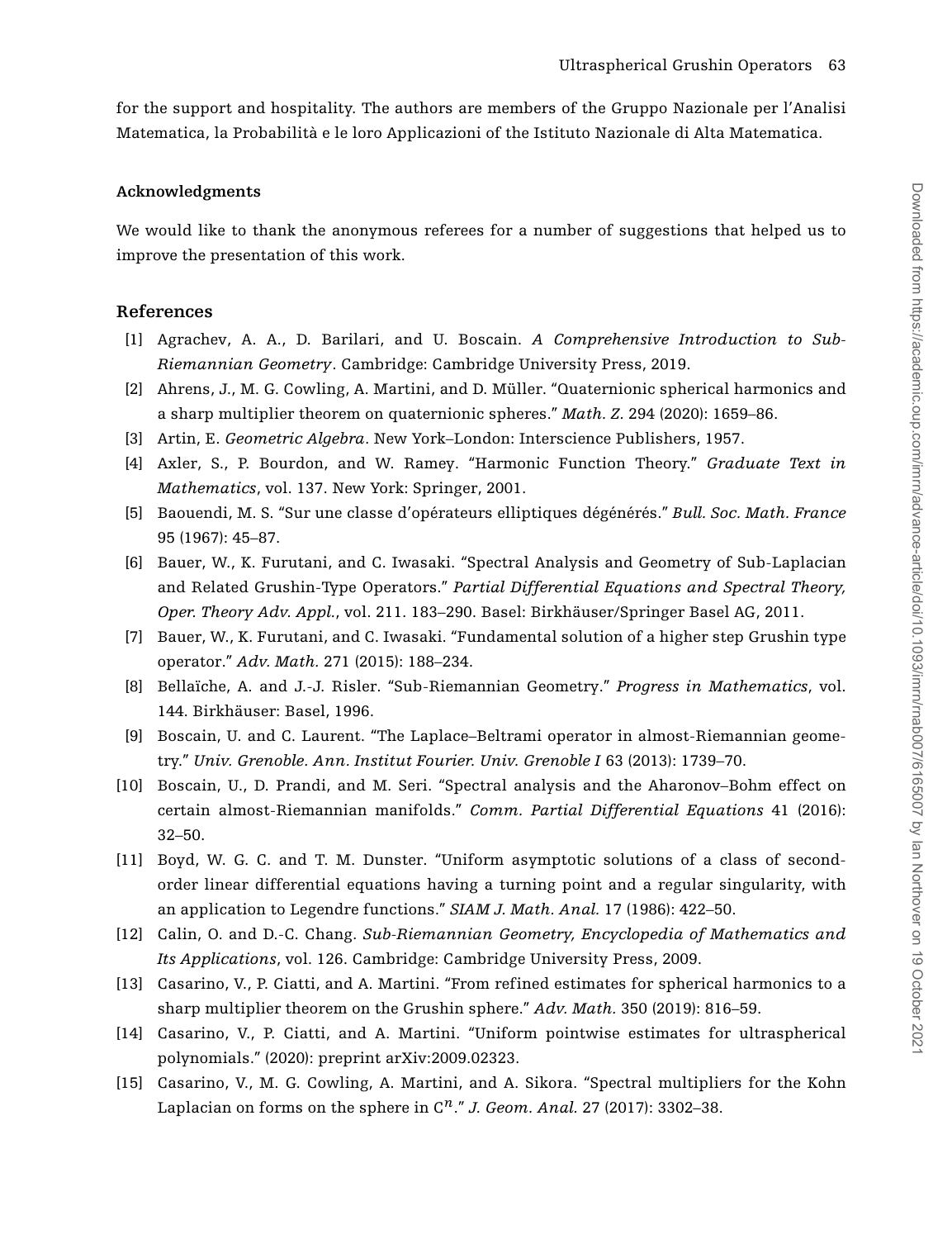- <span id="page-64-16"></span>[16] Cowling, M. G., O. Klima, and A. Sikora. "Spectral multipliers for the Kohn sublaplacian on the sphere in C*n*." *Trans. Amer. Math. Soc.* 363 (2011): 611–31.
- <span id="page-64-7"></span>[17] Cowling, M. G. and A. Sikora. "A spectral multiplier theorem for a sublaplacian on SU*(*2*)*." *Math. Z.* 238 (2001): 1–36.
- <span id="page-64-3"></span>[18] Dall'Ara, G. and A. Martini. "A robust approach to sharp multiplier theorems for Grushin operators." *Trans. Amer. Math. Soc.* 373 (2020): 7533–74.
- <span id="page-64-21"></span>[19] Duong, X. T. and A. McIntosh. "Singular integral operators with non-smooth kernels on irregular domains." *Rev. Mat. Iberoam.* 15 (1999): 233–65.
- <span id="page-64-8"></span>[20] Duong, X. T., E. M. Ouhabaz, and A. Sikora. "Plancherel-type estimates and sharp spectral multipliers." *J. Funct. Anal.* 196 (2002): 443–85.
- <span id="page-64-9"></span>[21] Dziubański, J. and A. Sikora. "Lie group approach to Grushin operators." J. Lie Theory 31 (2021): 1–14.
- <span id="page-64-19"></span>[22] Erdélyi, A., W. Magnus, F. Oberhettinger, and F. G. Tricomi. *Higher Transcendental Functions*, vol. II. Melbourne, Fla.: Robert E. Krieger Publishing Co. Inc., 1981.
- <span id="page-64-4"></span>[23] Franchi, B., C. E. Gutiérrez, and R. L. Wheeden. "Weighted Sobolev–Poincaré inequalities for Grushin type operators." *Comm. Partial Differential Equations* 19 (1994): 523–604.
- <span id="page-64-15"></span>[24] Frank, R. L. and J. Sabin. "Spectral cluster bounds for orthonormal systems and oscillatory integral operators in Schatten spaces." *Adv. Math.* 317 (2017): 157–92.
- <span id="page-64-5"></span>[25] Gallone, M., A. Michelangeli, and E. Pozzoli. "On geometric quantum confinement in Grushin-type manifolds." *Z. Angew. Math. Phys.* 70 (2019).
- <span id="page-64-6"></span>[26] Gallone, M., A. Michelangeli, and E. Pozzoli. "Geometric confinement and dynamical transmission of a quantum particle in Grushin cylinder." (2020): preprint arXiv:2003.07128.
- <span id="page-64-18"></span>[27] Geller, D. "The Laplacian and the Kohn Laplacian for the sphere." *J. Differential Geom.* 15 (1980): 417–35.
- <span id="page-64-1"></span>[28] Grushin, V. V. "On a class of hypoelliptic operators." *Math. USSR Sb.* 12 (1970): 458–76.
- <span id="page-64-2"></span>[29] Grushin, V. V. "A certain class of elliptic pseudodifferential operators that are degenerate on a submanifold." *Mat. Sb. (N. S.)* 84 (1971): 163–95.
- <span id="page-64-12"></span>[30] Hebisch, W. "Multiplier theorem on generalized Heisenberg groups." *Coll. Math.* 65 (1993): 231–9.
- <span id="page-64-10"></span>[31] Hebisch, W. "*Functional calculus for slowly decaying kernels*." (1995): preprint [http://www.](http://www.math.uni.wroc.pl/~hebisch/) [math.uni.wroc.pl/~hebisch/.](http://www.math.uni.wroc.pl/~hebisch/)
- <span id="page-64-0"></span>[32] Hörmander, L. "Hypoelliptic second order differential equations." *Acta Math.* 119 (1967): 147–71.
- <span id="page-64-14"></span>[33] Hörmander, L. "The spectral function of an elliptic operator." *Acta Math.* 121 (1968): 193–218.
- <span id="page-64-11"></span>[34] Kenig, C. E., R. J. Stanton, and P. A. Tomas. "Divergence of eigenfunction expansions." *J. Funct. Anal.* 46 (1982): 28–44.
- <span id="page-64-20"></span>[35] Martini, A. "Analysis of joint spectral multipliers on Lie groups of polynomial growth." *Univ. Grenoble. Ann. Institut Fourier. Univ. Grenoble I* 62 (2012): 1215–63.
- <span id="page-64-17"></span><span id="page-64-13"></span>[36] Martini, A. "Joint functional calculi and a sharp multiplier theorem for the Kohn Laplacian on spheres." *Math. Z.* 286 (2017): 1539–74.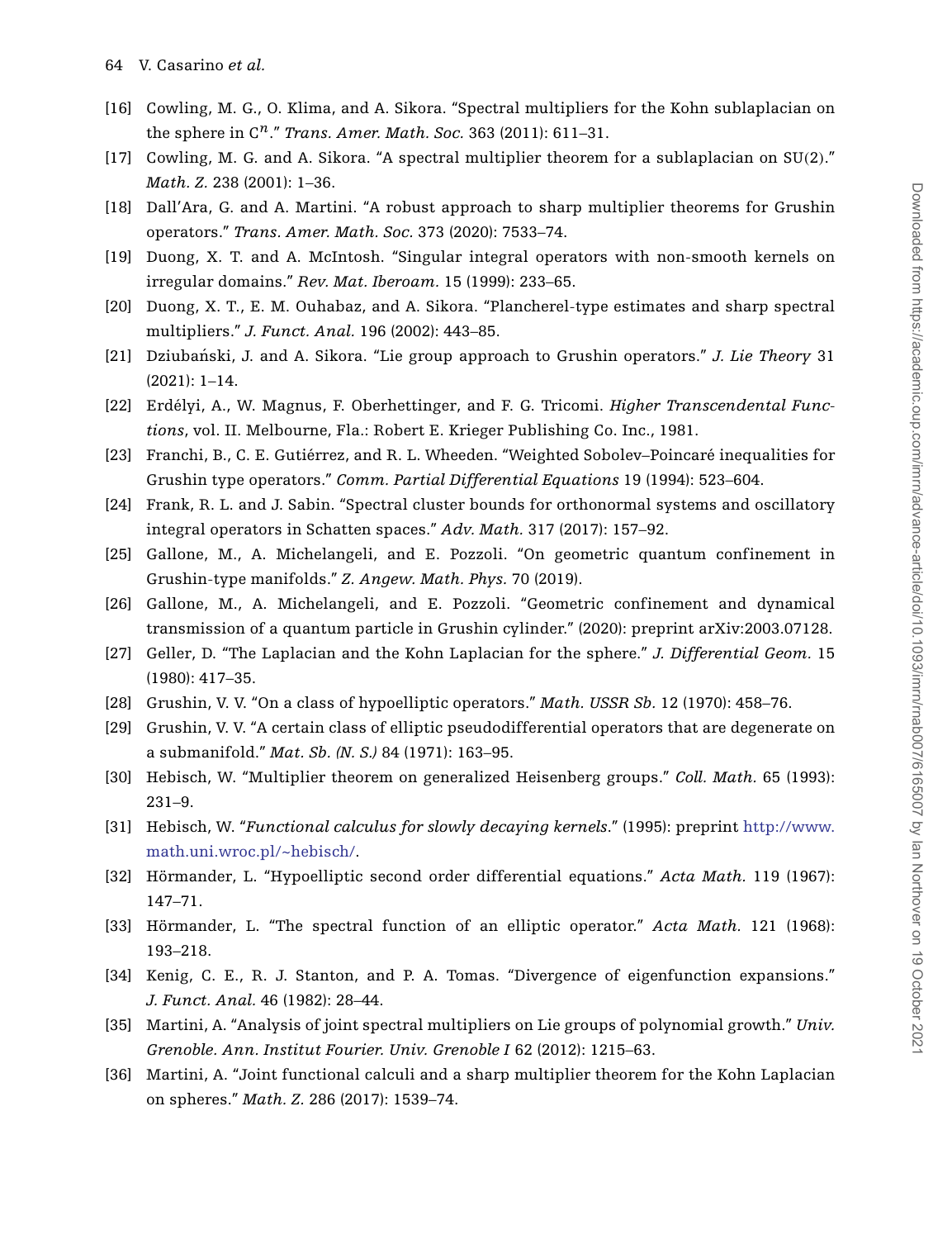- [37] Martini, A. and D. Müller. "A sharp multiplier theorem for Grushin operators in arbitrary dimensions." *Rev. Mat. Iberoam.* 30 (2014): 1265–80.
- <span id="page-65-4"></span>[38] Martini, A. and D. Müller. "Spectral multipliers on 2-step groups: topological versus homogeneous dimension." *Geom. Funct. Anal.* 26 (2016): 680–702.
- <span id="page-65-5"></span>[39] Martini, A., D. Müller, and S. Nicolussi Golo. "Spectral multipliers and wave equation for sub-Laplacians: lower regularity bounds of Euclidean type." (2018): preprint arXiv:1812.02671.
- <span id="page-65-6"></span>[40] Martini, A. and A. Sikora. "Weighted Plancherel estimates and sharp spectral multipliers for the Grushin operators." *Math. Res. Lett.* 19 (2012): 1075–88.
- <span id="page-65-16"></span>[41] Melrose, R. B. "Propagation for the Wave Group of a Positive Subelliptic Second-Order Differential Operator." *Hyperbolic Equations and Related Topics (Katata/Kyoto, 1984)*. 181– 92. Boston, MA: Academic Press, 1986.
- <span id="page-65-2"></span>[42] Mitjagin, B. S. "Divergenz von Spektralentwicklungen in L*P*-Räumen." *Linear Operators and Approximation, II (Proc. Conf., Oberwolfach Math. Res. Inst., Oberwolfach, 1974)*. Internat. Ser. Numer. Math, vol. 25. 521–30. Berlin: Birkhäuser, 1974.
- <span id="page-65-13"></span>[43] Montgomery, R. "A Tour of Subriemannian Geometries." *Their Geodesics and Applications, Mathematical Surveys and Monographs*, vol. 91. Providence, RI: American Mathematical Society, 2002.
- <span id="page-65-3"></span>[44] Müller, D. and E. M. Stein. "On spectral multipliers for Heisenberg and related groups." *J. Math. Pures Appl.* 73 (1994): 413–40.
- <span id="page-65-10"></span>[45] Olver, F. W. J. "Second order linear differential equations with two turning points." *Philos. Trans. Roy. Soc. London Ser. A* 278 (1975): 137–74.
- [46] Olver, F. W. J. *Asymptotics and Special Functions*. New York: Academic Press, 1974.
- <span id="page-65-11"></span>[47] Olver, F. W. J. "Legendre functions with both parameters large." *Philos. Trans. Roy. Soc. London Ser. A* 278 (1975): 175–85.
- <span id="page-65-1"></span>[48] Pesenson, I. "Parseval Space-Frequency Localized Frames on Sub-Riemannian Compact Homogeneous Manifolds." *Frames and Other Bases in Abstract and Function Spaces. Novel Methods in Harmonic Analysis, Volume 1*, Applied and and Numerical Harmonic Analysis, 413–33. Basel: Birkhäuser, 2017.
- <span id="page-65-0"></span>[49] Robinson, D. W. and A. Sikora. "Analysis of degenerate elliptic operators of Grušin type." *Math. Z.* 260 (2008): 475–508.
- <span id="page-65-7"></span>[50] Seeger, A. and C. D. Sogge. "On the boundedness of functions of (pseudo-) differential operators on compact manifolds." *Duke Math. J.* 59 (1989): 709–36.
- <span id="page-65-12"></span>[51] Sikora, A. "Riesz transform, Gaussian bounds and the method of wave equation." *Math. Z.* 247 (2004): 643–62.
- <span id="page-65-8"></span>[52] Sogge, C. D. "On the convergence of Riesz means on compact manifolds." *Ann. Math. (2)* 126 (1987): 439–47.
- <span id="page-65-9"></span>[53] Sogge, C. D. "Concerning the *L<sup>p</sup>* norm of spectral clusters for second-order elliptic operators on compact manifolds." *J. Funct. Anal.* 77 (1988): 123–38.
- <span id="page-65-15"></span><span id="page-65-14"></span>[54] Stein, E. M. and G. L. Weiss. *Introduction to Fourier Analysis on Euclidean Spaces*. Princeton Mathematical Series, vol. 32. Princeton, NJ: Princeton University Press, 1971.